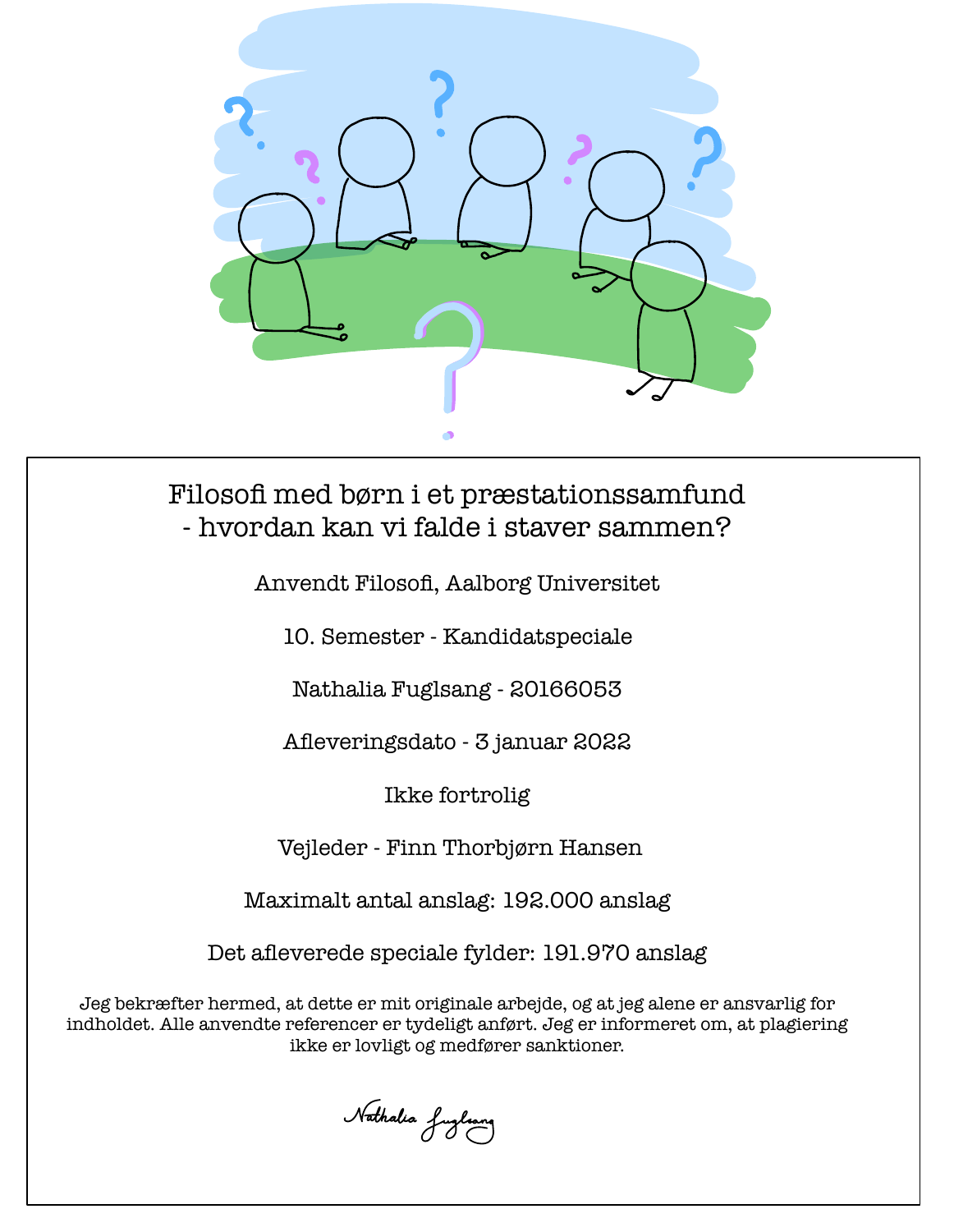#### Abstrakt

The following thesis explores the adequacy of the practice, philosophy with and for children in an achievement society. The practice is usually justified to help and teach children how to 'think' and to become critical thinkers in the society in which they are raised. However, considering the paradigm shift, from a disciplinary society to an achievement society, this thesis focuses on how philosophy with and for children can be useful to guide and teach children. Since the paradigm shift more and more young people and children are experiencing a feeling of low quality of life, low self-esteem, stress, ADHD, and other psychological diagnoses. Therefore, it is the aim of this thesis to explore how philosophy for/with children can be reformed to the symptoms of an achievement society. The research question of this thesis is:

Is philosophy with children, as it is currrently used in schools, adequate in the achievement society under which children and young people are raised in contemporary society?

To answer the research question, the thesis defines the achievement society and the acceleration society, a society which, according to the findings, need a way for children and young people to contemplate and reflect in a profound immersion. In order to achieve contemplative immersion, two approaches of philosophical pedagogy are examined; one, philosophy for children as presented by Lipman & Sharps method and Michael Højlund Larsen and two, philosophy with children as presented by Louise Nabe-Nielsen. To examine these approaches, I met with David Larsson, Tine Romose and Elise Nørløv, who all use philosophy with children in their daily work with counseling children. However, the thesis argues that the achievement society of today does not call for a philosophy with and for children that is innerdirected, tradition-directed, or outer-directed because these belong to outdated culture types before the current paradigm. Instead, the thesis argues that philosophy with children should take inspiration from the being-directed culture type to properly prepare children for the achievement society. A beingdirected culture type may guide the individual towards being and how to experience a contemplative immersion and resonance with the world as a being-in-the-world, instead of guiding the individual using traditional values, family values or values otherwise determined by the peers of the individual. This thesis concludes that the current practice of philosophy with children cannot be deemed adequate to teach and help children navigate in the achievement society. Instead, the thesis will present a new approach to philosophy with children, in which the children will learn how to undergo a contemplative immersion and profound boredom without expecting results. To direct philosophy with children to a being-directed culture type, this thesis suggests focusing the children on being with their questions in quiet non-doing. Meaning letting the children sit with their wonder, without influencing it with others' values. This will guide the children to apply a skeptical, critical but also immersive and reflective state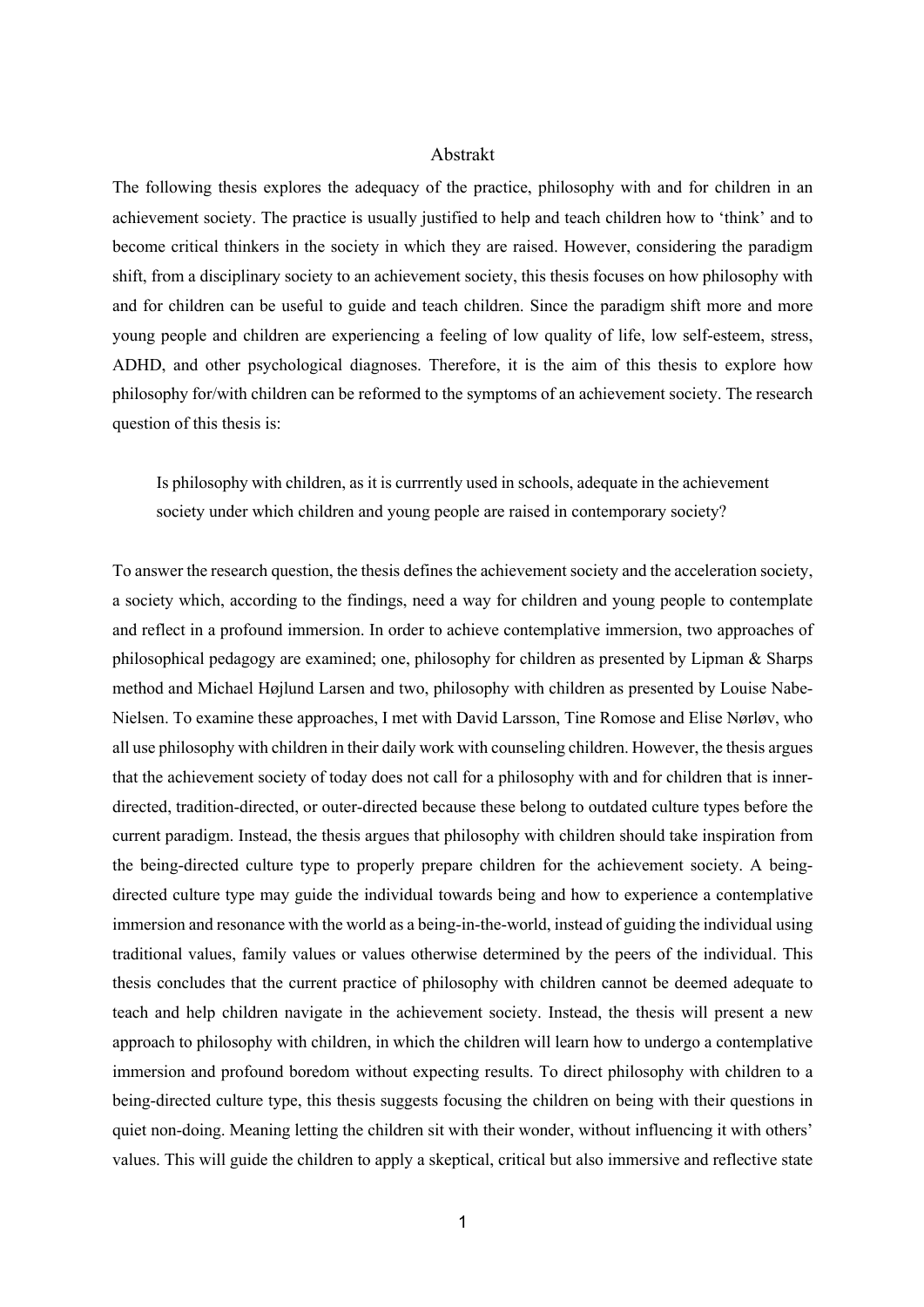of mind in the current achievement society, and thereby teach them to navigate in the societal expectations and values.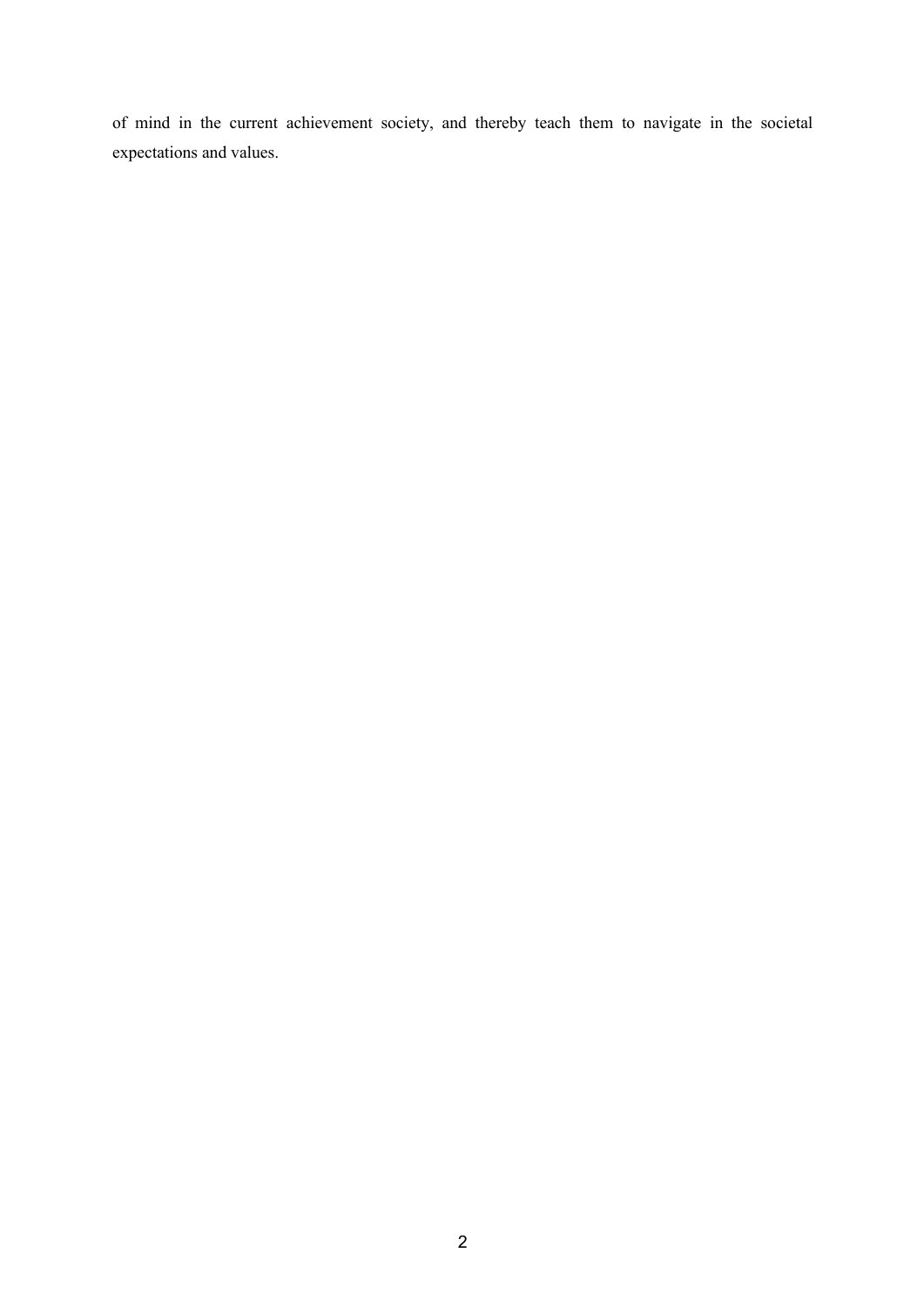# **Indholdsfortegnelse**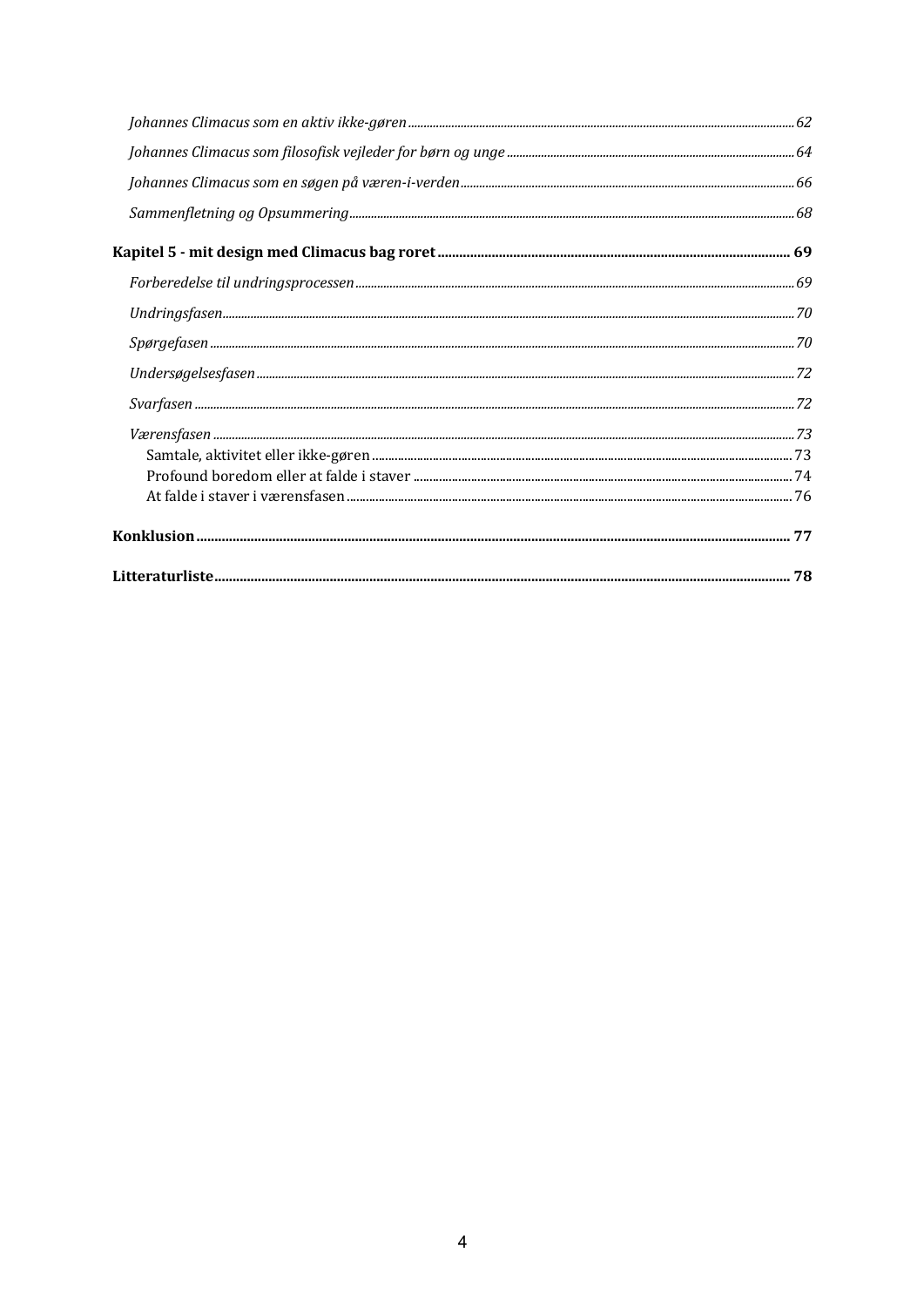## Introduktion

I løbet af de sidste år har Sundhedsstyrelsen rapporteret børn og unge i løbet af deres skoletid oplever mistrivsel. I alderen 11-15 oplever tre ud af fem tegn på mistrivsel, herunder at være "kede af det, nervøse, har svært ved at falde i søvn, føler sig udenfor eller er presset af skolearbejde" (Sundhedsstyrelsen 2011). Derudover oplever flere "lav livstilfredshed, at deres krop er forkert, ensomhed og manglende tro på egne kompetencer" (Sundhedsstyrelsen 2020). Derfor vil dette speciale undersøge hvordan filosofien *kan* have en indvirkning på børn og unges trivsel. Flere studier og undersøgelser har peget på, at børn og unges trivsel hænger sammen med det som kaldes 'præstationssamfundet' (Fløe 2020; Aisinger 2019). Disse studier argumentere for, at børn og unge føler at de skal "gøre mere og gøre det bedre" (Fløe 2020). Dertil er det en udbredt forståelse i disse studier, at ikke kun børn og unge er underlagt dette præstationspres, men at også forældre og andre voksne relationer i barnets liv er underlagt samme pres (Fløe 2020; Aisinger 2019).

#### Problemformulering

Som resultat af disse undersøgelser vil dette speciale samtidigt undersøge børn og unges trivsel i dette 'præstationssamfund' og om hvorvidt det samtidige samfundskultur kan betegnes som et præstationssamfund. Derfor lyder problemformuleringen til dette speciale, således;

*Er den måde, som filosofi med børn bliver brugt i folkeskolen, fyldestgørende i det præstationssamfund, som børn og unge befinder sig i i dag?*

Som det fremgår i indholdsfortegnelsen, er dette speciale opdelt i 5 kapitler. Kapitel 1 vil fremvise et state-of-the-youth, en oversigt over hovedsageligt sociologisk samfundskarakteristikker som argumentere for det samtidige samfundskultur som et præstationssamfund, efterfulgt af en filosofisk samfundskarakteristik som undersøger de hvordan filosofien kan bearbejde et sådant præstationssamfund. Kapitel 2 vil derefter tage udgangspunkt i den pædagog filosofiske tradition filosofi med børn, og det vil derfor tage udgangspunkt traditionens oprindelse *Philosophy for Children* frem til hvordan filosofi med børn praktiseres på dansk jord i børn i folkeskolen. Kapitel 3 vil da fremvise metodeafsnittet, og præsentere indsamlingen af empirien til dette speciale for derefter at præsentere interviewet og mødet med David Larsson, Tine Romose og Elsie Nørløv som anvender filosofi med børn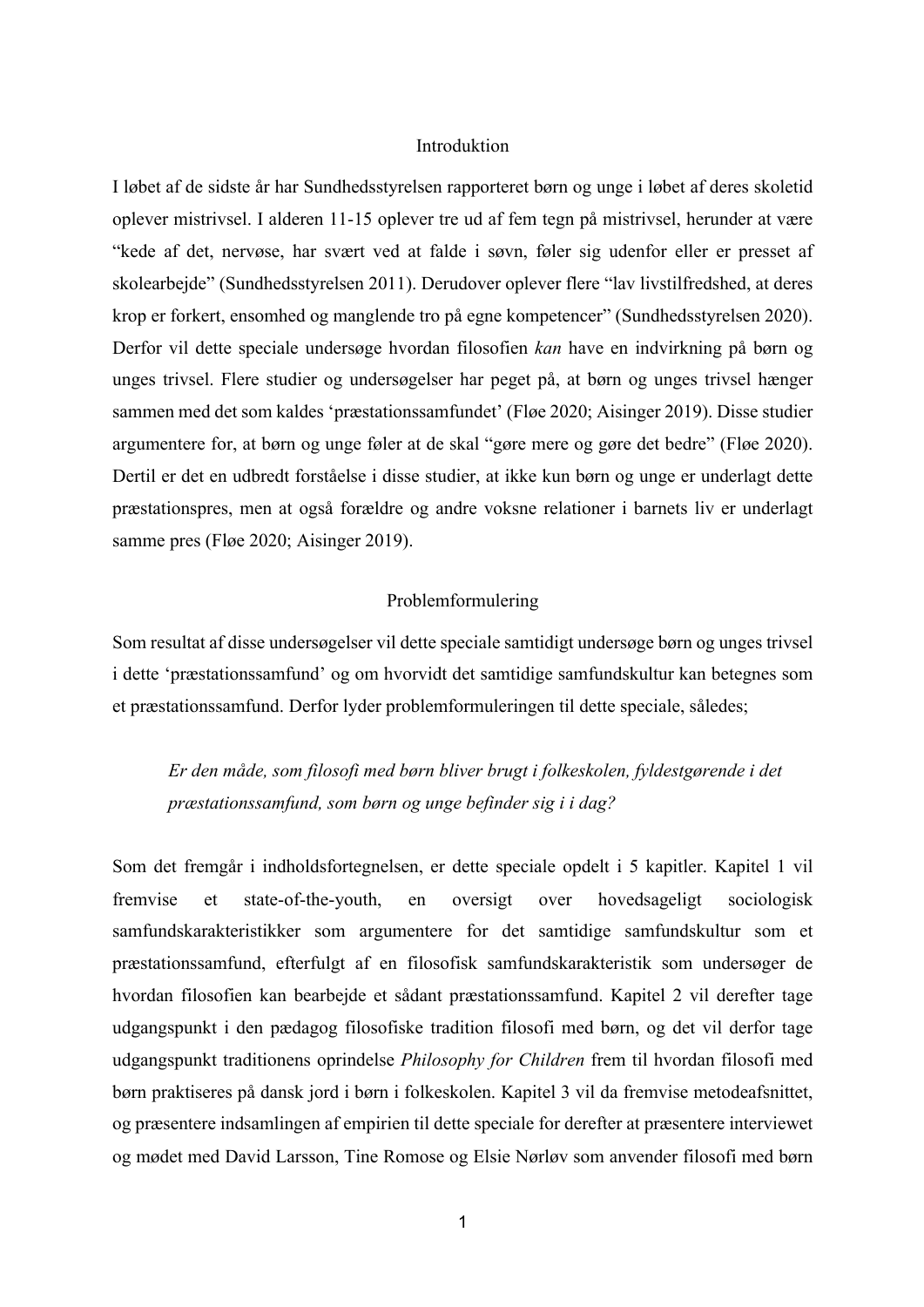i deres praktiske arbejde med udsatte unge. Dette leder til Kapitel 4 som vil sammenfatte og diskutere de foregående teorier og dermed undersøge hvorvidt nutidens filosofi med børn er *fyldestgørende* for børn og unge i et præstationssamfund. Som resultat heraf vil kapitel 5 foreslå et nyt element som kan gøre tilgangen til filosofi med børn fyldestgørende for børn og unge under præstationssamfundet.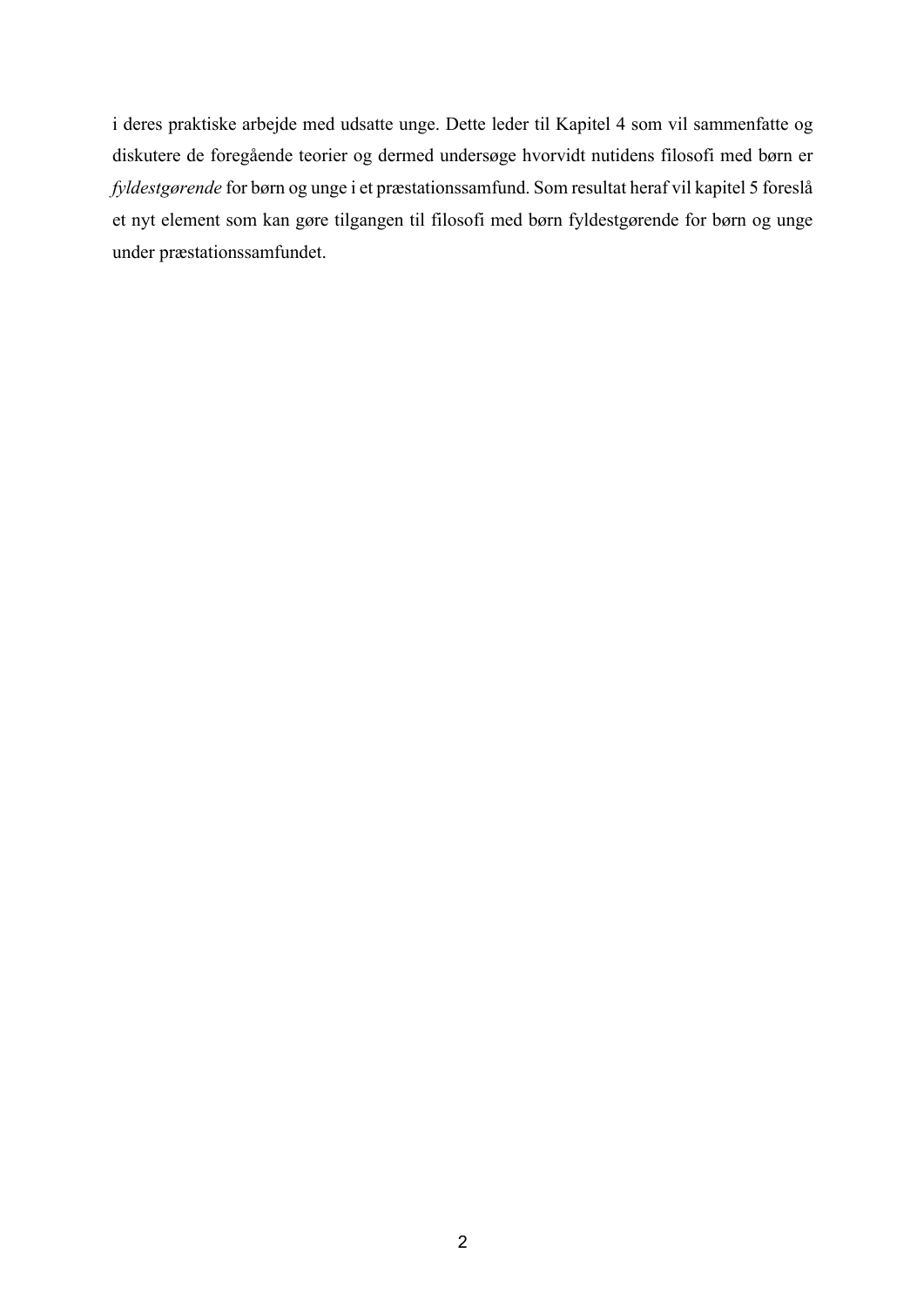#### Kapitel 1 - Samfundskarakteristik, hvordan ligger landet?

For at kunne besvare problemformuleringen, er det først og fremmest nødvendigt at undersøge hvorvidt den unge generation faktisk lever under et såkaldt præstationskultur, samt hvilke problemstillinger der kan opstå i sådan en samfundsstruktur. Det kommende afsnit derfor vil fremlægge samfundskarakteristikker for den nuværende samfundsstruktur, for at undersøge påstanden om et præstationssamfund, samt dets konsekvenser på vor samtids unge generation. Den første del af kapitel 1 vil have et sociologisk-filosofisk perspektiv, et perspektiv som starter hos David Riesmans begreber om det indre- ydre og traditionsstyret individ. Dernæst vil Christian Hjortkjærs samfundsanalyse i *Utilstrækkelig: Hvorfor den nye morale gør de unge psykisk syge* (2020) præsenteres, som en forlængelse af, hvordan den nye ungdomsgeneration er påvirket af den samtidige samfundsstruktur. Dernæst vil den sociologiske del af opgaven afsluttes ved at stille fokus på den socio-filosofiske tilgang af Hartmut Rosas begreber, såsom fremmedgørelse, acceleration og resonans. De tre ovennævnte teorier vil dernæst sidestilles for at give et overbevisende og tilfredsstillende billede på, at den nutidige unge generation opdrages i en usund kultur, hvor forventningerne til de unge er forhøje og vage. Del 2 af Kapitel 1 vil dernæst præsentere Byung-Chul Hans udlægning af præstationssamfundet, samt en filosofisk samfundskarakteristik af samfundet, som i en konstant optimeringsproces. Dette vil lede til kapitlets sidste teori, nemlig Martin Heideggers begreber om *Denken* og *Gelassenheit*, dette skal afslutningsvist biddrage til et perspektiv af hvad filosofien kan biddrage med til individer under et præstationssamfund.

#### David Riesman

For at kunne redegøre og kortlægge en oversigt over individer i et præstationssamfund, anses det som en nødvendighed, at kort præsenterer David Riesmans begreber for det indre-, ydre, og traditionsstyret individ. Disse begreber betegner hver en generation som også delvist kan genkendes i det samtidige samfund, trods bogen *Det Ensomme Massemenneske* (1961) omhandler det Amerikanske samfund frem til 1950'erne. En gennemgang af de tre begreber vil give fundament for hvad individets værdier tillægges i deres respektive samfund, og en sådan værdiafklaring kan være behælpelig med at genkende værdierne hos individer i præstationssamfundet.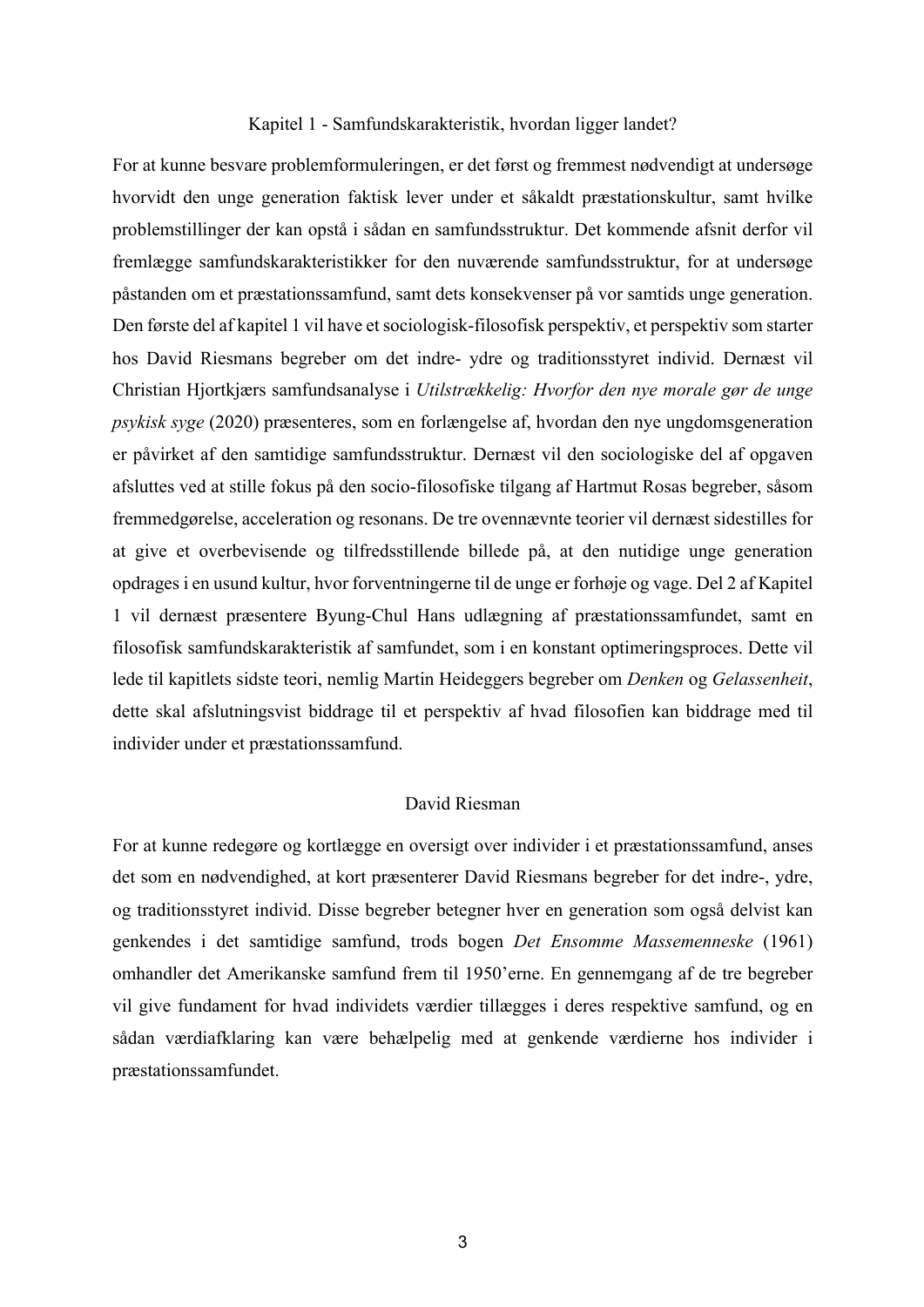#### *Det traditionsstyrede individ*

Den første mennesketype kalder han det *traditionsstyrede* menneske, hvor individet opdrages til at lære at forstå deres families værdier og 'livsmønstre' (Riesman 1961, s. 52; 54). Individet lærer og opdrages under disse 'livsmønstre' 'ved intensiv opdragelse' og strenge regelsæt, som individet forventes at overholde (Riesman 1961, s. 54). I denne samfundsstruktur forventes individerne at følge familiens og de ældre generationers arbejdsmetoder, netop fordi der "ikke [bruges] megen energi på at finde nye løsninger til ældgamle problemer" (Riesman 1962, s. 54-55). I denne samfundstype mener Riesman, at individet oplever langt højere grad af "respekt og kærlighed end i dele af det moderne samfund [fordi] den enkeltes funktioner er veldefineret" (1961, s. 55). Det er netop fordi individet kender sin rolle, at individet har nemt ved at navigere i forventningerne og derfor ved, hvilke forventninger denne skal leve op til. Det må dog ikke lyde som en ideel samfundstype, da dette traditionsstyrede samfund altid vil være så bundet af traditioner, at udvikling bliver svær at opnå. Denne "er traditionsstyrede" og samfundet bliver dikteret af en bestemt "opfattelse af skæbnen, børnene, kvinders plads, kønslivet, selve livet mening" (Riesman 1961, s. 56). Denne opfattelse ville i dag blive anset som forældet, da samfundet opsætter nogle faste begrænsninger på individuel opførsel, vi ikke ville tolerere i det moderne samfund.

#### *Det indrestyrede individ*

Den anden mennesketype er det *indrestyrede* menneske. Det mest karakteristiske ved denne mennesketype er, at de "har sprængt de bånd, som bandt dem til den vestlige middelalderlige udgave af det traditionsstyrede samfund" (Riesman 1961, s. 57). Riesmans anden mennesketype løsrev sig altså fra det traditionsbundne samfund, og dermed kunne mennesket fokusere mere på egne drømme og påbegynde nye livsmønstre. I det indrestyrede samfund er "personlig indre styring [...] det vigtigste middel til at sikre konformitet" (Riesman 1961, s. 58). Fordi individet får flere muligheder i takt med at det bryder med traditionerne, pointerer Riesman samtidig, at flere muligheder betyder "større initiativ, som det kræver at klare dets nye problemer" (1961, s. 58). Så i takt med at individet får flere muligheder, lukker det op for flere problemer i samfundet, netop fordi individet får større "personlig mobilitet" (Riesman, 1961, s. 58). På samme måde som det traditionsstyrede menneske læres fra barnsben at opretholde traditionerne, indpodes indrestyrede mennesker også fra en tidlig alder, at "individets styring kommer 'indefra'" (Riesman, 1961, s. 58). Men hvor det traditionsstyrede menneskes livsbane er bestemt fra tidligere generationer og familieværdier, er listen over disse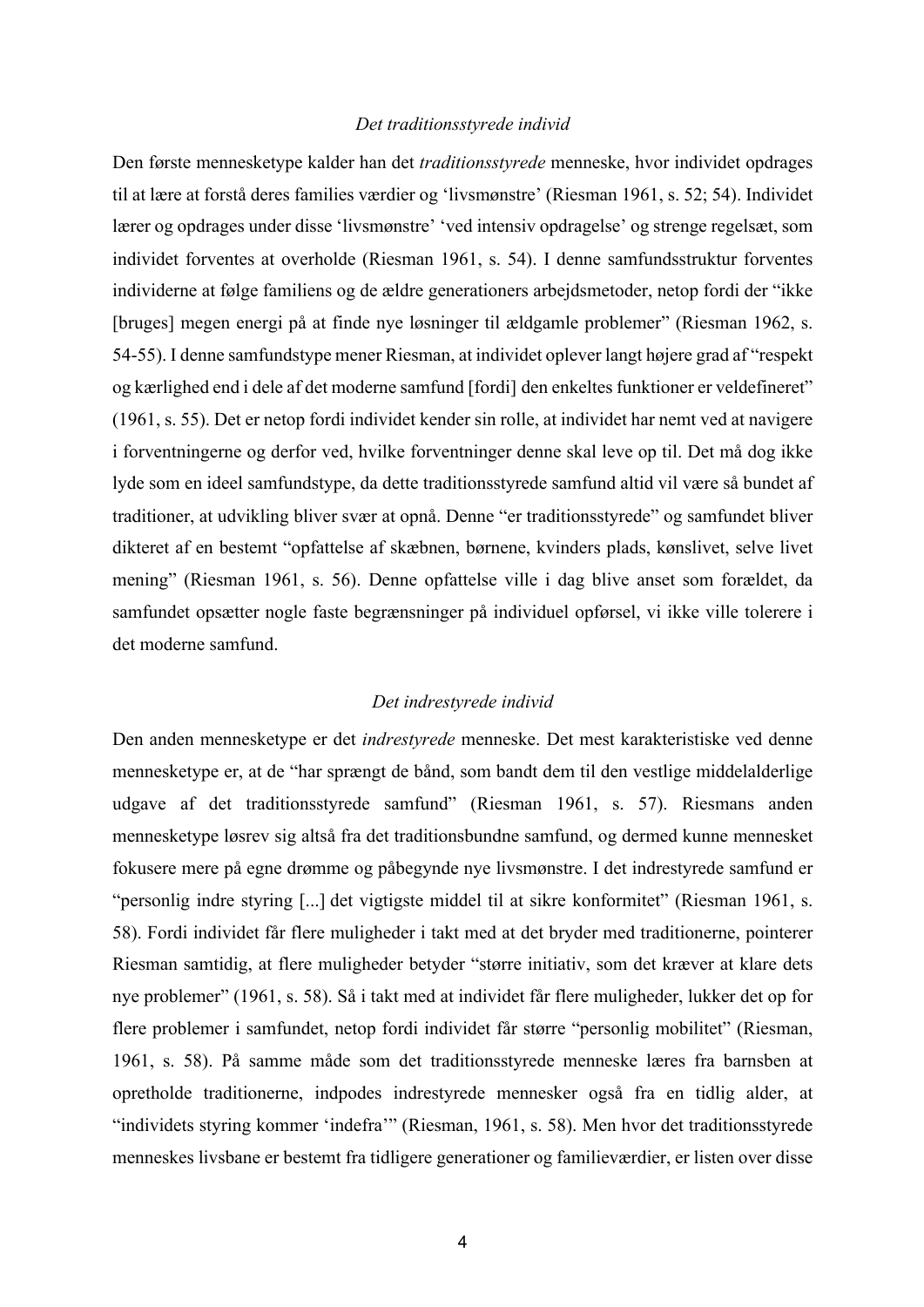livsmønstre hos det indrestyrede menneske meget lang; "penge, besiddelse, magt, viden, berømmelse, godhed" (Riesman, 1961, s. 58). Det indrestyrede menneskes livsmål er dog stadig ikke helt så uafhængig af traditioner, som det måske kan formodes. Ifølge Riesman er alle mennesker også altid påvirket af sin families traditioner og livsmål og det indrestyrede menneske er derfor også højt styrede af traditioner. De traditioner, som det indrestyrede menneske møder, er ikke en autoritet over hvilken livsbane individet skal følge, men de er stadig vejledende og begrænsende for hvilke værdier, individet er blevet opdraget ud fra (Riesman 1961, s. 59).

#### *Det gruppestyrede menneske*

Hvor det traditionsstyrede menneske er styret af traditioner, det indrestyrede menneske er styret af sig selv, er det *gruppestyrede* menneske styret af den gruppe mennesker, familie, venner og massemedier, som individet omgås med. Det gruppestyrede menneske er på den måde en blanding af de to førnævnte mennesketyper: både et produkt af familien og dennes forventninger, men ikke begrænset af familiens livsmønstre. Riesman mener, at det gruppestyrede menneske er afhængig af andres anerkendelse. De andre mennesketyper er også afhængige af anerkendelse af sociale relationer, men ifølge Riesman oplever det indre- og det ydrestyrede menneske nemmere denne anerkendelse, fordi individet følger familiens livsmønstre. Det gruppestyret individet spejler sig i sine direkte relationer; venner, familien og i sine indirekte relationer, såsom venners venner, familiens venner og massemedier (radio, TV og sociale medier) (Riesman 1961, s. 64). Riesman mener altså at, i modsætning til de to andre mennesketyper, er det gruppestyrede individ mere afhængig af sine kammeratskaber. Men det er ikke korrekt at antage, at dette kammeratskab har overtaget familiens plads, da familien stadig er en stor faktor for individets selvbillede. Især hvis individet ikke føler sig tilstrækkelig ift. familiens forventninger (Riesman 1961, s. 64). Det, der især er enestående for det gruppestyrede menneske, er en "følsomhed overfor andres handlinger og ønsker" (Riesman 1961, s. 65). Riesman påpeger nemlig, at alle mennesker har et behov for at føle sig vellidt og anerkendt af sin samtid, men kun det gruppestyrede menneske "gør dette til deres vigtigste ledetråd og altid har opmærksomheden henledt derpå" (1961, s. 65). Den vejledning, som man tidligere har søgt hos religiøse figurer, mener Riesman nu, at det gruppestyrede menneske henter hos venner, familie og massemedier (1961, s. 65).

Afslutningsvist er det dog nødvendigt at indvende, at Riesman ikke forsøger at antage samfundet som en homogen masse, da "forskellige grupper og forskellige regioner afspejler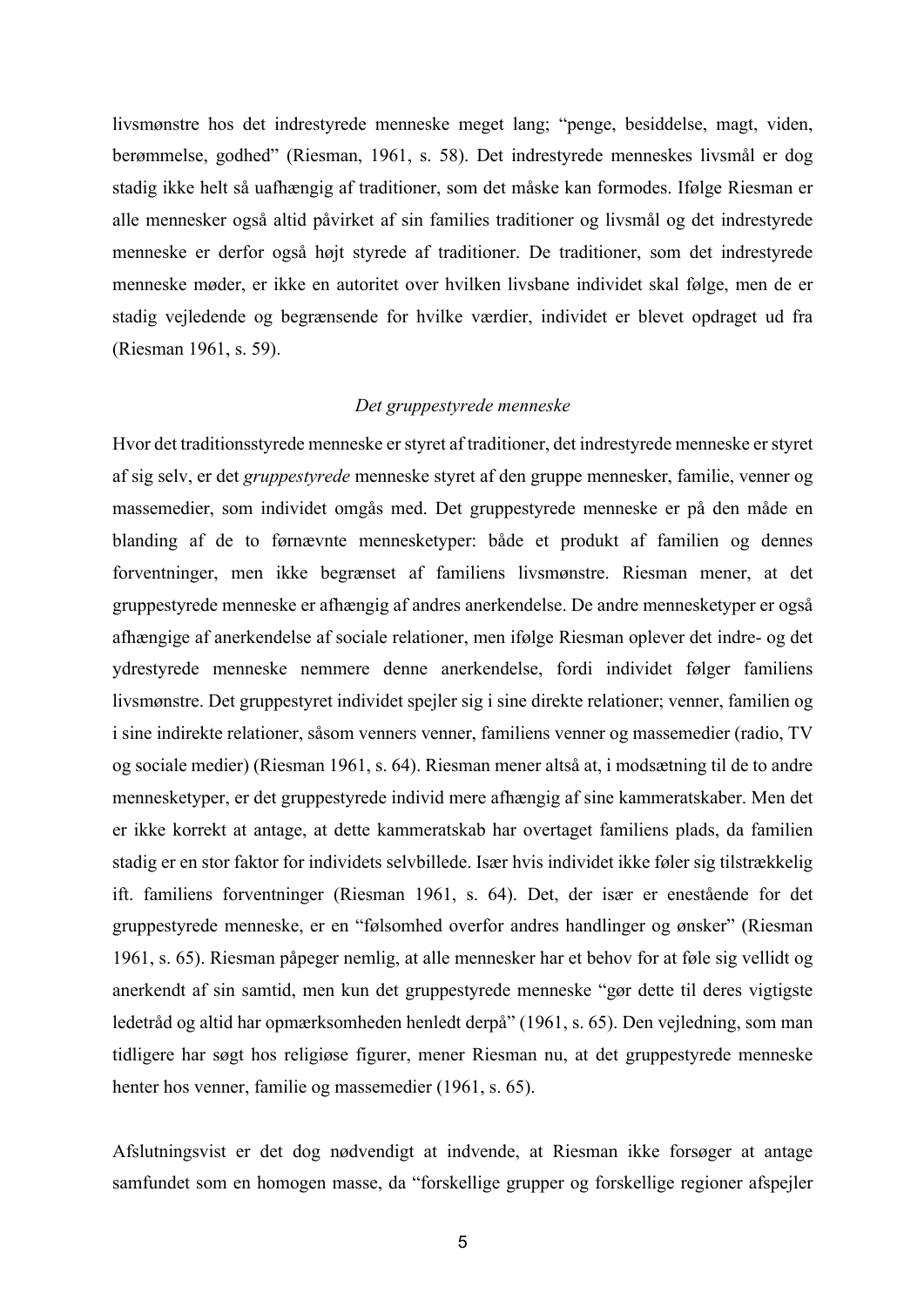forskellige stadier af udvikling" (1961, s. 53). Ved at bruge Riesmans samfundsanalyse må man altså tage det han kalder 'social karakter' med i overvejelserne, da dette henviser til en "mere eller mindre permanente socialt og historisk betinget organisering af et individs drifter og ønsker [...] den psyke, hvormed den enkelte møder verden og menneskene" (1961, s. 48). Det er altså noget individuelt fra person til person, men samtidigt noget, som altid er under indflydelse af samfundet og kulturen heri. Social karakter er dertil det, som individet har til fælles med større sociale grupper, som er socialt betinget og er "produktet af disse gruppers samlede erfaringer" (Riesman 1961, s. 48).

#### Christian Hjortkjær og den utilstrækkelige ungdomsgeneration

For at kunne besvare problemformuleringen for denne opgave, er det nødvendigt først at forstå den samfundsstruktur som unge i dag er underlagt, i det danske samfund. Derfor er Christians Hjortkjærs samfundskarakteristik, da denne præsenterer begreber såsom 'påbudssamfundet' og 'forbudssamfundet', 'idealets nokpunkt' osv. Disse begreber vil på senere tidspunkt i kapitel 1 være behjælpelige med at konceptualicere 'præstationssamfund,', samt hvilke problemstillinger det medfører. Hjortkjær skriver i bogen *Utilstrækkelig: hvordan den nye morale gør de unge psykisk syge* (2020), at 'ungdommen nu til dags' er en frase, de unge ofte hører, men også en frase, unge generationer før har skulle lægge øre til. Hjortkjær mener dog alligevel, at ungdommen i nutidens samfund ligger under for nogle andre sociale og samfundsstrukturelle dilemmaer end tidligere set. Hjortkjær lægger fra start vægt på, hvordan ungdommen ikke nødvendigvis har det 'sværere' end tidligere generationer, men at de har det 'anderledes svært' end tidligere set (2020, s. 11;17). Der bør kort nævnes at Hjortkjær ikke præciserer 'den unge generation' og 'den ældre generation' yderligere i samfundsanalysen.

Han pointerer, at unge i dag er mere arbejdsomme og pligtopfyldende end tidligere, men påstår samtidig, at de bliver set som dovne og uansvarlige af den ældre generation (Hjortkjær 2020, s. 101). Den ungdomsgeneration, som vi har i dag, argumenterer Hjortkjær er den mest 'velfungerende,' da kriminaliteten blandt unge er faldet, alkoholforbruget er blevet mindre, de ryger mindre og er generelt "langt sundere og langt mere pligtopfyldende" (2020, s. 9). Men netop denne udvikling har også medført nogle bekymrende konsekvenser ifølge Hjortkjær. Han mener, at den unge generation er så pligtopfyldende og ansvarsbevidste, at de bliver syge af det og henviser til 'norske studier', der omtaler nutidens unge som "en sykt seriøs ungdomsgenerasjon" (Hjortkjær 2020, s. 9). Hjortkjær anser, at paradokset - mellem at være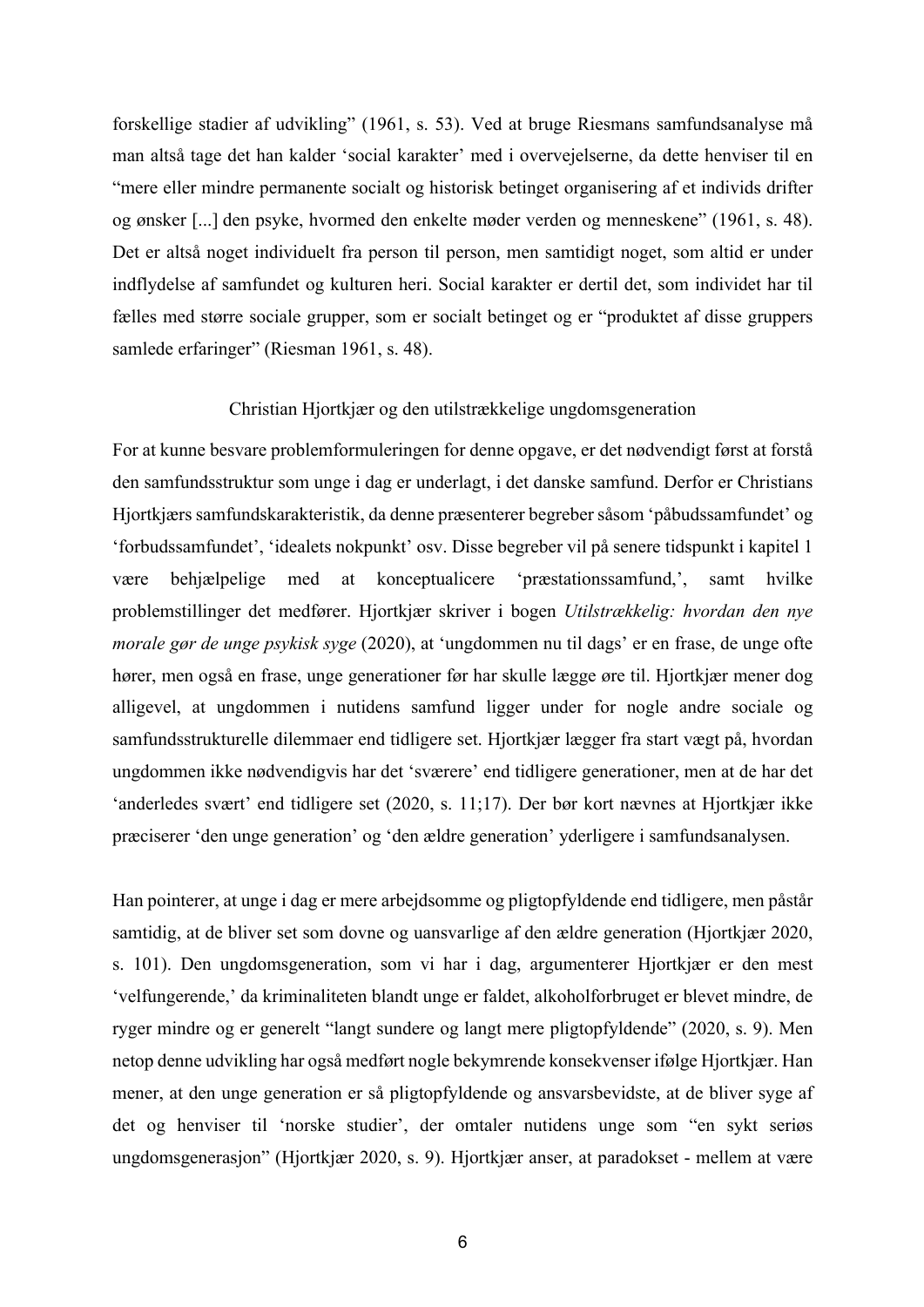mere ansvarsbevidst og pligtopfyldende men at den også bliver mere psykisk syg - som den nye morale, som er med til at gøre de unge psykisk syge. De gør alt det, de 'bør' gøre, men samtidig er de ikke gode nok. De unges høje forventninger til sig selv genkender Hjortkjær som en form for "jagten på idealet" (2020, s. 28). Hjortkjær mener, at unge jagter idealer på mange parametre i deres liv. Idealer om hvordan de skal begå sig som den gode elev, gode ven, gode medarbejder, være social, pligtopfyldende, ansvarsbevidst, engageret i frivilligt arbejde osv. Listen er lang for, hvordan man er det ideelle menneske og Hjortkjær ser en tendens hos de unge, at de føler at de skal kunne tjekke hele denne liste af. Her mener Hjortkjær at den unge generation mangler det, han kalder "idealets nokpunkt" (2020, s. 28). De unge lærer altså ikke at sige: nu er jeg pligtopfyldende *nok*, nu er jeg social *nok*. De idealer, som jagtes, anses i denne generation som noget man *bør* kunne opnå, men, som Hjortkjær påpeger, så er "idealer ikke reelle, men ideelle" (2020, s. 29). De er altså ikke virkelige, men utopiske og uopnåelige. Trods dette hersker der alligevel ifølge Hjortkjær en forventning blandt unge om, at "idealer *kan* og derfor *skal* nås" (2020, s. 29). De unge har altså, ifølge Hjortkjær en forventning om, at idealer er både opnåelige, det er ikke blot noget noget som de unge *bør* stræbe efter, men også noget de faktisk *kan* opnå. Men på samme sige skriver Hjortkjær også at, jagten på disse utopiske og opnåelige standard "kan [således] føre mennesker ind i psykisk sygdom. Også dét har vi glemt at fortælle de unge" (2020, s. 29). Hjortkjær mener altså, lige som Riesman, at der er en mangel på vejledning. Denne vejledning fik de tidligere generationer i gennem faste rammer og love, men fordi den yngre generation er underlagt færre love men flere påbud, har denne generation, ifølge Hjortkjær, behov for vejledning til at navigere i det nye påbudssamfund. Denne jagt på idealet, er altså anset, hos de unge, som noget opnåeligt og denne følelse af at *burde* opnå et ideal, er altså ifølge Hjortkjær en stor del af grunden til, at den unge generation bliver psykisk syge.

Men den nye 'morale' kommer, ifølge Hjortkjær, ikke ud af det blå. Den nye morale kommer bl.a. på baggrund af et paradigmeskift i det danske samfund. Hjortkjær placerer nemlig ungdomsgenerationen i det, han kalder 'påbudssamfundet' alt imens den 'ældre' generation er opvokset under 'forbudssamfundet'. I forbudssamfundet var præmissen klare regler og love som borgeren skulle overholde, hvor en overtrædelse medførte straf. I dette samfund levede borgerne, ifølge Hjortkjær, under klare regler, forventninger til borgere og en tydelige autoritet, som man adlød (2020, s. 25-26). Men et paradigmeskift har ladet ungdommen vokse op i påbudssamfundet, hvor autoriteten er mindre synlig, regler og forventninger er mange, og mulighederne er endeløse. I dette samfund "kan du hvad du vil, du skal bare ville det nok"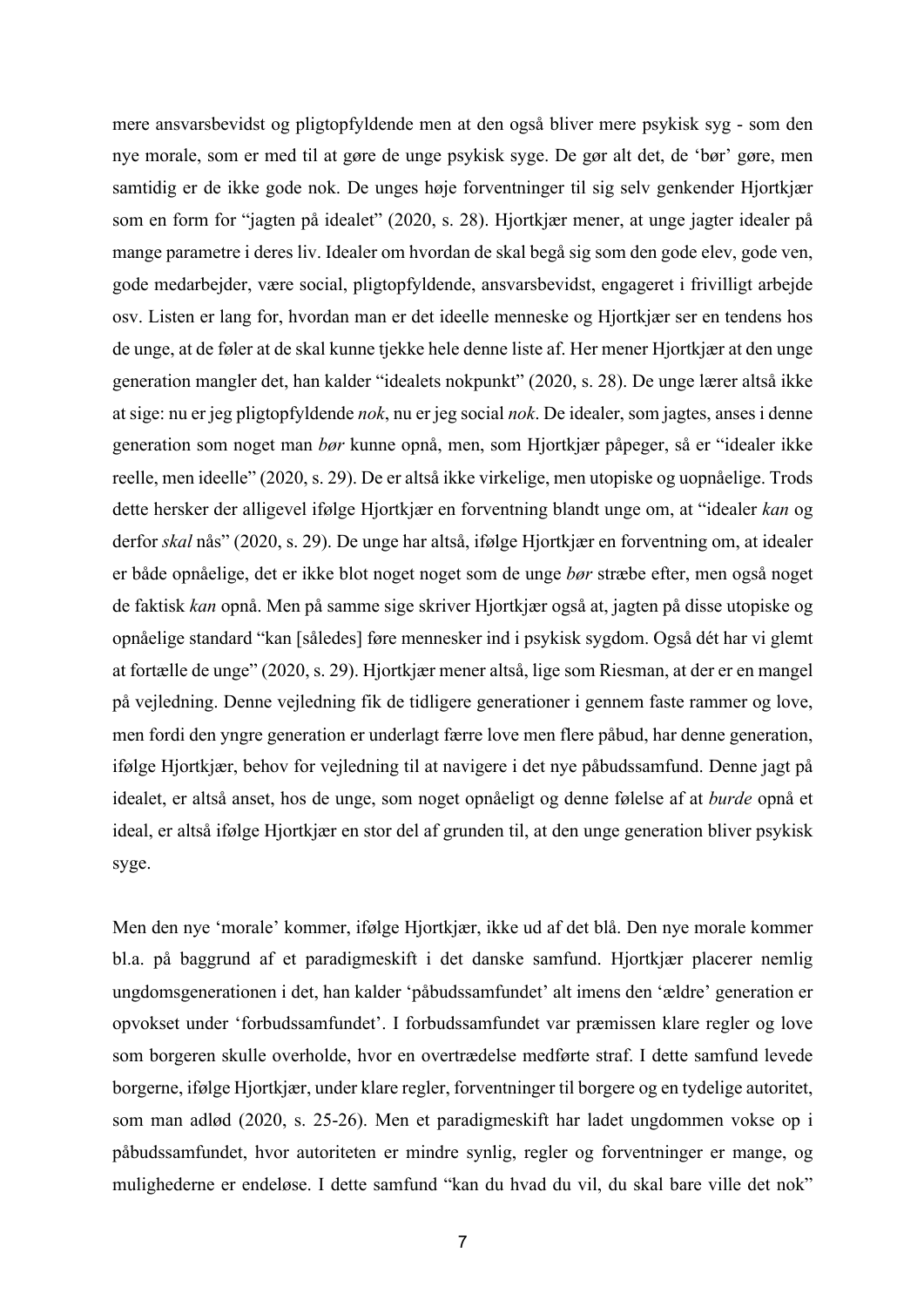(Hjortkjær 2020, s. 51). Ifølge Hjortkjær er en påbudskultur en kultur, hvor du ikke blot *kan*  alle mulige ting, men hvor du *skal* alle mulige ting. I påbudskulturen er statens rolle at 'understøtte' den enkelte, frem for at disciplinere denne. I påbudssamfundet forekommer alle døre, ifølge Hjortkjær, at være åbne og frit tilgængelige for alle, men det er ikke just sandheden. Hvis ungdommen i sandhed er mere arbejdsomme og pligtopfyldende, samt deres arbejdsmorale gør alt muligt, skulle man synes at samfundet trives, men i stedet argumenterer Hjortkjær for at generationen kan diagnoseres som 'seriøst sykt.' Der er, ifølge Hjortkjær, en uoverensstemmelse i denne frihed, som denne generation er underlagt, fordi de bliver fortalt at de har uendelige muligheder, men de ved samtidig godt, at der er forkerte valg. Hjortkjær forklarer det sådan, at "Intet menneske bliver psykisk syg af at have mange muligheder eller for meget frihed [...] Det, man bliver psykisk syg af er derimod uoverensstemmelsen mellem at blive fortalt, at man er fri, men i realiteten opleve, at man bliver mere og mere presset" (2020, s. 79-80). Men for at kunne bedømme de mange muligheder i præstationssamfundet, mangler den unge generation, ifølge Hjortkjær, en form for vejleder, muligvis i form at Kierkegaards karakter Johannes Climacus. Climacus er ifølge Hjortkjær, en skeptisk og tvivlende person, som " ganske enkelt forsøger at forstå, hvad i alverden det er for nogle strukturer og normer, der gælder for samfundet" (2020, s. 29-30). Ifølge Hjortkjær er løsningen til denne samfundsstruktur ikke ligetil og ikke opnåelig igennem f.eks strukturere, disciplinære aktioner, fordi selvom skylden for samfund og samfundsstrukturer som gør ungdommen psykisk syge og udbrændte ligger hos den ældre generation, ligger ansvaret for at gøre noget og navigerer i denne samfundsstruktur hos den yngre generation. Hertil foreslår han selv Climacus, som skal lære den unge generation at stille sig undrende og nysgerrig på samfundetsnormer og strukturer, for dermed at blive klogerer på hvad der faktisk har betydning for dem som enkelte individet (Hjortkjær 2020, s. 31). Derudover mener han, at det mest væsentlige den unge generation kan gøre er at spørge sig selv "hvem er jeg?" (Hjortkjær 2020, s. 109). Dette spørgsmål mener Hjortkjær kan hjælpe den unge generation til at reflekterer over eget liv samt plads i samfundet. Spørgsmålet frakobler ikke individet fra samfundet eller lader det stå alene, men det er nok til at vedkommende kan overveje de elementer af samfundsnormerne man selv bør have i mente i hverdagen.

Hjortkjær har i sin bog altså beskæftiget sig med hvordan et paradigmeskift fra et samfund med love og regler til et samfund hvor jagten på idealet fylder mere og mere har ledt til en sygelig seriøs og psykisk syg ungdom, som ikke kender til 'nokpunktet'. Dette mener Hjortkjær altså er bagsiden af at være opdraget i et præstationssamfund. Hjortkjær mener som skrevet, at det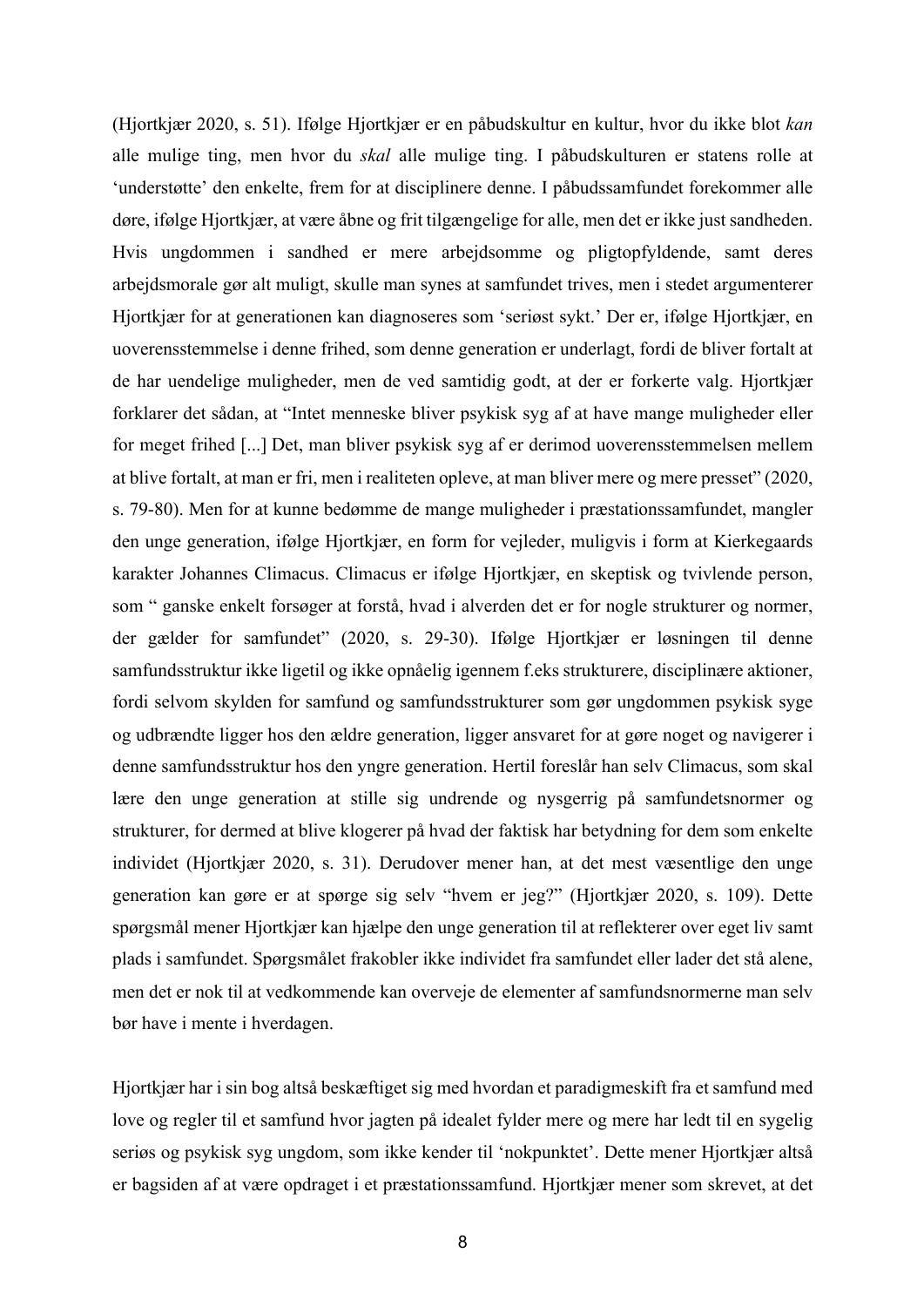ikke er de unges skyld er de er underlagt dette samfund, men det er deres ansvar at navigerer i det. Derfor mener han, at et mulig løsningsforslag til de unge er at være skeptiske overfor samfundet, som Kierkegaards karakter Climacus. Denne skeptiske og nysgerrige tilgang til samfundet, vil blive undersøgt yderligere som et muligt løsningsforslag senere i opgaven. Men de først er det interessant at kigge på en anden samfundskritiker med et strejf af filosofi, da denne teoretiker undersøger 'præstationssamfundet' som en accelerations og hastighedssamfund. Derfor vil det kommende afsnit redegøre for Hartmut Rosas teori om fremmedgørelse, acceleration - som ligger meget nært Hjortkjærs teori om præstationssamfundet - samt resonans, som Rosa anser som en mulig løsning, eller starten på en mulig løsning.

#### Hartmut Rosa fremmedgørelse, acceleration og resonans

Efter en afklaring af den danske ungdomsgeneration og problemstillingerne denne er underlagt, er det på nuværende tidspunkt interessant at undersøge hvordan det senmoderne samfund kan karakteriseres yderligere. Dermed vil det kommende afsnit omhandle sociologen Hartmut Rosas samfundsteorier, da disse kan være behjælpelige med et overblik over de problemstillinger som er ført til en følelse af at skulle handle hurtigere og stadig have mindre til. Det vil i dette afsnit blive tydeligt at sociologen Rosa også har en gren af filosofisk teori som fokusere på eksistentialismen, Heideggers *væren* og fænomenologien. Men det primære fokus vil være at undersøge følelsen af at leve i et samfund som hele tiden har fokus på udvikling. Rosas teori vil desuden præsenterer en mulig løsning eller noget som han mener det senmoderne individ mangler; resonans. *Fremmedgørelse og Acceleration* (2014) er Hartmut Rosas forsøg på at lave en karakteristik af det senmoderne samfund vi lever i som et, hvor det bliver forventet af individer at optimere sin tid, arbejde, teknologi, relationer osv. men også som en samfund, hvor individer paradoksalt nok aldrig føler at når deres mål. Løsningen på dette mener Rosa at have fundet i hans senere bog *Resonans: En sociologi om forholdet til verden* (2016), som præsenterer en følelse af at være i 'resonans' som et modsvar til at være i acceleration. Derfor er Rosa interessant at kigge, da denne samfundskarakteristik præsenterer en sociologisk samfundsanalyse med et lille indblik i filosofiens eksistentialisme, samt også fordi hans samfundskarakteristik har fokus på begreber såsom 'acceleration,' 'fremmedgørelse,' 'resonans.' Disse begreber er Rosas måde at konceptualisere og behandle den eksistentielle problematik som unge befinder sig i, i et præstations og/eller acceleration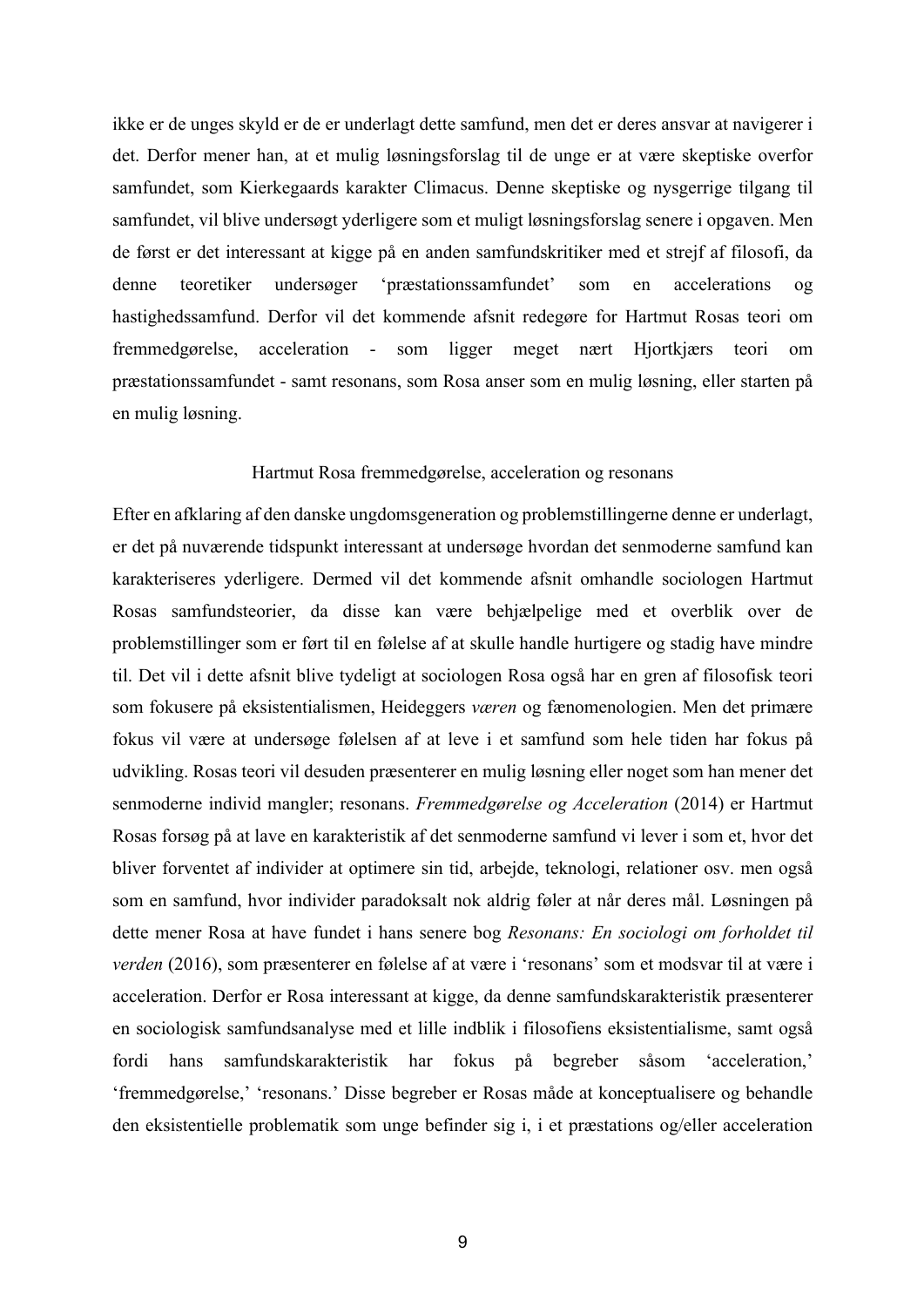samfund. Det kommende afsnit vil derfor fokuserer på Rosas teori om *fremmedgørelse*, *acceleration* og *resonans*.

Rosa mener at der i det senmoderne samfund ikke kun er en følelse af, at tiden går hurtigere. Den går faktisk hurtigere. Denne stigning i hurtighed kalder Rosa for acceleration og inddeler den i tre forskellige typer: teknologisk acceleration, social acceleration og livstempoets acceleration. Den teknologiske acceleration er de "formålsstyrede transport, kommunikations,- og produktionsprocesser [samt] [o]rganisation[s former] og administration[s former], der har til formål at få tingene til at gå hurtigere" (Rosa 2014, s. 21). I den teknologiske acceleration er det altså både de teknologiske materielle genstande, vi bruger i hverdagen, computere, telefoner, biler, de genstande som vi anvender hverdag hele tiden er altså, ifølge Rosa, hele tiden under udvikling. Det næste niveau, den sociale acceleration henviser derimod til "adfærds- og orienteringsmønstre," som Rosa anser for at være blevet mere "ustabile" og "flygtige" (2014, s. 22). Dette kan ifølge Rosas teori især ses i det senmoderne individs sociale relationer, kærlighedsrelationer, venskaber, kollegiale relationer osv. Han beskriver, hvordan det i det før moderne samfund var mere almindeligt at være gift med den samme hele livet og at have samme erhverv, måske sågar et som er gået fra generation til generation (Rosa 2014, s. 25). Med den sociale acceleration, mener Rosa, at "Det er denne intensiverede transformation af de sociale relationsdannelser, handlemåder og praktiske relevante videnselementer, der definerer den anden kategori af social association" (2014, s. 22). Dertil pointerer Rosa, at den dannelse, det moderne individ gennemgår, har langt flere relationer, værdier og holdninger end hidtil: Individet kan derfor ende med at have et mere flygtigt og ustabilt liv. "Social acceleration er altså defineret ved en stadig hurtigere afvikling af pålideligheden af erfaringer og forventninger og ved en sammentrækning af de tidsrum, der kan siges at udgøre "nuet" (Rosa 2014, s. 24). Det tredje og sidste niveau, acceleration i livstempoet, knytter sig til individets følelse af, at tiden er knap. Rosa mener, at accelerationen i livstempoet kommer i takt med de ovenstående niveauer, den teknologiske og sociale acceleration. Når den teknologiske acceleration stiger og mennesket bliver mere effektivt skulle man tro, at mennesket ville føle, at det har mere tid. Men da den sociale acceleration samtidig gør, at individet oplever mere, og føler det bør opleve mere, kan individet dertil føle, at det altid er bagud. Acceleration af livstempoet kan dermed "defineres som en forøgelse af antallet af handlinger eller erfaringer per tidsenheder" (Rosa 2014, s. 26). Individet gør faktisk, ifølge Rosa, flere ting på mindre tid.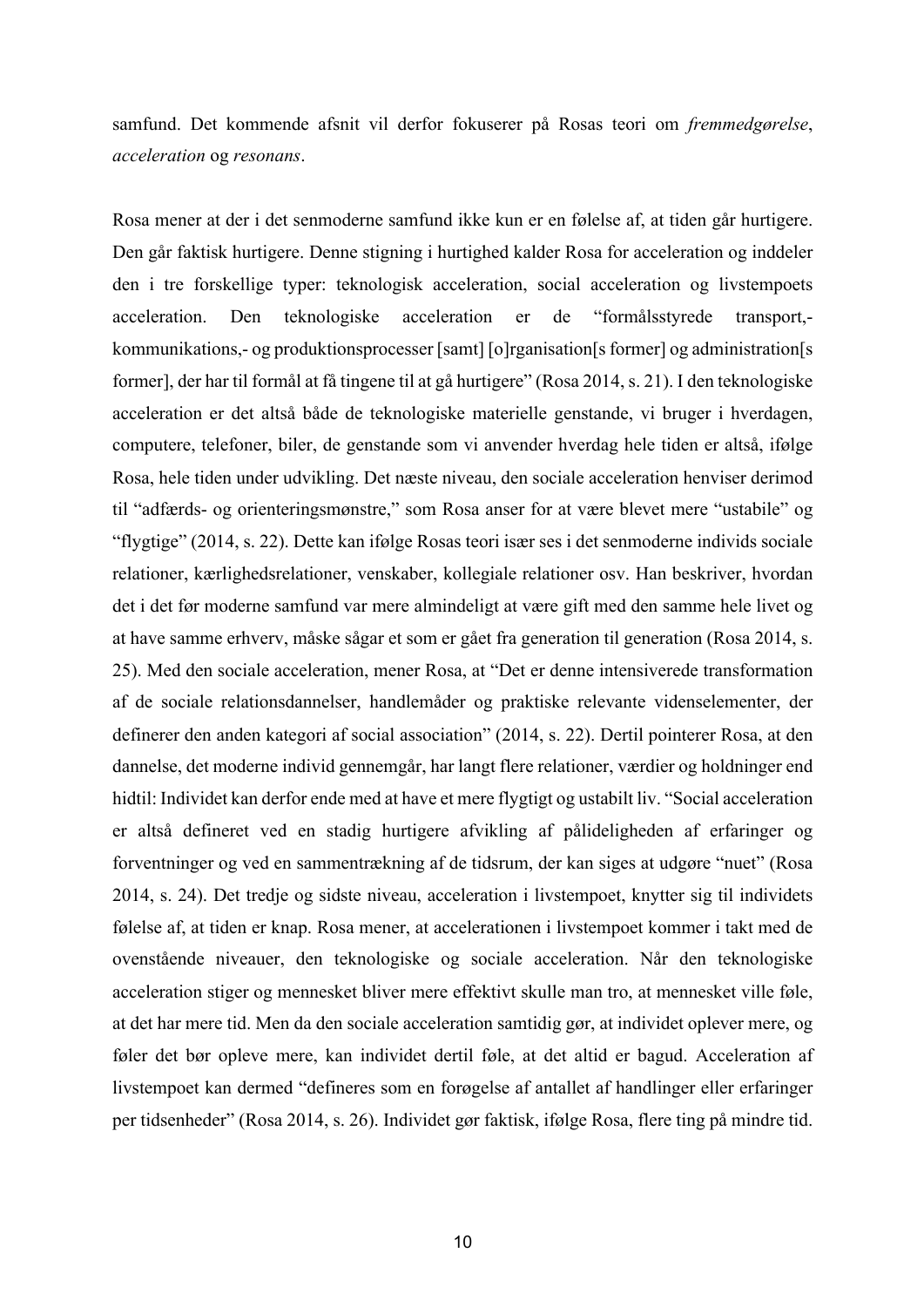I *Resonans: En sociologi om forholdet til verden* (2016) skriver Rosa, "Hvis acceleration er problemet, er resonans måske løsningen" (2016, s. 139). Resonans, som Hartmut kalder det, er når verden taler til os, noget kommer til os og vi bliver berørte af noget. Rosa skriver bl.a.; "Resonanser er resultat af og udtryk for en specifik form for relation mellem to entiteter, især mellem et erfarende subjekt og verdensudsnit, der møder det" (Rosa 2016). Rosas resonans er altså i tæt forbindelse med Husserls fænomenologi, idet man ifølge Rosa, kun kan opleve fænomenet når man lader det komme til syne for individet. Fænomenologi som begreb vil blive uddybet og præsenteres ydereligere i Kapitel 2. Resonans er altså ikke i subjektet *eller* i verden, men i samspillet eller i relationen mellem subjektet og verden. For at komme i resonans, kan vi ikke forvente, fremtvinge eller opstille den, da den ofte først kommer, når vi ikke forventer det. Ifølge Rosa kan det opstå, når vi ikke forventer det, eksempelvis hvis vi modvilligt at sagt ja til et socialt arrangement, såsom en koncert, men "som ateister pludselig føler os grebet af en religiøs følelse" (Rosa 2016). Her "viser resonansens utilgængelighed sig lige så meget, som den gør i deres - rigtignok langt hyppigere - modstykke: resonansens udeblivelse i kontekster, hvori vi målrettet satte *alt* ind på dens indtræden" (Rosa 2016). Hvis man prøver at fremtvinge at resonansens opstår, sker det altså oftest, at den ikke kommer. Dette mener Rosa er en "sikker hæmningsfaktor for dens indfrielse. Forsøget på at kontrollere alle betingelser og så vidt muligt sikre, at intet forstyrrer, forhindrer paradoksalt nok tilstanden af disponerende resonans, fordi det selv modsvarer en modus af stum verdensrelation, som vil gøre resonans tilgængelig" (Rosa 2016). Hertil mener Rosa, at det er muligt for os at fordybe os i ikke 'kontrollerbare kontekstuelle betingelser' såsom musikken, en samtale, solnedgangen, m.m. Resonans opstår altså mellem verden og individet, men det er ukontrollerbart og kan altså ikke fremtvinges. Det sker altså både når vi *lader* os blive rørt af noget, men også når verden rører os. Han henviser her til Heideggers brug af begrebet *stemning*: "Stemning [...] kommer hverken 'indefra' eller 'udefra', men stiger op af selve i-verden-væren som en måde at være i verden på [...] *Stemningen har til enhver tid allerede åbnet i-verden-væren som et hele og muliggør allerførst en retten sig mod…* [sic!]." (Heidegger i Rosa 2016). Med andre ord henviser Rosa her til Heideggers forståelse af *stemning* som noget, der hverken kommer fra individet *eller* fra verden, men i relationen mellem væren og verden, så i 'i-verden-væren'. Resonans defineres altså her som "en svarrelation; den forudsætter, at begge sider taler med deres egen stemme, og dette er kun muligt, hvor stærke vurderinger berøres" (Rosa 2016).

Hos Rosa bør der skelnes mellem fire typer af resonans; eksistentiel resonans, social resonans, personlig resonans og materiel resonans. Eksistentiel resonans er, ifølge Rosa, når man oplever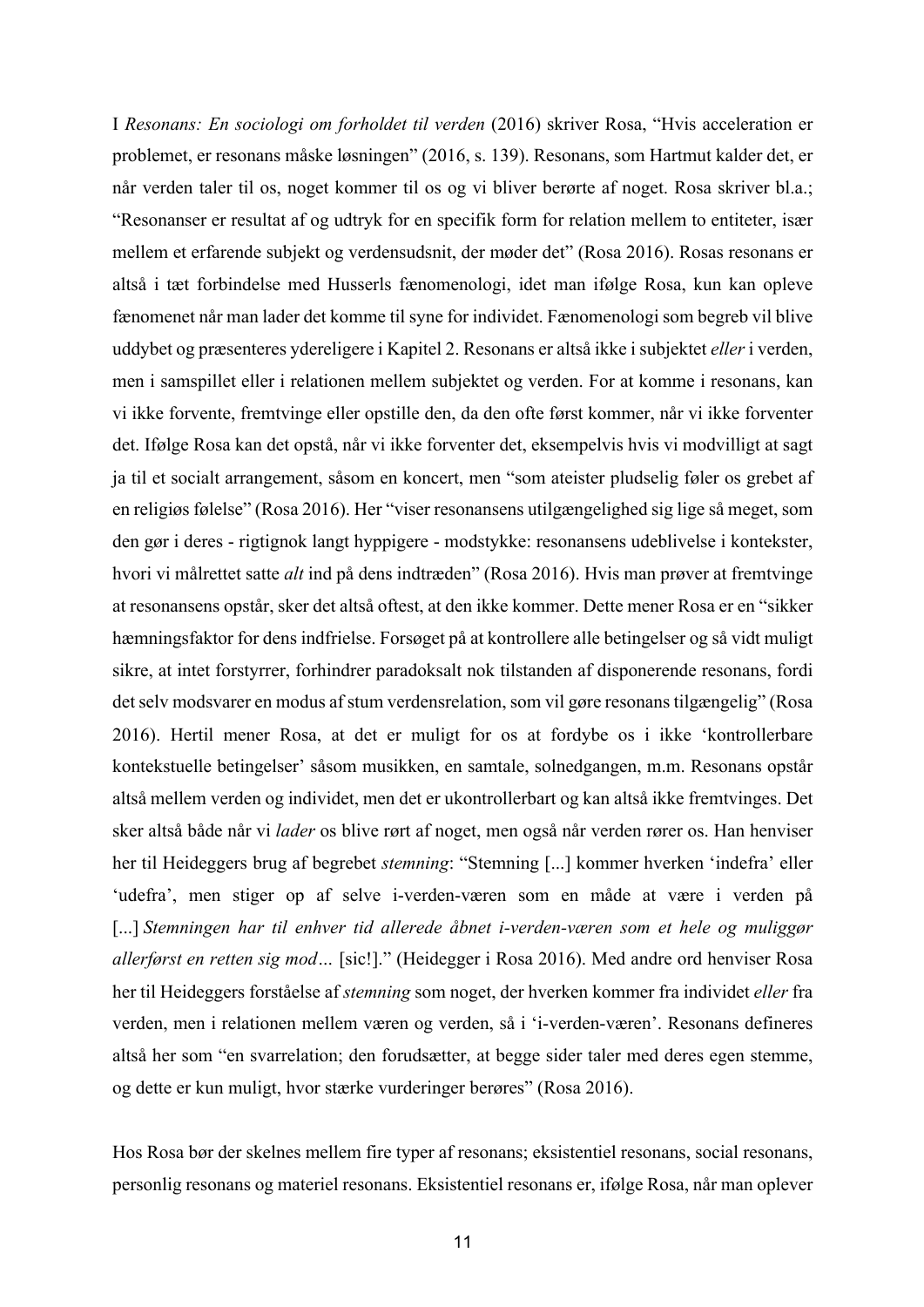en berørthed eller resonans med Gud, naturen, kulturen eller historien. Den sociale resonans er en følelse af at være i samhørighed med sine venner, familie eller kollegaer, at man forstår hinanden og sig selv i relationen og kan finde en tryghed heri. Den personlige resonans er selvsagt en følelse af samhørighed med sig selv, selvet, den man ser sig selv som. Her er det vigtigt at være orienteret om, at man kan opnå både fysisk og mental personlig resonans, da Rosa anser den fysiske personlige resonans som overset i tidligere teorier. Den fjerde og sidste resonans, den materielle resonans, er når samhørighedsfølelsen til materielle ting opstår. Dette kan f.eks. mærkes hvis man - efter længere tids frustration - endelig kan få sit Word-dokument til at indsætte et billede eller en graf uden at hele layoutet rykker sig. Når individet kan opnå en resonans i eksistentiel, social, personlig eller materiel form, kan det siges at bekæmpe accelerationen på en oprigtig og gavnlig måde, da individet her vil opnå en følelse af tilstedeværelse og ro i relationen, men uden at den er påtvunget, kontrolleret eller styret. Resonansen er blot noget, som opstår og det er ikke noget, som kan fremtvinges.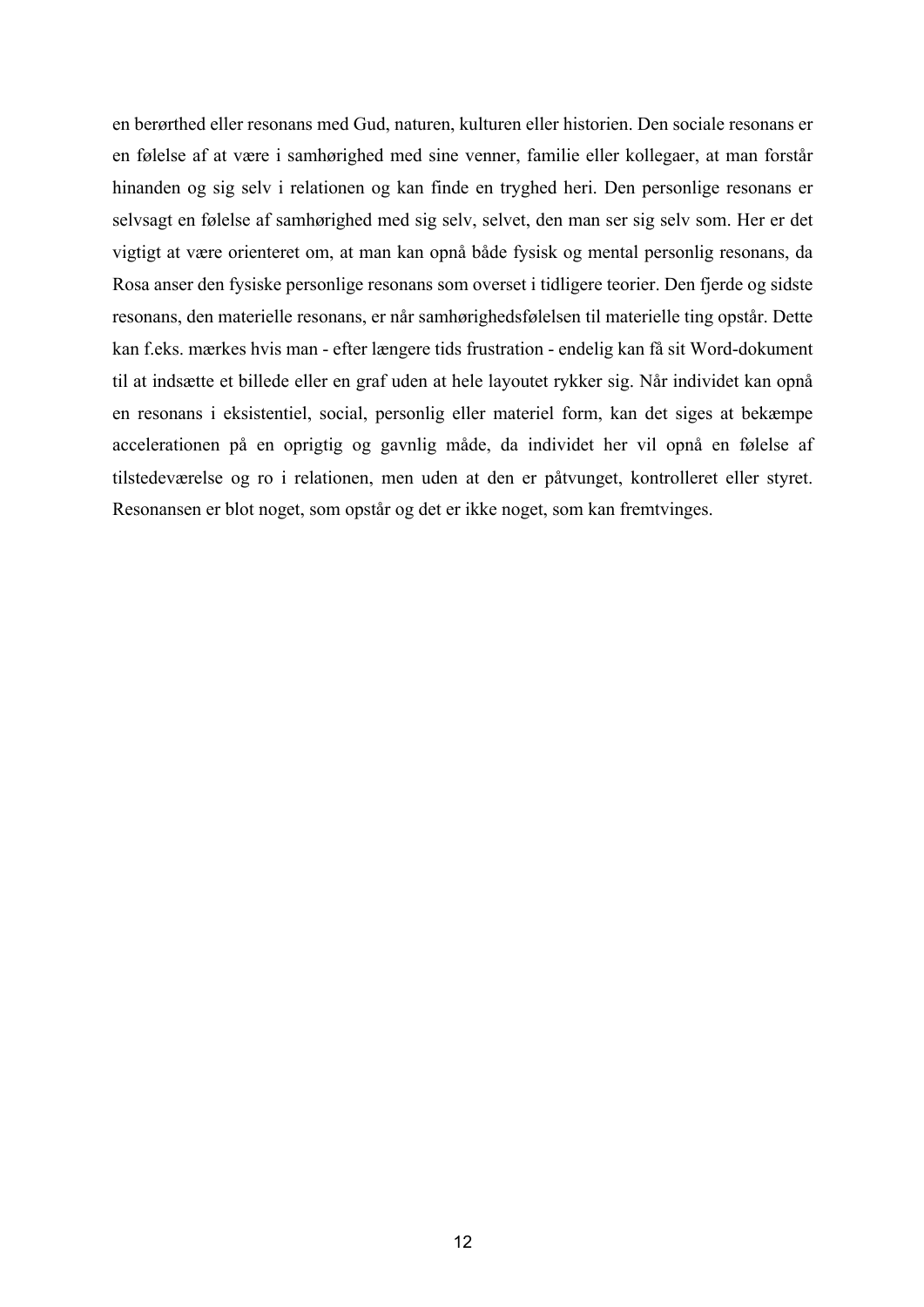#### Sammenfletning og opsummerende punkter af del 1 af Kapitel 1

For at danne et overblik over forskelle, ligheder samt det Riesman, Hjortkjær og Rosa henholdsvis søger til individet, vil det kommende afsnit være en sammenfletning af de primære argumenter fra de tidligere afsnit. Samfundskritikerne har tilsammen en fælles forståelse af, at samfundet har - forståeligt nok - ændret sig gennem generations- og paradigmeskift. Helt overordnet er de alle til dels enige om at den tidligere generation, den såkaldt 'ældre' generation hos Rosa, Riesman og Hjortkjær har været underlagt nogle faste regler, normer og forventninger, som de burde overholde. Ingen af de ovenstående anser den ældre generation som idealet, da denne er underlagt andre problemstillinger. Dog anerkender de tre teoretikere at den ældre generation ikke stod overfor problemstillinger som omhandler *for mange*  muligheder, på samme måde som er tilfældet med den unge generation.

#### Nye og flere livsmønstre

Rosa mener at de nye muligheder, som er opstået under accelerations samfundet tilsyneladende virker frigørende, men at de også kan have negative konsekvenser for individet, da flere muligheder og mere optimering blot betyder flere handlinger for individet. Individet har fået flere teknologiske, sociale, kulturelle, muligheder og det har altså ledt til, at det nu står overfor andre problemer, som kræver dets opmærksomhed. Individet ender op med at klarer flere og flere opgaver på kortere tid, fordi det føler en trang til at opleve så meget som muligt, på kortest tid (Rosa 2014, s. 105). Også Hjortkjær anerkender dette som et problem hos de unge. Eftersom de unge får at vide, at de har alverdens muligheder, ligger det op til, at det eneste, som står i vejen for deres lykke, er dem selv. Hvor den ældre generation førhen har været underlagt traditioner, familiære værdier samt statens forbudssamfund, har denne ikke haft samme følelse eller muligheder. På samme måde, mener Rosa, at familielivets struktur også har været under en udvikling, som har gjort at individets liv er blevet mere flygtigt og stabilt, både i forhold til ægteskaber, på arbejdsmarkedet og andre sociale relationer. Men fordi individet er under konstant udvikling eller acceleration, har det haft en indvirkning på de forventninger individet nu har til sit liv. Rosa skriver, at "[m]ulighederne overstiger altid, hvad der kan realiseres i den enkeltes liv" (2014, s. 37). Individet har altså høje forventninger til sin egen livsplan. Det er netop her Hjortkjær mener, at samfundet står overfor grunden til stigningen i psykiske diagnoser hos unge, da han, som tidligere nævnt, ikke mener, at man bliver psykisk syg af at have muligheder, men derimod mener, at psykiske sygdomme kan opstå, som resultat af "blive fortalt, at man er fri, men i realiteten opleve, at man bliver mere og mere presset" (Hjortkjær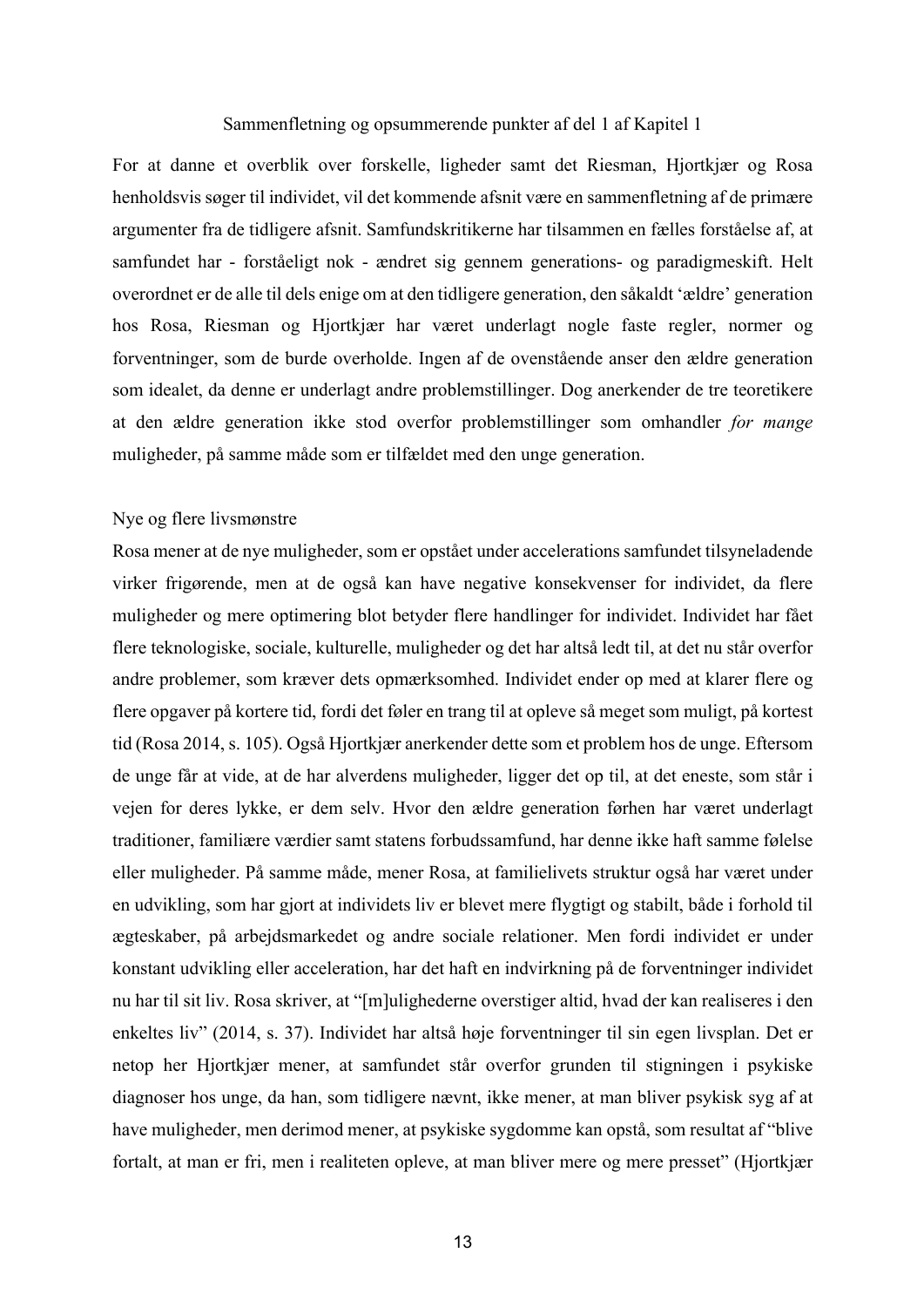2020, s. 79-80). Hvor Hjortkjær mener, at problemet hovedsageligt består i illusionen om flere og endeløse muligheder, mener Rosa, at mulighederne og tempoet leder til, at individerne fylder deres skemaer med blot flere handlinger, som hæmmer deres følelse af at have tid til overs. Rosa mener altså, at følelsen af uendelige muligheder kommer fra, at individet nu har skruet helt op for produktiviteten, multitasker og arbejder hurtigere end nogensinde. I stedet for at skabe mere tid, skaber det øgede tempo og produktivitet blot større krav til, hvor mange opgaver, individet burde udføre. Dette er også meget genkendeligt i Hjortkjærs samfundsanalyse, da han mener, at unge, selvom de er mere hårdtarbejdende og pligtopfyldende (har flere opgaver og flere krav), stadig føler sig utilstrækkelige. Dette mener han kommer af, at de aldrig opnår idealet, at de ikke har et *nokpunkt*. Rosa mener dertil også, at individet oftere føler, at 'tiden er knap' fordi de spejler sig i sine sociale relationer og dermed føler individet, at det bør kunne gøre, opleve og opnå lige så meget som sine venner, familiemedlemmer og kolleger. Som et resultat af fremmedgørelsen fra ting, mennesker, handlinger og sig selv, lever individerne ifølge Rosa et mere flygtigt og ustabilt liv. Dette betyder, at det ikke længere har en dybere relation til genstande eller mennesker som det etablerer forhold med. Derfor kan det senmoderne individ ende med en følelse af rodløshed (Rosa 2014, s. 53).

#### Manglende vejledning

Som konsekvens af de nye livsmønstre i den nye unge generation, mener Hjortkjær at den nye generation mangler en form for vejledning. Hvor de tidligere generationer har haft tydelige rammer i form af disciplinære forældre og et forbudssamfund i form af disciplinæret samfund, har den unge generation - som konsekvens af et påbudssamfund - ikke nogle særligt klare retningslinjer og forventninger. Hjortkjær retter derfor fokus mod forældrene, da disse ifølge Hjortkjær har et ansvar for at klargøre forventninger, muligheder og begrænsningerne for den unge generation. Når denne klargøring ikke hænder, resulterer det i, at de unge føler sig utilstrækkelige, fordi de har et uopnåeligt ideal som forventning til livet. Hos Rosa opstår der også problematikker ved at individet oplever en fremmedgørelse fra alt i dets liv. En fremmedgørelse over for ting, sociale relationer, religion, m.m. resulterer, ifølge Rosa, i, at individet mangler resonans i livet. Rosa mener, at resonans bør give individet mulighed for at træde ud af hastighedssamfundet for en stund, for at opleve en *væren-i-verden* en relation mellem sig selv og verden - gennem resonans med kulturen, naturen, historien, Gud, materielle genstande, sociale relationer eller sig selv. Denne resonans er dog ikke noget, man kan opsøge eller fremtvinge, men noget man må lade komme til en. Derfor vil resonans indgå som en del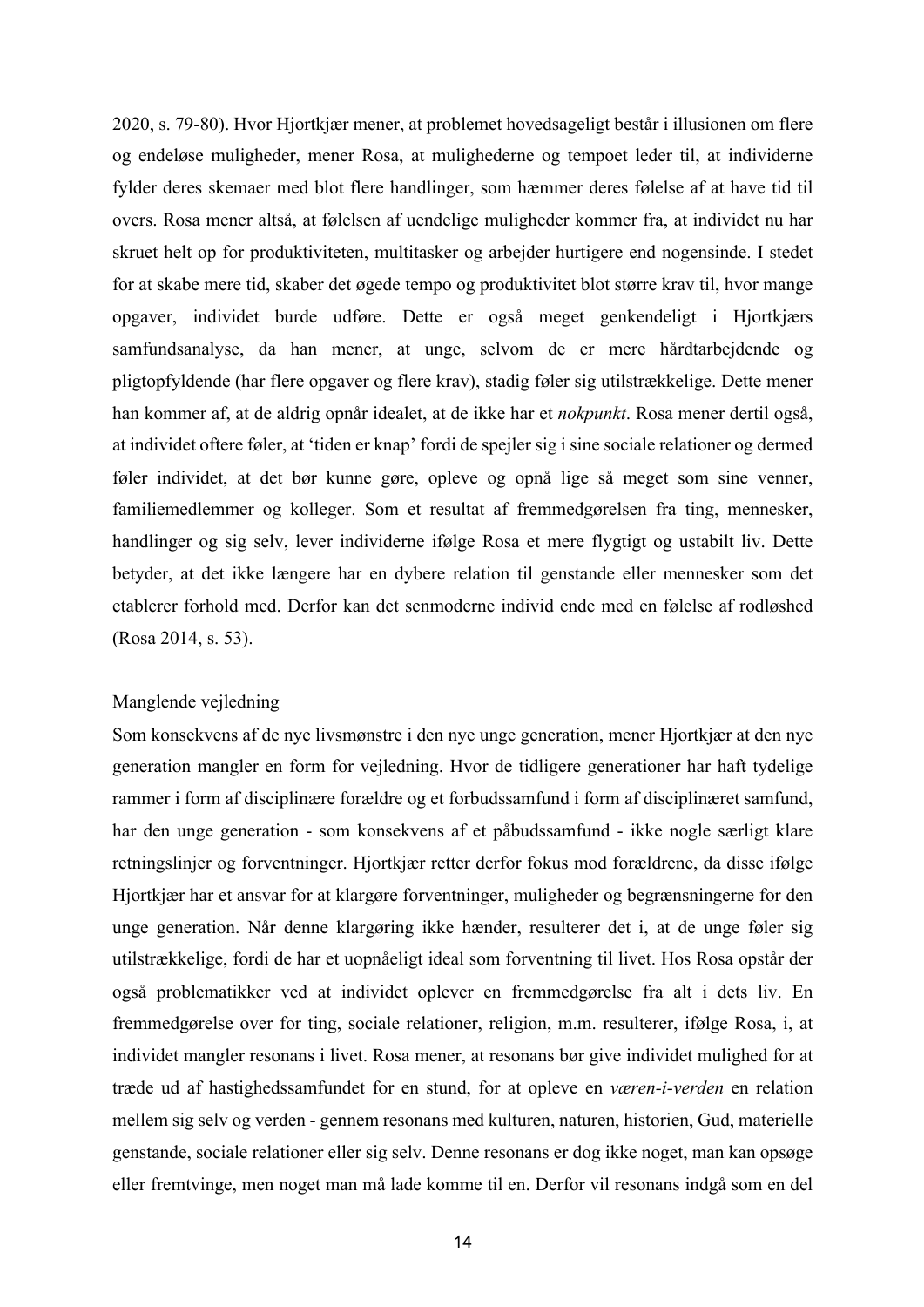af opgaven fremadrettet, hvor den også vil blive yderligere udfoldet. Hvor Hjortkjær eftersøger, at individerne får klargjort deres muligheder, mener Rosa at dette kan løses vha. en søgen på resonans fordi individet kommer i kontakt eller berørthed af noget i verden eller af verden. Denne berørthed kan kun opstå når individet er lydhør overfor verden og vil lade en relation eller forbindelse opstå mellem de to entiteter, subjekt og objekt eller individ og verden. Hvor det i Riesmans samfundskarakteristik er fokus på indre-, ydre- og traditionsstyrede søger Hjortkjær og Rosa altså mere et individ som søger mod væren, så en form for 'værensstyret individ'. For at uddybe og klargøre dette tydeligere vil det kommende afsnit, anden del af kapitel 1 omhandle en filosofisk samfundskarakteristik af Byung-Chul Han samt hvordan Martin Heideggers begreber *Denken* og *Gelassenheit* kan bruges som løsningsforslag.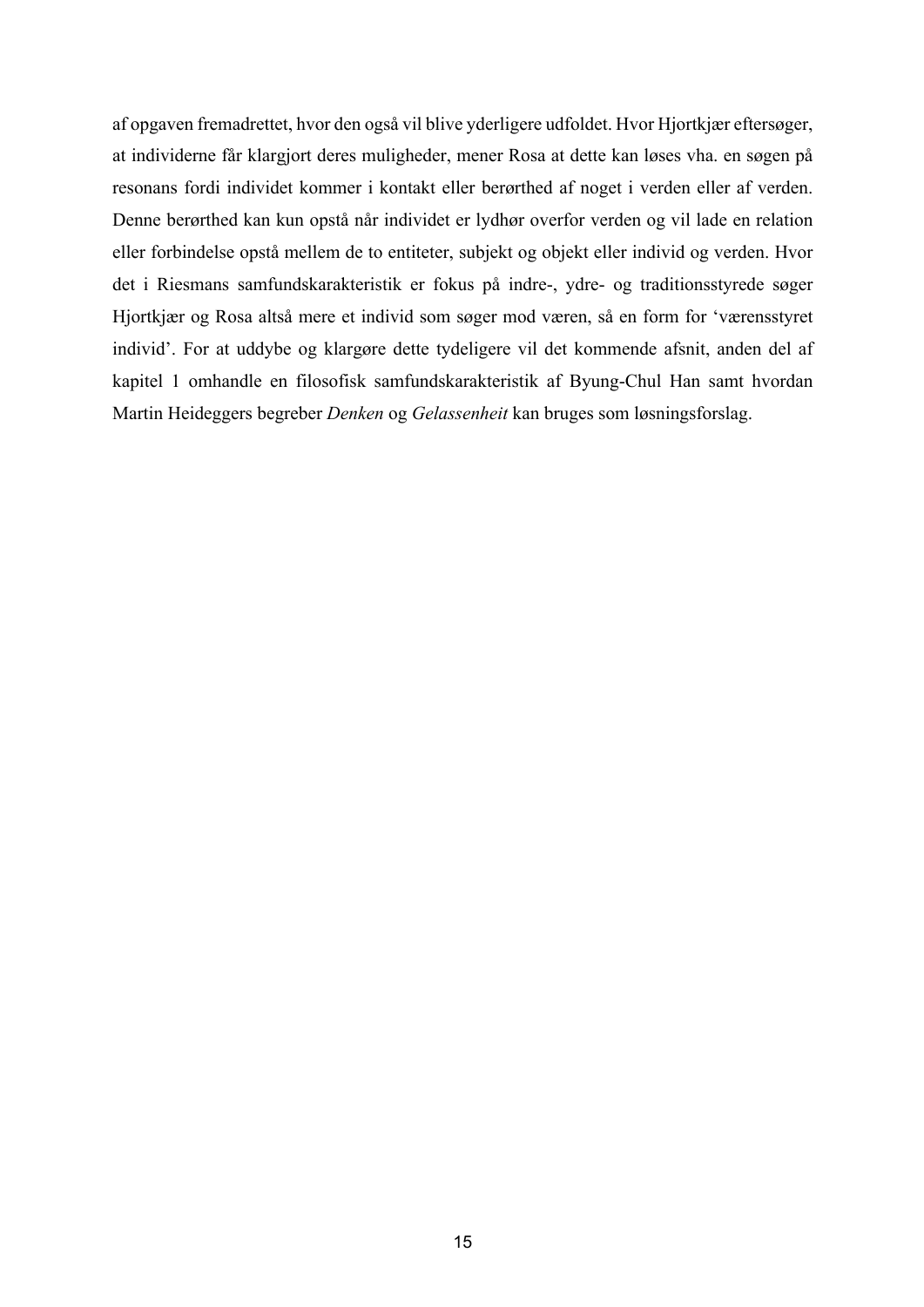#### Kapitel 1 del 2 - den filosofiske samfundsanalyse

Det foregående afsnit har nu præsenteret en sociologisk samfundskarakteristik af det nutidige samfund som et samfund, med problematikker såsom fremmedgørelse, acceleration. Problematikker som muligvis kan afhjælpes ved en normkritisk, skeptisk eller nysgerrig tilgang til samfundet, hvilket kan imødekommes via en form for filosofisk vejledning – muligvis en vejledning som kan hjælpe præstationssubjektet mod en værensstyret mennesketype, frem for en indre-, ydre- eller gruppestyret mennesketype. Derfor vil det anden del af Kapitel 1 have et filosofisk fokus på i) hvordan samfundet kan anses som et præstationssamfund samt ii) hvad individerne i et præstationssamfund *mangler*. Derfor vil Byung-Chul Hans tekst *Burnout Society* (2015) præsenteres, for at kunne berette om det samtidige generation/samfund som et samfund underlagt præstationskulturen. Dernæst vil Heideggers termer om *Denken* og *Gelassenheit* præsenteres for at kunne bringe lys på individet som et mere værens-styrede individ.

#### Byung-Chul Han om the Burnout Society

I *Burnout Society* (2015) er det Hans ærinde at beskrive hvordan et hastigheds- og selvoptimeringsorienteret samfund tærer på senmoderne individer, hvor begreber såsom multitasking, manglende kontemplativ fordybelse, hyperopmærksomhed m.m. kan medvirke til psykiske lidelser fra depression og borderline personlighedsforstyrrelse til ADHD.

Han definerer præstationssamfundet som "a society of achievement; increasingly, it is shedding the negativity of prohibitions and commandments and presenting itself as a society of freedom" (2015, s. 36). Præstationssamfundet har i modsætning ikke en autoritær rolle. Han mente, at der i disciplinærsamfundet var tydelige autoriteter, hvilket gjorde, at rollen som 'the Other' var noget udenforstående, som både genkendte, anerkendte men også straffede og disciplinerede borgerne (2015, s. 36). Netop dette 'Other' mangler præstationssamfundet, ifølge Han. Han mener ikke, at man kan opnå en 'gratification' eller tilfredshedsfølelse, hvis man ikke har noget at måle sig op imod (the Other) og hvis man ikke har nogle til at anerkende sit arbejde. Han skriver at 'the Other' "rewards and acknowledges moral accomplishment. Because the structure of gratification has been disturbed, the achievement-subject feels compelled to perform more and more" (Han 2015, s. 37). Subjektet kan altså ikke, som præstationssubjekt, opnå tilfredsstillelse [*gratifikation*], da anerkendelse altid vil føles som uopnåeligt, og dermed vil følelsen af at have opnået et mål aldrig opstå (Han 2015, s. 39). Han mener dermed at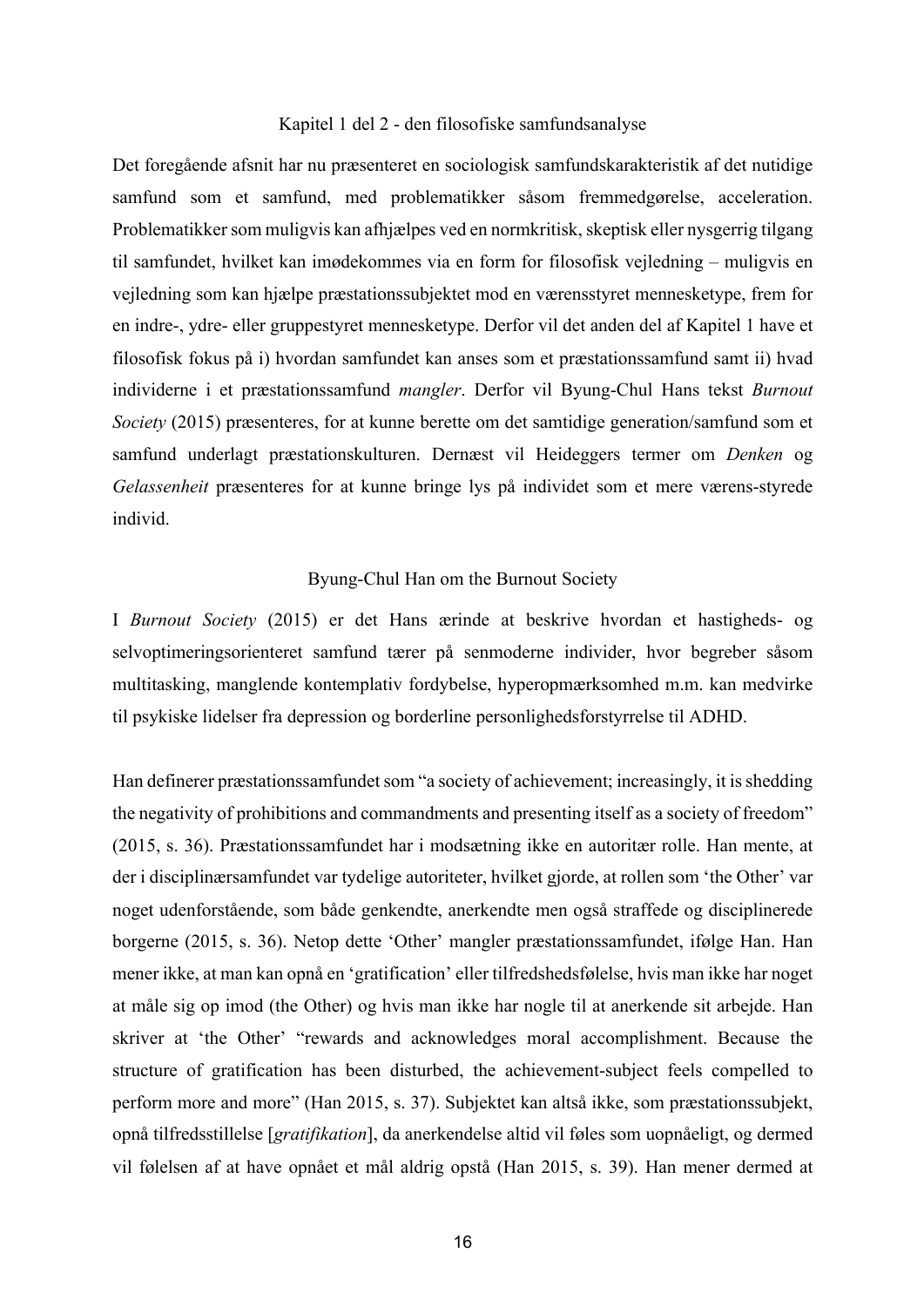psykiske sygdomme, såsom depression, OCD, ADHD og udbrændthed er resultatet af manglen på 'the Other' og en overflod af positivitet (Han 2015, s. 40-41). Et præstationssamfund betyder altså at en mangel på love og regler, samt en 'overflod af positivitet' – altså en uopnåelig forståelse om hvad der kan og bør opnås i livet. Fordi præstationssamfundets normer bunder på, at borgeren bør og kan opnå idealer, vil det, ifølge Han, altid være bagud og dermed kan det aldrig opnå en tilfredshed fordi det – som Hjortkjær ville formulere det, altid er på jagt efter idealet, og kender ikke idealets nokpunkt.

Han argumenterer for, at denne overflod af positivitet i præstationssamfundet fører til neurologiske lidelser som depression, ADHD, bipolar lidelse og det, han kalder *burnout syndrome* eller udbrændthed (2015, s. 1). Overfloden af positivitet kommer af, at vi, ifølge Han, har gennemgået en grundlæggende samfundsændring fra at være et disciplinærsamfund til at være et præstationssamfund [*Leistungsgesellschaft*], i hvilket borgerne nu tillige er præstationssubjekter [*achievement-subjekt*] (Han 2015, s. 8). Denne overgang fra disciplinærsamfund til præstationssamfund kan, ifølge Han findes i de modalverber som kan mødes i de respektive samfundsstrukturer. Hvor det i disciplinærsamfundet er modalverbet *May Not* [*Nicht-Dürfen*], er det i præstationssamfundet en ubegrænset form af modalverbet *Can* [*Können*], der sætter dagsordenen (Han 2015, s. 9). Paradigmeskiftet mellem et forbudssamfund til et præstationssamfund har resulteret i at individet tilsyneladende nu har uendeligt mange muligheder, i forhold til disciplinærsamfundet i stedet blev begrænset af love og regler. Den 'overflod af positivitet' som Han henviser til, kan her forstås i forlængelse af Hjortkjærs udlægning af 'påbudssamfundet' – den positivitet Han genkender i præstationssamfundet, mener Hjortkjær kommer til udtryk i de påbud som individerne møder i samfundet, både i uddannelsesinstitutioner, på arbejdsmarkedet, i privatlivet, fra reklamer m.m. påbud som alle hentyder til, at 'du kan hvad du vil, du skal bare ville det nok' (Hjortkjær 2020, s. 53). På samme måde bliver disciplinærsamfundet, både ifølge Han og Hjortkjær disciplinæret gennem regler og love fra tydeligt autoriteter. I disciplinærsamfundet er borgeren, ifølge Han, bevidst om hvor det 'negative element' eller 'the Other' kommer fra, en negativitet som ikke er til stede i præstationssamfundet. Denne mangel af negativitet, men en overflod af positivitet har, ifølge Han, ledt til et socialt ubevidst "drive to maximize production [...] To heighten productivity, the paradigm of disciplination is replaced by the paradigm of achievement, or, in other words, by the positive scheme of *Can*" (Han 2015, s. 9). Dette positive modalverbum *Can* bliver altså en form for sindstilstand hos præstationssubjekterne, som altid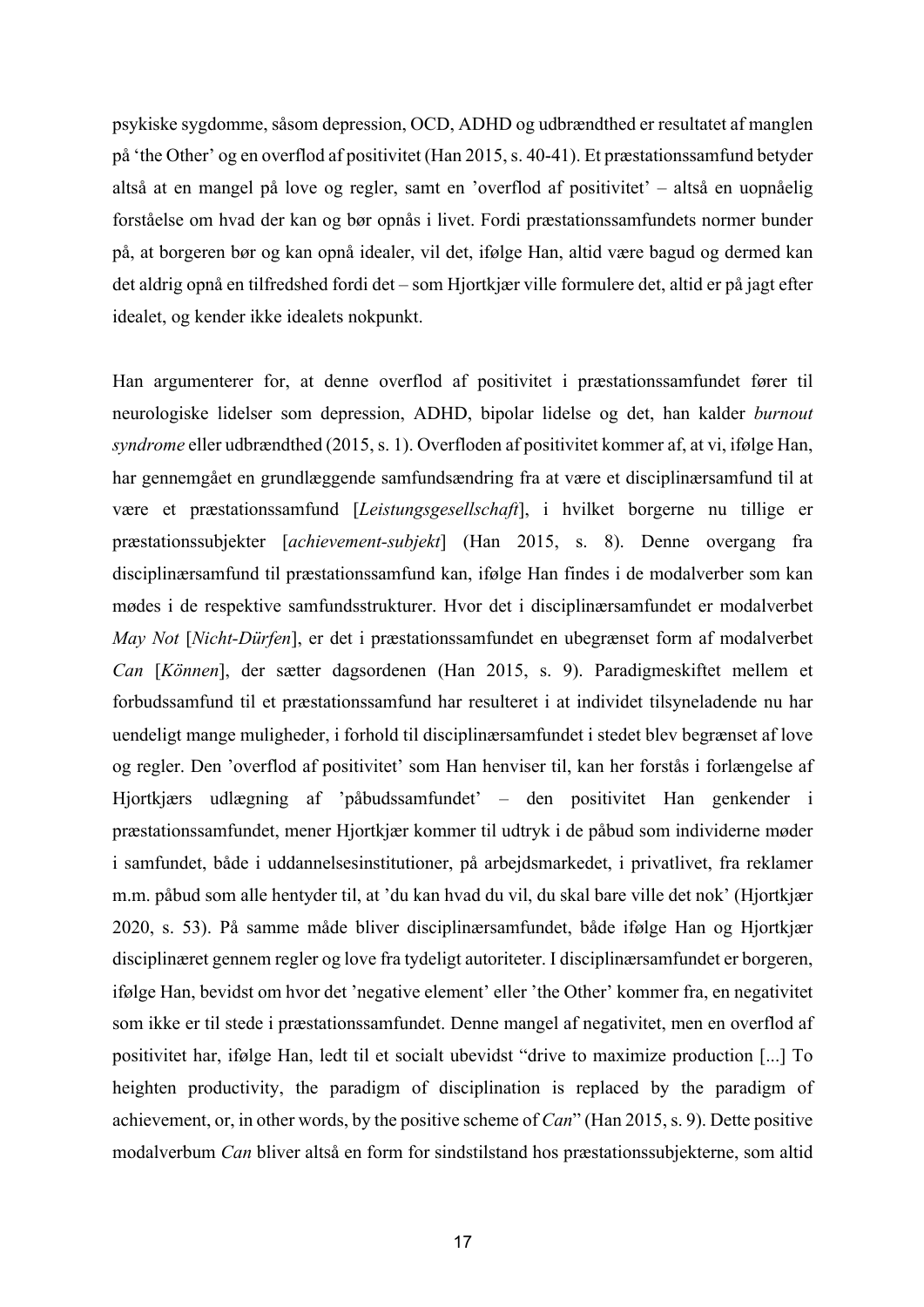må leve op til samfundets overflod af muligheder. Denne positivitet er altså, ifølge Han, gået hen og blevet skadeligt for individerne, fordi han mener, at den fører til psykiske lidelser.

Som resultat af at ordre fra 'the Other' i disciplinærsamfundet er blevet udskiftet med påbud og muligheder i præstationssamfundet, har præstationssubjektet fået en ny rolle i samfundet. Hvor det i tidligere generationer havde en rolle som arbejder [*laborer*] har det i dag samtidig rollen som arbejdsgiver. Præstationssubjektet er, ifølge Han, fri for enhver form for ydre dominerende instans [*Herrschaftsinstanz*], der tvinger individet til at arbejde, endsige udnytter det. Det er dets egen herre og slave på én og samme tid. Her påpeger Han imidlertid, at fraværet af ydre dominans ikke medfører frihed, men at dette fravær fører til, at frihed og begrænsning smelter sammen, hvorved "the achievement-subject gives itself over to *compulsive freedom*  that is, to the *free constraint* of maximizing achievement" (2015, s. 11). Ved at genkalde Riesmans teori om indre- og ydrestyret individer, kan det traditionsstyret sættes parallelt med Hans konceptualisering af disciplinærsamfundet. Her var tilfældet, at individet var styret af og fulgte regeringens (og familiens) love og forventninger. Det indre- og gruppestyret individ oplever derimod flere muligheder og dermed flere forventningerne fra staten og familien. Hvor det indrestyret individ, i Riesmans teori, for første gang oplever en personlig mobilitet, spejler det gruppestyret individ sig mere i sine sociale relationer og lader sig styre af forventningerne herfra, i stedet for at blive styret af regler og love. Dermed kan Hans præstationssubjekt sættes overfor en blanding af Riesmans indre- og gruppestyret individ, da der her er flere muligheder, ergo mere personligt mobilitet som, ifølge Han resulterer i psykiske sygdomme. Det er netop denne form for paradoksal frihed, der manifesterer sig i de psykiske lidelser, der ifølge Han kendetegner det senmoderne præstationssamfund. Et meget tydeligt eksempel på 'maximizing achievement', som går igen i nutidens samfund er, ifølge Han, multitasking. I achievementsamfundet er overfloden af positivitet et udtryk for en overflod af "stimuli, information, and impulses" (2015, s. 12). Multitasking bliver i præstationssamfundet anset som noget positivt, da man som udgangspunkt kan føle at man har udrettet mere, hvis man både kan høre lydbog om *Jytte fra Marketing er gået for i dag* (2017). Han pointerer derimod at det er en evne, vi har til fælles med vilde dyr og ikke som et positivt aspekt (2015, s. 12). I naturen er multitasking en betingelse for overlevelse, da det er nødvendigt både at finde mad til sine unger, holde øje på dem samtidig med, at man også holder udkig efter faren der kan lure (Han 2015, s. 13). Det er på grund af at opmærksomheden hele tiden er delt op at dyr ikke kan opleve en dyb fordybelse og refleksion eller det, som Han genkender som "contemplative immersion" (2015, s. 12). 'Contemplative immersion' kan her forstås som en fordybende tilstand hvori individet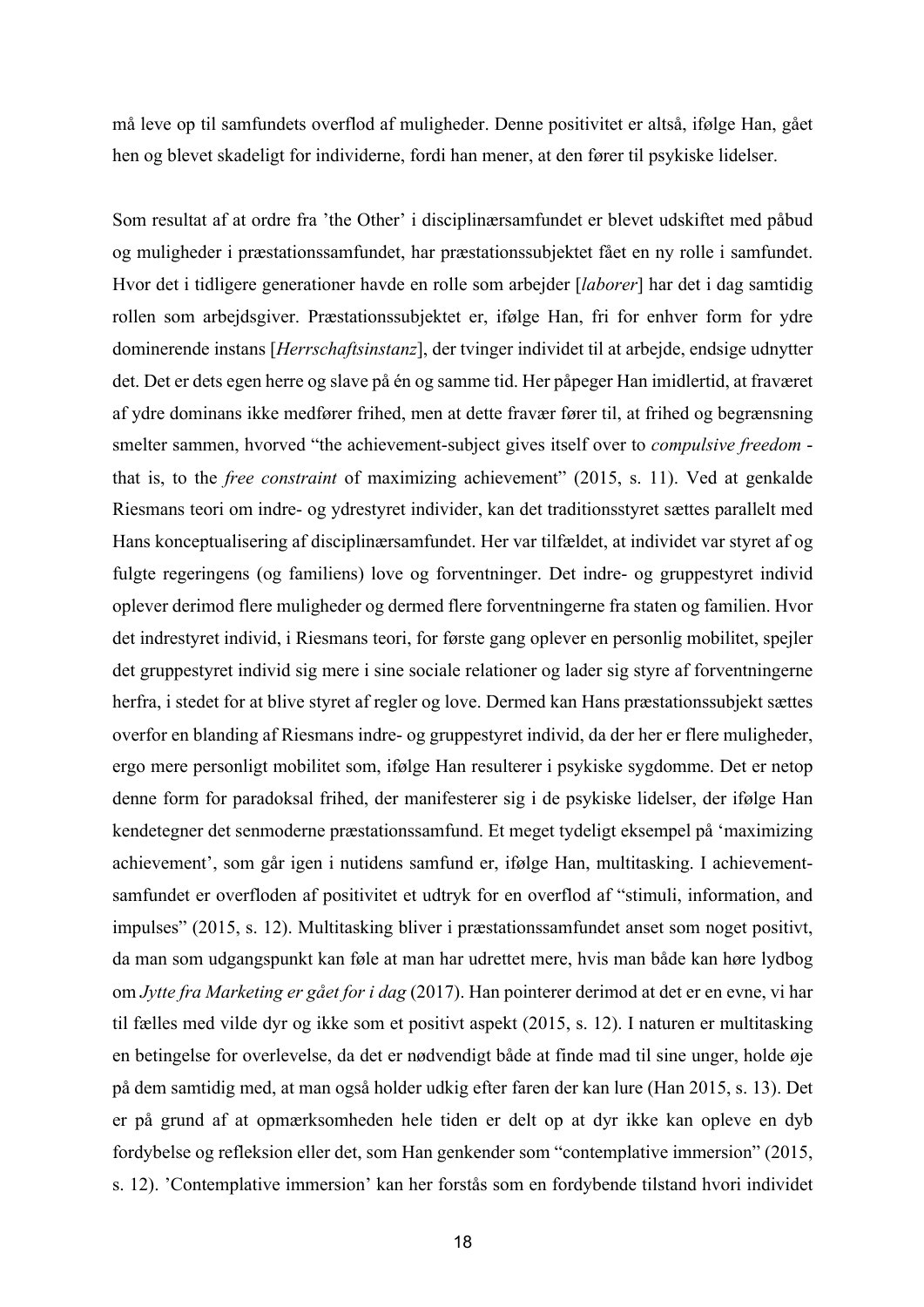kun har for øje at fordybe sig, og næsten glemmer sin egen bevidsthed i fordybelsen. Hans begreb contemplative immersion vil fremadrettet refereres til som kontemplativ fordybelse. Mennesket går på samme vis glip af muligheden for at fordybe sig, da det altid har fokus på at multitaske og opnå så mange mål som muligt på så kort tid som muligt. Men Han mener, at "Culture presumes an environment in which deep attention is possible. Increasingly, such immersive reflection is being displayed by an entire different form of attention: hyperattention" (2015, s. 13). Denne 'hyperattention' fører os, ifølge Han, hele tiden væk fra denne det 'contemplativa' liv, altså det liv hvori fordybelse og eftertænksomhed for alvor er opnåeligt. I en kontemplativ fordybelses tilstand kan "one step outside oneself, so to speak, and immerses *oneself* in the surroundings" (Han 2015, s. 14). Contemplativa tilstanden bliver, ifølge Han, en form for "externalization" eller "de-interioriza-tion" (2015, s. 14). Altså en måde hvorpå man bliver en del af det, man fordyber sig i, eller det man fordyber sig i bliver en del af en selv, så man selv bliver talerøret for det underfulde. For at vende tilbage til det indre og ydrestyret individ, kan det her argumenteres for at, individet i præstationssamfundet fortsat er i en indreog ydrestyrethed, fordi det hele tiden er optaget af at opnå og opleve mere. Det vender derfor fokusset væk fra væren og det væsentlige i verden, derfor må det kunne argumenteres for at præstationssubjektet præsenterer en fjerde mennesketype, ikke indre-, ydre- eller gruppestyret individ, men et 'værens-styret' individ. Han mener dertil, at denne mangel på væren [*being*], har store konsekvenser for det moderne individ.

# *Lack of being*

Som resultat af den hyperopmærksomhed [hyperattention] som præstationssubjektet næste tilstræber, mener Han, at der samtidigt er opstået en mangel på kontemplativ fordybelse eller en fordybelse som præstationssubjektet nu går glip af. Hvis et subjekt aldrig fordyber sig i noget, ender det, ifølge Han, med at 'flyde rundt' i samfundet eller haste fra A til B. Dette mener Han, leder til en mangel på væren [lack of being] (2015, s. 18). Uden væren vil subjektet kun arbejde og dette anses i Heideggeriansk forstand som en 'tom' eller 'øde' aktivitet, altså uden noget væsentligt eller essentielt. Men selv om subjektet er 'fri' til at arbejde hvor det vil, og agerer som det vil, er det endnu ikke et frit væsen, fordi et præstationssamfund ikke er frit. Han skriver, at

The society of laboring and achievement is not a free society. It generates new constraints. Ultimately, the dialectic of master and slave does not yield a society where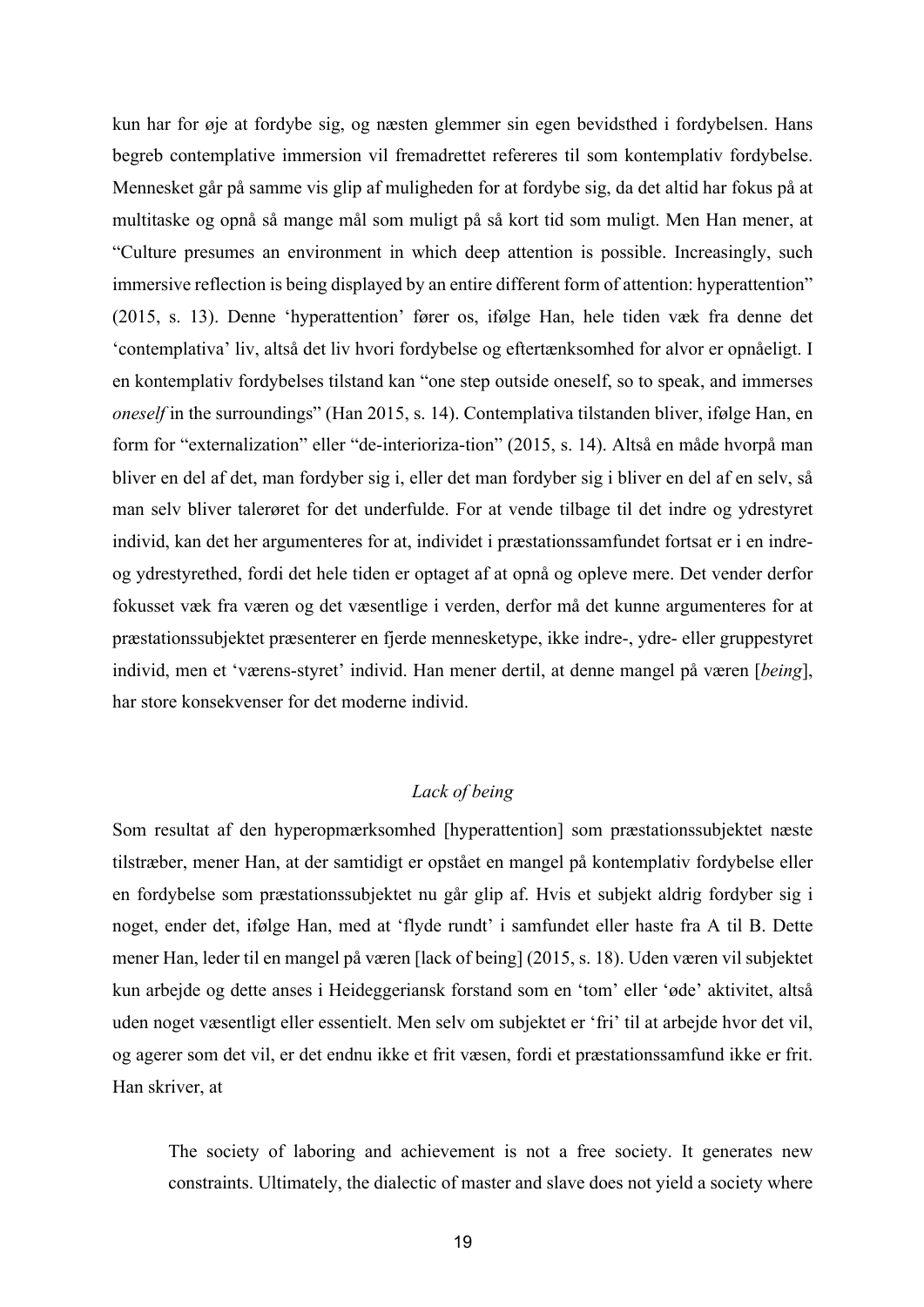everyone is free and capable of leisure, too. Rather, it leads to a society of work in which the master himself has become a laboring slave. (Han 2015, s. 19)

Han skriver at arbejde som slave for en ydre dominerende faktor, en faktisk arbejdsgiver som sætter rammer, love og regler op for arbejderen. Eksempelvis kan en fangevogter være lige så skadende for subjektet som at agere slave for en indre dominerende faktor. Men at være både slave og herre giver altså på ingen måde præstationsindividet mere frihed, tværtimod. Netop ved at man både er herre og slave over sig selv og sin arbejdsmorale, står præstationsindividet også hele tiden for sin selvoptimering og skal hele tiden leve op til sine egne forventninger og krav. Dette sætter, ifølge Han, præstationssubjekterne i fare for at udvikle sig til 'præstationsmaskiner' [*Leistungsmaschine*], hvor der forventes at skulle fungere problemfrit og maximere præstationer. Selvoptimering, f.eks. ved hjælp af doping er, ifølge Han, kun en af de konsekvenser, vi ser, ved denne udvikling. Hvorved det at være i live [*Lebendigkeit*] i sig selv koges ned til basale livsfunktioner og kompetencer (Han 2015, s. 30). Det aktive præstationssamfund generer, ifølge Han, en overdreven grad af træthed og udmattelse, hvorved disse psykiske tilstande karakteriserer en verden domineret af en overflod af positivitet.

## *Modarbejde hyperattention og lack of being*

Den kontemplative opmærksomhed eller kontemplative fordybelse bør, ifølge Hans teori, ikke forstås som en 'ikke-aktiv' tilstand, da man, udover at være tålmodig og lade tingene komme til syne, må lære *ikke* at reagere på stimulans, hvilket altså gør fordybelse muligt. Det er altså en aktiv *ikke-gøren*. Eftersom det, at reagere på stimuli, ifølge Han, er vejen til multitasking, har man altid fokus på ydre faktorer og dermed ikke give sig hen til fordybelsen. Hvis man ikke søger denne fordybelse, men derimod søger multitasking og hyperaktiviteter vil man, ifølge Han, gå glip af den kontemplative fordybelse og kun fokusere på overfloden af positivitet. Som en form for frirum fra jagten på præstations- og selvoptimering, præsenterer Han, en fundamental træthed, som han beskriver kan få en "spirit [*Geist*] to emerge. Thereby, the 'inspiration of tiredness' involves *not-doing*" (Han 2015, s. 32). Denne træthed gør det muligt for mennesket at opleve en form for enestående ro [*Gelassenheit*] og en, ifølge Han, fredfyldt ikke-gøren [*serene not-doing*], som kan resultetere i en sjælden form for synlighed for præstationssamfundet. Denne træthed, eller ikke-gøren kan anses som en komplet modsætning til multitasking. Hvis vilde dyrs naturlige instinkt altid er at være opmærksom på omkringliggende farer, mulig føde, unge og seksuelle partner, må fundamental tiredness eller 'fundamental træthed' være modsætningen hertil.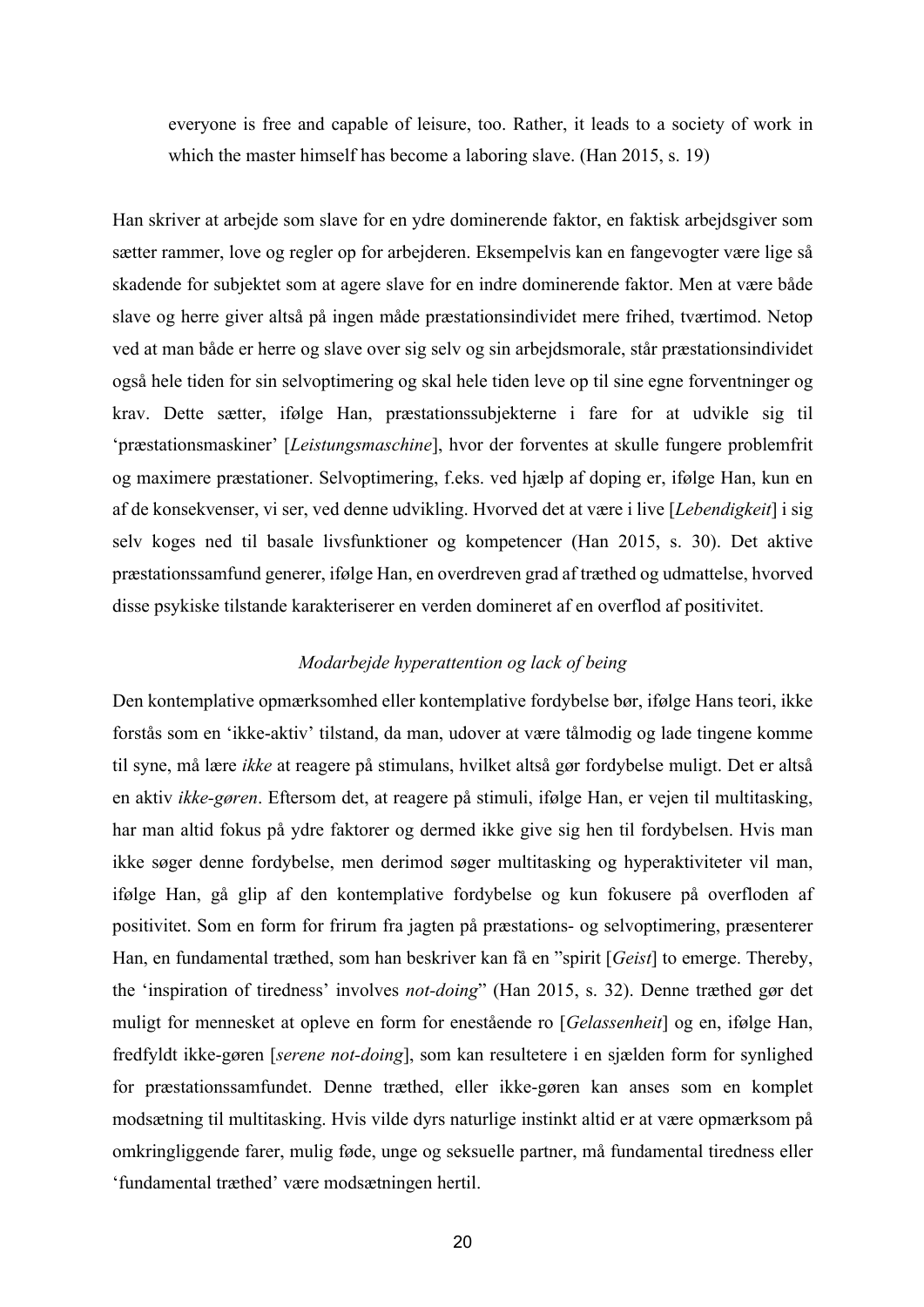Kort opsummeret er det altså Hans hovedpointer, at fordi samfundet er gået fra et disciplinærsamfund (med en ydre autoritet og 'the Other') til et præstationssamfund (uden en ydre autoritet og 'the Other') har præstationssubjekterne øget produktiviteten og multitasking nu har individerne fokus på hvad de *Can* i stedet for hvad de *Should*. Det mener Han har ledt til et samfund, hvori alle individer har en iboende herre-slave rolle, hvori de hele tiden presses til selvoptimering og til konstant at yde mere. Dette vil uundgåeligt lede til psykiske lidelser, da individerne ikke er i kontakt med 'the Other'. Hvis samfundet ikke begynder at fokusere på dette problem som et faktisk problem, er Hans tese, at vi i værste tilfælde vil ende som udbrændte præstationsmaskiner, som ikke har muligheden eller evnerne til at fordybe os i noget. Derfor mener han at en mulig løsning ud af denne problematiske samfundsstruktur er at fordybe os i det underfulde i verden, for at kunne få øje på det, som faktisk har betydning for os, uden for det arbejdsmæssige aspekt i vores liv. Dertil foreslår han en 'ikke-gøren' i søgen efter det kontemplative tilstand, da han ikke mener, at præstationssamfundet er i stand til at at opleve en aktiv 'ikke-gøren' foruden den kontemplative fordybelse.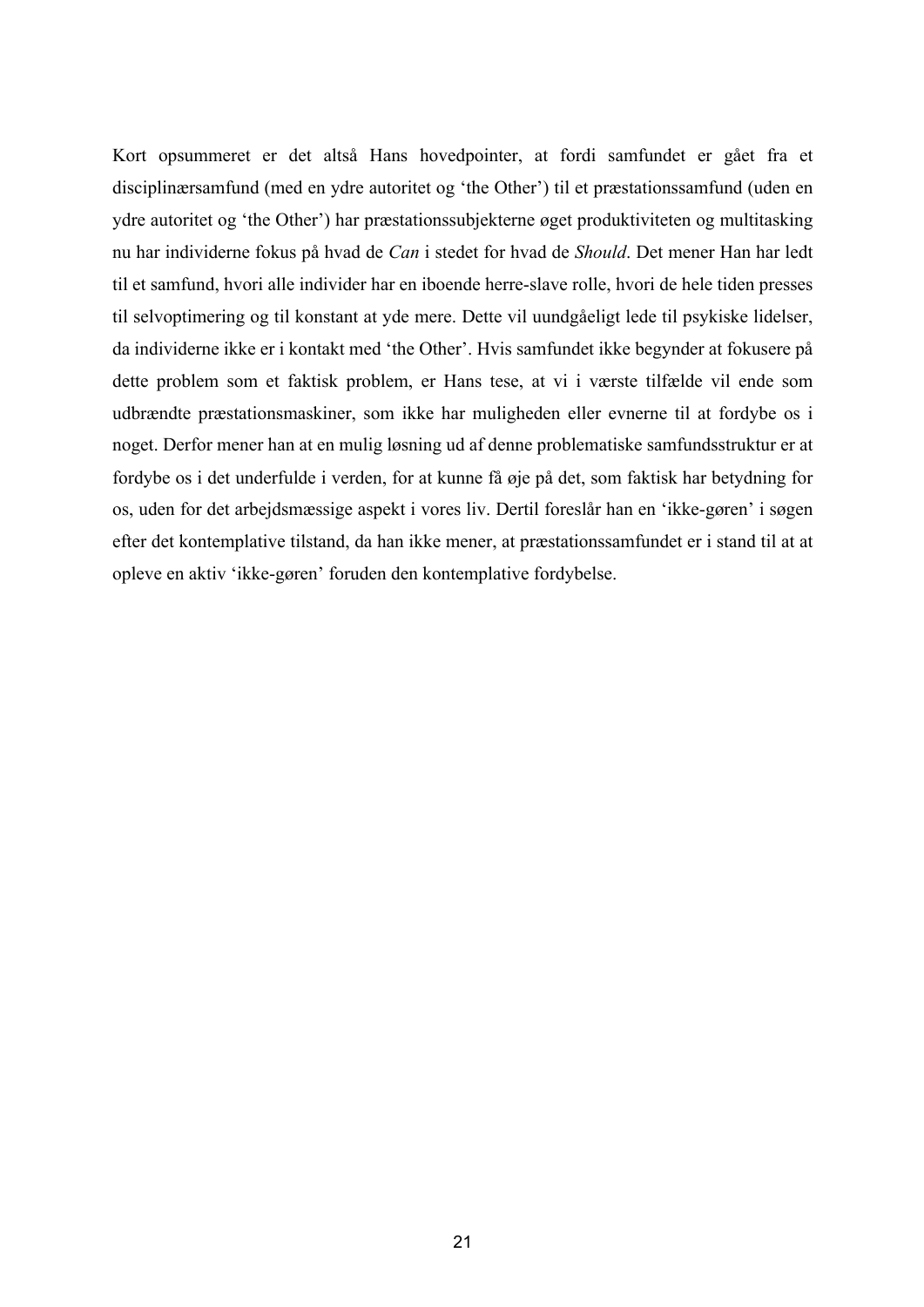#### Heidegger om Denken og Gelassenheit

Efter at have præsenteret en filosofisk tilgang til det nutidige samfund som et præstationssamfund, har det kommende afsnit til opgave, at finde frem til det, som de foregående samfundsanalyser mener at præstationssamfundet mangler. Som skrevet ovenfor, kan det argumenteres for at præstationssubjektet kan have brug for en værensstyret mennesketype, derfor vil det kommende afsnit lægge op til Heideggers beskrivelse af hvordan individet kan komme i kontakt med væren. I gennemgangen af Hans teori om præstationssamfundet og dette med fokus på udbrændte individer blev Heideggers begreb om *Gelassenheit* præsenteret. Derfor vil dette begreb sammen med et andet af Heideggers sene filosofi, *Denken*, blive undersøgt. Det kommende afsnit vil redegøre begreberne *Gelassenheit*  og *Denken* som de bliver præsenteret i *Et Brev om 'Humanisme'* (1947), Hvad vil tænkning sige? (1952) suppleret af Kim Gørtzs *Tankens Åbenhed* (2003).

## *Denken*

Det kommende afsnit vil først konceptualisere og redegøre for Gørtz udlægning af Heideggers begreb *Denken*, i håb om at dette kan lede til en tilgang hvorpå filosofi for børn kan være behjælpelig i et præstations- og accelerationssamfund. Hvis problemet lyder på at man multitasker, handler hurtigere og udfører flere handlinger, kan Heideggers Denken muligvis være en vej imod det modsatte. Ved at en ny mennesketype, et værensstyret individ, bliver præsenteret, kan Heideggers Denken være en måde hvorpå præstationsindividet lader sig være åbne overfor væren og dermed kan væren vise sig for individet.

Det er som sådan ikke muligt at begrebsliggøre Heideggers teori om *Denken* da "at begrebsliggøre Denken [...] ville udtrykke en teknisk udlægning hvilket grundlæggende er i modstrid med Heideggers ærinde" (Gørtz 2003, s. 176). I *Et Brev om 'humanisme'* (2004) har Heidegger fokus på filosofien som malplaceret, da denne har fået til opgave at kategorisere sig inden for videnskaberne;

Lige siden har 'filosofien' været i den stadige nødsituation, at den skulle retfærdiggøre sin eksistens over for 'videnskaberne.' Den selv til videnskabernes rang. Men denne bestræbelse er en prisgivelse af tænkningens væsen. Filosofien jages af frygten for at miste anseelse og gyldighed, hvis det skulle vise sig, at den ikke er videnskabelig. (Heidegger 2004, s. 29)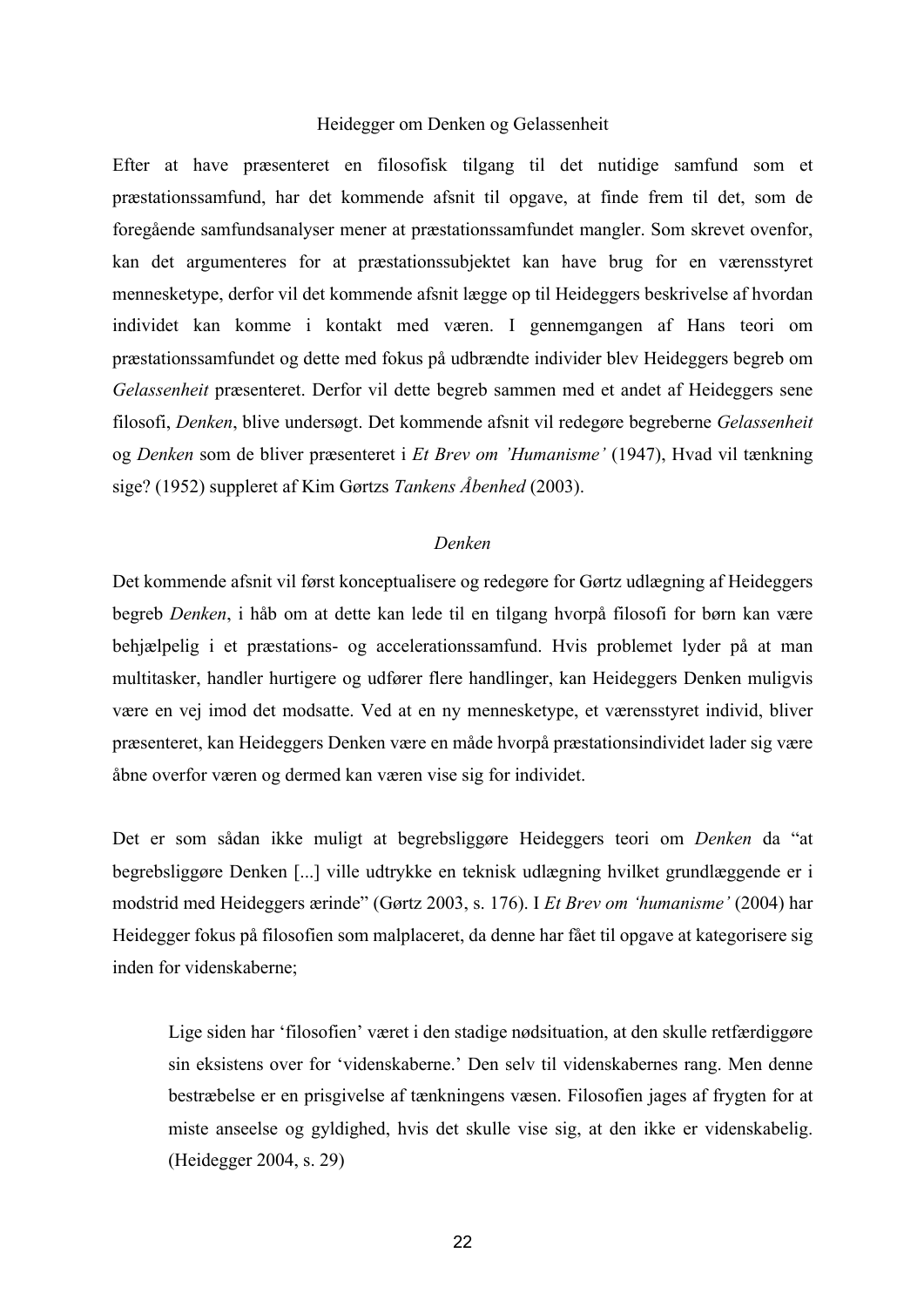For at vise sin gyldighed, beskylder Heidegger filosofien for være nødsaget til at indordne sig under videnskaberne. En indordning som ikke er mulig, ifølge Heidegger. Han beskriver dette som at "vurdere fiskens væsen og evnen efter om den er i stand til at lede på det tørre land" (Heidegger 2004, s. 30). 'Videnskaberne' betegnes i Gørtz udlægning som en 'kalkulerende' eller 'beregnende' tænkning (2003, s. 174). Denne kalkulerende tænkning, "objektiverer den som cartetiske, isolerede, statiske, livløse og udstrakte ting" (Gørtz 2003, s. 173). Derfor udviklede Heidegger en alternativ form for tænkning, *Besinnung* eller *Andenken* - oversættes til "meditativ, refleksiv, væsentlig eller erindrende tænkning" (Gørtz 2003, s. 174). Således ville det altså være modsigende at begrebsliggøre *Denken*, da en begrebsliggørelse vil fastholde og objektiviserer tænkning, og det ville dermed blive en kalkulerende tænkning, som Heidegger jo søger at komme væk fra. Som beskrevet er *Denken* Heideggers måde at tage afstand fra den kalkulerende tænkning, som han anser, er en stor tendens i samfundet samt hans måde at lærer mennesker 'at tænke'. Men hvad er tænkning hos Heidegger? Det kan ikke begrebsliggøres eller kategoriseres, da dette uundgåeligt vil føre til en kalkulerende tænkning, men i *Hvad vil Tænkning sige?* (2012) beskriver Heidegger det selv som;

For at formå dette at tænke, må vi lære det. Hvad er læring? Mennesket lærer såfremt det bringer sin gøren og laden hen til at modsvare det respektive værensmæssige, som taler til det. Vi lærer at tænke, idet vi agter på det, der gives at betænke. (Heidegger 2012, s. 12).

For at vi mennesker skal kunne lære at tænke, må vi altså, ud fra ovenstående citat, lade os være åbne overfor væren. Det er ikke noget vi, ifølge Heidegger, kan fremtvinge eller noget som allerede er, men noget der opstå mellem mennesket og verden, altså væren-i-verden. I *Et brev om 'humanisme'* (2004), skrev Heidegger, at tænkning ikke kan undersøges eller kategorieres, som videnskaben søger. En sådan kategorisering af tænkning er ifølge Heidegger, som at "vurdere fiskens væsen og evne efter om den er i stand til at leve på det tørre land" (2004, s. 30). Så for at forstå tænkning er det vigtigt at anse det i forlængelse af væren, da "Væren er Denkens element" (Gørtz 2003, s. 175). Ifølge Gørtzs udlægning af Heidegger har vi mennesker fået et forkert forståelse af 'tænkning.' Fordi mennesket følger videnskaben, og videnskaben altså heller ikke tænker, tænker mennesker, men her kommer Gørtz med en mulig løsning, da han skriver at, "mennesket kun kan komme til at tænke, for så vidt det grundlæggende formår at fralære sig alt om, hvad 'tænkning' almindeligvis, traditionelt og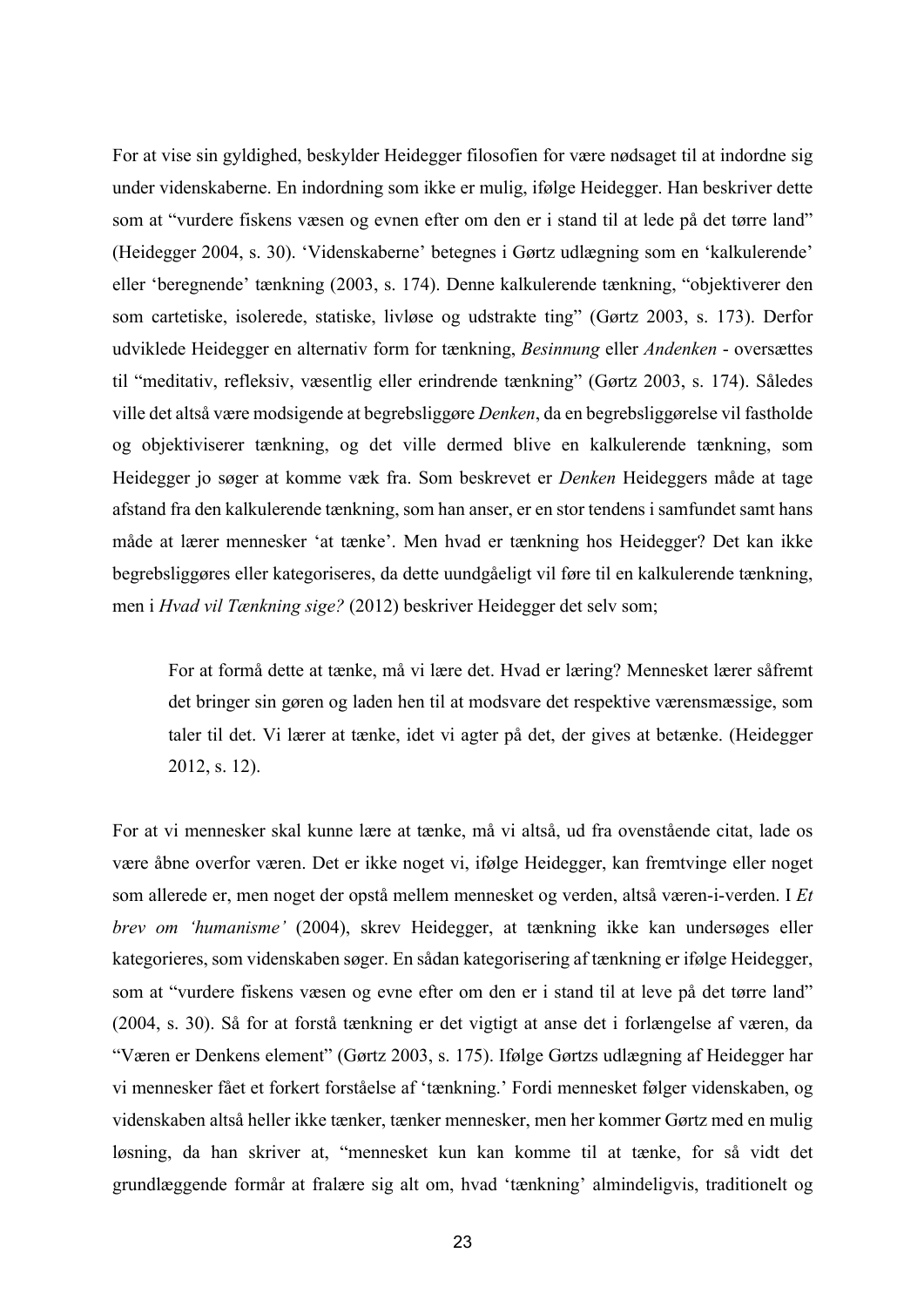tekniske er blevet bestemt som" (Gørtz 2003, s. 176). Han sætter det parallelt med at man ikke kan lære at svømme, ved at læse en afhandling herom, i håb om at lære at svømme, må man prøve det - det samme gå an for tænkning, mennesket lærer ikke at tænke, før vi prøver at tænke (Gørtz 2003, s. 176). I Gørtz udlægning er mennesket, ifølge Heidegger, alt for optaget af "alt, der er, ud fra en fornuft, der ikke er andet end en formgivning af repræsenterende ideer" (Gørtz 2003, s. 177). Mennesket er altså for optaget af allerede formede ideer, frem for at være optaget af det essentielle i tænkningen. Når man kun fokuserer på kalkulerede tænkning, menes i Gørtzs udlægning, at mennesket forbliver blidt eller med lukkede øjne overfor "det, der virkelig er" (Gørtz 2003, s. 177). For at mennesket kan lære at finde ind mod væren "så må det først lære at eksisterer i det navnløse" (Heidegger 2004, s. 35). Det bør altså træde væk fra trangen til at kategoriserer og objektivisere væren, da dette kun vil skubbe væren længere væk. Hvor Heidegger mener, at metafysikken ikke spørger ind til værens egen sandhed, venter væren "stadig på, at mennesket skal finde Den, selve det, værd at tænke" (2004, s. 40) For at lade 'det, der virkelig er' komme til udtryk for tænkningen, præsenterer Gørtzs udlægning af Heideggers tænkning, 'legein' og 'noein' som betyder, at "*ligge foran* mennesket og at *tage til*  opmærksomheden" (Gørtz 2003, s. 177). Her mener Gørtz at; "for at kunne "opfatte" noget, må mennesket først lade det "ligge foran sig" (2003, s. 177). Men denne laden ligge, er ikke en passiv tilstand, men snarer en aktiv afholden. Det vil sige, at mennesket ikke må "gribe, ordne kategorisere eller på nogen måde forstyrre" (Gørtz 2003, s. 178). Netop denne aktive afholden kan især være svær for mennesker, 'som ikke tænker' - for at bruge Heideggers udlægning - da denne 'ikke-tænkning' netop har til opgave at objektiviserer og dermed kategoriserer og forstå. Dertil betyder 'tage til' ikke en aktiv handling, men en laden-gøren, "der tillader, hvad der ligger foran mennesket at komme til syne, til stede og blive nærværende" (Gørtz 2003, s. 177- 178). Legein, i denne forstand, kan altså være en måde hvorpå individet opnår en 'laden fænomenet komme til én', en ikke-aktiv gøre da man ikke bør eller skal indordne fænomenet i sin egen holdninger eller antagelser, men blot lade det ligge og være til syne for individet.

#### *Gelassenheit*

Dette afsnit har fokus på Heideggers begreb Gelassenheit, som præsenteret Heideggers *Et Brev om 'humanisme'* (2004) samt i Kim Gørtzs bog *Tankens Åbenhed* (2003). Gelassenheit kan her bruges til at skabe et nyt perspektiv og et eventuelt nyt forslag til praksissen filosofi med børn, end hvad den hidtil er blevet forstået og arbejdet med, da Gelassenheit kan føre til en ny værensstyret mennesketype.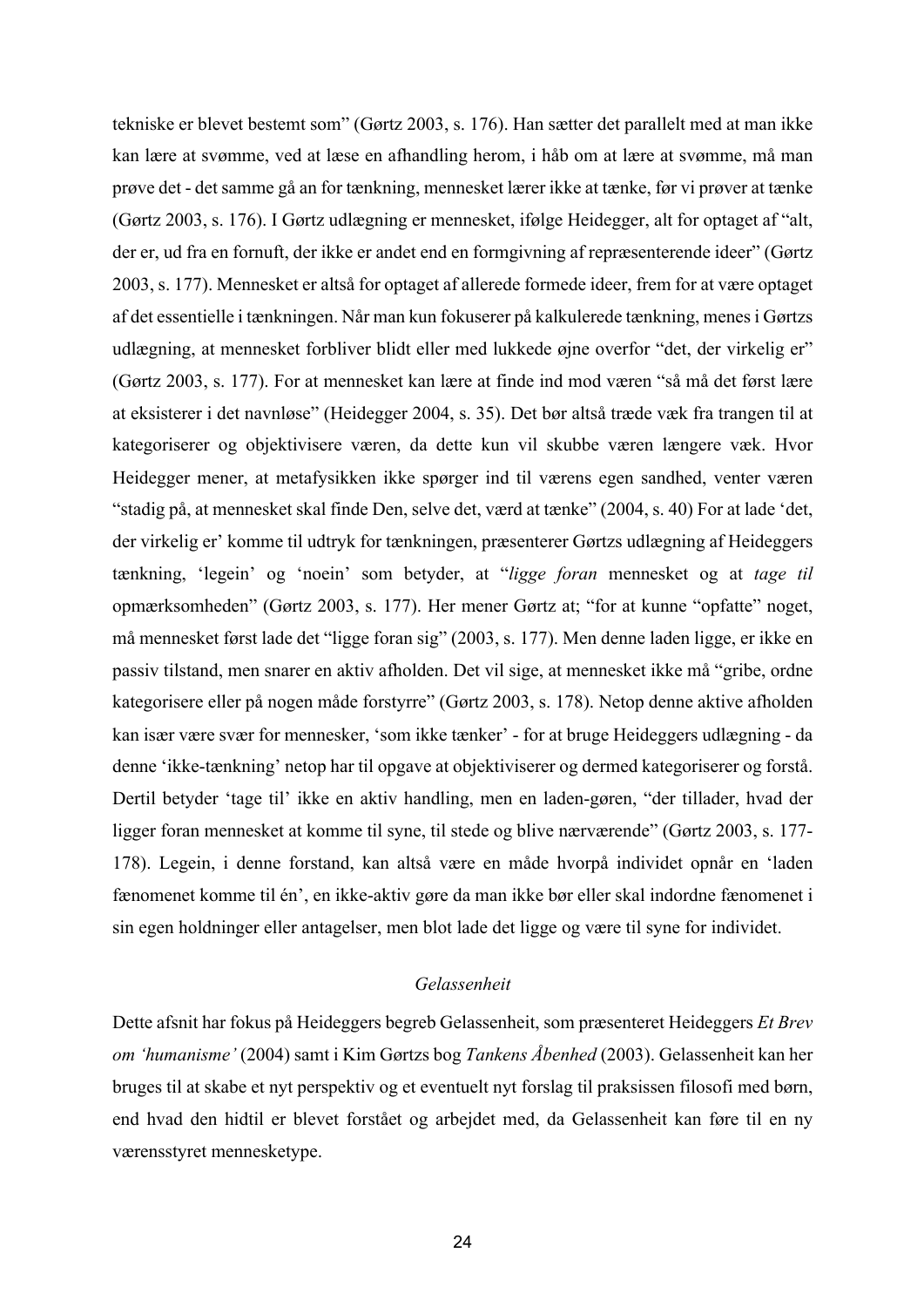Som beskrevet i ovenstående afsnit, søger Heidegger en tænkning der ikke er kalkulerende, objektiverende men derimod en mere meditativ, refleksiv tænkning. Heideggers søgen på væren lægger sig op af Rosas om, at mennesket på grund af en 'værensglemsel' kan opleve en hjemløshed:

Hjemløsheden, som må tænkes således, beror på det værendes værensforladthed. Den er tegnet på værensglemslen. Som følge at denne forbliver værens sandhed utænkt. Værensglemslen viser sig umiddelbart i, at mennesket altid kun betragter og bearbejder det værende. (Heidegger 2004, s. 59)

Gørtz uddyber dette, med at "Jo mere mennesket forsøger at bevare grundens princip, at underordne jorden til menneskelige behov, desto mere trækkes grunden væk under mennesket og desto mere mister det samtid sig sande hjem" (Gørtz 2003, s. 119). Denne hjemløshed eller værensglemsomhed er også genkendelig som konsekvens i Rosas teori om hastighedssamfundet. Rosa skriver, netop at fordi mennesket lever et mere overfladisk liv med sociale, teknologiske, materielle m.m. relationer, kan det risikere at opleve en rodløshed og kan ikke føle sig 'hjemme' nogle steder. Det er altså på grund af den kalkulerende tænkning, som Heidegger mener er rodfæstet i det moderne samfund, at mennesket ikke kan finde et tilhørsforhold eller hjemlig følelse. Denne rodsløshed kan også anses som et symptom på præstationssamfundet, som Han henviser til. Som tidligere nævnt mener Han, at når præstationssubjekter er i farer for at blive overfladiske præstationsmaskiner, vil de flyde rundt i samfundet, fra A til B, uden at reflektere og fordybe sig. Dermed vil de uundgåeligt gå glip af den kontemplative tilstand, tilstanden som kan bringe dem i kontakt med væren. Rodløsheden kan bearbejdes hvis præstationssubjektet søger at komme i kontakt med væren, det som Rosa beskriver som resonans, og som Heidegger her ville henvise til som en lyttende tilstand. Den lyttende tilstand dukker ikke blot op, mennesket må, ifølge Heidegger, "lade sig tiltale ikke har meget at sige eller kun sjældent har noget at sige. Kun således får ordet igen skænket sit væsens kostbarhed og mennesket den bolig, hvor det kan bo i værens sandhed." (Heidegger 2004, s. 35). Det er altså ikke nok at individet er lyttende overfor det værende, det skal også lade væren være. Det betyder at man aktivt skal være ikke-kalkulerende og ikkekategoriserende, da Gelassenheit, ifølge Heidegger, ikke kan opstå af menneskets vilje, men det kan derimod opstå ved det han kalder *Hævelsen* [Heben] og *Venten* [Warten]. *Hævelsen* er todelt, det henviser både til en aktiv ikke-gøren eller som Gørtz skriver det, "Viljen til ikke at ville" (2003, s. 195). Men det henviser også til *frigivelsen*, hvor individet 'lader væren være',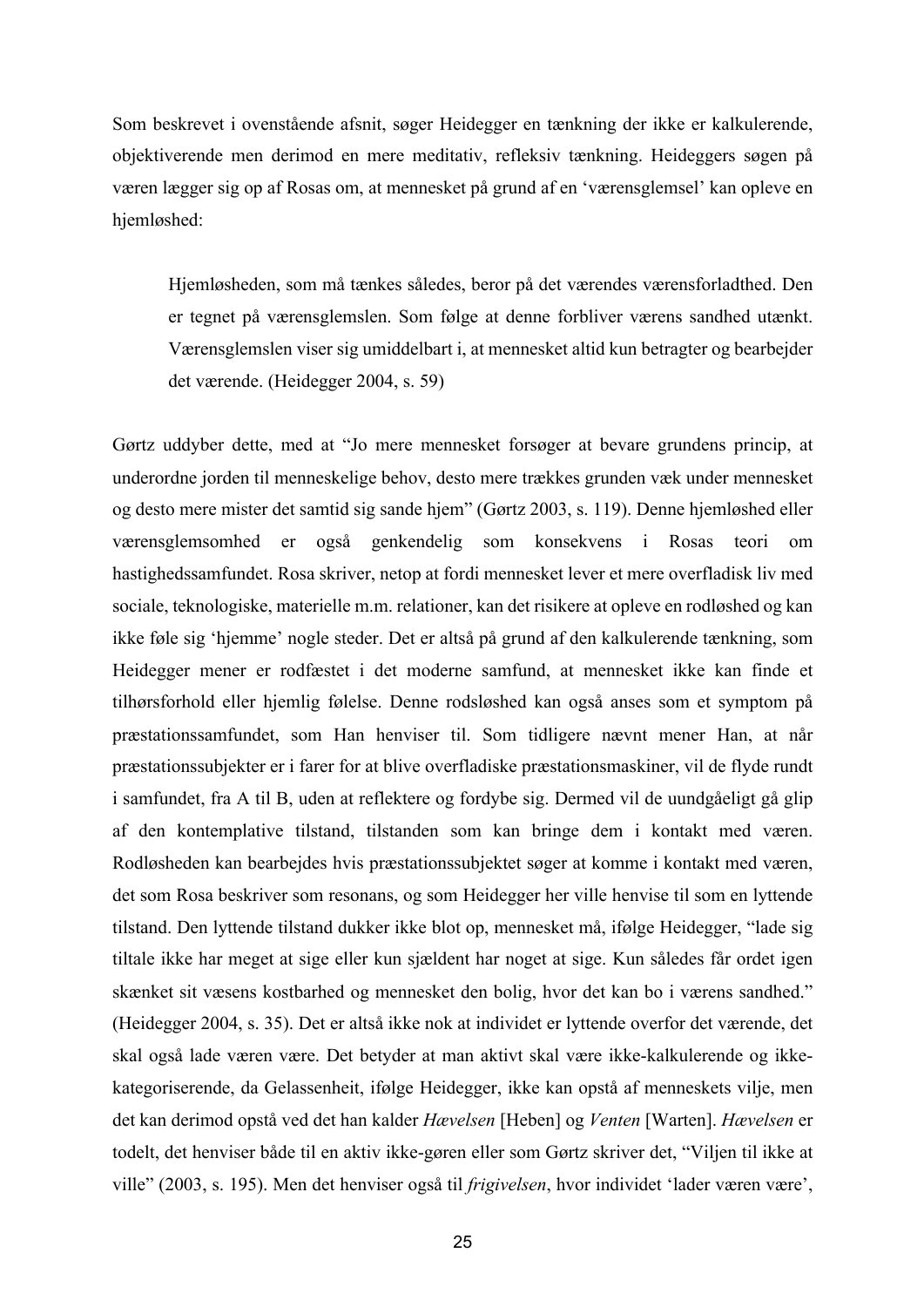hertil skriver Gørtz, at "Til den åbne tanke åbner væren sig i sin sandhed, fri fra alle metafysiske forklædninger og begrebslige anstrengelser og kunstgreb" (2003, s. 195). Kun hvis individet står fri fra den kalkulerende tænkning - ved at stille sig spørgende til magtens stemmen, den kalkulerende tænkning - kan væren åbne sig. *Venten* i den denne forstand henviser til at "lade være" (Gørtz 2003, s. 195). Det betyder, ifølge Gørtz, at man ikke bør forvente eller afvente noget fra væren, da dette endnu engang er et tegn på den kalkulerende tænkning og da har man projekter på værens vegne, hvilket vil føre til at væren ikke kan åbne sig for individet. Det ikketænkende som Heidegger søger, er altså ikke en direkte ikke-tænkning, men en afstandstagen fra den vestlige kalkulerende tænkning.

For at opsummere mener Heidegger i Gørtz udlægning, at for at komme i kontakt med væren bør det moderne menneske vende sig fra den kalkulerende tænkning samt stille sig spørgende til denne. I den forstand, kan det på nuværende tidspunkt konkluderes eftersom mennesket har glemt tænkning og er overgået til den kalkulerende tænkning, bør det moderne menneske søge at blive en form for værensstyret individ, som først og fremmest har fokus på at komme i kontakt med væren.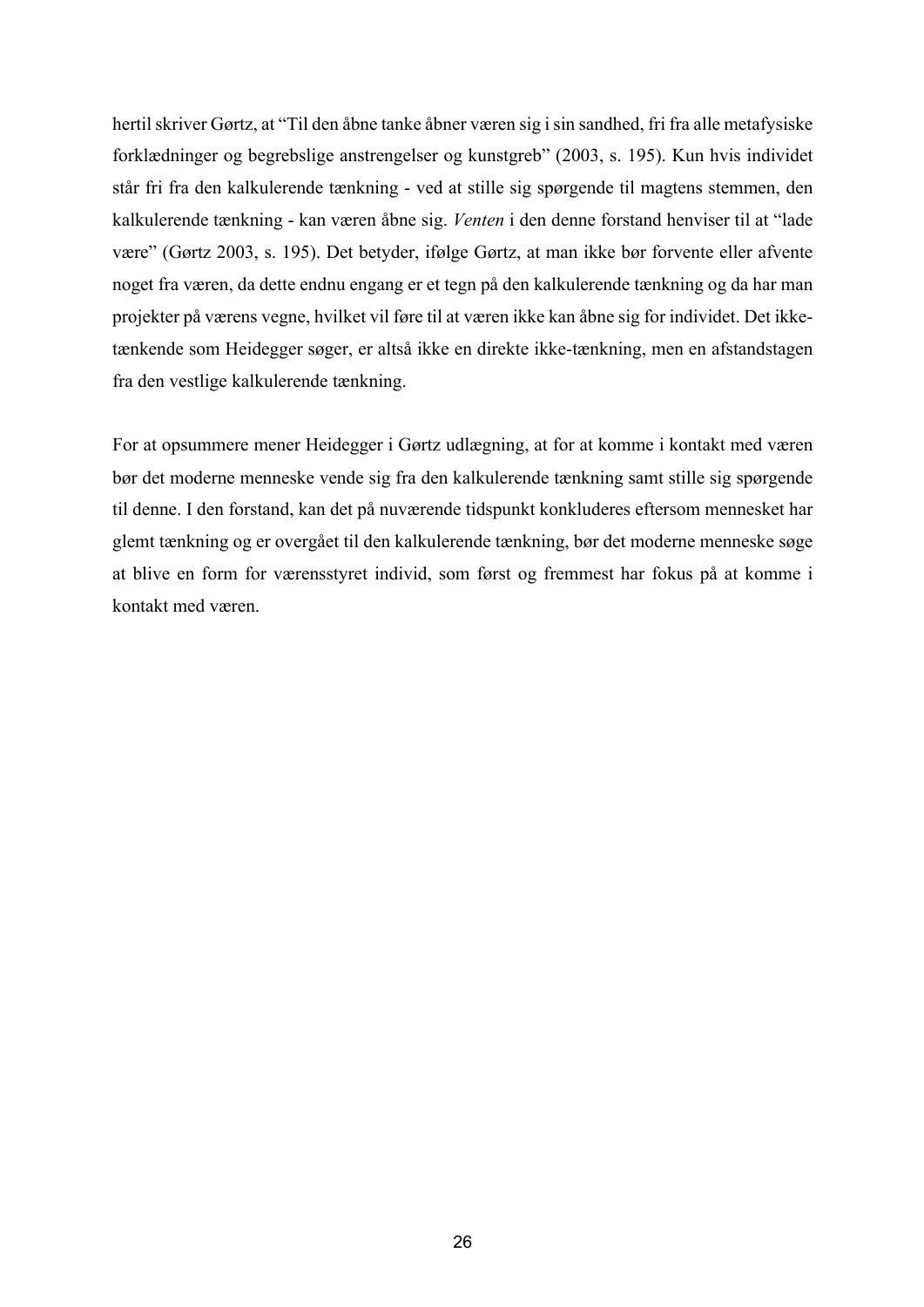#### Opsummering på kapitel 1

Det giver på nuværende tidspunkt i opgaven mening at sammenflettes de centrale punkter fra Kapitel 1, for at danne et overblik over i) hvad er et præstationssamfund? ii) hvordan kan en vejledende tilstand se ud for de unge i det nutidige samfund? og iii) hvad mangler der så i samfundet? Præstationssamfund, oversat fra Byung-Chul Hans begreb *achievement society*, defineres tidligere som samfund, hvor i subjekterne hele tiden prøver at opnå mere, på grund af en overflod af positivitet som har ledt præstation subjekterne til en forståelse af at alt er opnåeligt. Dette lægger ifølge Hans samfundskarakteristik til grund for, at individerne ikke længere er underlagt et disciplinær samfund, hvor borgerne disciplineres af staten, men at de er underlagt et præstationssamfund, hvor de opfordres til hele tiden at opnå eller præsterer mere. Dette ligger imidlertid meget parallelt med Hjortkjærs definition af et påbudssamfund, hvor et paradigmeskift har lagt fokusset fra en disciplinær samfund, med klare og strenge regler, over på et forbudssamfund med vage regler, men mange 'muligheder' som tilsyneladende ligger frit for individet. Meget konkret beskriver Hartmut Rosa et hastighedssamfund [accelerationsamfund], hvori teknologien, sociale relationer og livstempoet hele tiden synes at bevæge sig hurtigere, end individet kan nå at følge med. Hvilket resulterer i en følelses af fremmedgørelse fra dets materielle og sociale relationer samt at individet ender med en følelse ikke at have opnået eller oplevet *nok.* Netop dette nokpunkt mener Hjortkjær også er et stort og gennemsyrende problem for de danske unge, da de endnu ikke har lært dette nokpunkt, hvilket ifølge Hjortkjær har ledt til en følelse af utilstrækkelighed. Men følelsen af at være utilstrækkelig, mener Han at kunne gøre op med, vha. gratification. Fordi præstationssubjekterne lever under en overflod af positivitet, mener han ikke, der er nogle til at anerkende subjekternes arbejde. Han mener altså, meget lig Hjortkjærs samfundskarakteristik, at en mangel på at føle sig tilstrækkelig eller tilfredsstillende, vil individet blive ved med at jage denne følelse af at være hhv. tilstrækkelig eller tilfredsstillende. De vil altså ende i en uendelig cirkel af at løbe hurtigere, indtil de ender ud i psykiske sygdomme såsom depression, stress, udbrændthed osv. Men for at gøre op med den endeløse jagt på idealet, har både Rosa, Han, Hjortkjær og Heidegger alle forskellige forslag til en mulig løsning. Her lyder Hjortkjærs forslag som tidligere nævnt på at de unge bør opdrages med eller introduceres for Kierkegaards karakter Climacus. At påtage sig rollen som en samfundskritiker og nysgerrig på samfundets normer, mener Hjortkjær det bliver muligt for individet at finde frem til sine egne faktiske værdier og adskille disse fra samfundets idealer på individet vegne. Han, Heidegger og Rosa har dertil nogle andre tilgange til at gøre op med hhv.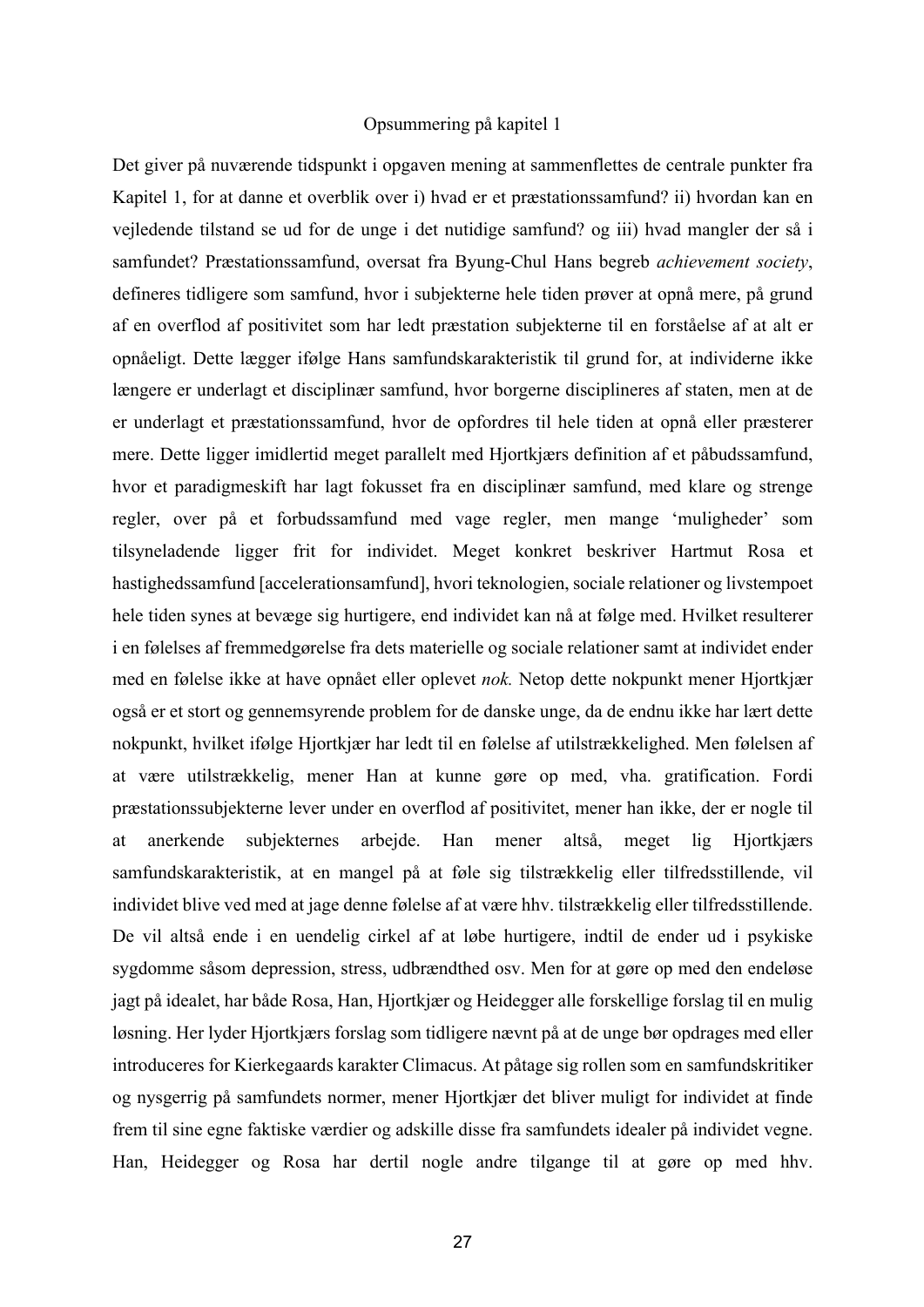præstationssamfundet, acceleration samfundet og påbudssamfundet. Men her mener Han at individet bør søge en kontemplativ fordybelse, som skal gøre individet opmærksom på 'profound boredom,' altså det modsatte af multitaskning. Hvor Han ser problemet i, at hele tiden skulle multitaske, være aktiv og under optimering, mener han en del af løsningen kunne ligge i, at individet i stedet fordyber sig og opsøger en contemplative immersion. Dette lægger Heideggers teori om Denken og Gelassenheit sig også op ad. Ifølge både Han og Heidegger bør individet lære at være tålmodig og lade fænomenet, tingen eller væren komme til syne, og det kan kun opnås når individet ikke er aktiv. Ifølge Han bør individet opleve en form for 'ikkegøren' da man ikke må reagerer på stimuli. Heidegger ville være enig i, at man ikke bør reagerer på stimuli, men Gelassenheit og Denken er ikke en 'ikke-aktiv' tilstand, man bør i stedet have fokus på legein og noein, "*ligge foran* mennesket og at *tage til* opmærksomheden" (Gørtz 2003, s. 177). Men samtidig, med at man, i Gelassenheit, holder sig tilbage fra at kategoriserer fænomenet er en aktiv tilstand. Fællesnævneren for alle præsenterede teorier i Kapitel 1 er, at individet mangler en vejledning i det såkaldte præstationssamfundet. Hjortkjær mener et muligt løsningsforslag kan findes i Kierkegaards præsentation af Climacus. Den unge generation skal lære at identificerer sig med, for at kunne blive mere normkritiske og skeptiske. Rosa mener, ligesom Hjortkjær at det senmoderne individ bør lære at komme i kontakt med det som faktisk har betydning for individet, vejen hertil, mener Rosa ligger i at finde resonans. Da resonans bygger på en åbenhed over for væren og at lade noget 'komme til en' eller at lade noget 'komme til syne' for individet, lærer man her at komme i kontakt med det væren. Fælles for Heidegger, Han og Rosa er at de alle mener at individet mangler til tilstand hvori de kan komme i kontakt med væren, og vejen er hertil bunder på en åbenhed over for væren, at lade noget 'komme til en' og lade noget 'komme til syne.'

Ud fra ovenstående kan det altså nu konkluderes at der er nogle nye problematikker som den nye generation står overfor, problematikker som bunder i, at individerne ikke er i kontakt med noget væsentligt og essentielt for individet. Teorierne peger hver især på, at et løsningsforslag kunne afhænge af et 'værensstyret' individ. Altså at individet søger ind mod det noget 'værende' for individet, noget som ikke bestemmes ud fra en ydre faktor. Men for at finde frem til sådan et værensstyret individ, er det nødvendigt først at undersøge hvordan filosofien kan være behjælpelig som en form for vejleder for børn og unge i præstationssamfundet. Derfor vil Kapitel 2 kortlægge og redegøre for filosofi med børn som tradition, både ifh. dens oprindelse og ifh. dens indvirkning og indflydelse på danske unge.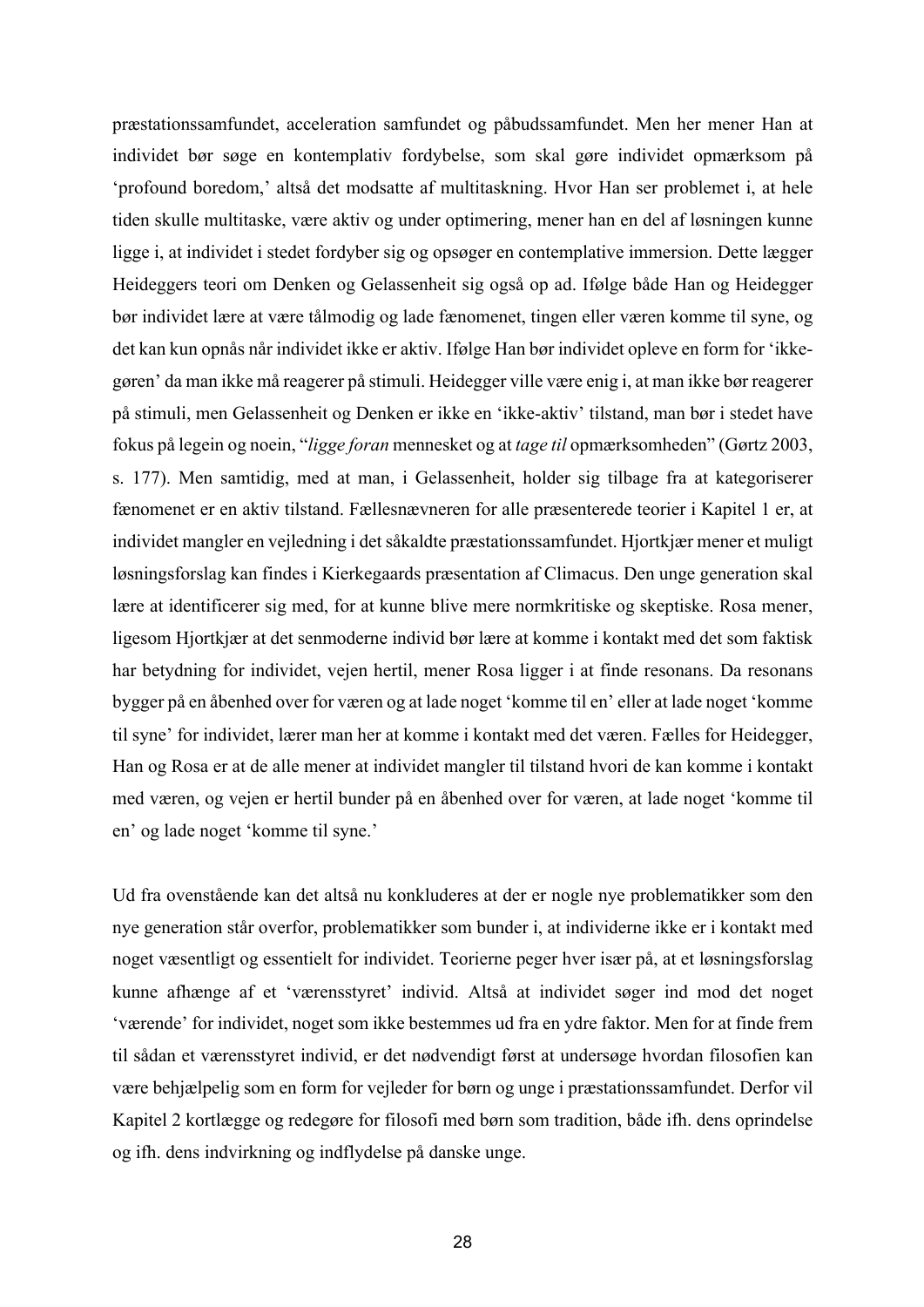#### Kapitel 2 - Pædagogisk Filosofi

I løbet af kapitel 1 blev det argumenteret for, at den unge generation lever under et præstationssamfund som kan efterlade individet med en følelse af at skulle optimerer sig selv, løbe hurtigere, igangsætte flere handlinger, opnå mere, leve længere og sundere, mens de stadig står tilbage med en følelse af at være utilstrækkelige. Her mente Hjortkjær og Rosa at individerne mangler en form for vejledning, som de tidligere generationer havde forstået sine værdier ud fra. Derudfra kunne det argumenteres for et løsningsforslag kunne være at lære de unge at være i en aktiv ikke-gørende tilstand som Gelassenheit, for dermed at komme i kontakt med det væsentlige i deres liv. Dette ledte forslag som Denken, resonans, karakteren Climacus m.m. hvor hovedpunkterne altså var at lade noget ligge foran sig og blot uden at skulle kategoriserer og objektiverer det, men bare lade sig selv betragte fænomenet. Den pædagogiske filosofi kunne dertil være et forslag til en vejledende faktor, for at lede den unge generation i retning af det, som de finder væsentligt. Derfor vil det kommende afsnit præsentere traditionerne *Philosophy for Children* (P4C) og *Philosophy with Children* (PWC), samt de danske tilgange til pædagogisk filosofi. Det er dog først og fremmest nødvendigt at forstå rammerne for filosofi med børn, derfor vil dette kapitel starte med en oversigt over traditionens oprindelse i *Philosophy for children*, udarbejdet af Matthew Lipman og Ann Margaret Sharp. Dernæst vil fokus kort skifte til *Philosophy with children* og hvor kritikken af P4C kommer fra. Dette vil bane vejen for at redegøre og forstå hvordan arbejdet med filosofi med børn udformes i Danmark, for slutteligt at finde svar på om denne tilgang er 'fyldestgørende' for det nutidige præstationssamfund.

#### Traditionen Filosofi for og med børn

# *Den første generation af filosofi for børn (P4C)*

Det kommende afsnit vil præsenterer det første først på at *Philosophy for Children* (P4C) en del af pensum i folkeskolen som udviklet af Matthew Lipman og Ann Margaret Sharp (Oyler 2017, s. 1871). Denne tilgang er den første til at præsenterer en tilgang præsenterer børn for den filosofiske tradition, derfor vil den give et godt indblik i springbrættet i hvordan filosofiske dialoggrupper og samtaler *kan* se ud og hvor traditionen startede.

Fra 1922 til 2010 markerede Lipman og Sharp sammen tilgangen *Philosophy for Children*, selvom metoden ofte bliver genkendt som Lipman-metoden, er det vigtigt at understrege at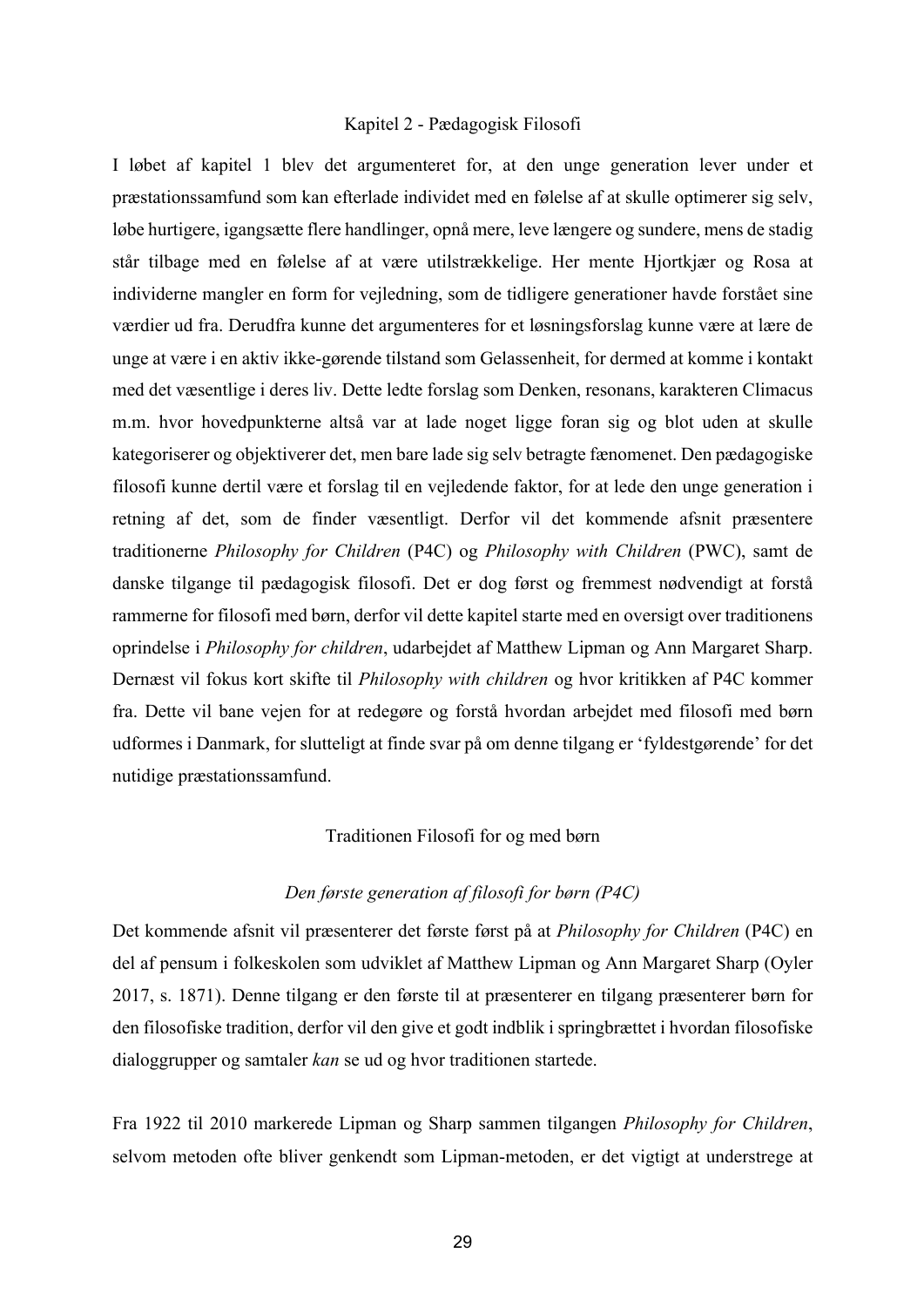metoden altså blev udviklet i samarbejdet mellem Lipman og Sharp, metoden vil derfor blive henvist til som Lipman-Sharp tilgange fremadrettet. Denne tilgang startede dog med Lipman da han mente, at samfundet var i mangel på en kritisk tænkning og han mente dertil, inspireret af John Deweys pragmatisme, filosofien kunne lære børn en kritisk tænkning. Traditionen P4C defineres som "philosophy applied to education for the purpose of producing students with improved proficiency in reasoning and judgement" (Lipman i Fisher 2003, s. 38). Det var altså Lipmans mål at lære børn at udvikle deres tænkning, frem for at lade deres nysgerrighed høre op, han skrev hertil at børn har en naturlig nysgerrighed, undren og tørst på svar, noget som især kommer til udtryk i de tidligere klasser, men forsvinder gennem skolegangen. Han skriver:

why is it […] that while children of four, five and six are full of curiosity, creativity and interest, and never stop asking for further explanations, by the time they are eighteen they are passive, uncritical and bored with learning? (Lipman i Fisher 2003, s. 27).

Derfor var Lipmans forslag at lære børn at blive ved med at undre sig og være kritiske, og det kunne tilgangen udviklet af Lipman og Sharp være behjælpelig med. Fokusset ved metoden P4C ligger på "helping children strengthen their capacities for inquiry, with the goal of helping them to arrive at their own reasonable, philosophical judgments concerning questions and issues that arrives in their own experience" (Oyler 2017, 1877). P4C er ofte reduceret til at skulle til at lære børn at 'tænke for dem selv', dette 'tænke selv' udfolder Lipman og Sharp med fokus på at udvikle børn "critical, creative and caring thinking" (Oyler 2017, s. 1877). P4C vil i dette speciale tage udgangspunkt i den tilgang udviklet af Lipman og Sharps samarbejde, denne anses som det første forsøg på at skabe et filosofisk pensum til folkeskoler for at give børn og unge en indgang til filosofien (Oyler 2017, s. 1871). Metoden tager afsæt i filosofiske tekster såsom *Harry Stottlemeier's Discovery* (1982), samt tilhørende IACP manualer og IACP øvelser. Den filosofiske tekst præsenterer karaktererne Harry, Lisa og Suki, som igennem historien mødet forskellige filosofiske problematikker, etiske, metafysiske og epistemologiske, som de ender med at filosoferer om. Harry, hovedpersonen i teksten er en folkeskoleelev, som falder over Aristoteles's formelle logic og ender med at komme i en filosofisk undren om bl.a. "Invention versus Discovery; Thought and Reality; Children's Rights; Can a person have more than one personality?; Do animals have culture?" (Oyler 2017, s. 1872). På den måde, bliver læser introduceret for filosofiske dilemmaer, og metoden udviklede sig dermed til en pædagogisk "program aimed at the improvement of thinking with a particular commitment to rigorous and respectful philosophy dialogue" (Oyler 2017, s. 1872).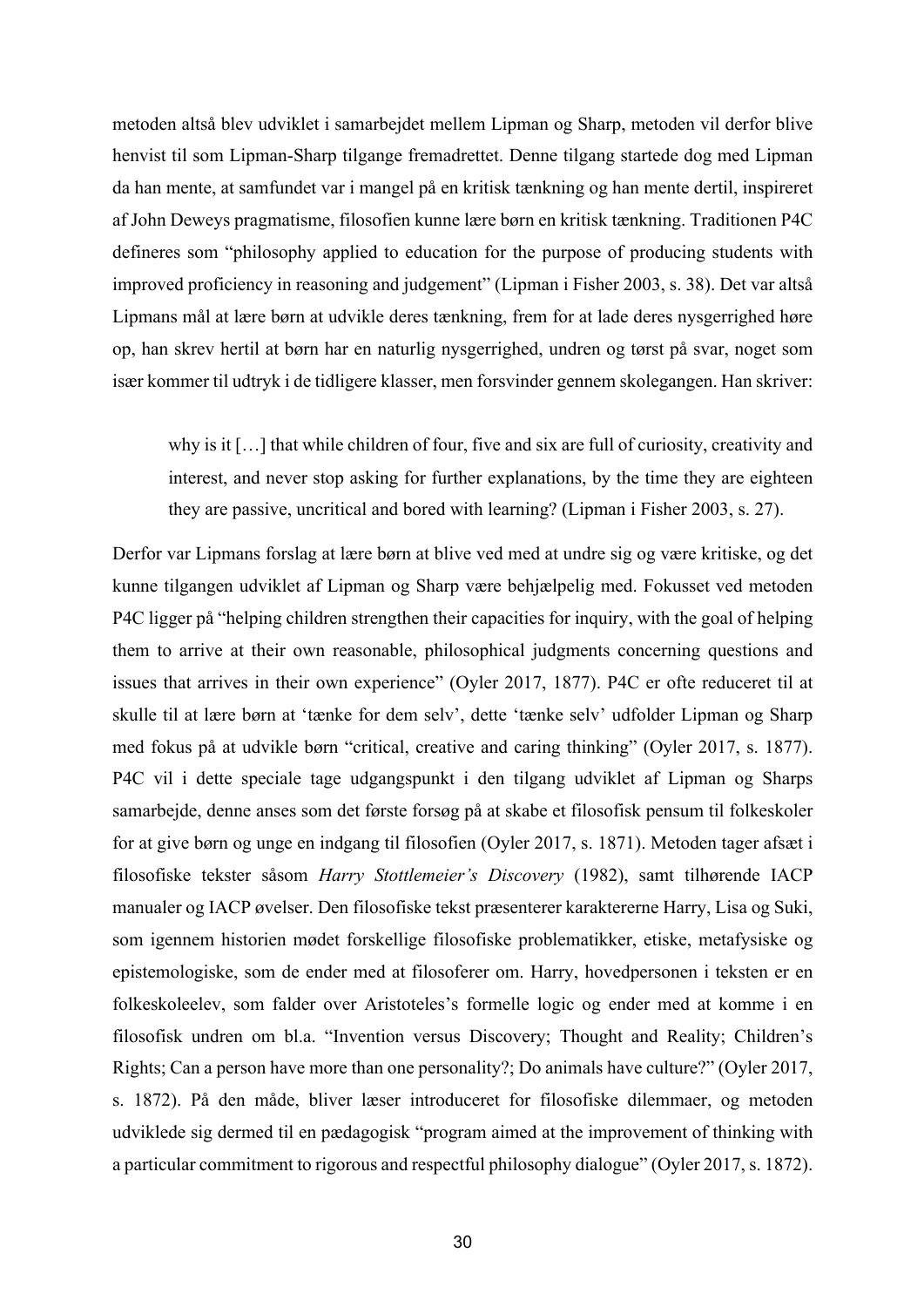Som skrevet over, er fokus på at hjælpe børn med at udvikle en kritisk [*critical*], kreaiv [*creative*] og en omsorgsfuld [*caring*] tænkning, dette fremstår også gennem tekstens karakterer Harry, Lisa og Suki. Harry står for den kritiske tænkning, hvilket betyder han er optaget af "application of criteria, sensitivity to context, inferential reasoning, metacognition, and self-correction" (Oyler 2017, s. 1871). Harry bliver en personificering af den kritiske tænkning, da han tager konteksten til overvejelser samt konfronterer issues af filosofiske karakter, herunder etisk, metafysiske, æstetiske, epistemologiske problematikker (Oyler 2017, s. 1873). Her menes den kritiske tænkning af resulterer i "a judgment that can be put into practice of initiate change" (Oyler 2017, s. 1873). Den kritiske tænkning, Harrys karakter, henviser til "the application of rules and standard criteria of logic and inferential reasoning in a given context" (Oyler 2017, s. 1873). Den kritiske tænkning er altså vigtigt, ifølge P4C tilgangen, for at kunne anvende dømmekraften fra den undren som er opstået. Det betyder, at det er op til Harry, at anvende eller pege de filosofiske tanker i retning af et aktuelt problem. Den næste karakter, Lisa, henviser til den omsorgsfulde tænkning, hvor fokus ligger på en sensitivitet overfor andre mennesker, og har altid en kontekstuel sammenhæng. Her er rollens opgave at være "concerned with problems and challenges that others face: careful to maintain the cognitive excellence of the process and product of one's thinking; normative in searching for what ought to be rather than simply describing what is" (Oyler 2017, s. 1873). Den omsorgsfulde tænkning har mennesker som har oplevet tab, lever med et handicap eller andre sociale, fysiske eller psykiske problemer i mente. Slutteligt, er karakteren en henvisning til den kreative tænkning. I denne rolle er der fokus på at "going outside those rules to generate new possible answers new criteria, or new ways of framing things" (Oyler 2017, s. 1873). Det er altså her op udgangspunktet at påbegynde en original fantasi til at opstille emnerne i et nyt perspektiv, som kan "generate new wonder" (Oyler 2017, s. 1873). Denne rolle, Suki, anses også som en kunstner som oplever noget smuk i verden, som den prøver at hjælpe andre til at se (Oyler 2017, s. 1873).

Ud fra disse karakterer lærer eleverne, ifølge Lipman og Sharps tilgang til P4C, både at forstå de tre måder at tænke på, men de modellen tilbyder også en stimuli til klassen. Altså et fokuspunkt for den filosofiske samtale, noget fælles som eleverne kan samle deres undren om. Der er dog vigtigt at pointerer, at det ikke er Lipman og Sharps mission at pådutte eleverne en bestemt tilgang med filosofien - ved at introducerer dem for filosofiske temaer - men de mener de kan finde en balance mellem historien og filosofien så børnene selv kan "uncover the philosophical issue" (Oyler 2017, s. 1974). Men for at børnene kan komme til at afdække de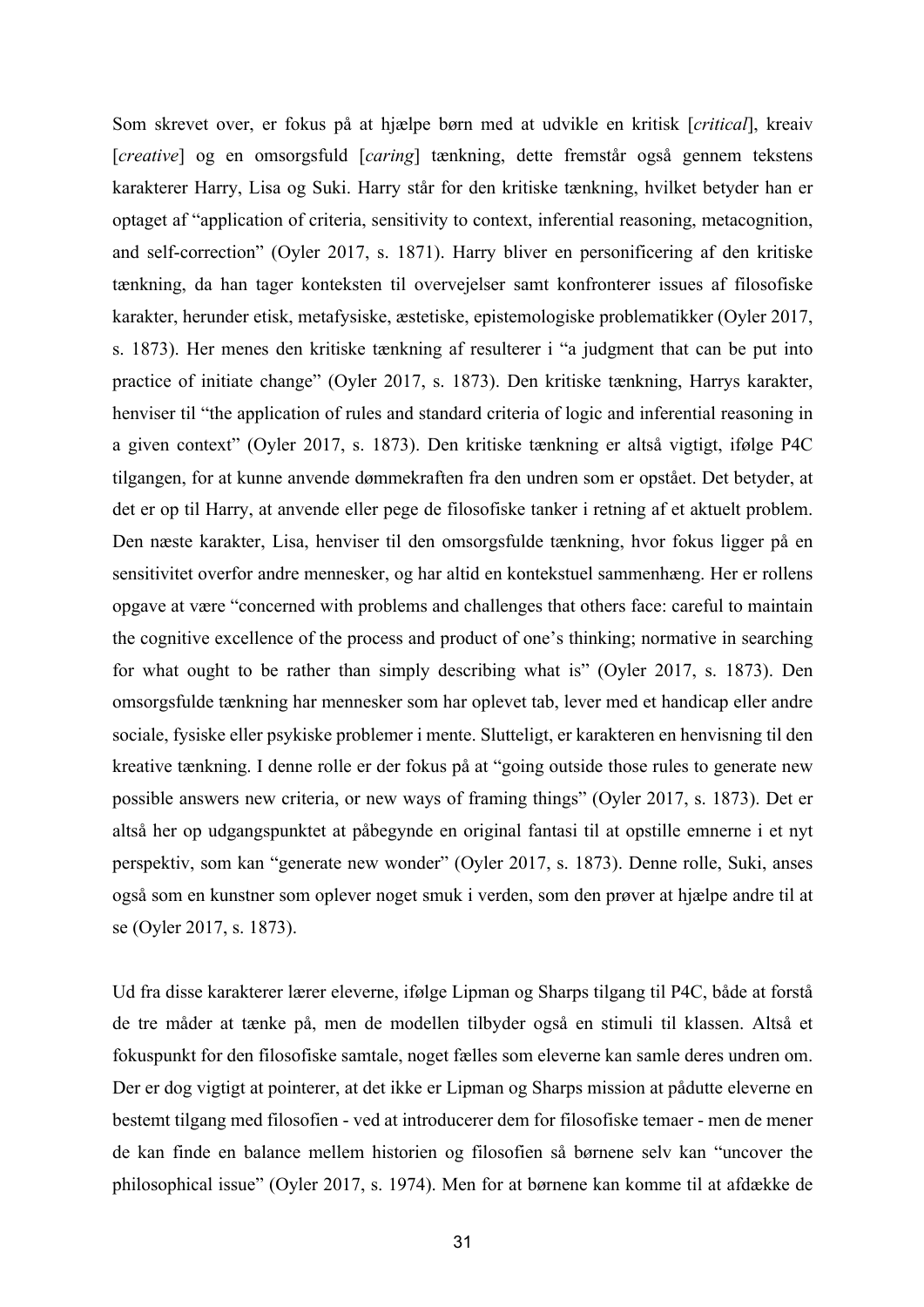filosofiske emner, spiller den filosofiske facilitator, omend det er en lærer eller en udefrakommende filosof - en vigtigt rolle i P4C. Det er nemlig op til facilitatoren at, vha. manualerne, at 'guide' eleverne på rette filosofisk spor. Det kan den gøre via nogle elementer, som ikke nødvendigvis har et bestemt mønster. For det første, er det vigtigt, at "engage with stimulus" (Oyler 2017, s. 1875). Denne stimulus kan være alt fra den ovenstående præsenterede tekster til "shared experiences, works of art, important or troubling world events" (Oyler 2017, s. 1875). Dertil bør filosofiske dialoger i klassen også indfatte "Student-Generated questions" (Oyler 2017, s. 1875). Dette betyder, som navnet antyder, at eleverne skal stille spørgsmål til de filosofiske emner, og hvilket vil bidrage med en "recognizing the philosophical, discovering the problematic, and digging beneath the surface" (Oyler 2017, s. 1875). Dette lærer, ifølge P4C eleverne at tilgå problemstillinger med en filosofisk tilgang, samtidig med det vil holde eleverne engageret i sessionen. Dertil er det facilitatorens rolle, at hjælpe eleverne med at udtrykke sig klart i det de siger, hvilket leder videre til det næste element, "Inquiry Dialogue" (Oyler 2017, s. 1876). Dette vil sige at facilitatoren har til opgave at holde overblik over den filosofiske samtale, argumentationer og dertil hjælpe eleverne med at se de 'vigtige filosofiske pointer', dog med stadig fokus på at være sensitiv over hvor eleverne fører samtalen hen (Oyler 2017, s. 1876). Den vigtig del af den filosofiske proces er ifølge P4C, at få eleverne til at bedømme deres arbejde, og det kan gøres ved at eleverne eksempelvis spørger sig selv;

Are we looking at the issue from different perspectives? Are we making sure that no one is dominating the discussion? Are we challenging each other's thinking? Are we building toward a reasonable conclusion? Are we digging deep into concepts and ideas? Are we getting better at [one of these] than we used to be? How can we improve our practice and/or our thinking next time? (Oyler 2017, s. 1876)

Det sidste element af den filosofiske samtale er at få gruppen til at oversætte "the inquiry into some mode other than dialogue" (Oyler 2017, s. 1876). Det kan eksempelvis være at skulle overføre de filosofiske pejlemærker til en anden måde at udfolde og formidle de filosofiske elementer. Dette er, ifølge P4C, et vigtigt element for at lære eleverne at anvende filosofiske undersøgelser i det daglige liv. Efter Lipman og Sharp har mange filosofiske teoretikerer taget del af traditionen med andre fokuspunkter, herunder bl.a.: Gareth Matthews som havde fokus på underviserens perspektiv på børn, og mente at man burde forstå børn som "a rational agent who already has the capacity to reason philosophically" (Vansieleghem & Kennedy 2011, s. 172). Også Leonard Nelson spillede en rolle i P4C traditionen da hans teori fulgte Kants filosofi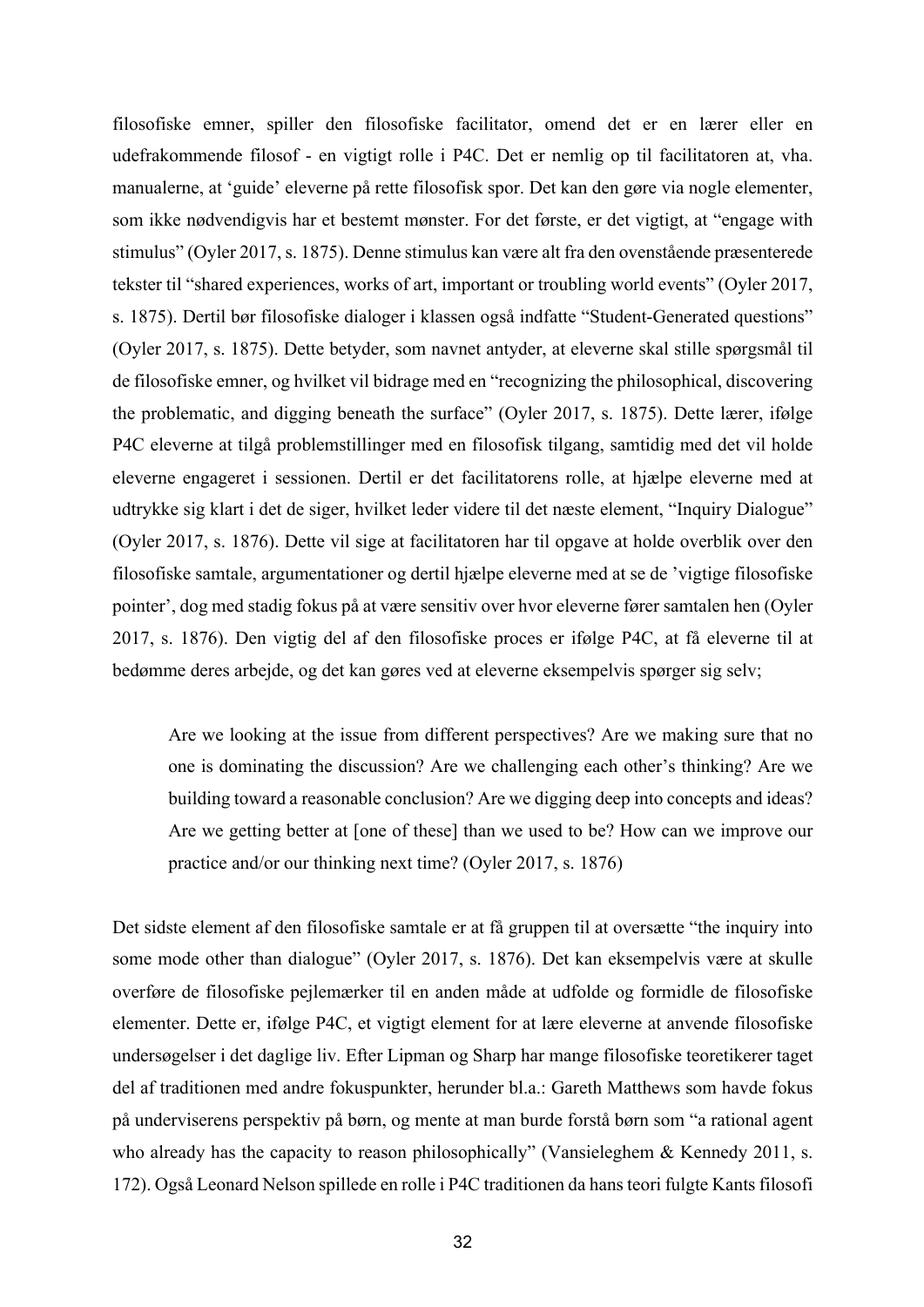med særligt fokus på 'knowledge' og hvordan mennesket tilgår denne viden gennem kategorier som allerede eksisterer i individet (Vansieleghem & Kennedy 2011, s. 174). Denne tilgang af Philosophy For Children var den tilgang til at filosofere med børn inden for uddannelsesinstitutioner, men denne er efterfølgende blevet overhalet af traditionen Philosophy with Children. PWC kan i dag ses som et paraplybegreb hvorunder P4C kan dækkes ind. Derfor vil det kommende afsnit meget kort præsenterer PWC som tradition, hvordan den adskiller sig fra P4C samt en kort kritik af denne.

# *Den anden generation af filosofi med børn (PWC)*

Matthew Lipman og Ann Margaret Sharp anses som starten på den første generation af filosofi for børn, og har altså særligt fokus på filosofiske dialoger med børn som fundamentet for hvad der bør være en vigtigt del af undervisningen. Det kommende afsnit, vil nu præsenterer 'den anden' generation af filosofi med børn som fremlagt af Nancy Vansieleghem og David Kennedy i teksten *What is P4C, What is PWC - After Lipman* (2011). Dette vil afklare et skift fra at kalde traditionen filosofi *for* børn til at kalde den filosofi *med* børn, samt hvor fokuset ligger i *filosofi med børn*, hvordan den adskiller sig fra *filosofi for børn* samt dens afstandstagen til filosofien som en metode.

*Philosophy with Children* (PWC) udsprang af Lipman og Sharps tradition (P4C), men fungerer nu ligeså meget som en paraplybegreb, som kunne indebære Lipman, Sharps, Nelson og Matthews teorier under ét titel. Det som faktisk adskiller PWC fra P4C er, at PWC har fokus på filosofi med børn som en samling af mange forskellige teorier, strategier og teknikker, frem for en bestemt og specifik fremgangsmåde (Vansieleghem & Kennedy 2011, s. 178). Der er altså stadig fokus på dialogen som fundamentet for traditionen, som det i Lipman-Sharp tilgangen. Men under den nye tradition af filosofi med børn lyder kritikken af Lipman-Sharp tilgangen - og andre metoder fra den P4C - at fokusset på "stress on analytical skills, reasoning, categorizing, ordering, and so on, is pervasive. It is not immediately apparent, however, how improvement of analytical skills is conductive to discovery of meaning" (Van der Leeuw som citeret i Vansieleghem & Kennedy 2011, s. 178). P4C lægger, ifølge PWC, for meget fokus på at kategoriseringer, analytiske tilgange, mm. uden at det er tydeligt, hvordan en metodisk tilgang som denne kan fremkalde 'mening'. Det er ifølge PWC ikke tydeligt, hvordan en analytisk, kognitiv metode kan skabe 'mening'. Ifølge Heideggers udlægning, kan dette også genkendes som en kalkulerende tænkning, da facilitator og børn er i risiko for at følge en allerede formet tanke, og dermed bliver filosofien metafysisk, hvilket kan resultere i at spænde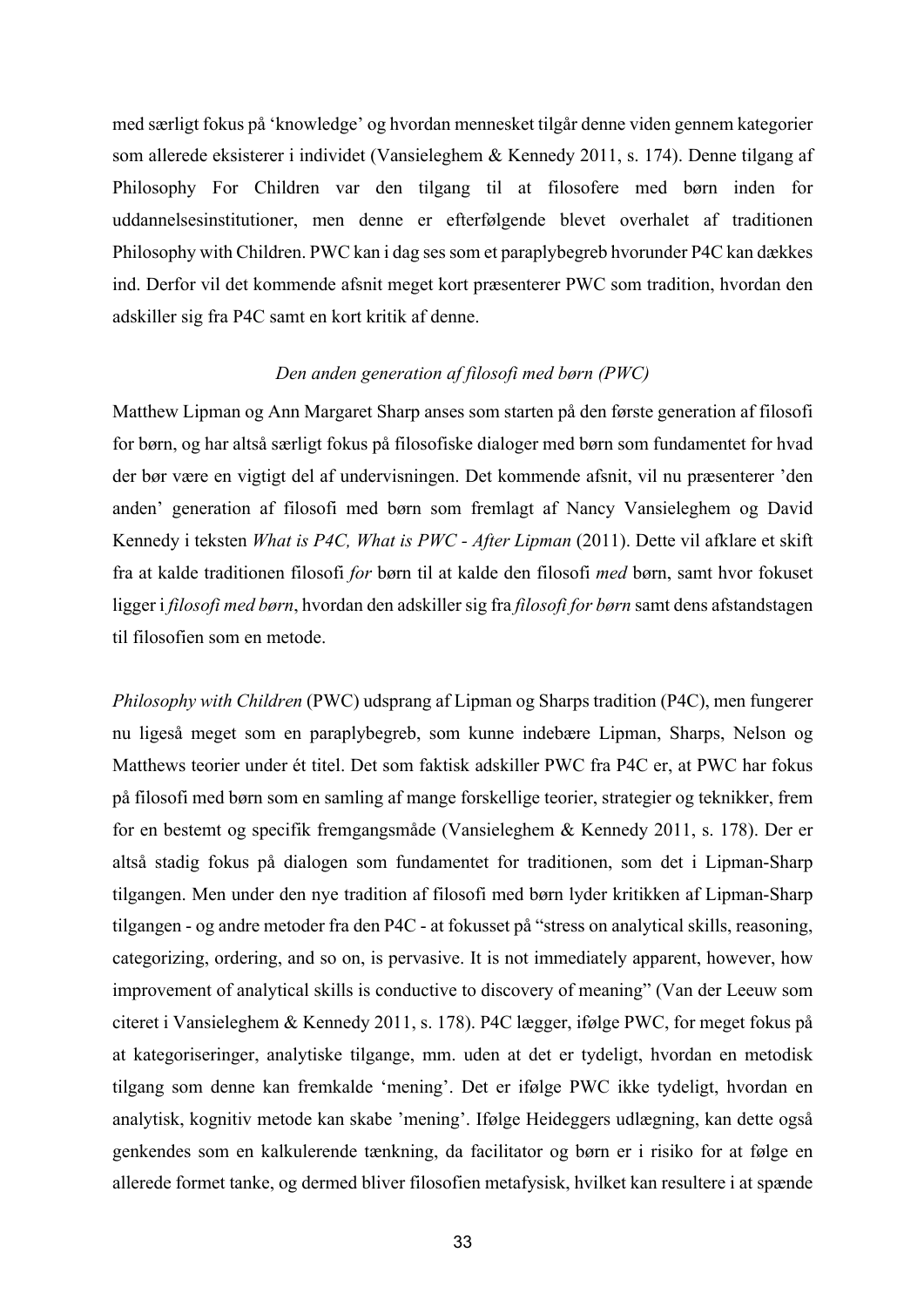ben for at børnene kan komme i kontakt med væren. Det kan derfor have en karakter af at have kognitiv filosofi som fundament, da udgangspunktet som sagt er på 'lære børn at tænke', det har da fokus på at fremme børns kognitive evner og lærdom, hvilket ifølge PWC ikke nødvendigvis kan skabe en mening. Derfor anser PWC tilhængere, herunder Karel von der Leeuw, Nancy Vansieleghem og David Kennedy, at fokus i stedet bør ligge på børnene kan være aktive agenter i at finde frem til problemstillingerne i det samtidige samfund. Eftersom verden er foranderlig hele tiden under udvikling, bør filosofien også være det, men dette vil ikke være muligt, hvis den er sat fast på metoder (Vansieleghem & Kennedy 2011, s. 178). På nuværende tidspunkt er det nødvendigt at konceptualisere hvordan filosofi med børn tager sig ud i det danske samfund, for at kunne besvare problemformuleringen om hvorvidt denne er fyldestgørende. Derfor vil det kommende afsnit redegøre for især to retninger inden for filosofi med børn.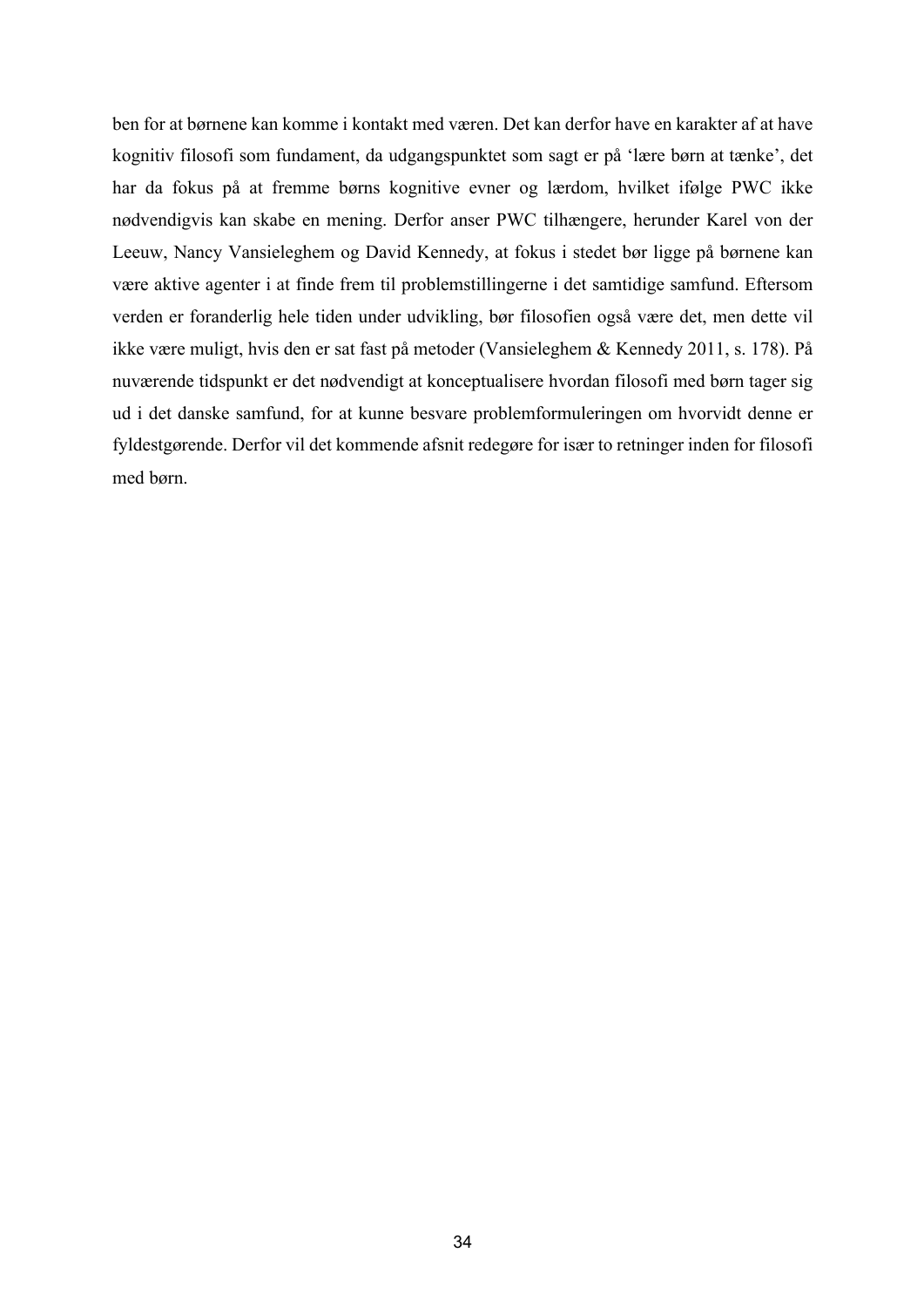#### Filosofi med Børn på Dansk Jord

Det kommende afsnit vil nu skifte fokus fra filosofi med børn i udlandet til dens rolle i det danske samfund. På trods af at traditionen slog igennem allerede i 1970'erne sammen med Matthew Lipmans og Ann Margaret Sharps tilgang til P4C, har traditionen som en pædagogisk tilgang først lige fået fodfæste i Danmark i starten af 2000'erne. Den danske tradition er meget kort, men kan spores tilbage til nogle filosofiske strømninger i 1980'erne og 1990'erne (Nabe-Nielsen 2019, s. 110). I hhv. 1980'erne var opgaven at en lære brugte 1-2 timer om ugen på at filosoferer med børn (Larsen 2018, s. 49; 50). Men dette blev dog aldrig etableret som en egentlig pædagogisk tilgang i skolen, på trods af, at flere folkeskoler støttede op om konceptet med filosofi i skolen på alle klassetrin (Nabe-Nielsen 2019, s. 110; Larsen 2018, s. 51). I 2010 gjorde filosofi med børn endnu en optræden i en forskningssammenhæng, dette var dog primært det teoretisk arbejde af Henrik Vestergaard Jørgensen, og i 2017 blev projektet af Syddansk Universitet *Filosofi i skolen* stiftet (Nabe-Nielsen 2019, s. 111). Det kommende kapitel, Kapitel 2, vil dog primært fokusere på Michael Højlund Larsens *Praktisk Filosofi med Børn* (2018) og Louise Nabe-Nielsens *Filosofi i Skolen: Undervisningens rum for Undren* (2019), da de begge har stor indflydelse på traditionen i en dansk sammenhæng. Begge teoretikerer går igen som en del af den pædagogiske filosofi med stadig fokus på at filosofere med børn. Som det blev klart i Kapitel 1, søger samfundsanalytikerne en måde hvorpå de unge kan møde en form for vejledning, hvilket muligvis kan findes gennem en form for resonans eller Gelassenheit, derfor vil det kommende afsnit undersøge traditionen, filosofi med børn, for at undersøge om dette kan være et løsningsforslag til at hjælpe unge frem til en resonans følelse.

## *Michael Højlund Larsen om Praktisk Filosofi med Børn*

Michael Højlund Larsen skrev bogen *Praktisk Filosofi med Børn* (2018) hvori han præsenterer sin udlægning af hvordan han anser pædagogisk filosofi bør være en del af skolen. Derfor vil det kommende afsnit forklare hhv. hvorfor praktisk filosofi med børn kan være gavnligt og hvordan man griber traditionen an, ifølge hans tilgang samt den voksnes rolle i filosofien med børn.

#### Hvad er praktisk filosofi med børn?

Praktisk filosofi med børn, er ifølge Larsens teori, en pædagogisk metode, "hvor vi sammen med børnene gennemfører grundige undersøgelser af de væsentlige temaer i livet - fx viden, videnskab, kærlighed, retfærdighed, ansvar m.v." (2018, s. 7). Larsen påpeger, lidt ala Gadamers betegnelse af individer som historisk betingede individer, at alle mennesker er altid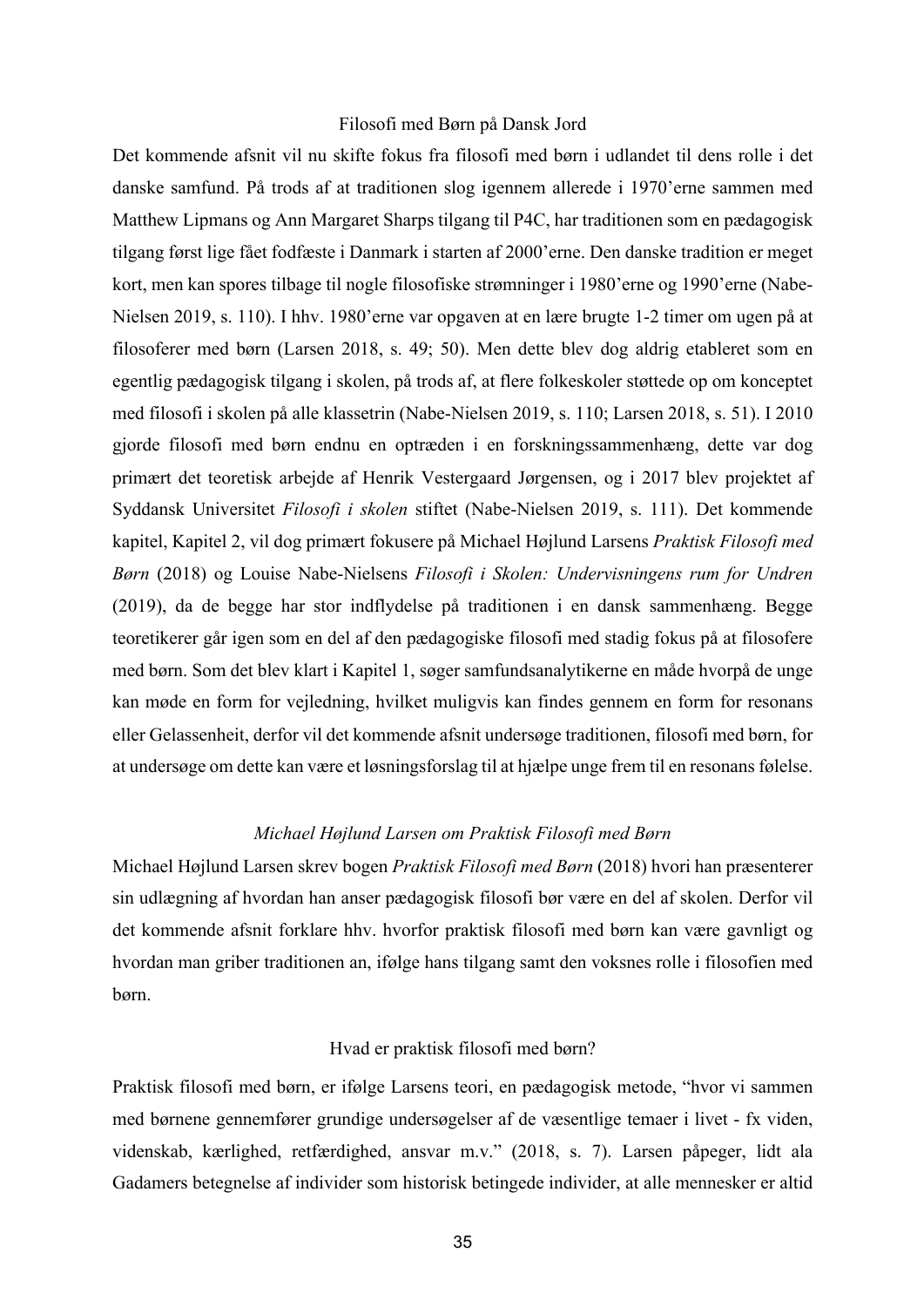allerede er farvet af sociale og kulturelle værdier som vi tager med hjemmefra. Ifølge Gadamer, bør vi undersøge vores historiske betingelser, selvom at en sådan undersøgelse aldrig kan være komplet (2004, s. 301). Men for at lære os selv at kende, skal vi lære, ifølge Gadamer, at stille spørgsmål, "In order to be able to ask, one must want to know, and that means knowing that one does not know" (2004, s. 357). På samme vis mener Larsen, at i den praktiske filosofi som pædagogisk metode, bør man som facilitator stille sig spørgende og nysgerrig på sine egne værdier, og være klar til at undersøge disse. Det kan gøres ved, f.eks at spørge sig selv (og børnene) "hvad er mine idealer og værdier? Hvad er mine forestillinger og det gode liv? Hvad betyder det for mig at være et godt menneske? Hvad er et godt samfund? Hvad er jeg ansvarlig for som menneske? Hvad kan jeg vide?" (Larsen 2018, s. 21). Det er altså nødvendigt for metoden at lade sig stå nysgerrig og kritisk overfor de holdninger og den 'grundmorale' som vi opdrages med. Ved at stille sig spørgende, som Larsen foreslår, kan det argumenteres for, at individerne er på vej til at gøre op med den kalkulerende tænkning. Ved at acceptere præmissen om, at mennesket er historisk betingede individer og derfor bør være kritiske over sin grundmoral, kan man muligvis lære at gøre op med allerede formede ideer og idealer i samfundet. Dette leder også videre til *hvorfor* praktisk filosofi med børn overhovedet er efterspurgt og en brugbart i relationen til børn. Larsen laver i sin bog et skel mellem det han kalder *spontan filosofi* og *planlagt filosofi* (2018, s. 45). Med planlagt filosofi beskriver Larsen at facilitatoren allerede på forhånd har valgt en metode, lagt en dagsplan, besluttet nogle øvelser osv. - altså en filosofi som kan gøre at facilitatoren kan forberede så meget som muligt (2018, s. 46). Spontan filosofi på den anden side det som opstår "når vi griber de filosofiske temaer" (Larsen 2018, s. 46). I den spontane filosofi mener Larsen, at det er nødvendigt at sætte nogle rammer, hvorunder børnene kan udvikle deres undren, denne undren konstaterer Larsen kan komme ud fra blot ét velvalgt spørgsmål (2018, s. 46). Larsen præsenterer flere metoder i sin bog, såsom det han kalder Skt. Benedikts metode og Skt. Sokrates' metode, derudover stiller han også skarpt på forskellige tilgange, men på grund af pladsmangel, vil dette speciale se bort fra de mange metoder og tage blot udgangspunkt i spontan filosofi overfor planlagt filosofi. Ved at fremlægge en 'metode' som hedder spontan filosofi, lægger Larsen umiddelbart op til en ikke analytisk, beregnende og kalkulerende pædagogisk filosofi, men fordi fokus stadig er på at 'lære børn filosofi' bliver filosofiens rolle endnu engang et middel til et mål, som metafysikken anklages for det af Heidegger. Dermed bliver Larsens tilgang en kognitiv metode meget lig Lipman-Sharps tilgang, blot uden manualer.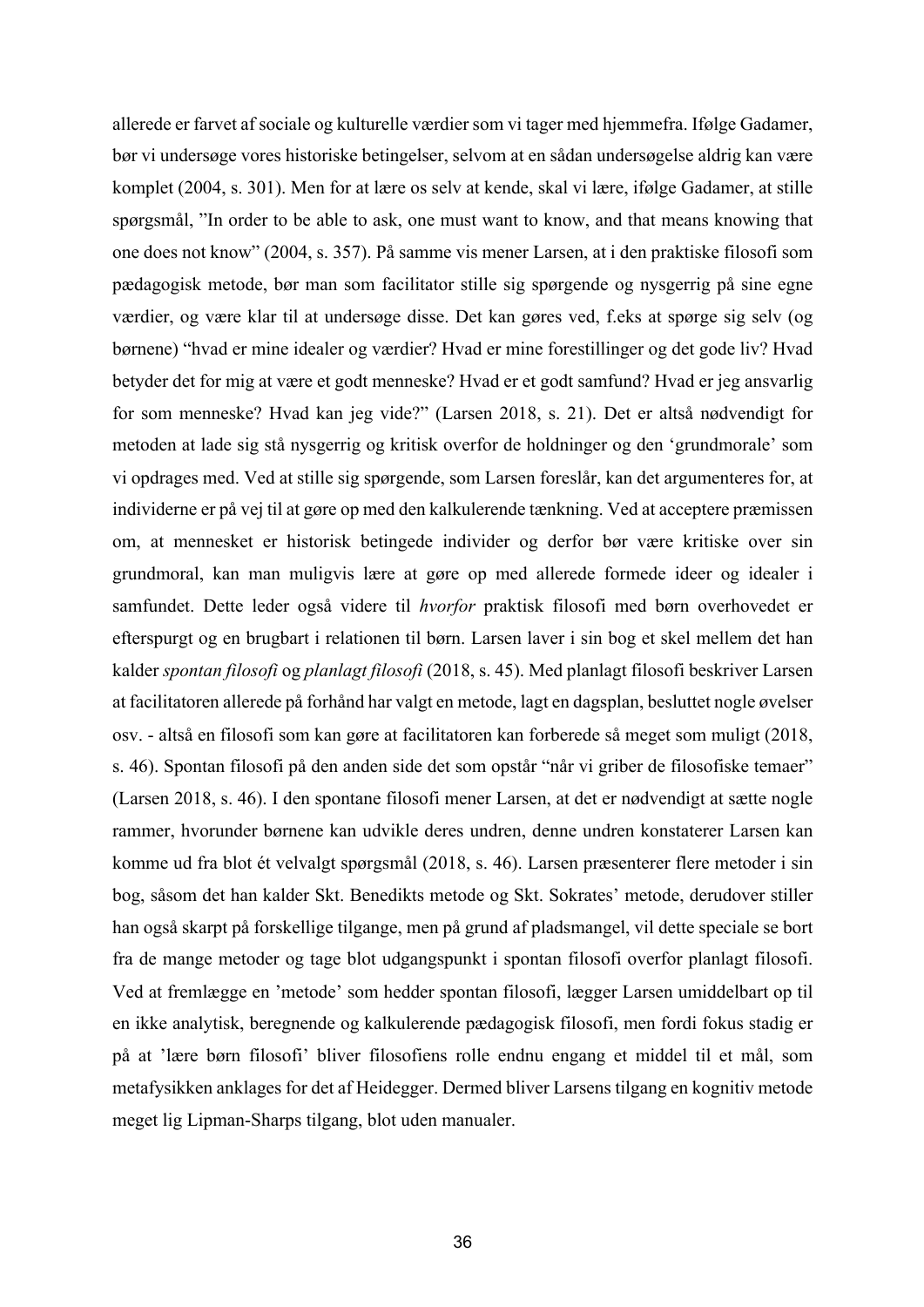#### Hvorfor praktisk filosofi med børn?

Før vi undersøger tilgangen til praktisk filosofi med børn er det vigtigt at undersøge *hvorfor* praktisk filosofi, ifølge Larsen, er en nødvendighed. Hertil skriver han bl.a. at, ved at introducerer børn til praktisk filosofi, kan vi være med til at udvikle deres kritiske tænkning om deres egen 'grundmorale' (Larsen 2018, s. 10). Han skriver, at "[d]ybest set er den praktiske filosofi en vej til dannelse af mennesker hele livet igennem. Ved at tænke over og blive bevidst om den måde, vi tænker på, kan vi tage stilling til og udvikle vores egen tænkning" (Larsen 2018, s. 10). Ved at være nysgerrige og kritiske overfor egen grundmorale og egen tænkning kan "vi lærer os selv at kende" (Larsen 2018, s. 10). Igen læner Larsens pædagogiske filosofi sig op af Gadamers teori om mennesket som historisk betingede, for at mennesket skal kunne lære sig selv at kende, bør man, ifølge Gadamer, spørge ind til sig selv og sine historiske betingelser. Larsen mener dertil at vi - de voksne - også kommer til at undersøge vores grundmorale i en filosofisk dialog med børn, fordi børn, allerede i alderen 3-5 år, er naturlige filosoffer og undersøge alt de kommer i møde med (2018, s. 23). Derfor kan voksne lære af børns umiddelbare, nysgerrige og kritiske tilgang, mens de har mulighed for at lytte til børnenes fordomsfrie tanker. Ved at optage denne nysgerrige tænkning, mener Larsen, at børnene lærer at undersøge deres egne private og familiære relationer, og hvis børn stiller sig spørgende til strukturer i hjemmet, kan de også filosofere over og undersøge eksempelvis, hvad en god familie er. Dermed mener Larsen, at praktisk filosofi kan være med til at bryde med negativ social arv, da børnene lærer at "tage stilling til den måde, der bliver tænkt på i det hjem, hvor de vokser op" (2018, s. 25). Dermed kan den pædagogiske filosofi være med til at gøre op med den kalkulerende tænkning og de allerede formede ideer som vi møder i samfundet.

#### Hvordan laver man praktisk filosofi med børn?

For at undersøge *hvordan* man bruger praktisk filosofi retter Larsen fokus på *Scholé*, som på græsk betyder 'fri tid' (2018, s. 26). Dette bruger Larsen som en betegnelse for tiden uden for arbejde, skoleaktiviteter, da Larsen mener at scholé var målet i antikken og arbejde, skole eller blot det at "have travlt var afvigelsen" (2018, s. 26). Denne fritid eller scholé henviser altså til en ikke-travl tid hvor deltagerne kunne tage sig tid til at undersøge og være nysgerrige omkring almene begreber eller almene problemer (Larsen 2018, s. 26). Derfor kræver scholé, ifølge Larsen, tid, omhyggelighed og at tænke 'kritisk. Ifølge Larsen, er det nødvendigt at man ikke skynder sig i den filosofiske dialog, man skal være omhyggelig og langsom. Her henviser han bl.a. til Kessels' (2008) begreb om *slow thinking*, dette beskrives som følgende;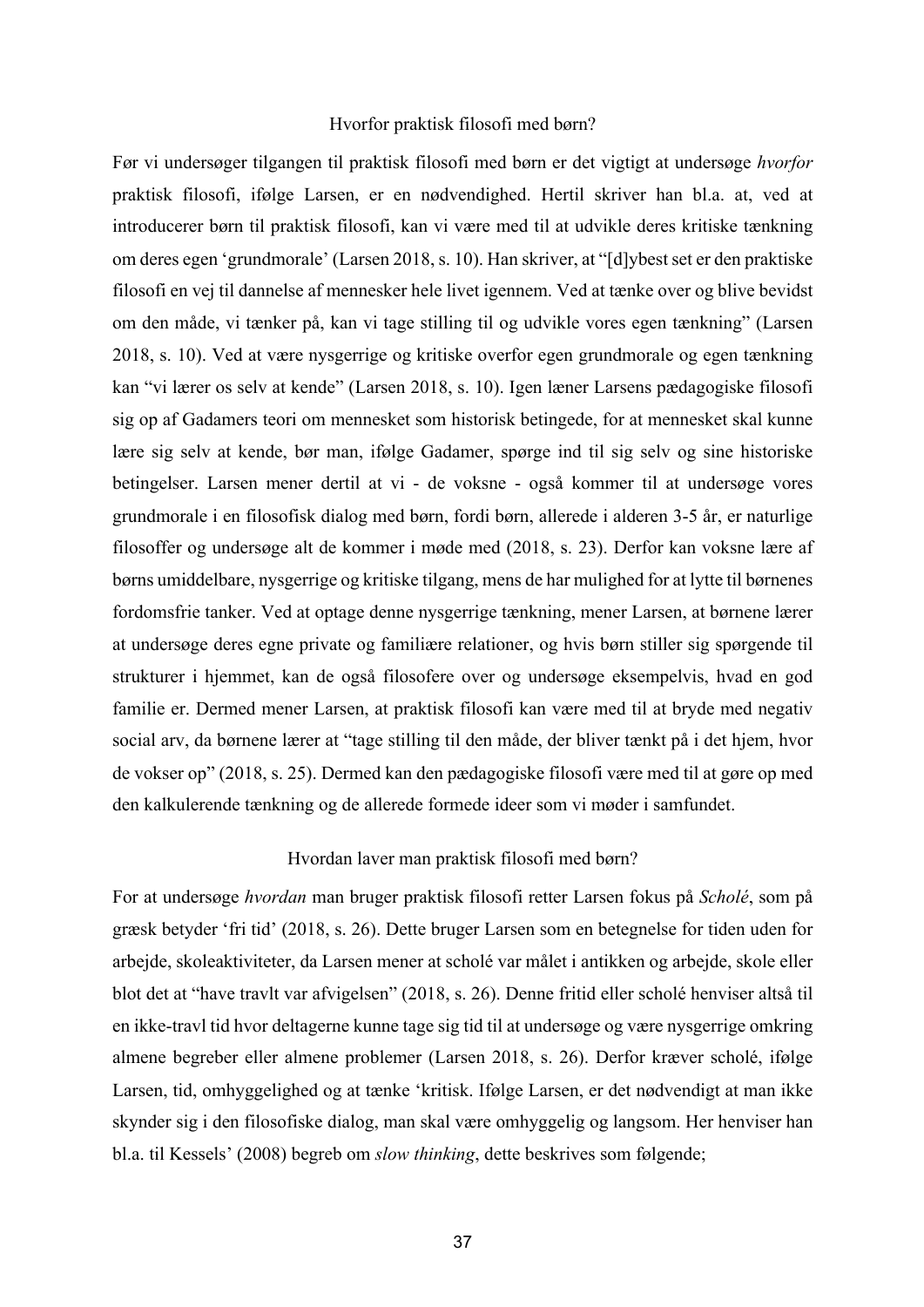Slow thinking is easily replaced by the impatience of achieving a quick answer. If one truely wants to think together, then forms of conversation are needed. Such forms of engagement enable us to stay with the question for a longer period of time than we are used to in a pleasant and strict way. Staying with the question is an art in itself. It requires one to disentangle oneself from all the actions focused on a specific aim or result. (Larsen 2018, s. 29)

Langsommeligt tænkning [*slow thinking*] er altså nødvendigt for scholé, ifølge Larsen, fordi dette lader individet sidde med et fænomen, en almen tanke eller et spørgsmål længere tid, end sædvanligt hvilket kan lede til en dybere refleksion af emnet. Det er netop her man kan undersøge almene begreber og allerede formede begreber. Dette kan argumenteres for at være Larsens svar på problemstillingerne med unge i præstationssamfundet. Hvis langsommelig tænkning kan hjælpe børn og unge med at adskille sig fra handlinger og blot kan 'være' med spørgsmålet, kan man muligvis bruge langsommelig tænkning som en overvejelse når man skal filosoferer med børn for at opnå resonans eller Gelassenheit, som Heidegger ville søge. Langsommelig tænkning og dens muligheder hos børn og unge vil blive uddybet i kapitel 4. Hos børn kan det almene begreb - og objektet for filosofien - udspringe af noget, f.eks, at blive uvenner. Men her er det, ifølge Larsen, filosofiens opgave, at vende det om til noget alment, f.eks, 'hvad er et godt venskab?', 'hvad er en god ven'? osv. (2018, s. 30).

Ligesom Lipman, fra den første generation af filosofi med børn, er Højlund Larsen også inspireret af John Deweys filosofi om uddannelse, og det går igen i den praktiske filosofi med børn. Larsen henviser også til tre vigtige elementer, nemlig, kritisk tænkning, kreativ tænkning og konstruktiv tænkning, som kan "udvikle evnen til at tænke" (2018, s. 31). De tre elementer henviser endnu engang til Larsens metode som en kognitiv filosofi, hvilket, på samme vis med Lipman-Sharp tilgangen. Kritisk tænkning betyder her;

Når vi tænker kritisk, er vi altså i gang med at undersøge og vurderer udsagn og påstande, både for at kunne forholde os til dem som sådan og, ikke mindst, for at kunne forholde os til dem, inden vi gør dem til en del af det, vi selv tror, at vi ved om selv og verden. (Larsen 2018, s. 31)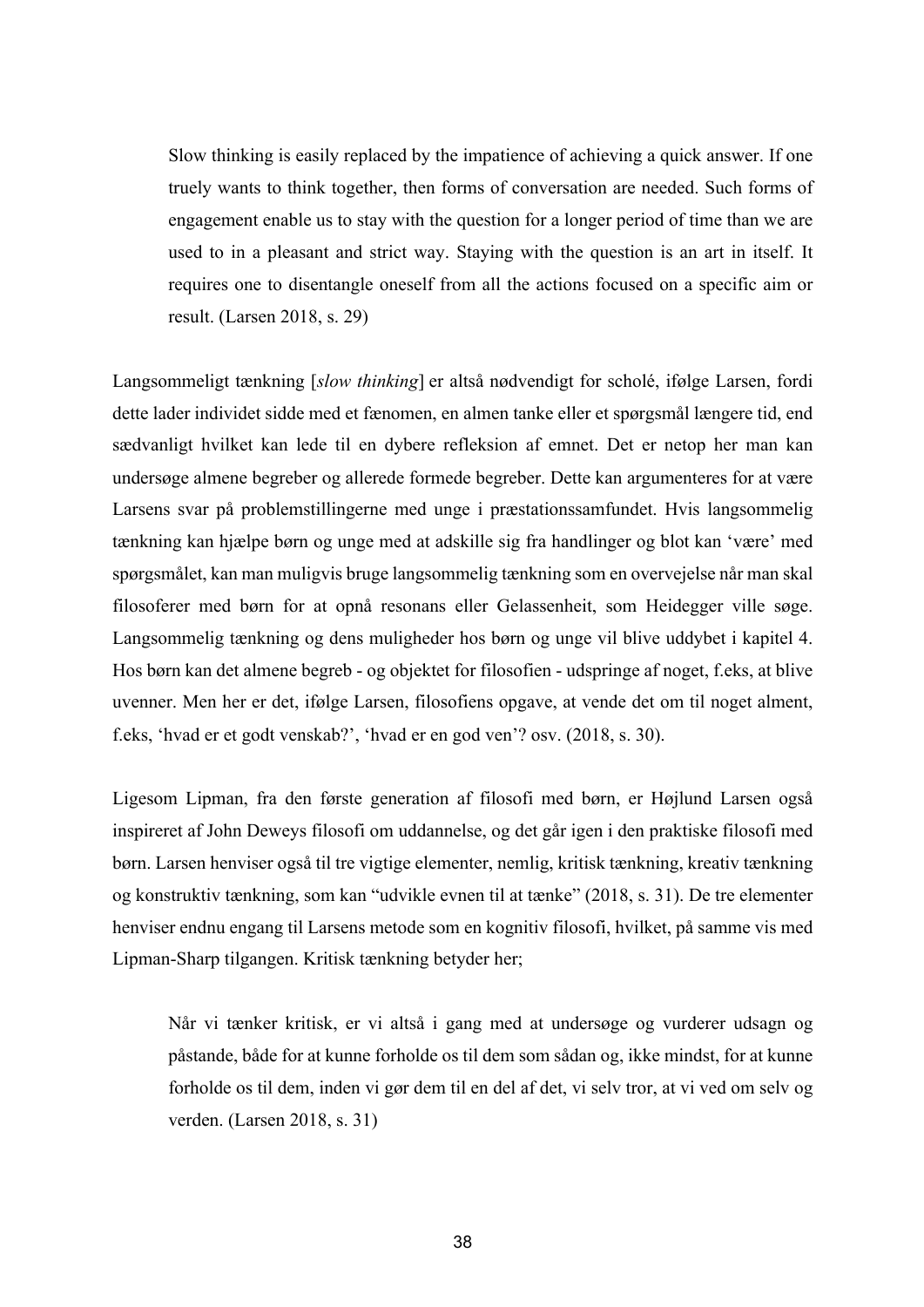Meget lig Lipmans teori, har den kritiske tænkning også til opgave at nå frem til en undren, som opstår på baggrund af en undersøgelse af normative antagelser om verden, og de påstande vi møder. Det betyder fra begge teorier, at den kritiske tænkning kan bruges som en måde, at gøre det muligt for eleven af undersøge aktuelle problemer ud fra den filosofiske tænkning. Den næste, 'kreativ tænkning' henviser, ifølge Larsen, til at "være åben og modtagelig for nye idéer, at finde nye måder at tænke på, at finde på nye indgangsvinkler" (2018, s. 32). Den kreative tænkning går også igen hos Lipman, hvor den på samme vis henviser til at eleven skal lære, at se udover allerede fastlagte rammer, og være åben overfor nye perspektiver, som Lipman-Sharp metoden beskrev som kunstneren der lader andre se det smukke i fænomenet. Dette mener Lipman også er en vej til at opnå undren. Den sidste, konstruktiv tænkning, skal hos Larsen forstås som, at eleven skal lære at "argumentere, at lytte til det bedste argument, at finde beviser, at undersøge forbindelser mellem begreber, at undersøge idéers videre perspektiv og konsekvenser" (2018, s. 32). Denne tænkning afviger fra Lipmans teori, da hans sidste element, omsorgsfuld tænkning, mere skal forstås som at eleven altid har andre mennesker og andres perspektiver i baghovedet, for at være sensitive til andre positioner. Dette perspektiv tager Larsen ikke med i sin praktiske filosofi, på samme måde som Lipmans teori ikke nævner en konstruktiv tænkning. Larsen har her delvist fokus på at lære eleverne at understøtte sin filosoferen. Ved at fokuserer på argumenterne, beviser og undersøge forbindelsen mellem begreber mm. kan det argumenteres for at dette vil lede elevens fokus væk fra det væsentlige og essentielle i samtalen og i undren, men dette vil uddybes ydereligere i løbet af Kapitel 4.

## De voksnes rolle i praktisk filosofi med børn

Som facilitator, lærer, pædagog, e.l. 'den voksne' i en filosofisk samtale med børn er der nogle retningslinjer som Larsen mener man bør følge, for at kunne lade barnet opnå en viden og eller et nyt perspektiv på et alment begreb. Som allerede beskrevet, er det nødvendigt at den voksne at forbliver nysgerrig og indgå i rollen, som "der spørger og er ikke-vidende" (Larsen 2018, s. 52). Man må ikke som den voksne indgå i en filosofisk dialog med allerede pakkede svar, disse skal tilsidesættes, da det ellers kan resultere i at influerer barnets holdninger og forståelser. Derfor man som facilitator, at "være meget opmærksom på at spørge frem for at svare. For det er det nysgerrige spørgsmål til det, børnene tænker og siger, der i langt højere grad end konkrete svar er med til at udvikle deres tænkning" (Larsen 2018, s. 67). Som den voksne kan man altså risikerer, at influerer, begrænse barnets mulighed for at 'udvikle deres tænkning,' og det kan undgås, hvis den voksne er klar over egne holdninger og forståelser og dermed holder sig nysgerrig og spørgende til barnets udsagn (Larsen 2018, s. 68). Det skal dog ikke antages at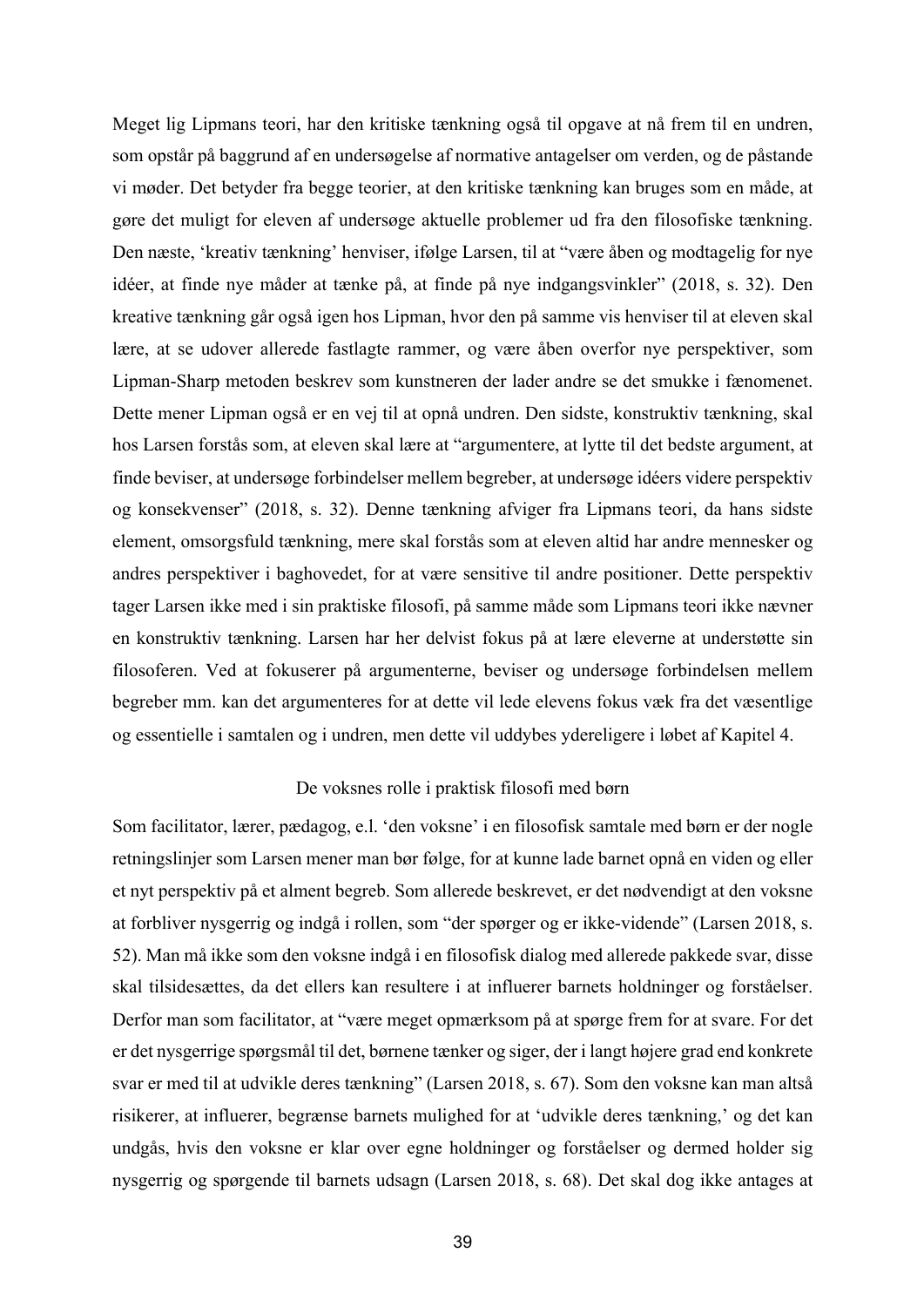ethvert 'svar' eller udsagn fra barnet bør anses for at være filosofiske eller brugbare, da filosofiske tanker bør være 'grundige'. Det gælder altså for Larsen, at "når det gælder de filosofiske spørgsmål, er det […] grundigheden af de tanker, der ligger bag et svar, der er et af de væsentligste kvalitetskriterier" (Larsen 2018, s. 69). Det betyder, at de filosofiske spørgsmål bør undersøges i en langsommelig proces, eller langsommelig tænkning, da hurtige svar til dels kan stamme fra en mål om at opnå et resultat, et rigtigt svar eller noget helt tredje, der - som tidligere nævnt - bør undgås i den filosofiske dialog.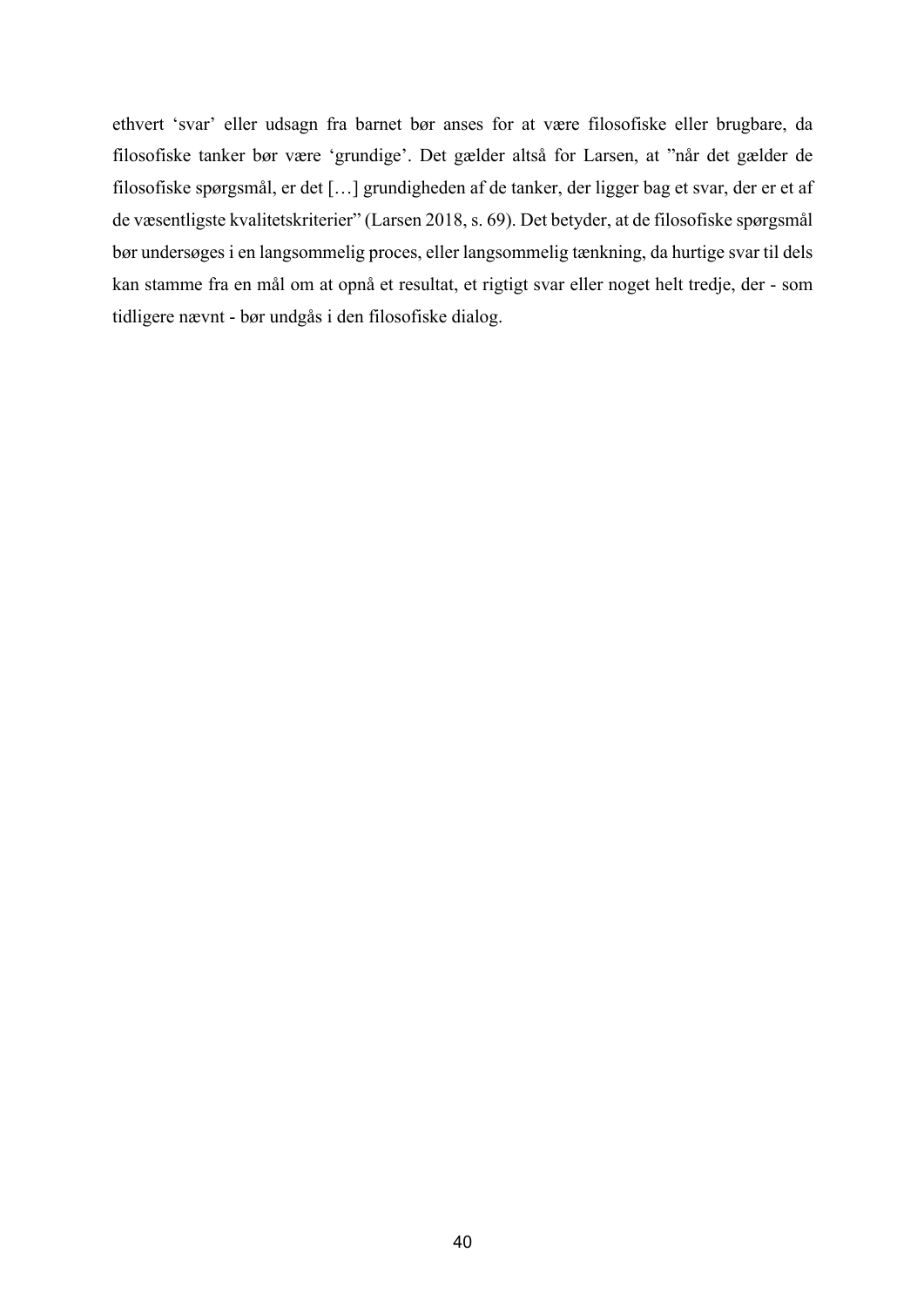## *Louise Nabe-Nielsen om Filosofi i Skolen*

Louise Nabe-Nielsen har, ligesom Michael Højlund Larsen haft en stor indvirkning på hvordan man kan bruge filosofi med børn, men hvor Larsen har mere fokus på en praktisk tilgang til pædagogisk filosofi, har Louise Nabe-Nielsen, det hun genkender som en hermeneutiskfænomenologisk tilgang til filosofi med børn. Denne tilgang til pædagogisk filosofi tager udgangspunkt i bogen *Filosofi i Skolen: Undervisningens rum for Undren* (2019). Nabe-Nielsen præsenterer hendes tilgang til filosofi med børn som en fænomenologisk-hermeneutisk tilgang, det gør hun ved først at adskille fænomenologi og hermeneutik.

#### Nabe-Nielsens fænomenologiske-hermeneutiske tilgang

Inden Nabe-Nielsen tilgang bliver præsentereret er det nødvendigt med en kort præsentation af begrebet, som det vil fremstå i afsnittet under. I *Væren og Tid* (2007) laver Martin Heidegger sin egen etymologiske analyse af begrebet fænomenologi, som i dette afsnit kan lede os lidt videre. Heidegger søger verbet, som fænomenologi er afledt af, *phainesthai*, som betyder "at vise sig" (2007, s. 48). Ved at ordet både kan være et verbum og substantiv, kan det påtage sig en aktiv og passiv karakter og dermed betyder fænomen eller *phainomenon* ifølge Heideggers analyse "det, som viser sig, det sig-selv-visende, det åbenbare" (Heidegger 2007, s. 48). *Phainesthai* er ligeledes afledt af *phaino* som betyder, "at bringe for dagen, at stille frem i lyset", da *phaino* er afledt af begrebet *pha-* eller *phos* som betyder "lyset, det klare, dvs. der, hvori noget kan blive åbenbart, kan blive synligt i sig selv" (Heidegger 2007, s. 48-49). Begrebet fænomen betyder altså i sin etymologiske forstand det "*sig-i-sig-selv-visende*, det åbenbare" (Heidegger 2007, s. 49). Men især Edmund Husserls brug er termet er her interessant. Husserl har fokus på begrebet ud fra teorien om at den menneskelige bevidsthed har to indstillinger, den naturlige indstilling og den fænomenologiske. Den naturlige indstilling, henviser til den indstilling den menneskelige bevidsthed automatisk tager udgangspunkt i, i mødet med nye fænomener. Her prøver bevidstheden blot at observerer fænonemet uden at kategorisere eller fortolke videre på genstanden "we fail to notice that it is from out these centres of experience (Erlebnisse)" (Husserl 2011, s. 1185). Dertil for at bruge det han kalder *epoché* (gr. holde tilbage, withholding judgement) mener Husserl, at bevidstheden kan "sætte parentes" omkring vores naturlige indstilling (2011, s. 1183). Husserl mener altså, at man kan bruge den fænomenologiske epoché til at sætte parentes om enhver form for bedømmelse af den spatio-temporale fakta-verden. Ved at sætte parentes rundt om sin naturligt indstilling, kan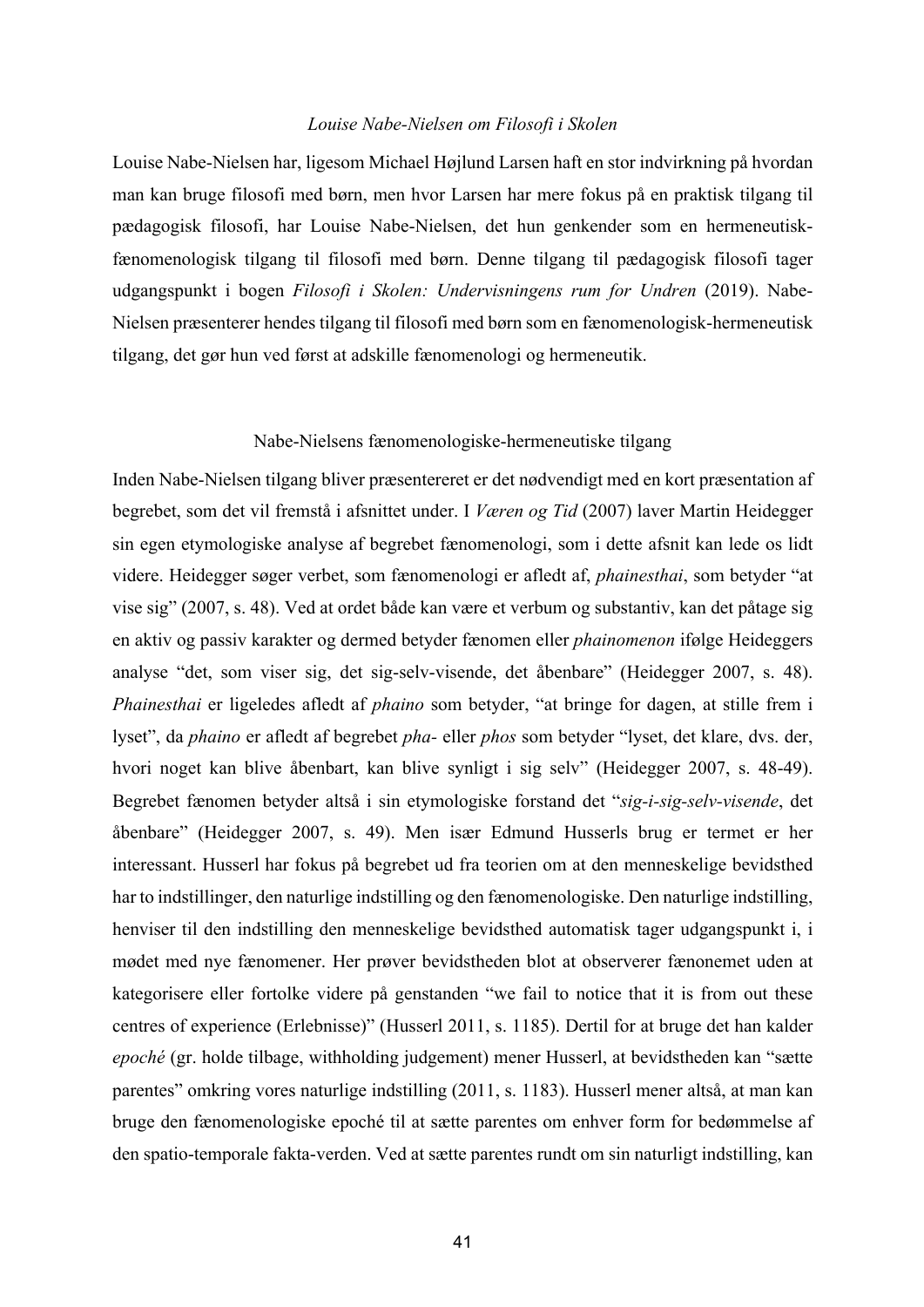opnå det, Husserl kalder den "fænomenologiske reduktion" (Husserl 2011, s. 1184). Nabe-Nielsens fænomenologiske tilgang kan stilles meget parallelt med Husserls teori om epoché, da hun først og fremmest lægger vægt på at undersøge børns "erfaringer og oplevelser af verden uafhængigt af forskellige teorier, moraler og viden" (Nabe-Nielsen 2019, s. 55). Her kan det altså forstås, at det er en vigtig del af den fænomenologiske tilgang, at man ikke tager teorier, moraler og viden for givet, men at man - for så vidt det er muligt - sætter parentes om disse i den filosofiske dialog. Dertil skriver Nabe-Nielsen også, at udgangspunktet for den filosofiske dialog med børn er at være "optagede af, hvad børn helt umiddelbart tænker. Det er her, at børns erfaringer af verden og deres oplevelser af undren er i centrum" (Nabe-Nielsen 2019, s. 55). Dermed lægger hendes fænomenologiske undersøgelse sig tæt op af Heideggers og Husserls fænomenologiske undersøgelser fordi her er fokus på også *fænomenet*, samt hvordan dette kommer til syne for bevidstheden. Nabe-Nielsen identificerer dog det at 'sætte parentes' som før-erfaringer, eller "fastholde en førvidenskabelig og ikke-vurderende tilgang, hvor vi møder verden, som det var første gang" (2019, s. 56). Her foreslår hun, at man eksempelvis kan bede børnene tegne et fænomen som en måde til at "understøtte det *fænomenologiske* rum" (Nabe-Nielsen 2019, s. 56). Her kan børnene tegne deres oplevelse af kærlighed, eller andre temaer som bliver taget op i klassen, dette kan ifølge Nabe-Nielsen lede til at man kan stille spørgsmål "der ikke er farvet af nogen forforståelser, men alene spørger til børnenes egne beskrivelser, fx 'Hvordan mærker du, at din mor holder af dig?' og 'Hvorfor er det kærlighed, når din mor og far kysser hinanden?'" (Nabe-Nielsen 2019, s. 56). På denne måde forbinder man også en filosofisk dialog med en fænomenologisk undersøgelse om noget børnene allerede kender til, hvilket hun beskriver som en legende dimension, som lader børnene tænke frit og udtrykke sig kreativt. Ifølge Nabe-Nielsen, kan man vha. den fænomenologiske tilgang, kan (i) åbne op "for det, man kan kalde børnenes livsverden, det vil sige den verden, som de befinder sig i med det, de er" (2019, s. 57). Altså børnenes egen livsverden hvori - som Kvale og Brinkmann beskrev det, en "verden, som man møder den i hverdagslivet, og som den fremtræder i den umiddelbare og umiddelbare oplevelse uafhængigt af og forud for alle forklaringer" (2015, s. 50). Den fænomenologiske tilgang (ii) "åbner samtidigt et rum for *filosofisk tænkning* i den forstand, træder uden at lade sig 'tvinge' af eksisterende fordomme, traditioner og konventioner og teorier" (Nabe-Nielsen 2019, s. 57). Dertil skal man - som facilitator og den voksne - i den fænomenologiske tilgang være bevidst om, ikke at bringe med egne holdninger, meninger, forforståelser osv. Da disse kan skygge for at barnets bevidsthed kan opleve fænoemenet som det viser sig for barnet. Man hvis man ønsker at "møde børnene i en rendyrket fænomenologisk tilgang, ville man imidlertid være nødt til ikke på forhånd at lade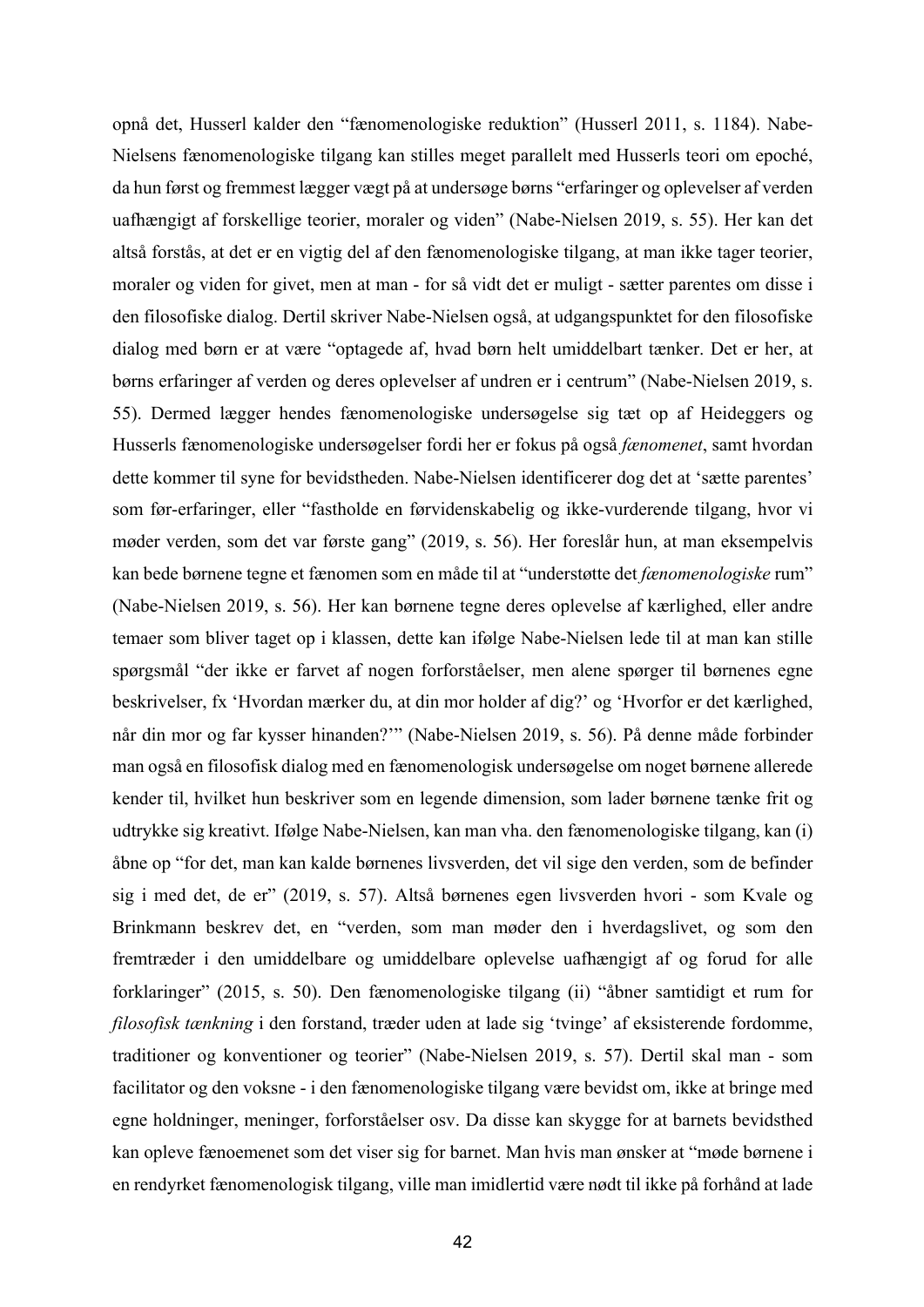sig styre af et indhold, men netop give rum til, at børnenes møde med verden beskrives *uafhængigt* af voksnes begreber" (Nabe-Nielsen 2019, s. 57). Dette leder Nabe-Nielsen videre til den hermeneutiske tilgang, ikke som en substitut for fænomenologi, men meget lig Heideggers tilgang, skal fænomenologien og hermeneutikken forstås som forbundet. Begrebet hermeneutik kommer af, at ordets stamme kommer fra det latinske form *hermeneutikos* (of or for interpreting) ("Hermeneutic"). Hvilket stammer fra det græske ord *hermeneuin*, som betyder, "at tolke, fortolke" ("Hermeneutik," 2010) eller "to interpret; interpret into words, give utterance to" ("Hermeneutic"). Hermeneutik betyder altså at fortolke *noget*, hvilket i den filosofiske rammesætning betyder læren om at fortolke tekster eller meninger. Hermeneutikken som Nabe-Nielsen bruger er inspireret af Hans-Georg Gadamers og Martin Heideggers begreb hermeneutik hvilket er udgangspunktet for meget nutidig filosofisk hermeneutik ("Hermeneutik," 2010). Udgangspunktet for Heidegger og Gadamer er i høj grad præget af nogle retningslinjer for at kunne forstå forståelsen. Den måde, vi tilegner os viden om forståelsen, bliver i denne tradition en tilegnelse af sandheden om forståelsen. Men også denne forforståelse gør vores forståelse fejlbarlig, da vi "allerede er i verden" ("Hermeneutik," 2010). Når vi allerede er i den verden som vi prøver at lære at forstå, har vi allerede antagelser, eller forforståelser af denne, hvilket altid vil farve vores forståelse af verden. "Den hermeneutiske filosofi bliver til en lære om menneskets historicitet, det vil sige dette, at mennesket som en 'væren-i-verden' (in-der-Welt-sein) 'altid allerede' befinder sig i" ("Hermeneutik," 2010). Hermeneutikken bør altså forstås som en fortolkningskunst, det er her man fortolker på de tilsyne-kommet fænomener. Det er også som tidligere nævnt, omkring den hermeneutiske cirkel, kan hermeneutikken ikke stå alene, uden at undersøge sine forforståelser, da vi er 'historiske betingede bevidstheder' som Gadamer beskriver det. Her skriver hun om den hermeneutiske tradition, at;

vores møde med verden altid vil være præget af en bestemt forståelse, og at forståelsen derfor kan siges at udgøre et grundvilkår for menneskets tilværelse. Før jeg tænker en tanke, vil jeg være præget af en forståelse, og før jeg beskriver, forklarer eller handler, vil jeg være præget af min forståelse. [...] Når man i filosofi med børn har en hermeneutisk tilgang, handler det derfor om at undersøge den forståelse, som er indlejret i de beskrivelser, børnene har af verden. Mens den fænomenologiske tilgang altså retter opmærksomheden mod selve mødet med verden, som præsenteres gennem børnenes beskrivelser, så er man i den hermeneutiske tilgang optaget af, hvilke forståelser der er indlejret i børnenes beskrivelser. (Nabe-Nielsen 2019, s. 58)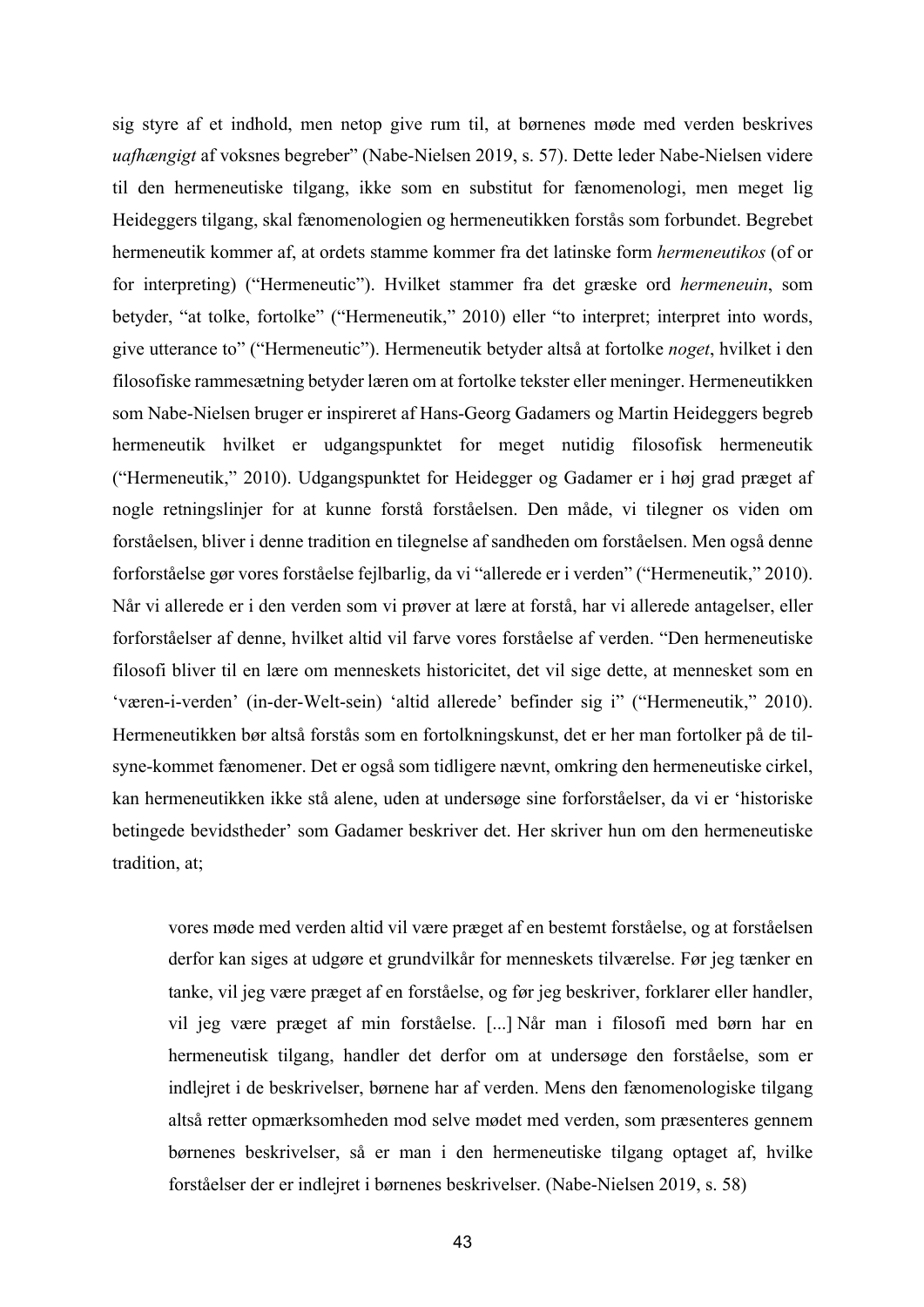For at undersøge børnenes forståelser af temaer som kærlighed, venskab osv. er det altså, ifølge Nabe-Nielsen, nødvendigt at undersøge børnenes beskrivelser og forståelser af begrebet. Dette kan lade sig gøre ved at, bør man "møde verden med åbenhed, det vil sige med ønsket om at forstå den" (Nabe-Nielsen 2019, s. 59). Det er altså i Nabe-Nielsens hermeneutiske tilgang meget lig Gadamer og Heideggers, da de tilsvarende mener, at man bør have fokus på sine forforståelser og anse bevidstheden som kulturelt og historisk betingede. Dette mener Nabe-Nielsen, at man kan komme til takke med, ved at være åben overfor nye perspektiver.

#### Undringsprocessen

Som beskrevet ovenfor er det vigtigste i filosofi med børn, ifølge Nabe-Nielsen, at man har fokus på børnene og deres oplevelser. Til det har hun opstillet det hun kalder en *undringsproces* (Nabe-Nielsen 2019, s. 32). Denne undringsproces skal ses som netop det, en proces, ikke en metode men nærmere et 'gelænder' som man kan støtte sig op ad. I undringsprocessen findes fire faser, undrings-, spørge-, undersøgelses- og svarfasen.



*Figur 3: Model for den filosofiske undringsproces. (Nabe-Nielsen 2019, s. 33).*

Eftersom Nabe-Nielsen anser det som en proces og ikke et rækværk kan man ikke placere filosofiske elementer såsom undren, ét sted, fordi, "filosofi med børn ikke blot baserer sig på eller begynder med en undren, men det at undre sig dukker op i bølger gennem hele processen" (Nabe-Nielsen 2019, s. 33). Undringsprocessen indebærer fire faser, som vist i modellen over, *Undringsfasen, Spørgefasen, Undersøgelsesfasen* og *Svarfasen*. I undringsfasen, begyndelsen af dialogen, foreslår Nabe-Nielsen at finde et tema som dialogen kan tage afsæt i, et tema som, "tager knytter an til børnenes erfaringsverden" (2019, s. 34). Temaet kan enten bestemmes på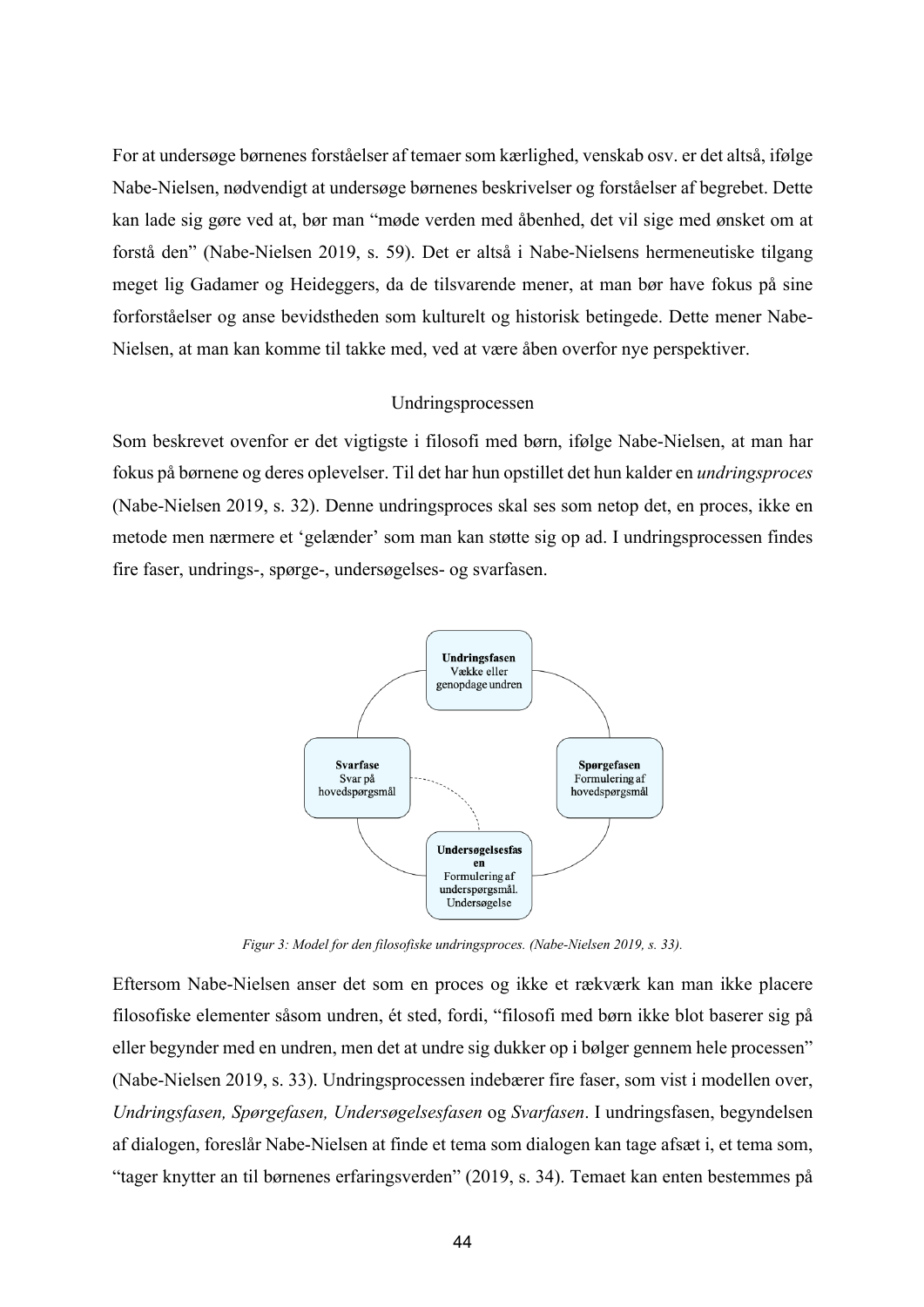forhånd eller så kan "undringsfasen være det sted, hvor temaet dukker op" (Nabe-Nielsen 2019, s. 34). Temaer kunne, med fordel være noget som allerede fylder hos børnene, såsom venskab, familie eller noget helt tredje. Temaet vil være mere relevant for nogle børn end andre, men dette kommenterer Nabe-Nielsen ikke yderligere på, hun nævner dog, at temaet bør være tilpasset aldersgruppen og fag eller fagområder (2019, s. 34). I den næste fase, spørgefasen, omskrives børnenes undren i den foregående fase til et *hovedspørgsmål*. Dette hovedspørgsmål bliver dermed udgangspunktet for filosofiske dialog og bliver fokuspunktet for undren. Den tredje fase, undersøgelsesfasen, er fokus på at *undersøge* hovedspørgsmålet. Her foreslår Nabe-Nielsen, at hovedspørgsmålet er af "overordnet karakter" (2019, s. 35). Et overordnet hovedspørgsmål, kan nemlig i undersøgelsesfasen, undersøges via "mindre abstrakte, men stadig filosofiske underspørgsmål" (Nabe-Nielsen 2019, s. 35). På den måde, mener Nabe-Nielsen, at undersøgelsesfasen i sig selv, kan udgøre en undringsproces, da man under undersøgelsen kan finde frem til svar som kan lede til nye spørgsmål. Dette leder derefter til den sidste fase, nemlig svarfasen. Her forsøger eleverne at sætte ord på og prøver at formulerer et svar på det overordenede hovedspørgsmål, men ud fra den 'viden' eller de som eleverne er kommet frem til, via underspørgsmålene. Fokusset ved denne fase er at finde frem til ét endegyldigt svar, såfremt det kan lade sig gøre. Svarfasen søger altså ikke ét svar på bekostning af filosofiens undren, eller for at lukke for en videre undren men for at synliggøre det man, igennem dialogen har filosoferet over, og dette vil altså i sig selv kunne lede til en videre undren (Nabe-Nielsen 2019, s. 37). Undringsprocessen og dens virkning bliver uddybet ydereligere i Kapitel 5.

### De voksnes rolle i filosofi med børn

I tråd med Nabe-Nielsens pædagogiske filosofi værende en hermeneutisk-fænomenologi er det en nødvendig tilslutning af man går til samtalen og (prøver at) lave en fænomenologisk reduktion og sætter parentes omkring sin egen forforståelse og antagelser om et givent emne. Derfor må den filosofiske facilitator tilgå samtalen med det udgangspunkt at de ikke har mere korrekt eller særlig viden overfor barnet (Nabe-Nielsen 2019, s. 85). Det vil altså sætte en stopper for en oprigtig undren hvis den voksne går ind i samtalen med allerede fastlåste antagelser om hvordan samtalen bør være. Det er derfor den voksnes primære opgave at strukturerer og organiserer samtalen ud fra eksempelvis ovenstående undringsproces, som på den måde vil give børnene den bedste, ifølge Nabe-Nielsen, udgangspunkt for at filosoferer og udtrykke deres tanker. Igen er Nabe-Nielsen stærkt præget af en hermeneutisk-fænomenologisk tilgang, da det her er nødvendigt for den voksne ikke blot at være bevidst om sine egne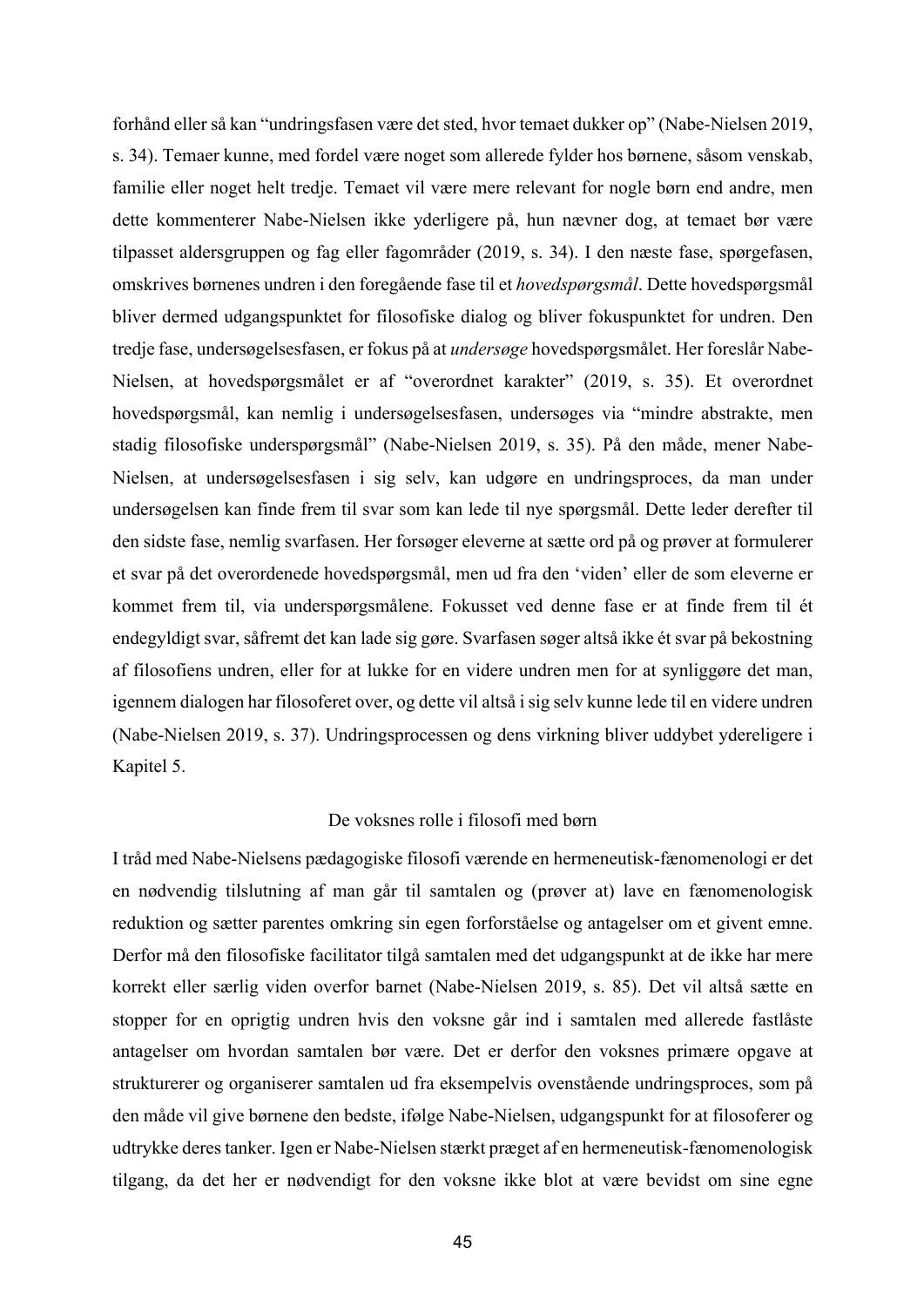antagelser, men også at kunne sætte parentes om disse, for at lade børnenes undren opstå uden at være farvet af den voksnes holdninger, meninger og værdier (Nabe-Nielsen 2019, s. 87). I løbet af samtalen opfordres facilitatoren til at styre og organiserer samtalen, men i svarfasen er den voksnes rolle en ganske anden. Det er hos Nabe-Nielsen, først og fremmest børnenes undren som er det primære fokus for samtalen, derfor bør facilitatorens rolle være tilbagetrukket, da "den voksnes tanker og forståelse af verden er [...] irrelevant og uinteressant i denne sammenhæng" (2019, s. 88). Den voksne må altså ikke have projekter eller en dagsorden for den filosofiske undren, da dette vil dreje børnenes undren væk fra det væsentlige i samtalen, derfor må facilitatoren have øje for, at PWC ikke fører til en "på forhånd bestemt indsigt, men derimod har til hensigt at undersøge den filosofiske sag og skabe rum for, at børnene kan undre sig og tænke over sagen" (Nabe-Nielsen 2019, s. 89). Hertil skriver Nabe-Nielsen af samtalen bør stræbe efter at være både en 'udtryksform' og en 'undersøgelsesform' hvortil hun understreger, "at børnene ikke skal stå stringent til ansvar for deres udsagn, men at de skal opleve en mulighed for at udfolde, eksperimentere og blive klogere gennem samtalen" (2019, s. 89-90). Dette mener hun, er med til at nedtone en kritisk tilgang til børnenes undren og samtalen får dermed en karakter af at være "undersøgende og eksperimenterende" (Nabe-Nielsen 2019, s. 90).

## Opsamling på Kapitel 2

Kapitel 2 havde til opgave at præsenterer traditionen, pædagogisk filosofi og filosofi med børn, dens oprindelige samt hvordan dette bliver anvendt i det danske samfund. Det er endnu ikke lige så anvendt i det danske uddannelsessystem, som set i udlandet. Men traditionen har fået egne bed og stå på med teorier som set hos Michael Højlund Larsen og Louise Nabe-Nielsens tekster. Der var nogle tydelige røde tråde mellem de forskellige traditioner, herunder adresserede de facilitatorens rolle, børnenes nysgerrighed og undren og hvorfor tålmodighed i filosofi er vigtige fundamenter for filosofi med børn. Dette har naturligvis også tilvejebragt forskelle og uenigheder i mellem teorierne, disse vil blive udforsket og klargjort i kapitel 4. Men ud fra ovenstående kan det argumenteres for, at filosofi med børn *kan* have en indflydelse på en form for vejledning til den unge generation i et præstationssamfund, som teoretiker fra Kapitel 1 efterspurgte. For at kunne svare på hvorvidt *filosofi med børn* og tilgangene herunder er 'fyldstgørende' for børn og unge under præstationssamfundet, må det først klargøres hvordan en faktisk praksis udfoldes. Derfor vil det kommende afsnit, Kapitel 3 præsenterer mit møde med den kommunale indsats *Rum For Undren*, dette vil derefter lede til en analyse af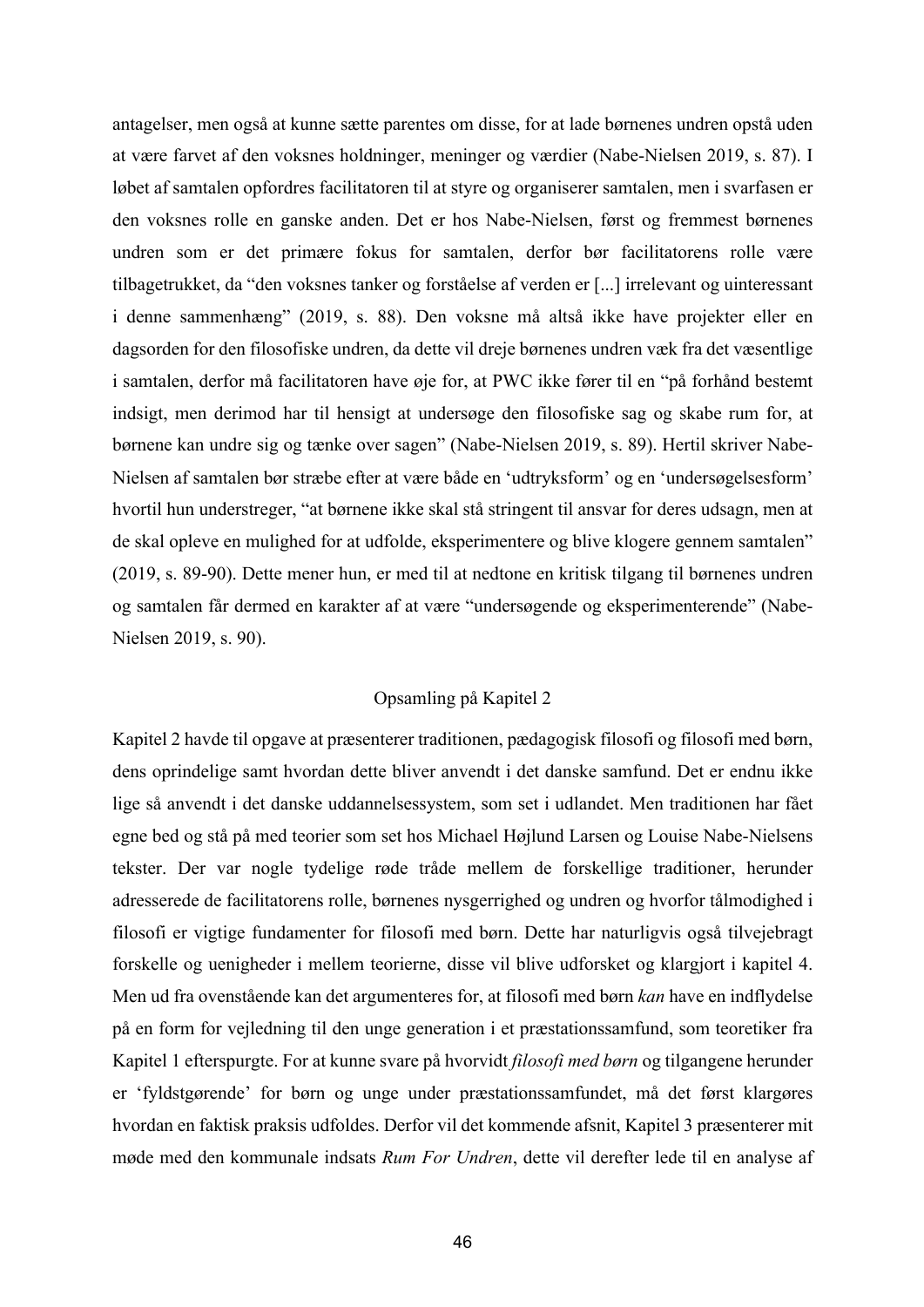Kapitel 2 overfor mødet med Rum For Undren, for at finde frem til hvordan traditionen filosofi med børn kan fungere.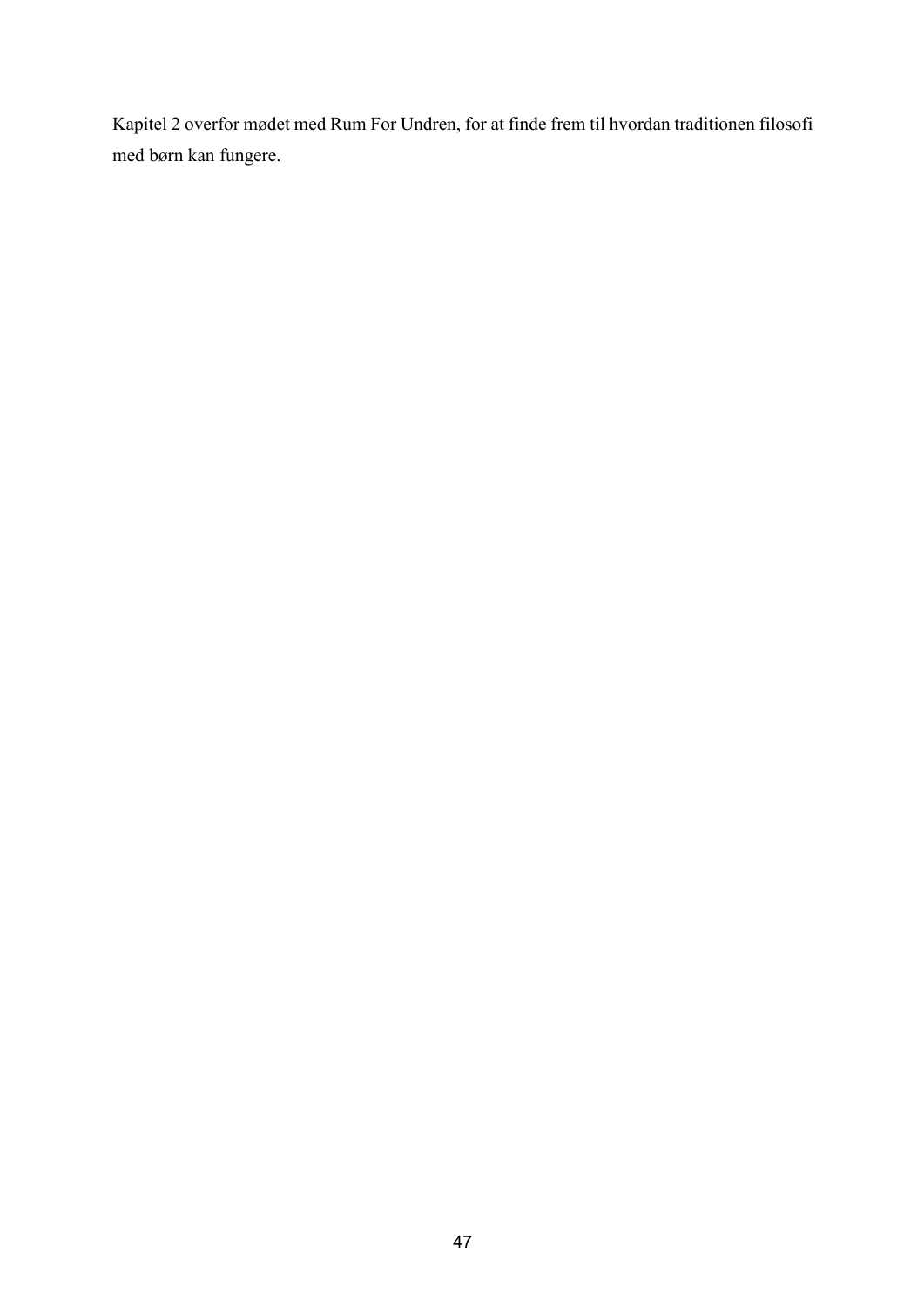### Kapitel 3 – Metode afsnit og indsamling af Empiri

#### Metode afsnit og indsamling af empiri

Det kommende afsnit vil nu redegøre for de metodiske overvejelser til indsamling af empiri, herunder interviewform og udarbejdelsen af transskriptionen af interviewet. Dernæst vil de vigtigste temaer, som dukkede op undervejs i interviewet blive præsenteret for at disse kan danne grobund for en analyse af empirien. I analysedelen vil tidligere nævnte teorier indgå, for at danne en sammenhæng i hvordan teorierne anser filosofiske dialoggrupper samt hvordan filosofiske dialoggrupper faktisk fungerer i praksis og hvad det vigtigste her har været. De transskriberede interviews kan findes i de vedhæftede bilag.

#### *Udarbejdelse af transskription*

Det kommende afsnit vil præsenterer beskrive den metodiske fremgangsmåde til transskriptionen af interviewet d. 8. oktober 2021 med David Mark Larsson, Elsie Dirks Nørløv og Tine Søegaard Romose. Transskriptionen vil fremgå nedenfor i tre kolonner og forbogstav på deltager: D for David, E for Elsie, T for Tine og I for interviewer, som henviser til Nathalia Fuglsang eller samarbejdspartner Christoffer Jensen. Transskriptionen er udarbejdet med henblik på "konversationsanalyse", da samtalen med deltagerne er analyserbar ift. at indsamle oplysninger om en filosofisk dialog med deltagerne. Tegnene som indgår i transskriptionen som præsenteret i *Interview: Det Kvalitative Forskningsinterview som Håndværk* (2015), af Kvale og Brinkmann. Transskriptionen vil være bearbejdet på et henholdsvis overfladisk niveau, da det blot er det talte ord og de fakta som bliver præsenteret i interviewet som gør sig gældende som analyserbart materiale. Derfor vil fyldeord, udtryk som 'øh','øhm', host eller andet støj fra rummet ikke transskriberes.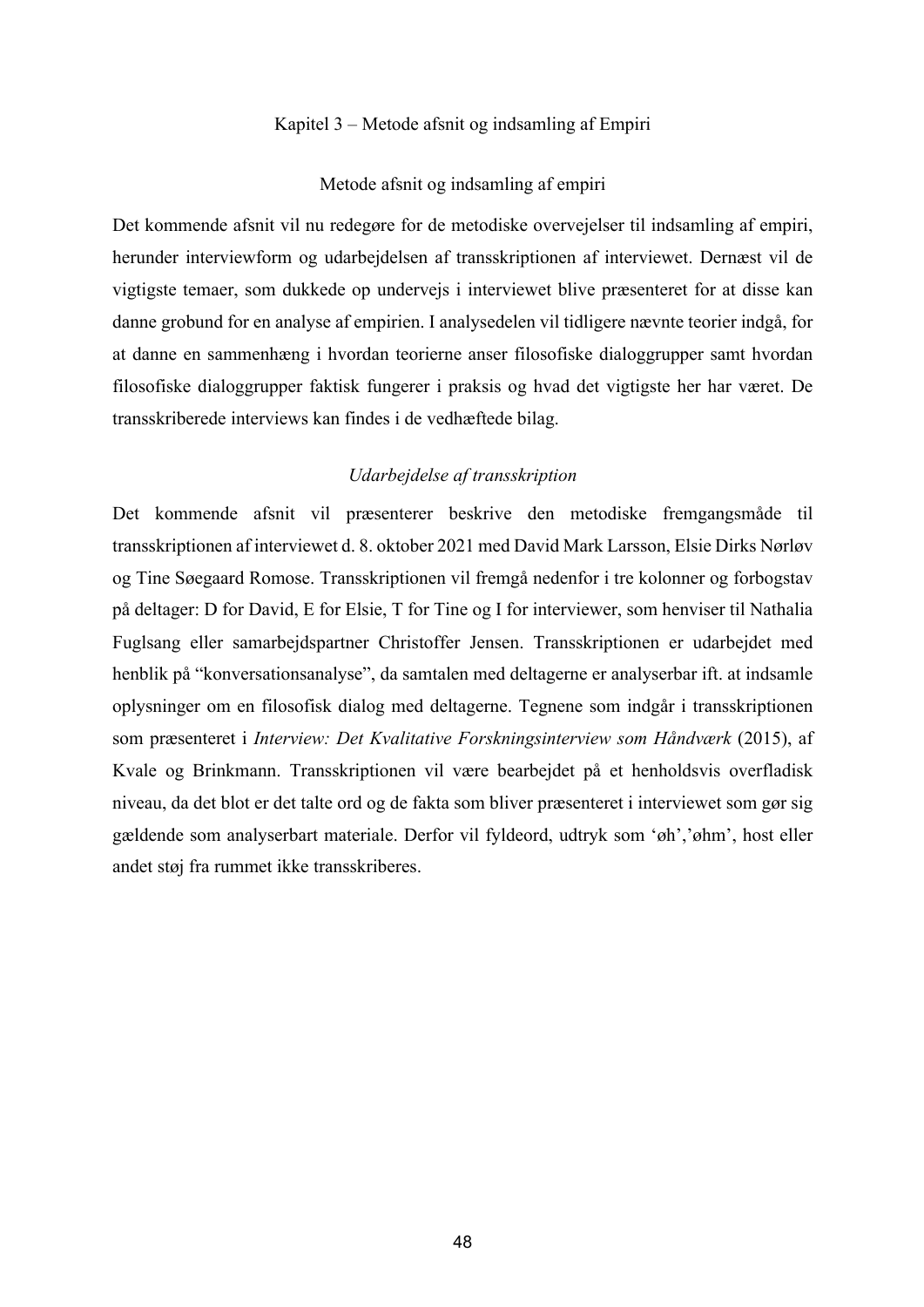| ſ                | En enkelt venstreklamme angiver det punkt, hvor en overlapning begynder.                                                               |
|------------------|----------------------------------------------------------------------------------------------------------------------------------------|
| 1                | En enkelt højreklamme angiver det punkt, hvor en del af en ytring slutter i<br>forhold til en anden.                                   |
| $=$              | Lighedstegn, et i slutningen af en linje og et i begyndelsen af den næste,<br>angiver, at der ikke er noget "hul" mellem de to linjer. |
| (.)              | Et punktum i parenteser angiver et lille "hul" i eller mellem ytringer.                                                                |
| $\vdots$         | Koloner angiver forlængelse af lyden umiddelbart inden. Flere koloner<br>angiver en længere lyd.                                       |
| ord/ord          | Understregning angiver en form for betoning via tonehøjde og/eller<br>amplitude; en anden metode er at kursivere den betonede del.     |
| <b>ORD</b>       | Store bogstaver angiver lyde, der er særligt kraftige i forhold til den<br>omgivende tale.                                             |
| $\left( \right)$ | Tomme parenteser angiver, at den transskriberende ikke kan høre, hvad der<br>bliver sagt.                                              |
| (()              | Dobbeltparenteser angiver den transskriberedes beskrivelser snarere end<br>transskriptioner.                                           |

Kilde: *Doing Conversation Analysis* (Appendix), af P. Ten Have, 1999, Thousand Oaks, CA, sage, som bearbejdet i *Interview: Det Kvalitative Forskningsinterview som Håndværk*, af Kvale og Brinkmann, 3. udgave, 2015, Hans Reitzels Forlag, København.

### *Interviewform*

I forbindelse med udarbejdelsen af dette speciale, blev det bestemt at lave en kvalitativ forskning frem for en kvalitativ, da interviewpersonerne kunne bidrage med et perspektiv på hvordan filosofiske dialoger kunne se ud med børn, og eftersom en kvantitativ undersøgelse kunne bidrage med en mere overfladisk og bred undersøgelse. Dertil blev det besluttet at lave en fænomenologisk kvalitativ forskning, som udlagt af Kvale og Brinkmann (2015). De beskriver nemlig den fænomenologiske forskning som noget der "peger på en interesse for at forstå sociale fænomener ud fra aktørens egne perspektiver og beskrive verden, som den opleves af subjekterne, ud fra den antagelse, at den vigtige virkelighed er det, mennesker opfatter den som (Kvale og Brinkmann 2015, s. 48). Her er fokus, i Heideggeriansk forstand, at 'sætte parentes' omkring interviewernes egen og videnskabens forhåndsviden, for at lade fænomenerne komme til syne på baggrund af interviewpersonernes levede erfaring (Kvale og Brinkmann 2015, s. 49). Hertil mener Kvale og Brinkmann nemlig, at det "Det kvalitative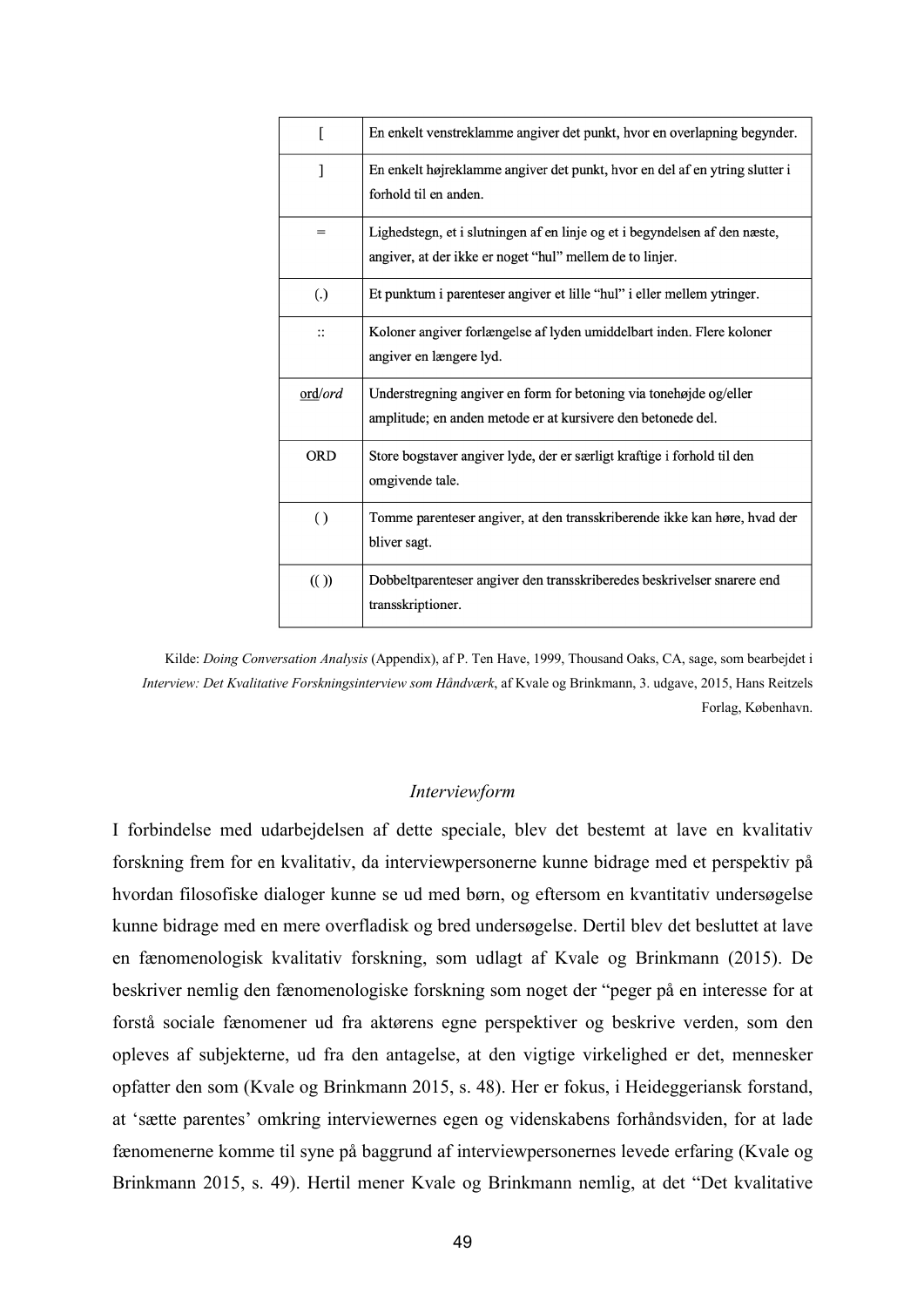interview er en forskningsmetode, der giver privilegeret adgang til menneskers grundlæggende oplevelse af den levede verden (Kvale og Brinkmann 2015, s. 50).

#### *Semistruktureret livsverdensinterview*

Inden mødet med interviewpersonerne, David Larsson, Elsie Nørløv og Tine Romose, var fokus at udforme et semistruktureret livsverdensinterview, som udlagt af Kvale og Brinkmann. Denne interviewform blev udgangspunktet for interviewet, eftersom denne teorien bl.a. - men hovedsageligt - har fokuseret på; (i) den interviewpersonens livsverden, altså den "verden, som man møder den i hverdagslivet, og som den fremtræder i den umiddelbare og umiddelbare oplevelse uafhængigt af og forud for alle forklaringer" (Kvale & Brinkmann 2015, s. 50); (ii) individets oplevelser, samt har til opgave at lade interviewpersonen beskrive så 'frit' som muligt (Kvale & Brinkmann 2015, s. 47); (iii) at "indhente beskrivelser af den interviewedes livsverden med henblik på meningsfortolke de beskrevne fænomener" (Kvale & Brinkmann 2015, s. 22); at intervieweren kan forblive så neutral - som muligt - men kan stadig give udtryk for egne holdninger (Kvale & Brinkmann 2015, s. 26). Det semistrukturerede livsverdensinterview var derfor fordelagtig for denne kvalitative undersøgelse eftersom fokus var at forstå og Larsson, Nørløv og Romoses livsverden i deres praktiske tilgang til at filosofere med børn. Ved at have fokus på deres livsverden og måden de beskriver de fænomener de møder i praksissen, kunne vi få et indblik i deres erfaringer med processen, formålet med filosofiske dialoger samt hvordan de oplevede de unges udvikling, som resultat af de filosofiske dialoggrupper.

#### *Den rejsende og minearbejderen - vores roller*

Interviewet med Larsson, Nørløv og Romose blev udarbejdet i samarbejdet med en medstuderende, Christoffer Jensen. Eftersom vi var to interviewere og tre interviewpersoner, blev vi enige om nogle spørgsmål som vi ønskede svar på samt en rollefordeling hvor den ene interviewer førte samtalen mens den anden holdt overblik over spørgsmålene. Efter interviewet kunne vi genkende Kvale og Brinkmanns interviewroller *den rejsende* og *minearbejderen* i vores interviewsroller.

Den rejsende betyder i denne henseende, at interviewpersonen er "mere interesseret i samtalen og de redegørelser, den giver anledning til" (Kvale og Brinkmann 2015, s. 77). Her var rollen meget klar, da interviewperson 1, havde en tendens til at se ud over spørgsmålene, og lade samtalen løbe frit og dermed lade interviewpersonerne udforske det, som interviewet nu kom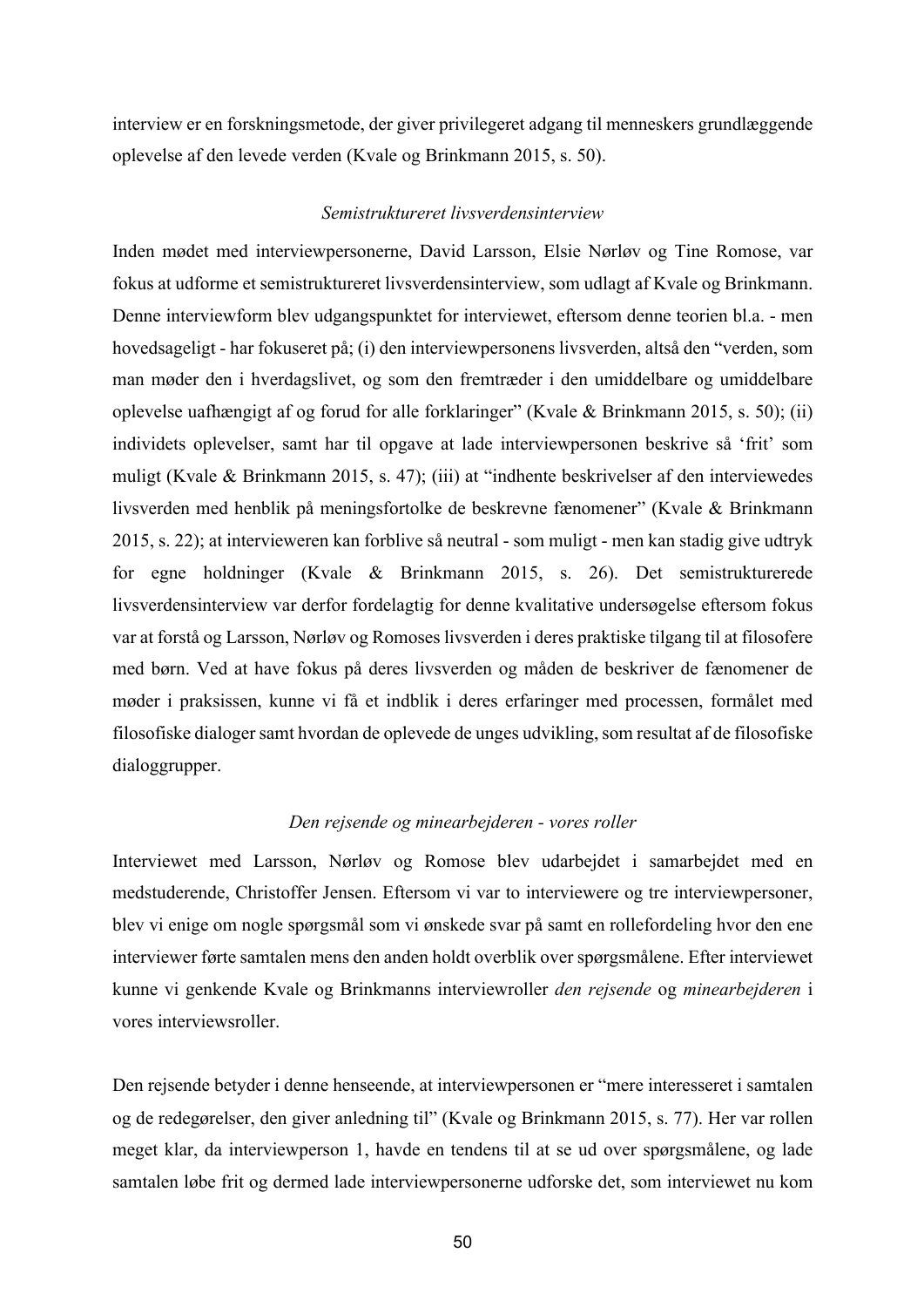til at handle om. Dette kalder Kvale og Brinkmann at den rejsende interviewer "vandrer gennem landskabet og falder i snak med dem han eller hun møder" (Kvale og Brinkmann 2015, s. 77). Formålet med denne rolle, er at lade sig tage 'på en rejse,' følge samtalen og se hvor man ender, dette vil ifølge Kvale og Brinkmann medføre at man ikke blot opnår ny viden, men den rejsende kan også forandre sig og tilgå andre perspektiver, ved at stille sig åben og nysgerrig overfor interviewpersonerne (Kvale og Brinkmann 2015, s. 78). Dette var også udgangspunktet for interviewet med de tre filosofiske konsulenter, da det her var interviewpersonernes levede erfaringer inden for deres praksis som vi ville forstå. For at kunne være åben overfor deres perspektiver og erfaringer, var det vigtigt for os, at vi lod os tilgå interviewet uden fordomme og antagelser om hvad der *skulle* indgå i interviewet. Eftersom interviewet også havde fokus på hvordan praksissen udfoldede sig, aftalte vi at den anden interviewer skulle have øje for de spørgsmål vi *skulle* have svar på, herunder, deres fagfilosofiske inspiration, opbygning og forberedelser til deres praksis osv. Derfor havde vi, som nævnt, udarbejdet nogle spørgsmål som den anden interviewer havde til opgave at have fokus på, hvis vi stadig vi stadig manglede information om givne emner. Det er efterfølgende blevet åbenlyst at denne rolle læner sig op ad Kvale og Brinkmanns rolle 'minearbejderen,' som har til opgave af 'grave' viden op. I denne rolle, ved minearbejderen, at der er viden og indhente og det er her dennes opgave at "grave det værdifulde frem" (Kvale og Brinkmann 2015, s. 77). I denne rolle er udgangspunktet, at interviewpersonerne, i dette tilfælde Larsen, Nørløv og Romose, "rummer en i sig indre en viden, der venter på at blive afdækket, udbesmittet af minearbejderen" (Kvale og Brinkmann 2015, s. 77).

## De to roller

Fordi interviewet tog udgangspunkt i deres praksis, havde interviewpersonerne allerede en ide om hvad interviewet skulle omhandle, derfor var det sjældent et spørgsmål om at 'grave viden frem' da de som udgangspunkt allerede havde den klar. Så minearbejderens opgave i denne format, var at stille et direkte spørgsmål med fokus på at finde frem til ét konkret svar, hvorefter den rejsende igen tog over i samtalen og lov spørgsmålet hænge. Derudover skriver Brinkmann og Kvale at den frem gravede viden forbliver ubesmittet af minearbejderen, hvilket også er tilfældet i vores interview. Minearbejderen 'smittede' ikke den frem gravede viden med sin egen holdning og erfaringer, idet dennes opgave kun var på at stille spørgsmålet. Men man kan argumenterer for, at man i denne opstilling aldrig kan lade en viden være ubesmittet, eftersom det er et konkret og 'ikke-åbent' eller et ikke autentisk spørgsmål, som Gadamer ville kalde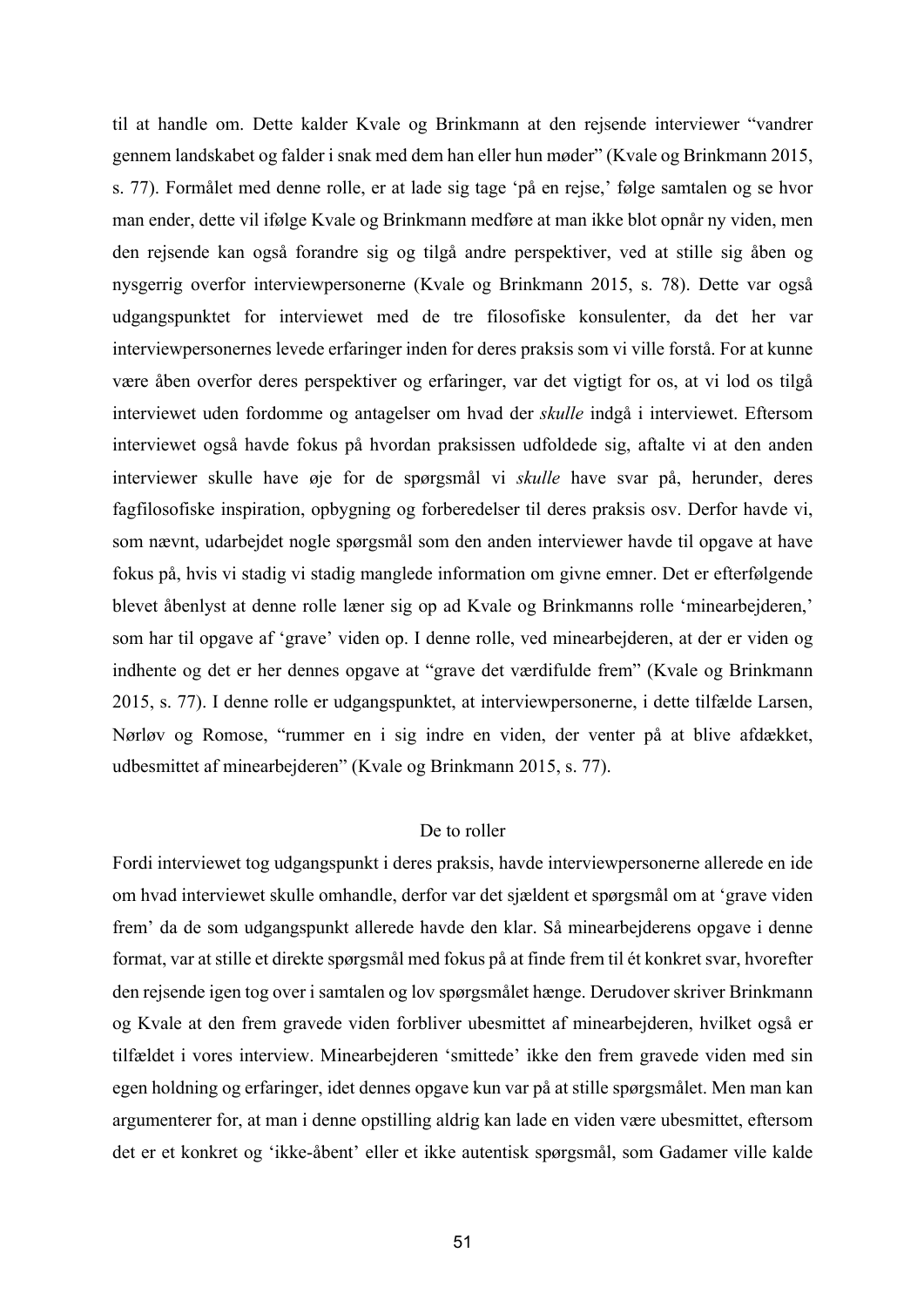det, som forlanger at kende til interviewpersonernes levede erfaringer. Derfor smitter minegraveren allerede den fremgravede viden, idet spørgsmålet bliver stillet.

## Mødet med tre praktiserende filosofiske konsulenter

Det kommende afsnit vil nu kort præsenterer nogle emner som især kom til overfladen i interviewet med David Larsson, Elsie Nørløv og Tine Romose. Larsson, Nørløv og Romose arbejder alle tre inden for filosofiske dialoggrupper med social udsatte, psykisk sårbare og kriminalitetstruede unge. Larsson, Nørløv og Romose er alle kommunalt ansatte hos Egedal kommune hvori de alle har en filosofiskfaglighed med børn, unge og eller deres familier. Nørløv er ungekonsulent med en professionsbachelor i pædagogik fra 2011 og en kandidat i pædagogisk filosofi fra 2018. Romose er sammenligneligt familie og ungekonsulent med en cand.mag. i pædagogik og filosofi og Larsson er tilsammen ungekonsulent og har desuden en cand.mag. i filosofi og japansk. For at kortlægge praktikken omliggende de filosofiske dialoggrupper, vil dette afsnit blive delt op i emnerne *Praktikken*, som beskriver den praktiske tilgang og rammerne for dialoggrupperne. Dernæst *Hvorfor have filosofiske dialoggrupper?* som præsenterer en hændelse de tre konsulenter havde med en ung under en filosofiske dialoggruppe, dette møde var det de tre kom i tanke om, da de blev præsentereret med spørgsmålet 'hvorfor overhovedet have filosofiske dialoggrupper? Slutteligt, vil emnet *Hvad er vigtigt i filosofiske dialoggrupper?* blive præsenteret. Hele interviewet er tilgængelig som vedhæftede bilag. Efter mødet med David Larsson, Tine Romose og Elsie Nørløv skrev jeg nogle opfølgende spørgsmål til Larsson, som skulle godtgøre de sidste eftertanker efter der er gået lidt tid fra mødet. Spørgsmål og svar i deres fulde længde kan findes under bilag nr. 6. Derudover henviste han undertegnede til et tidligere interview som kan supplere hans svar yderligere.

## *Praktikken*

Med en fagligbaggrund i filosofi tager det praktiske arbejde afsæt i filosofiske dialoggrupper som opstår i deres kommunale arbejde. De unge vil inden samtalerne blive gjort opmærksomme på hvad dagens emne er samt vil de få fortalt hvad næste uges emne vil blive, dette mener Nørløv, Romose og Larsson er vigtigt at have fokus på, i og med det er udsatte unge som kan drage fordel af rammer og strukturer. På den måde mener Larsson at det er en nødvendighed at dialogerne bliver mere erfaringsbåret, ikke teoribåret (bilag 4.1., linje 18-20). Det uddyber han efter interviewet med: "jeg tror, der især gælder for os alle tre, er, at vi - som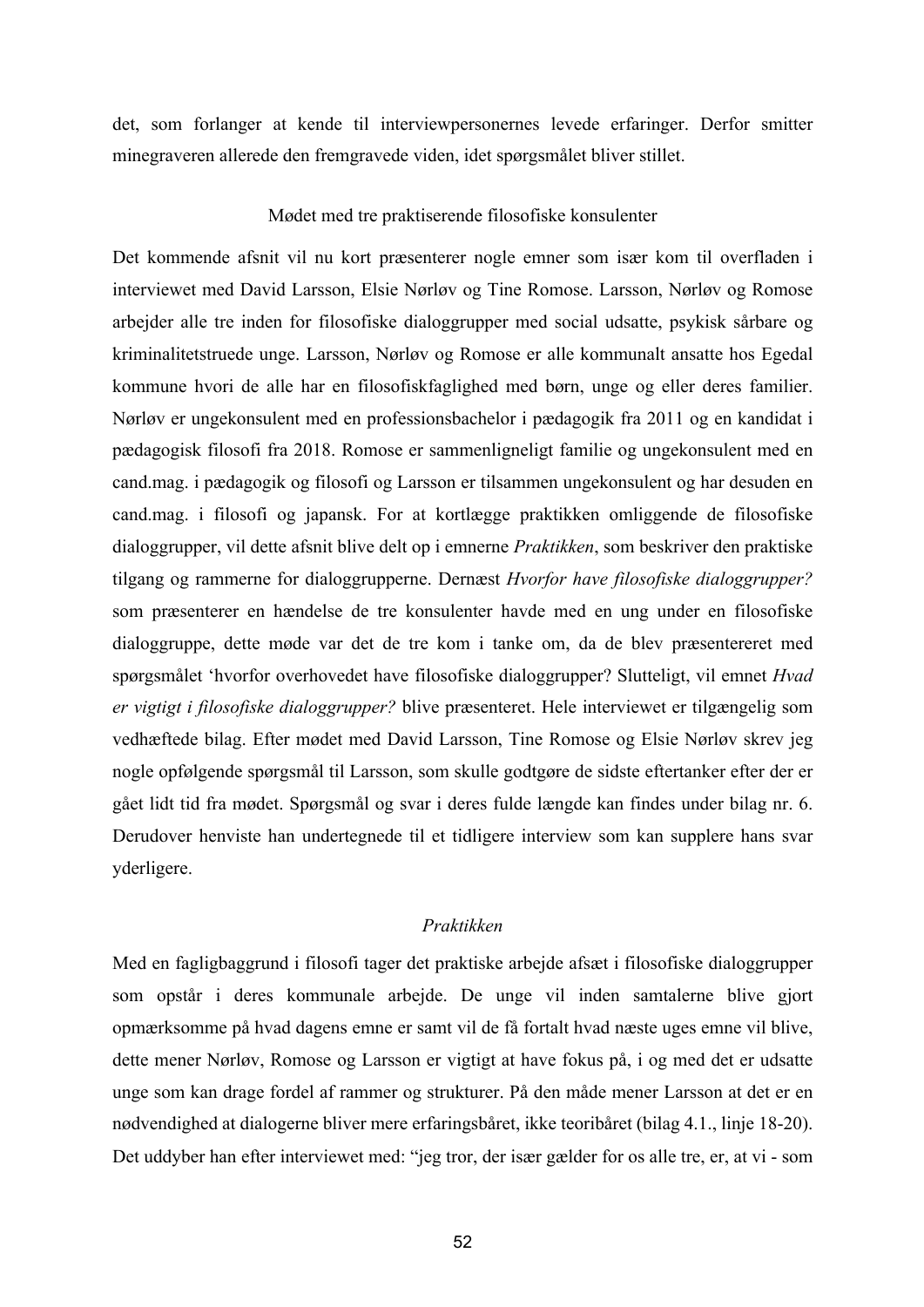jeg også forstår de andre - stræber efter at lade filosofien gå forud for teknikken. Altså - at det at tilegne sig en filosofisk *indstilling* er vigtigere end de specifikke spørgeteknikker og andre formalia (hvor stor er gruppen, rummet, måden børnene sidder på, osv.)." (bilag 6). Ifølge Larsson betyder det altså mere i filosofien med børn at 'lade filosofien gå forud' frem for at følge en teoretisk fremgangsmåde. Denne måde at 'lade filosofien gå forud' begrunder Larsson også i et interview i 2018, da han siger "In contrast to many of the existing methods, which usually put a strong emphasis solely on critical thinking skills, my colleagues and I have developed a method which aims to evoke philosophical wonder in the children. One simple strategy that we often employ is to ask lots of "what if" questions to fire up their imagination and for this purpose we have developed a series of questions that are deliberately open-ended. A few examples are: "what if the world were transparent?", "what if the world were upside down?", "what if you were born with eyes on your toes?" (Popovski, 2018). Nørløv siger da også, at ved at spørge generelt eller hypotetisk, eksempelvis med spørgsmål som; 'hvordan kan en familie se ud?' kræver det ikke det samme af de unge, hvorimod spørgsmål såsom; 'hvordan ser din familie ud?' kræver en personlig udlevering, som de unge måske ønsker at undgå. Nørløv beskriver denne 'metaplan' som at de filosofiske samtaler "ikke afkræver dem overvejelser omkring 'hvad er det der med mig?'" (bilag 4.1., linje 21-24). Her understregede hun, at de ikke er interesseret i den enkelte deltagers familie, identitet, osv., men mere interesseret i at skabe et rum hvori de kan "slippe for" at snakke om deres individuelle eller private følelsesliv" (bilag. 4.1., linje 26-27). På den måde, kan børnene heller ikke komme med et rigtigt eller forkert svar, fordi det forbliver hypotetisk eller på et metaplan, det resulterer i at man, ifølge Larsen, "invite the children to think freely about the consequences of these scenarios" (Popovski, 2018). Der er altså i denne praksis stort fokus på at være spontan, da det med denne spontanitet kan blive muligt for børn og facilitator at 'lade filosofien gå forud.' På samme måde skriver Larsson også, at han har "meget fokus på "rummet", på nærværet, nuet og det spontane i samtalen. Derudover arbejder jeg meget med negativ dialektik - altså at to modsætninger ikke behøver at mødes i en konkretiserende syntese. Det er dejligt forvirrende (læs: aporetisk) for børnene og gør dialogen til et spændingsfelt, hvor alt kan ske. Absurditet og kunstnerisk udtryk er endnu en vigtig inspirationskilde" (bilag 6).

## *Hvorfor have filosofiske dialoggrupper?*

David Larsson beskrev i interviewet fra 2018, at "A crucial point to keep in mind, though, is that philosophy for children is not about teaching the children what Plato, Kant, or other famous philosophers thought about these questions. The main idea is to help the children think for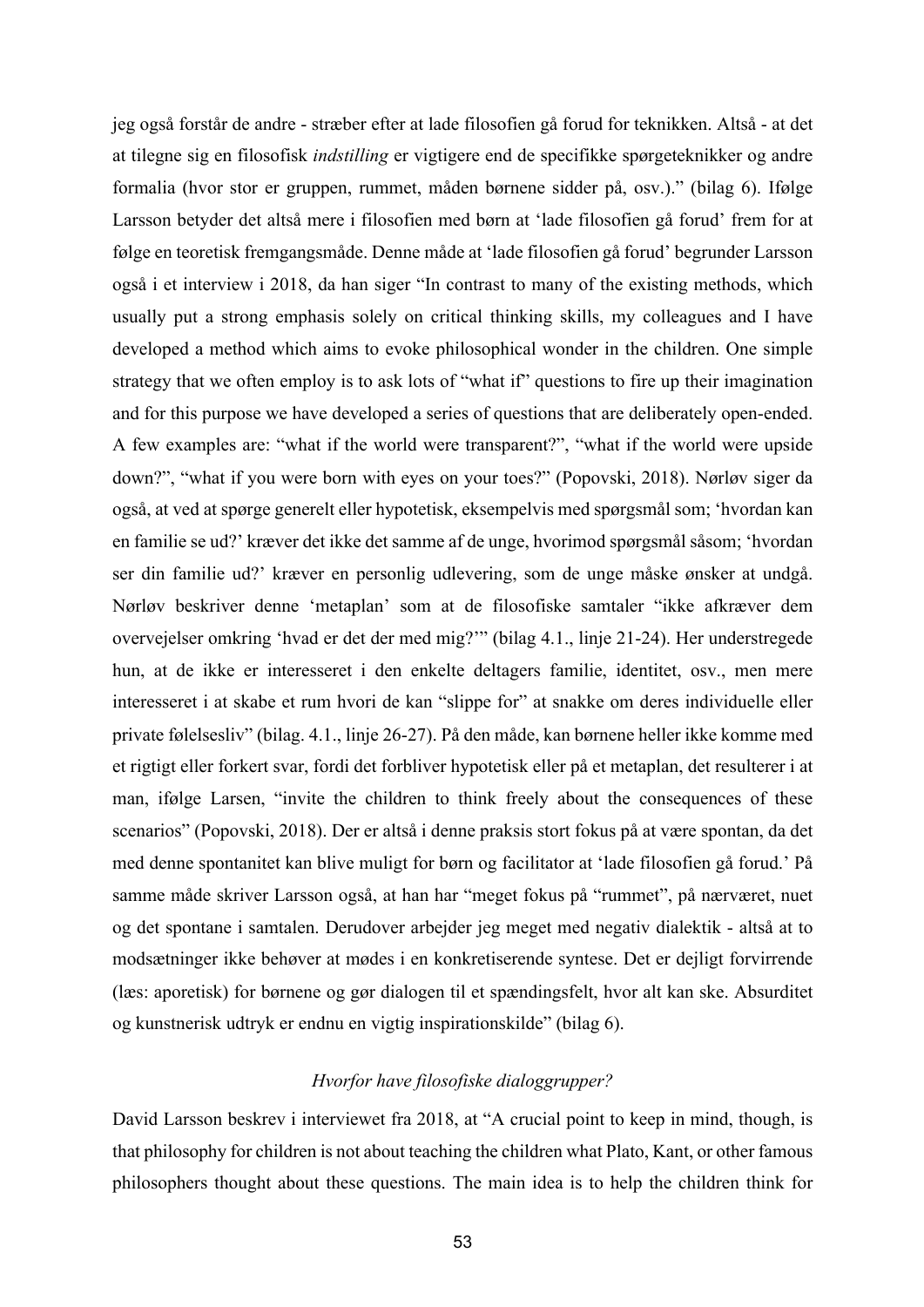themselves" (Popovski, 2018). Filosofi med børn bør altså først og fremmest ikke forstås som en læreplan eller et pensum som børnene skal lære udenad, men filosofien er derimod en måde at bibeholde børnenes naturlige nysgerrighed, Larsson uddyber det med; "So when people say that children aren't equipped to philosophize I think they are missing the point, since nobody is more in touch with basic philosophical wonder than young children. Just consider the number of questions that an average 5-year-old asks on a daily basis" (Popovski, 2018). For at forstå hvorfor *de* lavede filosofiske dialoger med børn, spurgte vi Nørløv, Romose og Larsson hvorfor overhovedet have filosofiske dialoggrupper med børn og her beskrev de en ung deltager som bliver henvist som anonyme A, fremadrettet A. Dagens emne havde været modig og Nørløv, Romose og Larsson filosoferede sammen med de unge over hvad det ville sige at være modig, hvem er modig og de havde fået en del reaktioner fra de unge deltagere, bortset fra A. A havde ikke sagt meget i sessionen eller tidligere sessioner, for at bevare trygheden i rummet er det et princip ikke at spørge deltagere, hvis de ikke selv sætter sig i spil, så de havde ikke spurgt A direkte. Den filosofiske samtale skred frem, pausen kom og gik og da sessionen skulle rundes af sagde Larsson "okay, nu har vi så snakket om og prøvet at komme rundt omkring hvad det vil sige at være modig. Er der nogen der har mod på at komme med en definition?" (bilag, 3.2., linje 59-61). Her var han blevet mødt af stilhed, indtil A havde sagde "modig er at erkende sine egne grænser [...] Noget man er bange for, men man gør alligevel" (bilag 3.2., linje 61-66). Dette er de tre meget enige om, som et enkeltstående eksempel på den udvikling de har mødt i deres filosofiske arbejde. Den unge A er tilsyneladende blevet mere åben og snaksagelig efter denne session (bilag 3.2., linje 70-71). Dette leder hen til hvad der er væsentligt i de filosofiske dialoggrupper og kan hvordan de kan have en indflydelse på de unge.

# *Hvad er vigtigt i filosofiske dialoggrupper?*

For at kunne facilitere filosofiske dialoggrupper nævnte Nørløv, Romose og Larsson tre elementer som er vigtige for at kunne skabe et rum hvori filosofiske samtaler kan opstå, herunder: Tryghed, autencitet og ingen projekter på børnenes vegne. Disse vil kort blive forklaret ud fra Nørløv, Romose og Larssons beskrivelser.

## Tryghed

De mener først og fremmest at de unge skal føle en tryghed i det rum som de nu skal filosofere i. Denne tryghed mener de, at kunne vise ved at turde at dele noget af deres liv og hverdag, altså ved at lade de unge komme lidt tættere på dem (bilag 4.1., linje 4-5). Dette gør de naturlighed med en professionel balance - for at de unge ikke blot ser dem som en voksen eller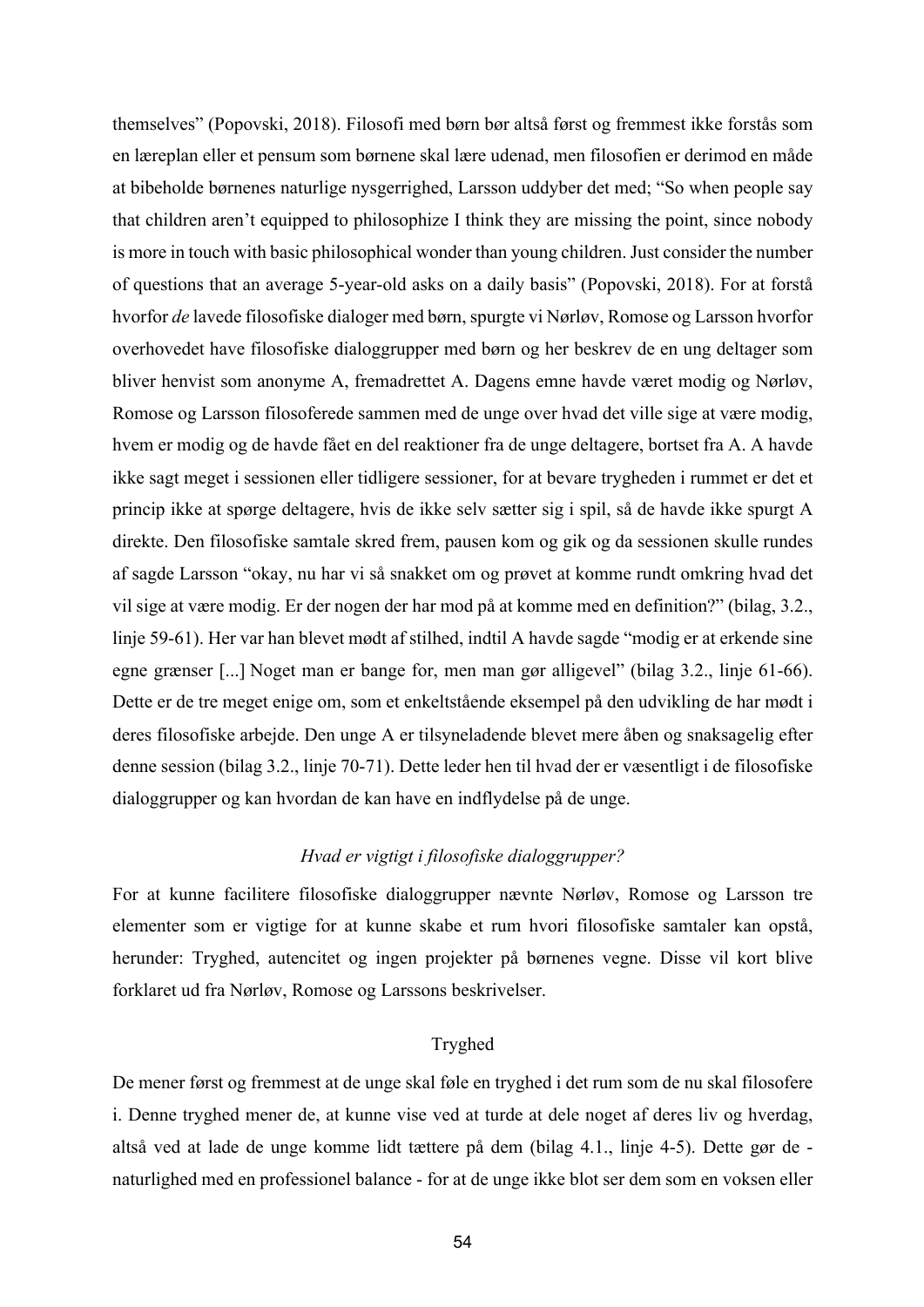en autoritet, men lige så meget som et medmenneske (bilag 4.1., linje 9-10). Denne medmenneskelige reaktion mener de at kunne skabe med de unge, ved at lade dem vide at de ikke kender alle svarene, sige ting så som "det ved jeg ikke" hvis de er i tvivl om noget. At udlevere sig selv og sine egne begrænsninger mener de ikke de unge nødvendigvis er meget bekendte med fra andre forhold til de voksne i deres liv. Dermed mener Larsson, at forholdet blevet mere erfaringsbåret end teoribåret, da emnerne ikke er "nu skal vi høre om Wittgenstein" men i stedet snakker om det "vi oplever" (bilag 4.1., linje 18-19). Larsson beskriver hans tilgang til filosofien som en af to retninger, han mener nemlig, at enten kan man "lukke op" eller "lukke ned" (bilag 4.1., linje 37). Han beskriver, at hvis man lukker op, lukker man op for 'pandoras æske' og kan snakke om "Hvad er meningen med livet? Findes der en mening med livet? Hvad ville det så sige? Hvad er det at være menneske?" (bilag 4.1., linje 39-40). Hvor hvis man lukker ned, lukker man ned for undren hvilket kan hænde via spørgsmål som "'der siger du to forskellige ting' der begynder du, at lukke kassen sammen igen" (bilag 4.1., linje 42-43). Her mener Larsson, at ved at blive ved med at åbne op, møder men de unge på en anden måde, fordi de ikke er vant til at blive tilgået på denne måde før (bilag 4.1., 44-45).

### Autencitet

Dernæst er det, ifølge Nørløv, Romose og Larsson, vigtigt at man som facilitator er autentisk, da "børn er det hårdeste publikum - [den] hårdeste medspiller" (bilag 4.2., linje 52-53). At være autentisk går også hånd i hånd med det de mener kan avle et trygt rum at tale i, ved at dele ud af dem selv og deres erfaringer vil de også fremstå mere autentiske. Derudover giver Larsson et eksempel på hvordan han mener denne autencitet kommer til udtryk i filosofi med børn. Han refererer til årsmødet i Filosofi med Børn i 2018, her blev han samt resten af publikum spurgt, som han fortæller "'hvor meget skal man vide om filosofi for at filosofere med børn?' [og dernæst 'hvor meget skal du vide om børn for at filosofere med børn?' og så sidder jeg og tænker, 'hvor meget skal man vide om dig selv for at filosofere med børn?'" (bilag 4.2., linje 62-64). Her pointerer han igen, at det er vigtigt at kunne 'træde ind på scenen' og vise "jeg ved heller ikke det her, men lad os finde ud af det sammen" (bilag 4.2., linje 67-68). Det er også dette ved at indrømme sin egen ikke-viden, at Nørløv, Romose og Larsson mener man kan undgå at have projekter på børnenes vegne, hvilket leder til det sidste element af filosofiske dialoggrupper. De unge deltagere som Nørløv, Romose og Larsson møder er alle end den af at system og har derigennem mødt mange fagpersoner, psykologer, psykiatere, lærer som de mener kan have nogle projekter på vegne af de unge (bilag 4.3., linje 83-85; linje 86-90; linje 91-96).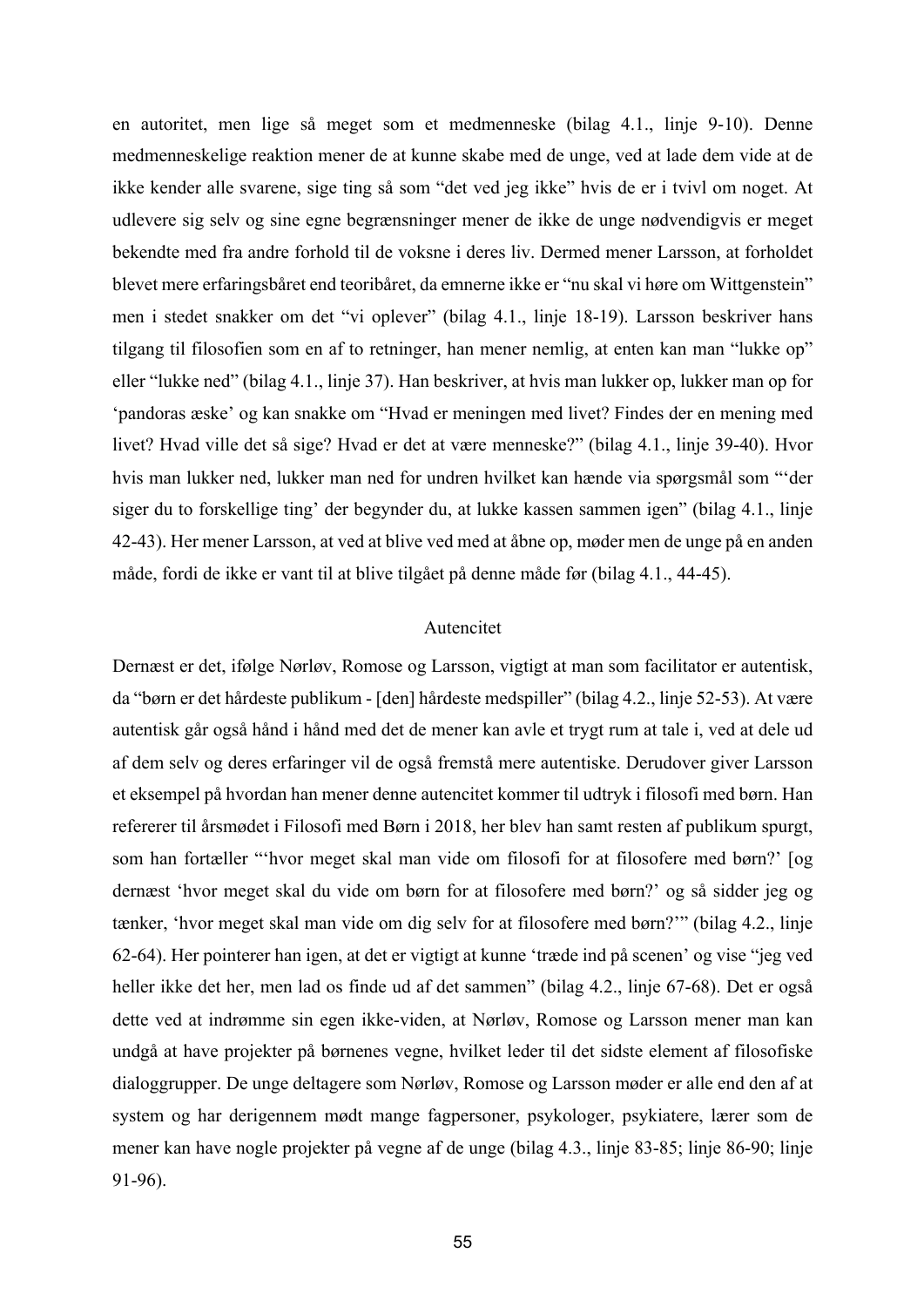#### Ingen projekter

Her mener de, at det væsentlige i de filosofiske dialoggrupper er "mødet mellem mennesker" (bilag 4.3., linje 75-76). Det uddybes ved at de tre konsulenter ikke har nogle projekter, forventninger eller nogle mål som skal nås med de unge;

Vi har ikke nogen bagtanker, de er så vant til, at de voksne, de møder, vil et eller andet med dem. 'Nu skal jeg sørge for, at du kommer tilbage til skolen,' eller 'nu skal jeg sørge for, at du tager din medicin,' eller 'nu skal jeg sørge for du hører efter hvad din mor eller far siger.' Det har vi slet ikke og alene det, det der med, at vi lægger våbnene foran døren inden vi møder dem, så kommer de også os i møde på en anden måde" (bilag 4.3., linje 91-96).

Deres fokus for de filosofiske dialoggrupper tager altså hverken udgangspunkt i, har fokus på eller drejer sig om de unge, mål for de unge eller andre projekter på deres vegne. Dog nævner Romose til slut at, at lære dem at reflektere ville være en bonus, men "det er ikke formålet med det. [...] vi vil bare gerne vil være sammen, snakke sammen og skade det her rum sammen" (bilag 4.3., linje 104-105). Efter interviewet svarede Larsson om han bevidst gjorde noget anderledes i sin praksis i filosofi med børn, hvortil han svarede; "Jeg tror på, at man skal lade sin praksis formes og udvikle sig ud fra ens eget temperament, personlighed og overbevisninger. Det er faktisk et af hovedpunkterne i min tilgang - at du må arbejde helhjertet med filosofien og være dig selv i mødet med barnet. Ellers risikerer du, at din tilgang fremstår hul - og det gennemskuer børnene med det samme" (bilag 6). Det går altså meget i hånd med, at være autentisk og undgå at have projekter på børnenes vegne, hvis man tilgår en filosofisk samtale med unge med et autentisk udgangspunkt, kan det i denne henseende ikke være med projekter.

## *Opsummering*

Efter interviewet og mødet med Nørløv, Romose og Larsson er det blevet skitseret hvorfor og hvordan filosofi med børn kan fungerer i det danske samfund. Selvom de tre konsulenter har fokus på især social og psykisk udsatte unge, kan deres erfaringer stadig have meget gavn for forståelsen for traditionen filosofi med børn. I dette kapitel var opgaven at se hvad filosofi med børn *faktisk* havde fokus på og hvilke elementer som gik igen, efter Kapitel 2 med fokus på metodiske fremgangsmåder til traditionen. Dertil blev det tilsyneladende, at netop disse tre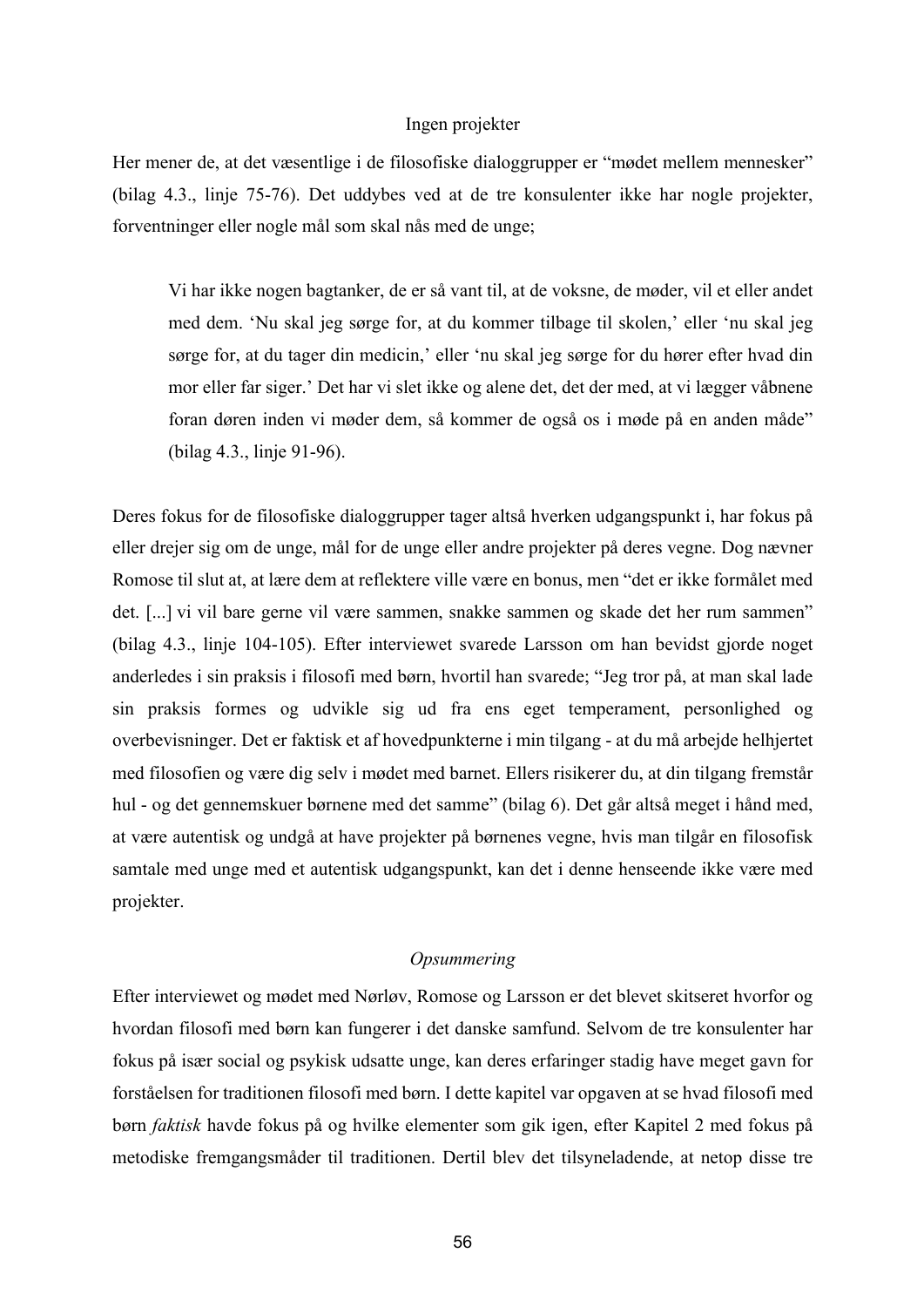konsulenter havde et større fagligt fundament tilfælles med Louise Nabe-Nielsen end med Michael Højlund Larsen. Hos de tre konsulenter er der især fokus på at 'lade filosofien gå forud', skabe et rum hvori facilitatoren er autentisk og foruden projekter på børnenes vegne samt at rummet er trygt. Efter en kort redegørelse og skitsering af hvilke elementerne var vigtige hos de tre konsulenter, vil alle resultaterne fra Kapitel 1, 2 og 3 nu blive sat overfor hinanden og sammenlignet for at få en klar ide om hvad der faktisk bør være fokus på, for at kunne gøre filosofiske dialoger fyldestgørende for unge i et præstationssamfund.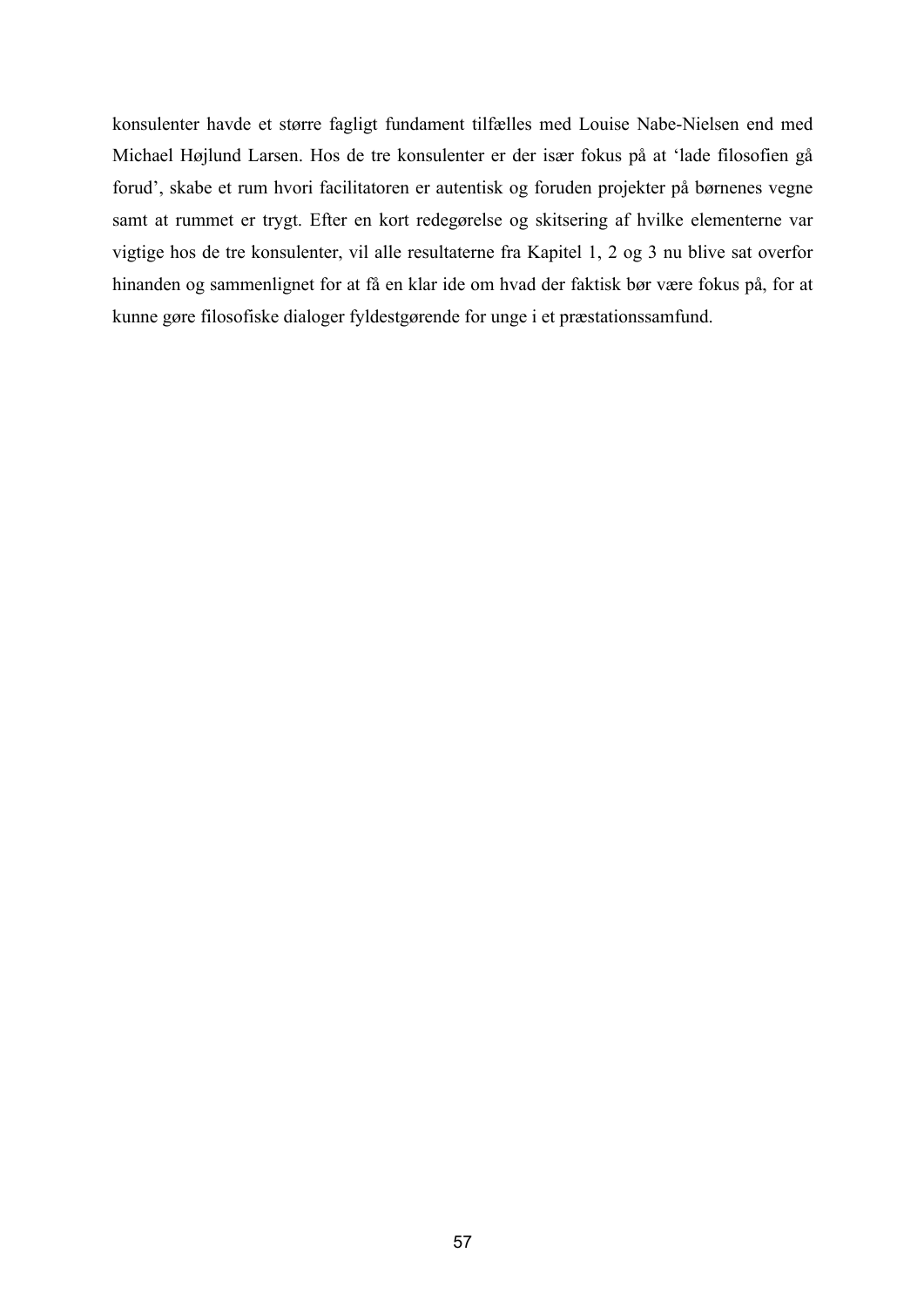#### Kapitel 4 - Analyserende diskussion

For at besvare specialets problemformuleringen vil det kommende afsnit få til opgave at sammenflette trådene fra de foregående kapitler. Indtil videre har opgaven svaret på følgende i) hvordan et præstationssamfund betegnes og hvorvidt præstationssamfundet kan genkendes i de nutidige ungdomssamfund, og ii) hvordan traditionen filosofi med børn eksisterer og bliver eksekveret i dag. Dermed er det på nuværende tidspunkt Kapitel 4s opgave at undersøge hvorvidt filosofi med børn bliver brugt på en fyldestgørende måde for børn og unge i et præstationssamfund. For at kunne svare på om den danske tradition til filosofi med børn er fyldestgørende i et præstationssamfund vil det kommende kapitel sammenflette pointerne og argumenter fra de foregående kapitler og danne overblik over de fremadrettede standarder for filosofi med børn.

Først vil kapitlet opsummerer punkterne fra kapitel 1 for at fastlægge et præstationssamfund er og hvordan filosofien kan bearbejde denne samfundskarakteristik. Ifølge Byung-Chul Hans teori defineres et præstationssamfundet [*achievement-society*] et samfund hvori subjekterne er underlagt en overflod af positivitet har, hvilket har medført at individerne er blevet præstationssubjekter [*achievement-subject*]. Subjekter der altså hele tiden prøver at præsterer mere. Den overflod af positivitet har, ifølge Han medført et samfund af udmattede [*exhaustive*] individer som kan resultere i et samfund af psykisk syge individer. Grunden for dette præstationssamfund stammer, ifølge Han, fra paradigmeskiftet fra et disciplinæresamfund til et achievement society, fra et samfund som byggede på staten som en disciplinær agent med fundament i verbet *May not* til et samfund som nu bygger på staten som en tilsyneladende støtte, som stræber efter optimering dermed med fundament i *Can*. Dette paradigmeskift er også påfaldende i Hjortkjærs samfundskarakteristik af samfundet som et paradigmeskift fra det han kalder overgangen fra et forbudssamfund til et påbudssamfund. Hos Hjortkjær var forbudssamfundet også opbygget på principper om staten som en håndhævende og disciplinær rolle, hvorved borgernes individuelle muligheder lagde inden for samfundet love. Påbudssamfundet er derimod grundlagt på samme principper som Han præsenterede hos præstationssamfundet, nemlig et nærmest mulighedsorienteret samfund. I Hans og Hjortkjærs udlægning af præstationssamfundet kan præstationssubjektet forstås som en blanding af Riesmans ydre- og indrestyret individ. Det indrestyret individ er som tidligere beskrevet styret af indre værdier, dette kan især ses i paradigmeskiftet fra disciplinsamfundet, hvor individet nu skal bestemme sine livsmønstre efter egne værdier. Hos det ydrestyret individ er dets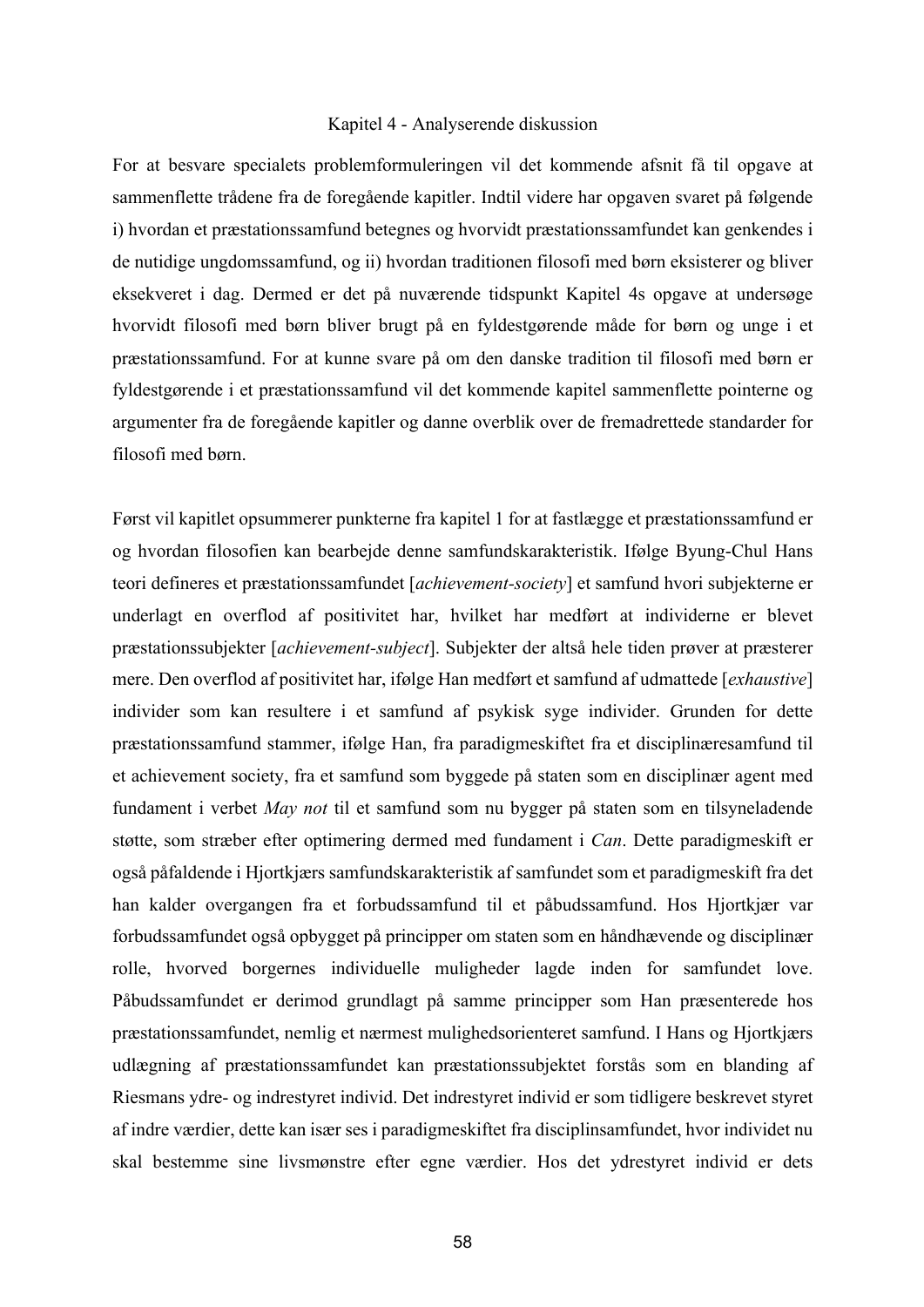livsmønstre dertil hovedsageligt styret af familiens og statens normer og værdier. Dermed vil det gruppestyret individ, det som nærmere sig mest præstationssamfundets individ styre sine livsmønstre efter det, som angiveligt er egne værdier og normer. Den generelle kritik af præstationssamfundet, som fremlagt i dette speciale, præstationssubjektet altså føler det er styret af indre værdier, men er faktisk underlagt og hele tiden påvirket af ydre faktorer, herunder statens, sociale medier, familiens værdier osv. Her knytter også Rosas samfundsteori, om et accelerationssamfund, sig også til præstationssamfundet. Eftersom præstationssamfundet afhænger af konstant optimering, vil præstationssubjektet, ifølge Rosa, hele tiden være nødt til at udvikle egne muligheder, teknologisk acceleration og social acceleration for at følge med optimeringen, hvilket har ledt til en øget acceleration i livstempoet men også til en fremmedgørelse. Den fremmedgørelse som præstenteret under Rosa leder altså til en følelse af rodløshed hos individet, fordi dens tilhørsforhold er kortere og mere overfladisk end i tidligere generationer. Derfor kan det argumenteres for, at en sådan fremmedgørelse som følge af acceleration, fremkommer fordi individet er underlagt og følger den kalkulerende tænkning. Dermed vil resonans, som Rosa skriver kan være svaret på accelerationssamfundet, også blive svaret på præstationssamfundet, eftersom at når individet opnår resonans, vil det være i kontakt med væren. Men denne kontakt eller resonans, kan og vil altså kun kunne opnås når individet lader fænomenet komme til syne for sig, en aktiv ikke-gøren som altså ikke lægger sig naturligt til individet under accelerationssamfundet. På samme måde som Han sammenligner multitasking med vilde dyrs instinkter om hele tiden at være opmærksom på flere elementer på en gang, lægger det, ifølge Han, ikke naturligt til mennesket at igangsætte denne aktive ikkegøren, fordi det er noget som, Han skal tillæres.

## Nysgerrig tilgang til præstationssamfundet

Præstationssamfundet, har det tilfælles med accelerationssamfundet og påbudssamfundet, at fordi borgerne ikke modsætter sig den kalkulerende tænkning, som Heidegger kalder det, ender borgerne med blot at flyde med samfundets strukturer og normer, på trods af de negative resultater det har på dets borgere. Ved at præstationssubjektet lære at stille sig spørgende og kritisk overfor den kalkulerende tænkning, kan præstationssubjektet forstå og gøre op med de skadelige påbud og normer som præstationssamfundets overflod af negativitet opstiller.

Det menes derfor på nuværende tidspunkt i opgaven at være klargjort at det som en nødvendighed for borgerne at kunne stille sig kritisk, spørgende og nysgerrig overfor disse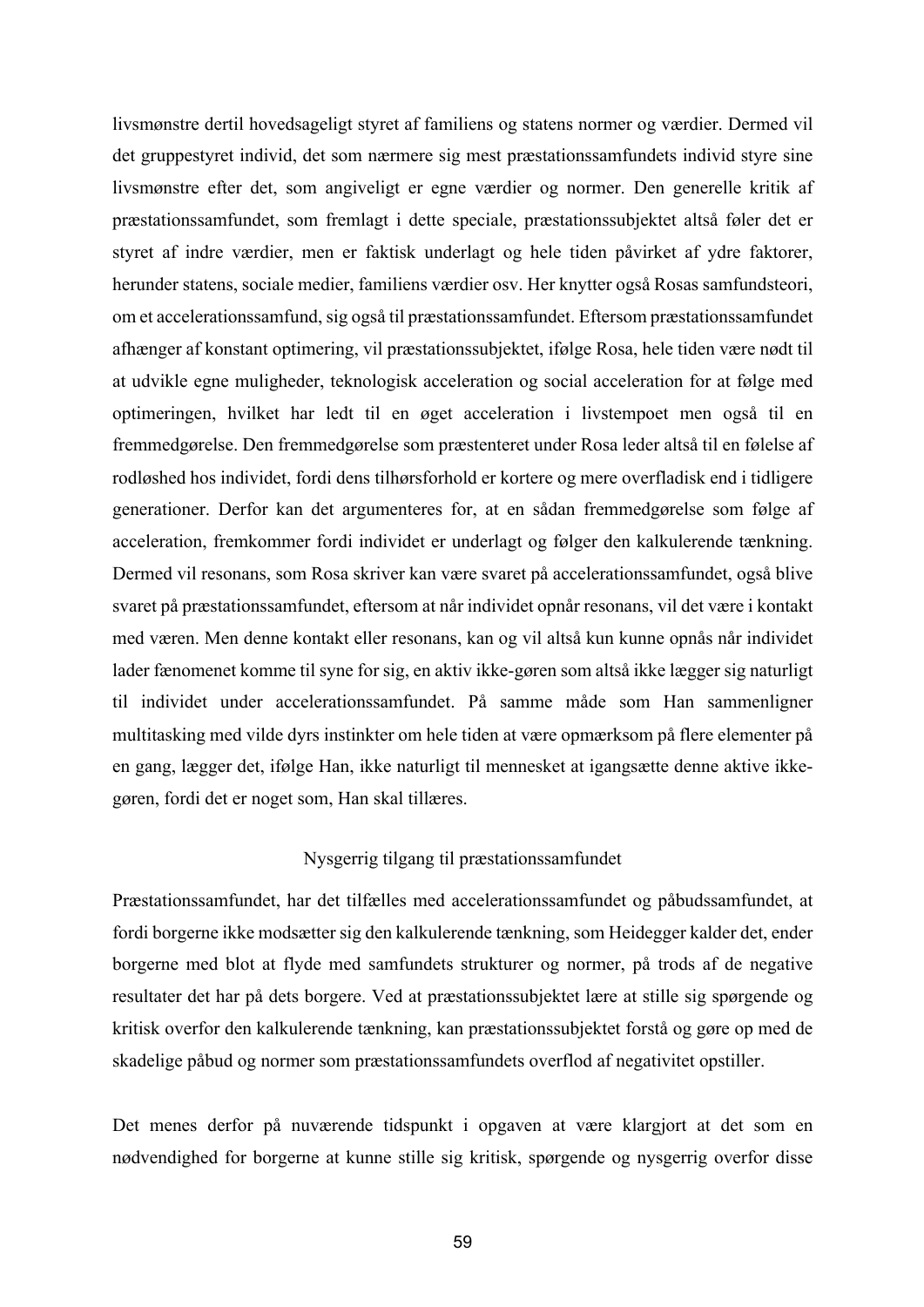normer og grundmorale som er blevet tillært under selvsamme samfundsstruktur - og disse egenskaber har traditionen filosofi med børn bl.a. til opgave at lære børn. Som tidligere nævnt har børn en naturlig nysgerrighed, som gør dem optimale filosofiske samtalepartnere, dette tyder på at, de tidligere nævnte filosofiske teorier har et solidt fundament for at filosofi med børn fungerer som praksis (Popovski, 2018; Lipman i Fisher 2003, s. 27; Larsen 2018, s. 23). Ved at lære børn af udnytte deres naturligt nysgerrighed, vil de måske som resultat opdrages med en større skeptisme overfor kalkulerende tænkning og dermed lære at være nysgerrig overfor præstationssamfundet skadelige forventninger af individet. Dette bør som resultat kan ende med at gøre barnet bedre til at navigere i samfundets idealer, som utopiske og uopnåelige, frem for noget faktisk opnåeligt. Men at tilgå og hjælpe børn med at omvende den naturlige nysgerrighed til en faktisk filosofisk undren, har som præsenteret i løbet af specialet forskellige fremgangsmåder. For at opnå denne nysgerrige tilgang til sin grundmorale forekom der forskellige fremgangsmåde i de foregående kapitler. Først og fremmest fremgår der en bred enighed om at børns undren eller nysgerrighed bør være i centrum, men vejen til denne undren er herefter uklar. Her virker Lipman og Sharps tilgang samt Larsens tilgang til at være enige om en kognitiv filosofi om at man kan dele børns tænkning om i tre elementer, i Lipman-Sharp tilgangen lød det på at man bør have fokus på omsorgsfuld*,* kritisk og kreativ tænkning. Hvor det hos Larsens fokus hed blev kaldt kritisk, kreativ og konstruktiv tænkning. For kort at opsummere, henviser kritisk tænkning i Lipman-Sharp tilgang til, at man anvender sin fornuft i en given kontekst til at undersøge og konfrontere eksempelvis metafysiske emner. Her berettede Larsen om kritisk tænkning som en tilgang til at undersøge allerede fastlagte påstande og udsagn. Dermed sagt, kan begge tilgang være behjælpelige med at undersøge og allerede her opnå en nysgerrig tilgang til samfundets normer. I den næste tænkning, kreativ tænkning, begynder teorierne at adskille sig en anelse. Lipman-Sharp tilgangen genkender kreativ tænkning, som at man bruger sin fantasi til at opstille nye perspektiver, kriterier eller måder at opstille allerede kendte problematikker (Oyler 2017, s. 1873). Her er fokus især på at man bør bruge sin fantasi. Her beskriver Larsen, i samme stil at den kreative tænkning har fokus på at være åbne overfor nye ideer og perspektiver, dog er det har eleven til opgave at være åben overfor de nye perspektiver og kriterier om den spørgende har til opgave at fremstille. I Larsens tilgang tiltræder eleven altså en mere 'laden komme til en'-rolle, fremfor at skulle opstille et nyt perspektiv. Den sidste tænkning kan i begge tilgange diskuteres. I Lipman-Sharp tilgangen til omsorgsfuld tænkning, at man bør være tilgå dialogen med en sensitivitet over for den kontekstuelle sammenhæng, hvor man overvejer scenarier, problematikker eller perspektiver som andre står overfor. Her er der i stedet fokus på, i Larsens tredeling, konstruktiv tænkning,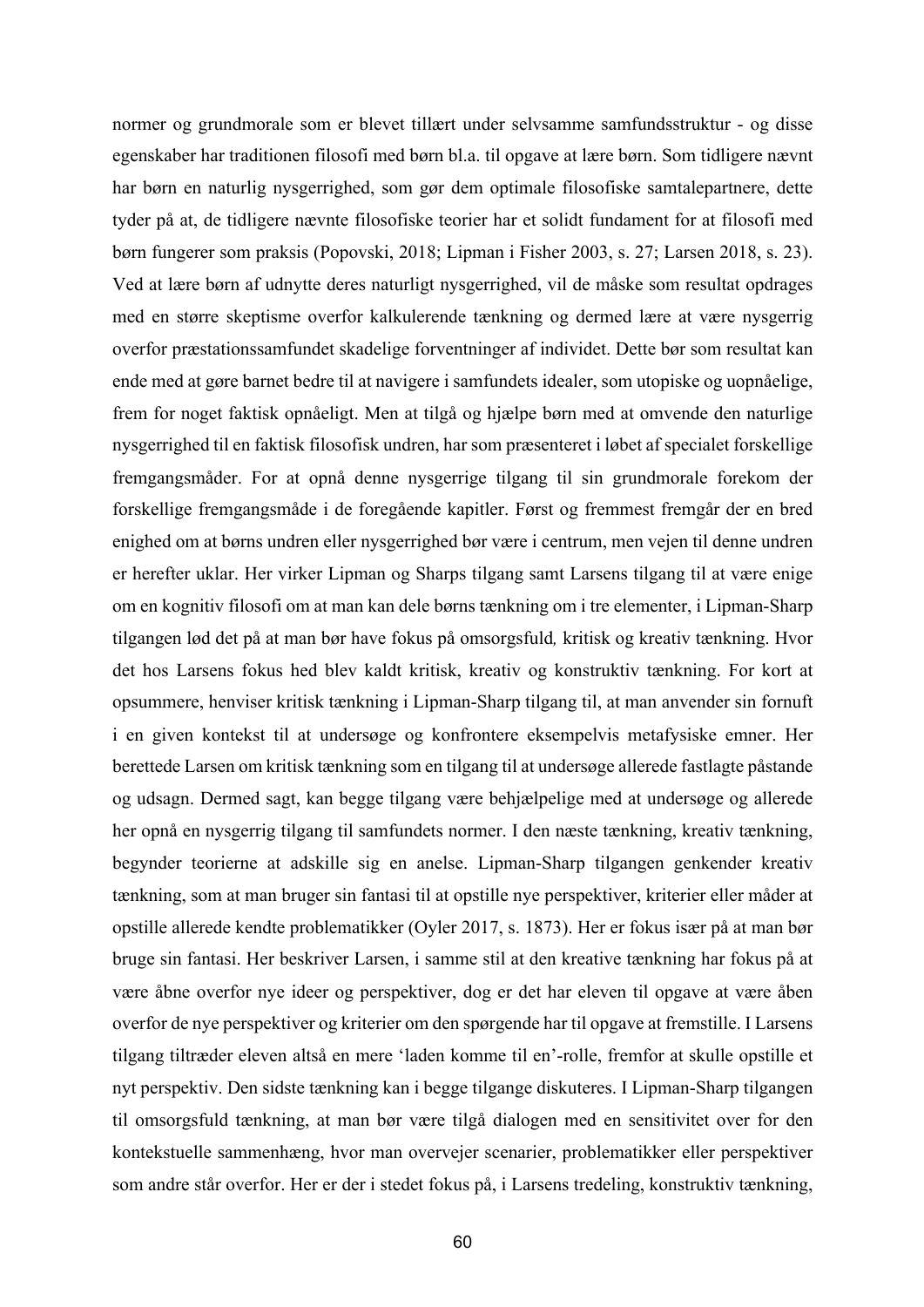hvor der i stedet for er fokus på at lære at argumenterer, at lytte til det bedste argument, at finde beviser. Ved at have jage på en 'god' argumentation og at 'finde beviser' kommer fokus fra den naturlige undren over på at skulle bevise og eleverne skal nu have fokus på deres egen argumentation, hvilket uundgåeligt må betyde, at man kan argumentere *forkert*. Ved at have fokus på hvordan man *bør* argumenterer i den filosofiske dialog, er man i risko for at følge den kalkulerende og beregnende tænkning, da man får til at opgave at kategorisere fænomenet samt den måde hvorpå fænomenet påtales. I stedet for at lade fænomenet komme til syne for bevidstheden og fortolke på den viser sig, vil man muligvis i stedet have fokus på hvordan man beskriver fænomenet mest 'korrekt', hvilket kan være en umulig opgave. Da man her får til opgave at beskrive noget ubeskriveligt. Også Larsson, Nørløv og Romose beskriver en sådan fremgangsmåde med at have fokus på argumentationsformer og 'beviser' kan man risikere at 'lukke ned for undren', da børnene nu bliver mødt med en voksen som har en 'særviden' og som derfor ved bedre end børnene. Ifølge Heideggers Denken, kan man som tidligere nævnt ikke komme i kontakt væren hvis man har fokus på at kategorisere væren. Også Nabe-Nielsens tilgang vil være enig i, at hvis har fokus på beviserne i dialogen – uden at man bør tage alle børnenes udsagn som valide – kan man ikke have børns undren i centrum, hvis man altid allerede har fokus på beviserne for hvordan et fænomen viser sig for bevidstheden. Da kommer man altså muligvis væk fra en nysgerrig tilgang til fænomenet og den filosofiske dialog.

Derudover vil brugen af den fænomenologiske reduktion kunne gavne den nysgerrige tilgang til den filosofiske dialog og børns undren. Ved brug af sin *epoché* kan det blive muligt at lade egne holdninger og værdier være uden for dialogen, dermed bliver det ifølge Nabe-Nielsen muligt at have fokus på børnenes undren som centrum. Det er her ikke facilitatorens opgave at finde svar, men at finde strukturer. Derfor er det med Larsens tilgang svært at gennemskue, hvem der kender svaret på om hvorvidt det søgte – rigtige argumenter, eksempelvis - i en konstruktive tænkning, faktisk er tilgængelig. Heidegger teori om Gelassenheit hælder også til, at man lader fænomenet 'komme til en', men ved at følge Larsens og Lipman og Sharps teori om at opsøge fænomenet ved at undersøge fænomenet med en intention om at fremme konstruktiv, kreativ, omsorgsfuld og kritisk tænkning, vil man uundgåeligt ende i en afventende eller forventende position. Fordi man i Larsens og Lipman-Sharp tilgangen bruger filosofien som et middel til et mål, frem for et mål i sig selv. En position hvori, Gelassenheit ifølge Heidegger - eller resonans ifølge Rosa - ikke kan opstå, da Gelassenheit og resonans søger en aktiv afholdenhed fra kategorisering, kalkulerende tænkning. Ved at eleverne skal tænke i kategorier, de tre tænkninger samt have fokus på at finde frem til et svar eller beviser, vil man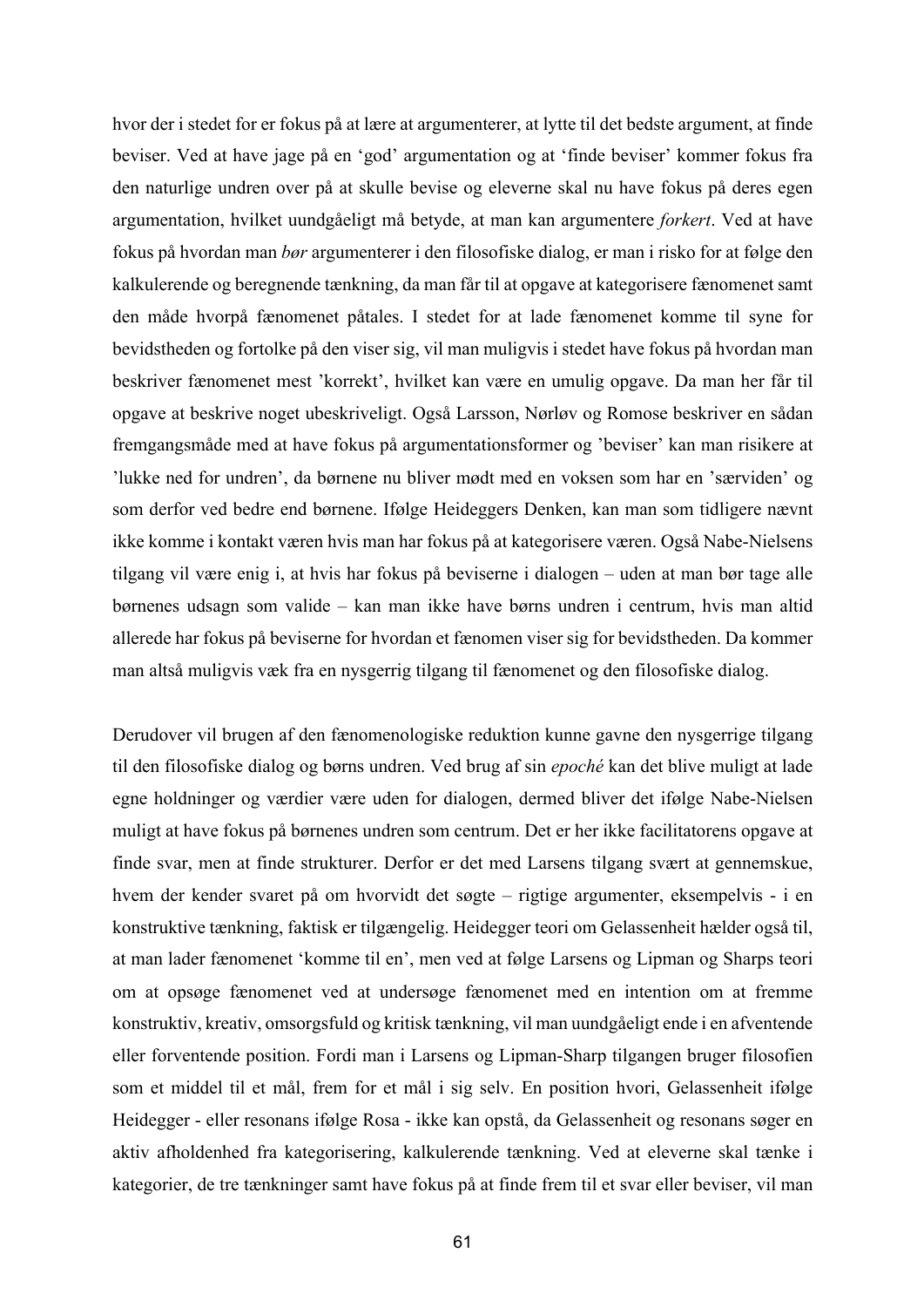uundgåeligt ende med at kategoriserer argumenterne og dermed afholde fænomenet for at komme til en.

### Johannes Climacus som en aktiv ikke-gøren

Ved at man kan tilgå en nysgerrig og spørgende tilgang, som det blev fremlagt i ovenstående afsnit, bør man, ifølge den hermeneutiske-fænomenologi som præsenterede i de ovenstående teorier, påtage sig en aktiv ikke-gørende rolle eller en rolle som aktivt afholder sig fra at kalkulere, beregne, forvente og objektivisere, da dette kan skygge for den måde som fænomenet viser sig for bevidstheden. Derfor en 'aktiv ikke-gøren' blive forklaret parallelt med Søren Kierkegaards karakter Johannes Climacus, da denne tilgår alt undren med en ikke-gøren.

For at kunne undersøge hvordan en aktiv ikke-gøren eller en aktiv afholdende tilgang til en filosofisk samtale kan se ud, kan Hjortkjærs forslag om Johannes Climacus, muligvis biddrage. I bogen *Utilstrækkelig* havde Hjortkjær især fokus på jagten på idealer, og for at kunne gøre op med præstationssamfundet, mener Hjortkjær at de unge bør lære at undersøge de idealer og uopnåelige forventninger de oplever i præstationssamfundet. Den nysgerrige tilgang, som Johannes Climacus tager rollen som, tilbyder Climacus en måde at lære børn og unge at spørge "'Hvad forventes der af et ungt menneske?' 'Hvad skal der i dag til for at blive lykkelig?' 'Hvilke krav og normer er så underforståede, at det kan være næsten umuligt at få øje på dem?'" (Hjortkjær 2020, s. 29-30). Ved at lære børn og unge at stille sig selv disse spørgsmål, kan man muligvis bruge Climacus som den filosofiske vejleder, som blev efterspurgt for at kunne lære børn og unge at navigere i præstationssamfundet. Denne karakter vil derfor kort blive præsenteret ud fra Paul Muenchs *Concluding Unscientific Postscript* (2010) karakteristik af Johannes Climacus. Climacus var et pseudonym som Kierkegaard skrev under med en plan om at lave en karakter som, "'thinks that to philosophize is not to talk or to write but in all quietness to do honestly and scrupulously what the philosophers say one should do.' Young Johannes sets his sights on the these *'de omnibus dubitandum est*' (everything is to be doubted)" (Muench 2012, s. 31). Dermed var Johannes Climacus den filosof som alle filosoffer bør stræbe efter at være, da han i denne rolle altid er skeptisk overfor samfundets normer. Climacus brugte nemlig sin dag med at, "'loafing and thinking, thinking and loafing,' without ever having much to show for it" (Muench 2010, s. 34). Climacus startede sin dag med at læse for efterfølgende at tænke og reflekterer over dette, uden at have et mål om at producerer noget ud fra sine tanker, dette resultere i at han fremstiller sig selv som et dovent individ, som ikke udnytter det han har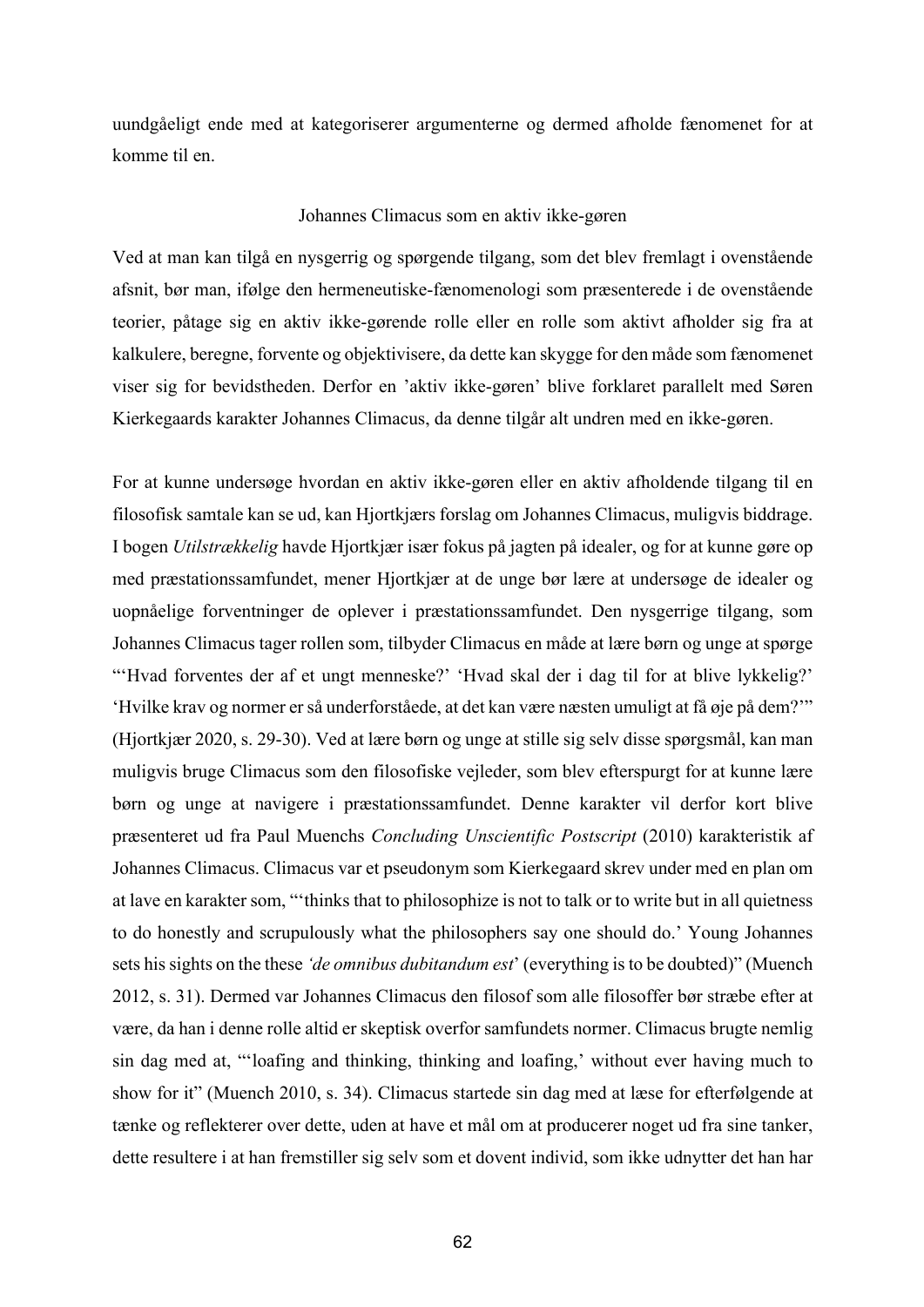læst om morgenen, til andet end at reflektere over det, men netop denne tilgang kan have en positiv tilgang til at få børn og unge til at undre sig. Det er netop denne tilgang som går imod et præstations- og hastighedssamfunds forventninger til præstationssubjektet. Ved at præstationssubjektet eksempelvis bruger halvdelen af sin dag på at reflektere over sine daglige opgaver, kan det undgå rollen som præstationssmaskiner, som Han beskrev det. Fordi præstationssubjektet – som en præstationsmaskine – kun flyder fra A til B og lever et 'overfladisk liv' hvori en fordybelse aldrig hænder. Ved at lade sig reflektere over filosofisk undersøge dagens gøre mål, vil præstationssubjektet komme nærmere en tilstand af 'serene not-doing,' eller Gelassenheit som Heidegger ville kalde det.

Ved at afholde sig fra denne overfladiske tilstand, som præstationsmaskine, kan kun blive hænde hvis individet aktivt skal afholde sig fra at kategoriserer et fænomen, det sker ved det Heidegger betegner som *hævelsen* og *venten*. Altså at man skal lade 'væren være' og stå imod sin egen vilje til at kategoriserer denne væren, men samtidig vil det stå i vejen for væren at forvente eller afvente noget fra væren, fordi en afventende tilstand er endnu et tegn på den kalkulerende tænkning (Gørtz 2003, s. 195). Denne aktive ikke-gøren er altså, i denne udlægning, vejen mod refleksion selvom, at Climacus anser altså sig selv som en "nonproductive good-for-nothing [someone who] finds himself surrounded by people who have made it their personal mission to benefit the age" (Muench 2010, s. 34). Ved at spejle sig de andre borgere i samfundet, oplever han, at han ikke er produktiv på samme måde, fordi han ikke har opnår et 'resultat' eller færdigt produkt efter en dags arbejde. Men efter nogen tid finder Climacus frem til, at arbejdsomme og produktive mennesker muligvis har glemt noget;

Having fallen into the habit of approaching the world in a disinterested fashion, as though it were merely an objective realm to be known, people have lost track of the subjective realm of action and inwardness. A condition of knowing too much, aesthetically speaking, seems to foster a condition of ethical and religious forgetfulness. (Muench 2010, s. 39)

Glemsomhed som her beskrevet opstår, ifølge Climacus, når at mennesket arbejder og er produktiv, denne produktivitet gør at de samtidig kun kan have øje for at opnå mere viden hvilket ender i at opdrætter en tilstand af etisk glemsomhed. Men dette mener Climacus at kunne afhjælpe, ved at være ikke-produktiv, en sådan tilstand kan også findes i Byung-Chul Hans teori om præstationssamfundet. Eftersom præstationssubjektet multitasker og hele tiden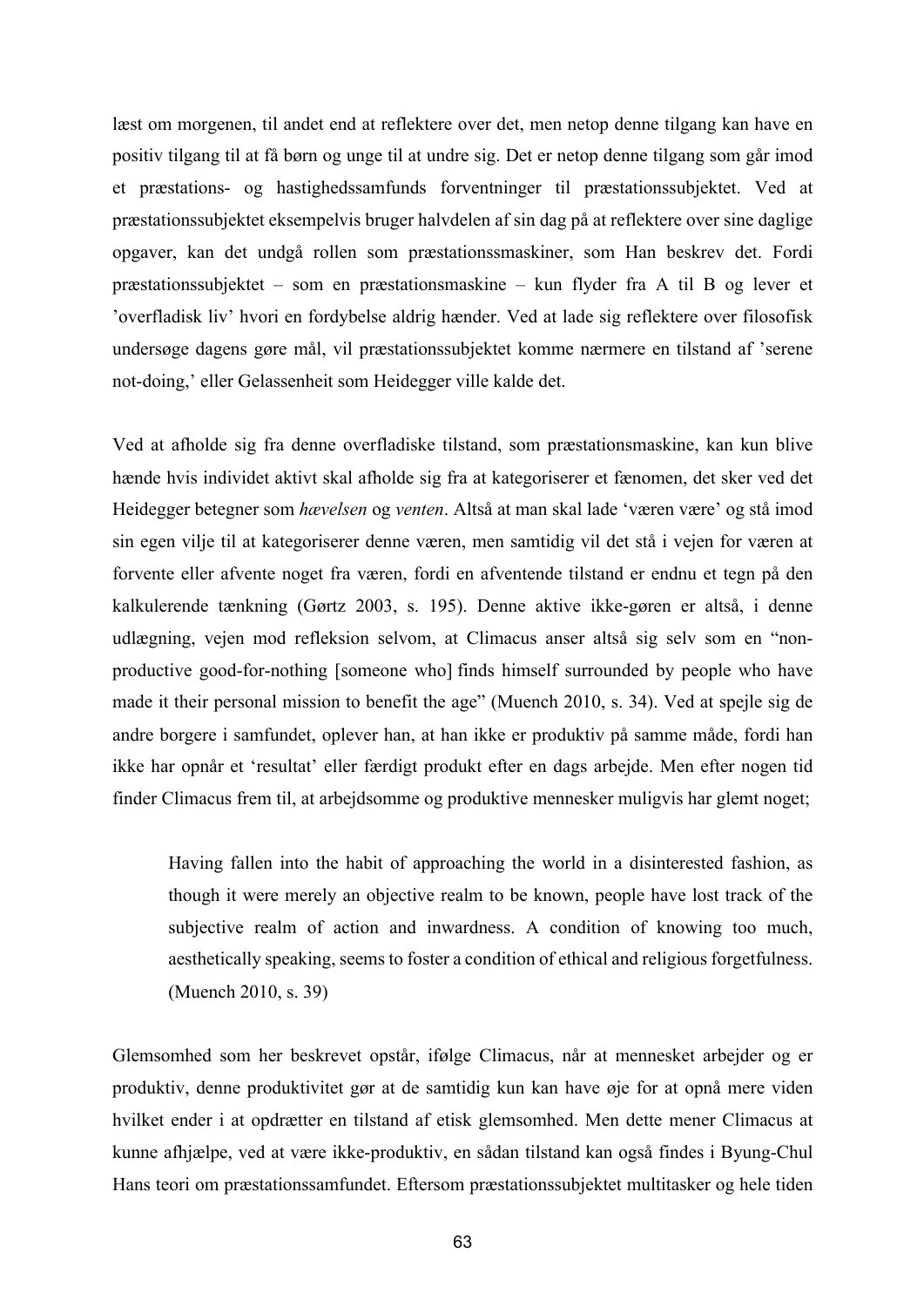maksimere præstation [*achievement*] ender det i en overflod af "stimuli, information and impulses" (Han, 2015, s. 12). De kan altså ikke reflektere eller fordybe sig og lader blot livet flyde forbi, man ender altså som det Han kalder 'præstationsmaskiner' som ikke har øje for andet end at præstere [*achieve*]. Som resultat bevæger præstationssubjekterne, ifølge Han, sig længere væk fra fordybelsen. Både ifølge Hans teori men også ifølge Heideggers, kan et individ i et præstationssamfund ikke både have en kalkuleret tankegang og være i en tilstand af at maksimerer præstation, hvis man altså ønsker at opnå fordybelse, Gelassenheit og dermed komme i kontakt med væren og lade være komme til syne. For at gøre op med tilstanden som præstationsmaskiner, og dermed den kalkulerende tænkning, må individet aktivt afholde sig fra at objektiviserer og kategorisere. Den kalkulerende tænkning skal dog ikke udelukkende forstås som en dårlig ting. Ligesom Heidegger i begrebet om Denken søgte at gøre om med en tankegang som kun var metafysisk, kalkulerende og kategoriserende, mener Climacus at denne tankegang er god til at identificerer objekter. Men denne tankegang er ikke nyttig til at *reflekterer* og fordybe sig over objektet (Muench 2010, s. 49-50). Det kan opsummeres med at Climacus ofte minder læseren om, at "(i) people suffer from a particular kind of forgetfulness (a forgetfulness concerning ethical and religious existence and inwardness), and that (2) this condition of forgetfulness is tied to their knowing too much" (Muench 2010, s. 44). Climacus karakteren leder altså ud fra ovenstående meget i tråd med det som samfundskarakteristikkerne søger, når de eftersøger en form for vejledende element for unge i dag under et præstationssamfund. Fordi præstationssamfundet bygger på borgere som er under konstant udvikling og selvoptimering, kan Climacus da være svaret på den resonans som Hartmut Rosa søger, den Denken og Gelassenheit som Heidegger søger, samt den profound boredom som Byung-Chul Han søger.

# Johannes Climacus som filosofisk vejleder for børn og unge

Som det fremstod i tidligere afsnit, kan Philosophy for Children samt Larsens teori og tilgang til traditionen praktisk filosofi med børn risikerer at opnå en kalkulerende og beregnende tænkning, derfor det vil det kommende afsnit diskuterer hvorvidt karakteren Johannes Climacus kan bruges som en filosofisk vejleder for børn og unge. Climacus vil som resultat fremstå som et element eller en rolle for facilitatoren – og for børnene - som en del af det, Louise Nabe-Nielsens undringsprocessen, eftersom denne ikke bør anses som en metode eller model, men nærmere et gelænder til hvordan undren opstår som en proces. Som beskrevet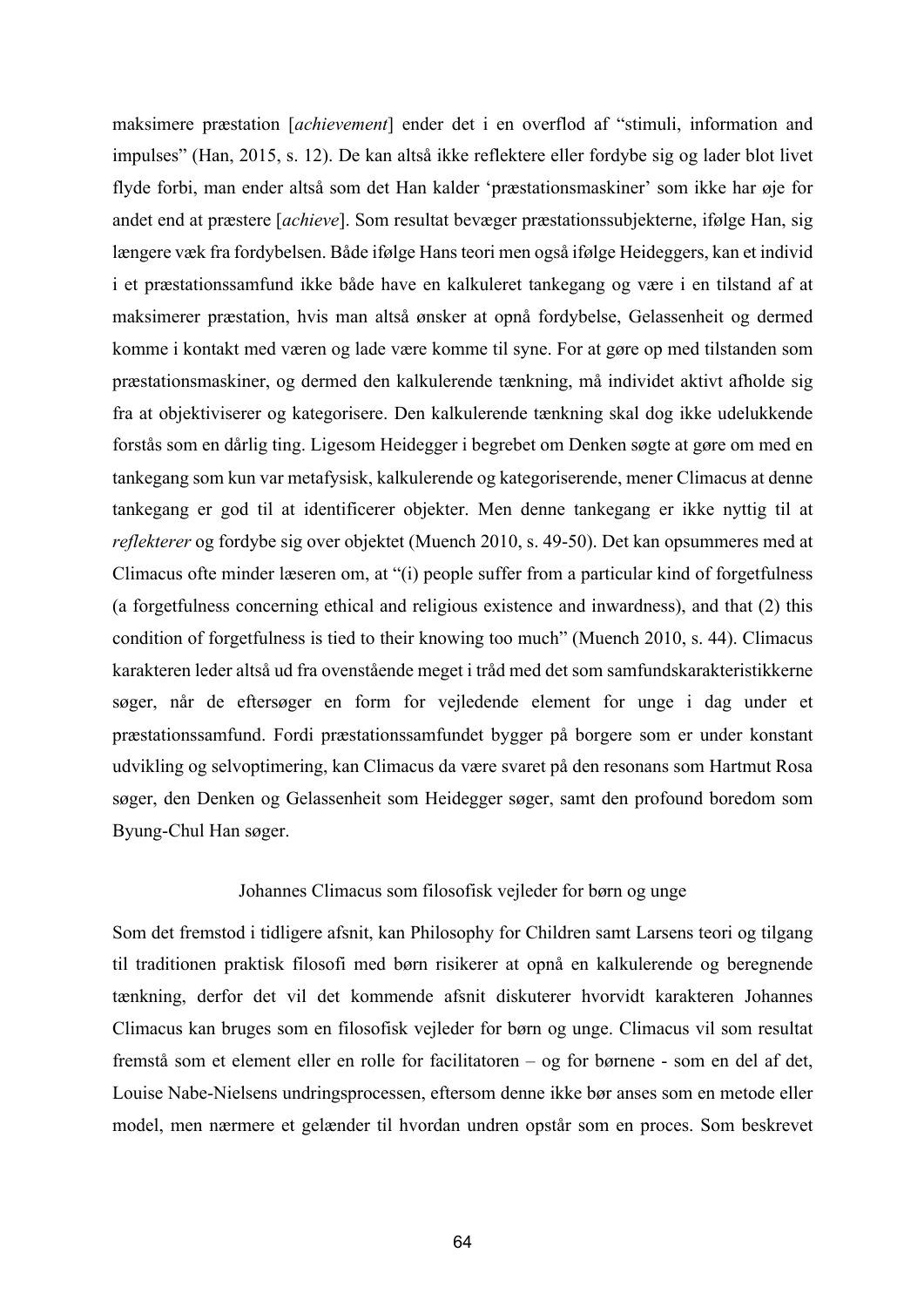tidligere benytter Nabe-Nielsens en hermeneutisk-fænomenologi som udgangspunktet for undringsprocessen.

Den hermeneutiske-fænomenologi er et vigtigt punkt for undringsprocessen, eftersom den muliggør et faktisk fokus på "erfaringer og oplevelser af verden uafhængigt af forskellige teorier, moraler og viden" (Nabe-Nielsen 2019, s. 55). Ved Husserls *epoché*, lærer man at sætte parentes omkring sine egne erfaringer og holdninger og sammen med den fænomenologiske reduktion lærer man at afholde sig fra at kategorisere fænomener og blot lade dem komme til syne for bevidstheden. Det er i Nabe-Nielsens teori vigtigt, at lade fokus være på børnenes undren ved at lade fænomenet komme til syne for barnets bevidsthed, uden at det bliver farvet eller influeret af facilitatorens holdninger og erfaringer. Som effekt ved at introducere børn for karakteren Climacus, kan de få en konkret ide om hvordan det kan se ud af bruge *epoché* samt deres fænomenologiske reduktion. På den måde bliver det udelukkende barnets egne værdier og holdninger som fænomenet fortolkes ud fra. Det er ifølge den hermeneutiske cirkel kun muligt for barnet (og facilitatoren) at undersøge fænomenet hvis det er bevidst om sine egne værdier og holdninger og dermed stiller sig undrende overfor disse. Dette er naturligvis et svært job for et barn, men med facilitatoren, om har til opgave at undersøge fænomenet hermeneutisk og fænomenologisk sammen med barnet, bliver barnet introduceret for denne skeptiske og nysgerrige tilgang, frem for en kalkulerende tænkning. Det bør dog noteres at det ikke muligt er at beskrive fænomenet *uden* at det bliver påvirket af bevidstheden, fordi vi altid allerede er i verden, når vi beskriver fænomenet. Det kan altså kun beskrives fra et perspektiv af mennesket som 'væren-i-verden', alligevel er det vigtigt for undren at vi netop her stiller spørgsmålstegn og stiller os nysgerrige på denne beskrivelse af fænomenet. Ved at stille og nysgerrige og spørgende til vores egne og andres beskrivelser og fortolkninger af fænomenet, kan vi blive mere bevidst om vores egne begrænsninger, fænomenet og verden. Hvor Larsen og P4C præsenterede filosofi for børn og praktisk filosofi med børn som et middel til at opnå kognitive evner, er fokus hos Nabe-Nielsen, Larsson, Nørløv og Romose derimod at filosoferer med børn for at lære dem at stille sig skeptiske overfor deres egne værdier og holdninger, hvad end de så måtte være. Det samme gælder for Climacus, for hvem filosoffen har til opgave at filosofere for at filosofere, ikke at bruge filosofi som et middel til et andet mål.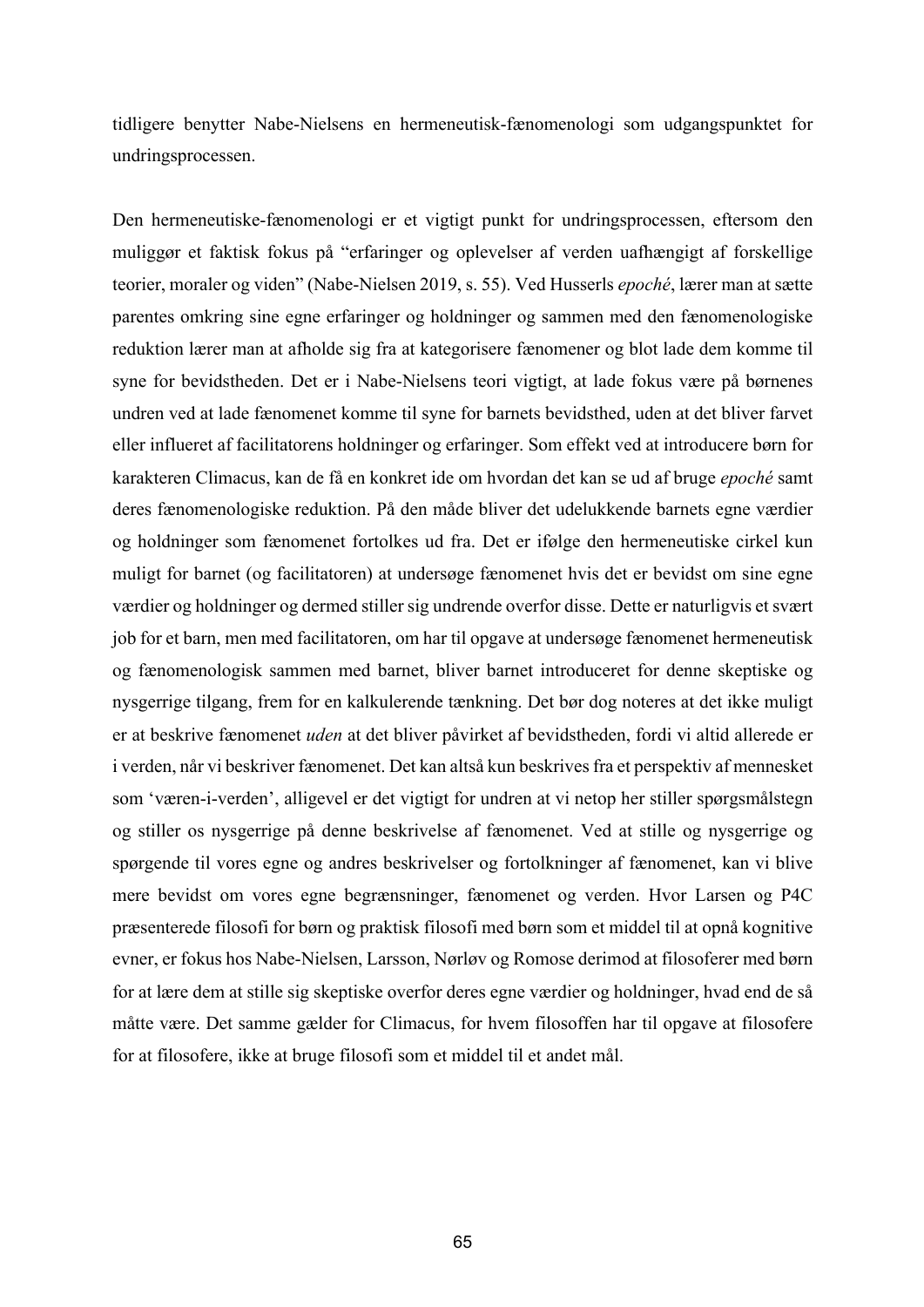## Johannes Climacus som en søgen på væren-i-verden

Som beskrevet i Kapitel 1, præsenterede David Riesman det indre-, ydre- og det traditionsstyrede individ, men som det er blevet klargjort undervejs i dette speciale, har præstationssamfundet brug for at individerne er mere 'værens styret'. Derfor vil Johannes Climacus nu bruges som et forslag til hvordan præstationssubjektet kan lære at blive 'værensstyret'. Som beskrevet i Kapitel 1 foreslår Rosa og Hjortkjær at præstations- eller accelerationssindividet søger mod væren, da det ikke kan lade sig gøre for individet at sænke tempo eller hastighed på samfundet. Det er altså individets ansvar at søge at komme i kontakt med en berørthed med væren og det kan kun lade sig gøre, hvis og når individet er lydhør over for væren. Rosa genkender som nævnt væren som noget der opstår når individet opnår resonans, så konkret er Hjortkjær ikke i sin samfundskarakteristik omkring hvordan man kan opnå en kontakt med væren, men han påpeger at det er de unges ansvar at stille sig skeptiske og spørgende overfor det samfundets normer og kriterier til den unge generation. Her mener Byung-Chul Han i takt med Hjortkjær, at individet, når det er underlagt et præstationssamfund, har travlt med at præsterer, at det ender i tomme eller øde aktiviteter, og dermed ender det i en mangel på væren [lack of being]. Det vil altså sige, at det ikke kan komme i kontakt med væren når det er i konstant bevægelse imod at præstere og multitaske, som resultat af paradigmeskiftet fra disciplinær samfundet hvor i modalverbet *May* styrer til præstationssamfundet hvor modalverbet *Can* styrer. Derfor mener Han, at en mulig udvej for præstationssubjektet, at opnå en aktiv afholdenhed fra aktivitet eller 'serene not-doing'. Modalverbet kunne da, i denne udlægning som et forsøg på at komme nærmere en tilstand af *Should not*, da individet har samme muligheder som præsentereret under samfundet med *Can*. Mulighederne bliver ikke færre eller flere, ved at individet ikke søge dem alle samt ikke søger en konstant følelse af at skulle præsterer og udvikle sig i takt med præstationssamfundet. Individet får nærmere til opgave at afholde sig fra at prøve at følge den konstante udvikling, da en den konstante aktivitet og konstante i-gang-holdelse i præstationssamfundet, ifølge Han, kan lede til psykiske lidelser og udbrændthed. Ved at søge væren [being], mener Han, altså at individet kan gøre op med den konstante hyperattention, og dermed finde frem til det væsentlige hos individet. Ved at gøre op med den kalkulerende og beregnende tænkning, kan individet ifølge Heidegger, lære at 'tænke' igen. Eftersom den kalkulerende tænkning altid allerede kender svaret, i et eller andet omfang, kan man ikke tænke [Denken], fordi væren ikke lader sig komme til syne for individet som følger den kalkulerende tænkning.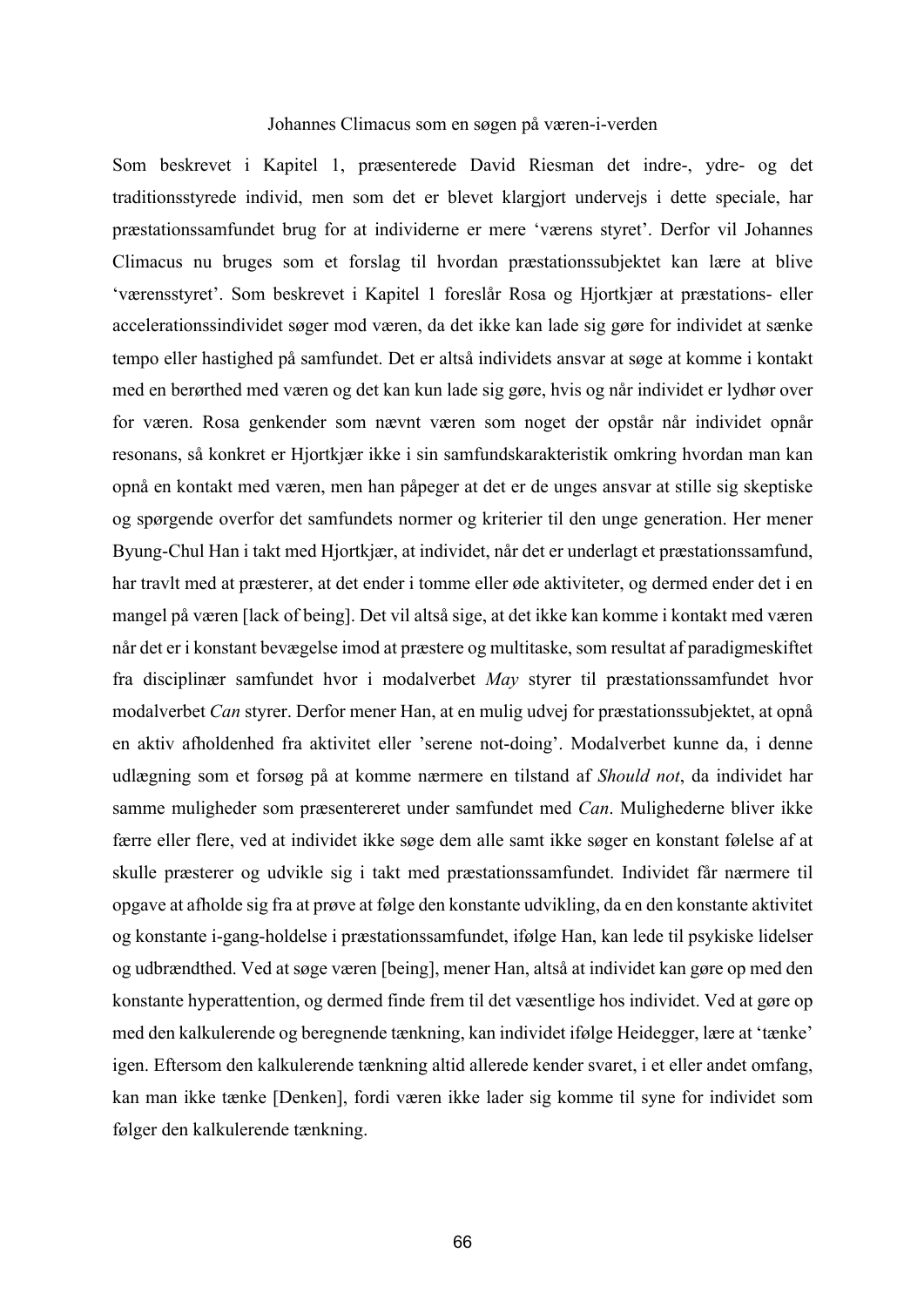I Rosas samfundskarakteristik, omtales begrebet resonans, som sagt som en mulig løsning på at kunne gøre op med accelerationssamfundet, eftersom resonans er en måde for subjektet at opnå en relation med verden og opleve en væren-i-verden. Byung-Chul Han henviser her til Heideggers begreb stemning som en måde at beskrive resonans. Stemning refererer som tidligere nævnt, ifølge Rosas udlægning, ikke til noget som opstå i individet eller i verden, det er ikke noget man kan opstille, forvente eller afvente, men noget som opstår i relationen mellem subjekt og verden (Rosa 2016). Rosas perspektiv på steming, lægger sig meget op ad det, som Nabe-Nielsen søger i undringsprocessen. Man kan ikke i en søgen på børns undren forvente et bestemt resultat, man kan ikke opstille metoder eller forventninger til barnet, fænomenet eller relationen væren-i-verden, derfor søger Nabe-Nielsen at man, som facilitator og som deltager, blot stiller sig undrende til hovedspørgsmålet og lader samtalen og undren føre an. Det er netop denne 'disciplin' om at 'lade filosofien gå forud,' som Larsson søger i sin filosofiske praksis. Han påtaler, at det i arbejdet med filosofiske dialoggrupper med børn ikke er konsulenterne, Larsson, Nørløv og Romose tilgang at have en filosofisk metode, forventning eller tilgang men derimod at have en filosofisk *indstilling* (bilag 6). Endnu engang kan karakteren Johannes Climacus være aktuel, da også han ikke søger en viden eller tilgår undren en bestemt metodisk fremgangsmåde, hans rolle er derimod blot at 'loafing and thinking'. Han må altså siges at have en 'filosofisk indstilling' eftersom han ikke filosoferer for at nå frem til et resultat eller produkt, men filosoferer for at filosofere.

Derfor er det Johannes Climacus' første opgave, at 'lære at tænke' dvs. befri sig - så vidt det er muligt - fra den kalkulerende tænkning. Dette mener Heidegger at kunne lade sig gøre, hvis individet forstår tænkningen som en markvej. I Gørtz' udlægning er markvejen et symbol på at tænkningen ikke at et middel til at nå frem til et mål, på samme måde som en motorvej er middel til at komme fra A til B. Markvejen den frigivelsen fra "den metafysiske tænkning, den tekniske verden og offentlighedens snak [og væren har] den fulde indflydelse på mennesket" (Gørtz 2003, s. 189). Det kan dog argumenteres for hvorvidt en markvej, på næsten samme måde som motorvejen, er et middel til at nå fra A til B. I vildmarken kan det måske bedre lade individet (eller tænkning) følge sin egen intuition om hvor det vil hen, da en markvej jo allerede er menneskeskabt, kan det diskuteres om hvorvidt dette er den bedste metafor for tænkningen som ubegrænset og ikke-styret. Men ved at gøre op med den kalkulerende tænkning, mener Heidegger på fod med Han, at Gelassenheit kan være et løsningsforslag. For at følge Gelassenheit bør man, som tidligere nævnt have fokus på to elementer, *Hævelsen* og *Venten*, hvor hævelsen som sagt henviser til at individet står fri fra den kalkulerende tænkning og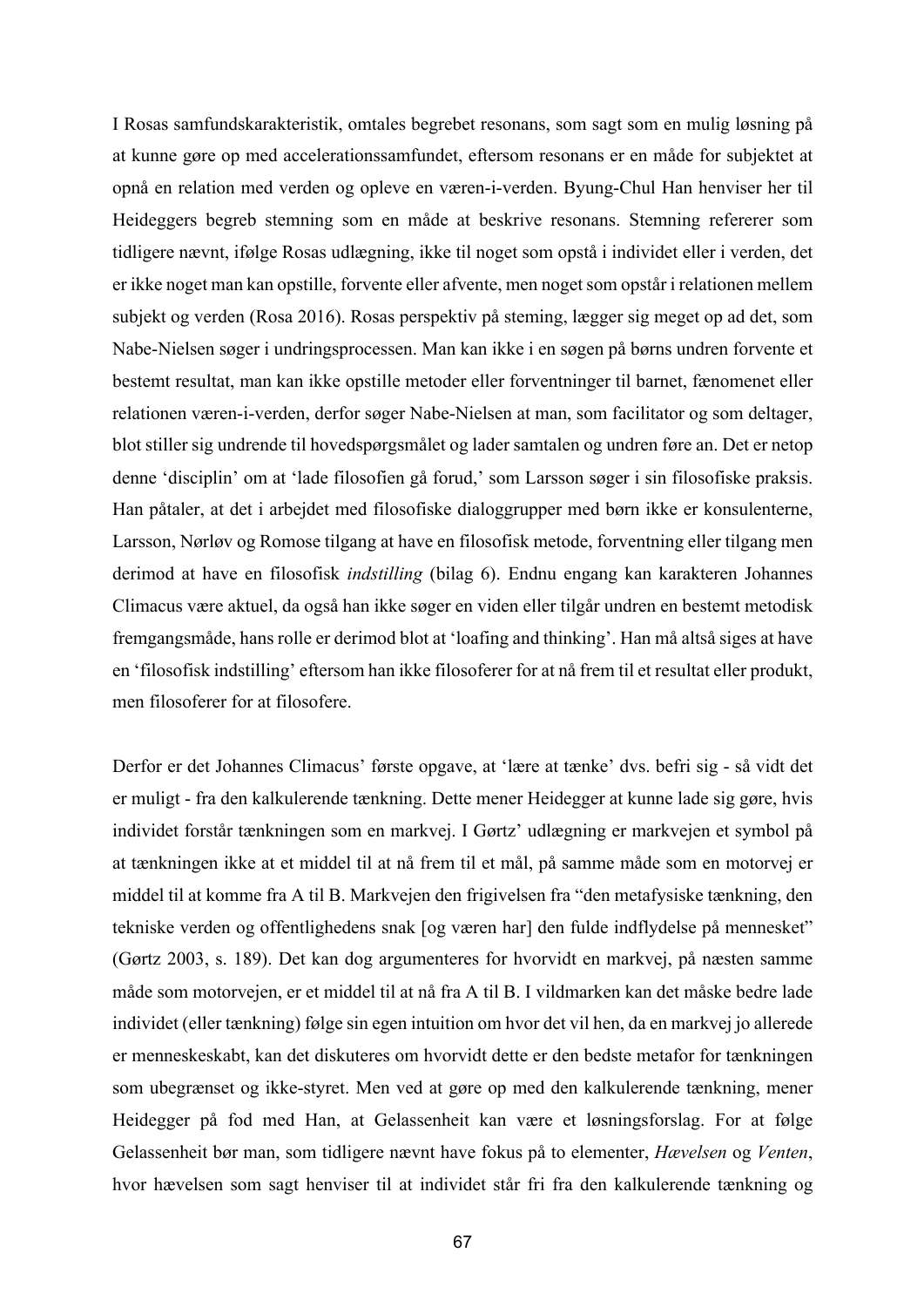venten henviser til, at lade væren være, altså at man ikke forventer eller afventer væren, da dette også er et tegn på den kalkulerende tænkning. Dermed må Climacus ikke gå til en filosofisk værensstyret dialog med den forventning at væren *vil* træde frem, man kan kun selv have fokus på, at afholde sig fra at kategoriserer og objektiviserer væren, for dermed at kunne komme fri at den kalkulerende tænkning. Der er altså også det, som Larsson, Romose og Nørløv har fokus på i deres praksis med børn og unge, nemlig ikke at have projekter på børnenes eller dialogens vegne, men blot lade 'filosofien gå forud'.

# Sammenfletning og Opsummering

Ud Fra Kapitel 4, kan det nu afklares at traditionen filosofi med børn og unge ikke er fyldestgørende under et *præstations*samfund, da individer i et præstationssamfund kan drage nytte af en værensstyret mennesketype og ikke være indre- ydre eller ikke traditionsstyret. Teorierne af Rosa, Han, Hjortkjær og Heidegger er alle i overensstemmelse om at individer i et hastigheds-, påbuds-, eller præstationssamfund har behov for at 'lære at tænke,' gøre op med den kalkulerende og beregnende tænkning, samt lade sig stå i en aktiv ikke-gørende tilstand, for at opnå denne værensstyret tilstand, hvori de bør komme i kontakt med væren og derudfra lære at finde frem til det væsentlige og essentielle i livet. For at filosofi med børn og unge kan blive fyldestgørende i et præstationssamfund, bør der altså være fokus på eksempelvis et værensstyret individ, da dette kan bidrage til at individet lader sig stå 'stille', spørgende og ikke-aktiv til de normer og forventninger de møder under selvsamme samfundskultur. Derudfra kan Larsens praktiske tilgang til filosofi være i fare for at være for tæt på den kalkulerende tænkning, da det i denne tilgang er fokus på analystiske og kognitive fremgangsmåder. Hvorimod Nabe-Nielsens hermeneutiske-fænomenologi giver muligheder for at optræde som et gelænder og dermed træde et skridt væk fra den kalkulerende tænkning. Derudover vil karakteren Johannes Climacus også kunne være en måde, hvorpå individet lærer at træde væk fra den kalkulerende tænkning og træde imod væren. Karakteren Johannes Climacus har dermed, ud fra ovenstående, til opgave at i) gøre op med den kalkulerende tænkning, ii) lade væren komme til syne, uden at forvente eller afvente den for at kunne komme i kontakt med væren. Men for at dette kan give børn og unge mulighed for at kunne komme i kontakt med væren i en filosofiske dialog, bør de altså også lære disse 'opgaver'. Det vil derfor være opgaven for det kommende afsnit, nemlig at konceptualisere et muligt design hvori børn og unges undren vil blive centrum for filosofien.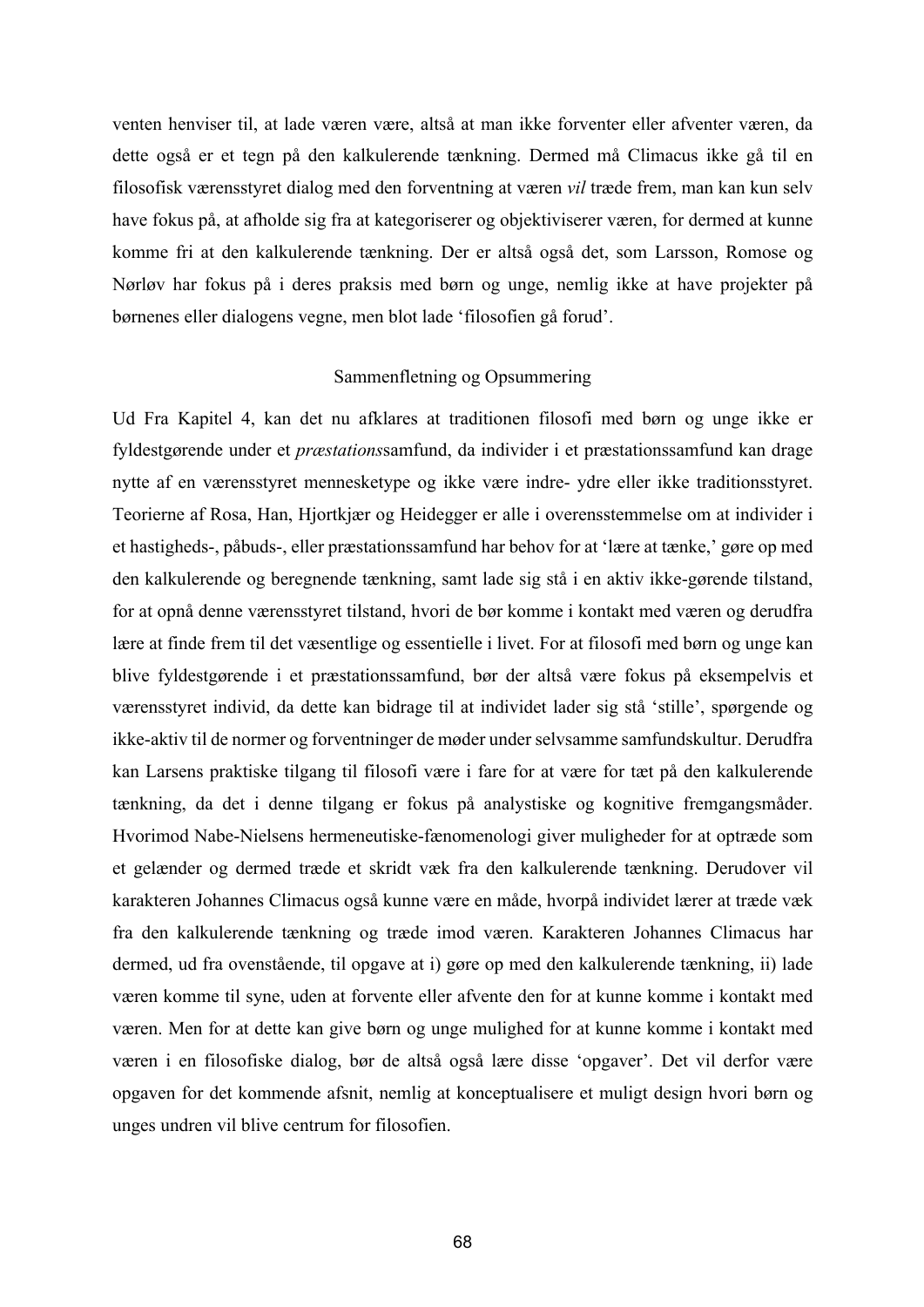#### Kapitel 5 - mit design med Climacus bag roret

Ud fra de foregående kapitler kan det fastslås at den nutidige filosofi med børn, som præsenteret i Kapitel 2, ikke er fyldestgørende for børn og unge i præstationssamfundet, da der her er et behov for en form for 'værensstyret' filosofisk dialog. Det vil sige, at der bør være mere fokus på at lade væren komme til syne for børnene, uden at afvente eller forvente resultater, evaluering eller en 'specifik' undren hos børnene. Derfor vil det kommende afsnit præsenterer mit bud på et muligt design indenfor pædagogisk filosofi med børn, her vil fokus bliver flyttet fra resultater, evalueringer m.m. til at lade børnene være reflekterende over for det værende ved at komme nærmere den kontemplative fordybelse, som Han søger, og en form for resonans som Rosa søger. Der vil uundgåeligt være nogle problematikker med designet, eftersom der ikke har været mulighed for at afprøve det med børn eller unge. Det er dog, eftersom designet ikke er en metode, men en proces, muligt at tilpasse designet til børnene efter at have afprøvet det. Men fordi det ikke har været muligt at afprøve designet, vil interviewet med de tre konsultenter, Nabe-Nielsens undringsdesign samt samfundskarakteristikkerne af Hjortkjær, Rosa, Han og Heidegger lægge fundamentet for designet. Dette kapitel, Kapitel 5, har til opgave at præsenterer de elementer, fra de foregående teorier som en del af designet for denne opgave. Håbet med det kommende design er at skabe rum og mulighed for at børn kan komme i kontakt med en filosofisk undren og med væren.

#### Forberedelse til undringsprocessen

Først og fremmest er det nødvendigt at klargøre forberedelserne for samtalen. Designet kan udarbejdes af både en intern- eller en ekstern facilitator, med en passende fagfilosofisk viden og filosofisk træning. Når facilitatoren inviteres ind i klassen, vil facilitatoren medbringe en form for stimuli med, som skal danne udgangspunktet for den samlede fokus, det kan være alt fra et maleri, tegning, foto, en skulptur til en filosofisk tekst, som kan læses højt. Dette vil give anledning til en filosofisk samtale om et givent emne, den filosofiske samtale kan tage udgangspunkt i en filosofisk fortælling som stimuli, som vil blive læst højt for klassen (Nabe-Nielsen 2019, s. 178-180). Uanset om det taget afsæt i kunsten eller den filosofiske læsning, er det vigtigt hos Nabe-Nielsen, at det relaterer sig til noget som børnene kender fra deres hverdag, men også have et element som 'forstyrre' læsningen eller mødet med kunsten (2019, s. 178- 180). Altså noget som børnenes tanker stoppes af. Dette vil danne grobunden for den filosofiske samtale.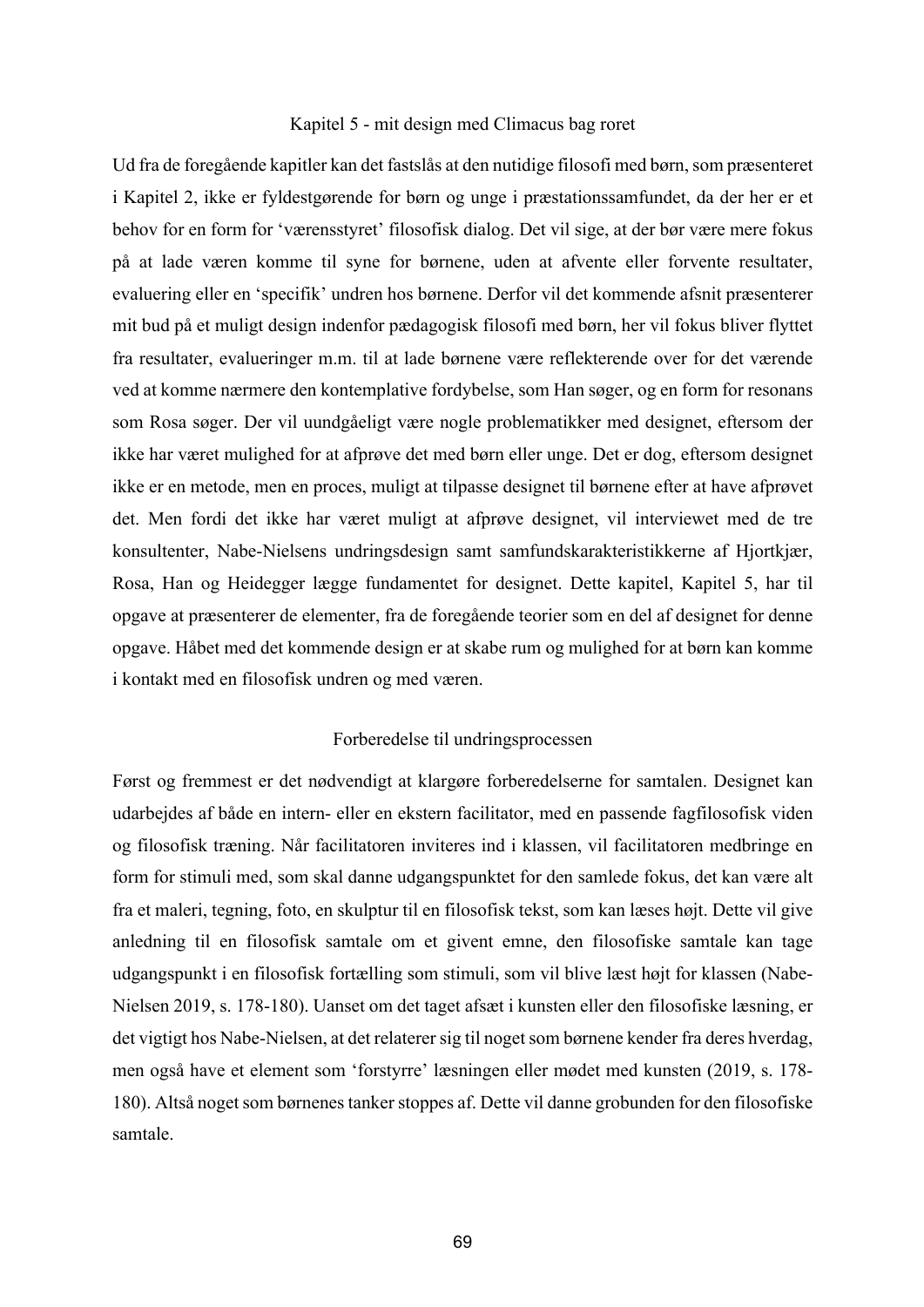# Undringsfasen

Som sagt vil det præsenterede design tage udgangspunkt i undringsdesignet udviklet af Nabe-Nielsen og dermed dette design starte i en undringsfase. Larsson, Nørløv og Romose fortalte i interviewet, at der i deres praksis var meget fokus på en *filosofisk indstilling*, som gjorde at dialogen er erfaringsbåret og ikke teoribåret. På samme fod tager Nabe-Nielsen udgangspunkt i børnenes livsverden, frem for et teoretisk ståsted. Dette åbner i traditionen filosofi med børn mulighed for at kunne danne en dialog med børnene om deres undren som centrum. Frem for at have fokus en form for filosofisk pensum som kan ende med at styre samtalen i en filosofisk retning, lader man filosofien gå foran og lade sig tage med at samtalen. Ved at have børns undren som centrum frem for en filosofisk teori som kunne have været i fare for at blive optaget af metafysisk og kategoriserende tænkning, kan man i stedet lære børn at gøre op med den kalkulerende tænkning. Dette kan, ifølge Heideggers teori, lære individet at 'tænke', på en meditativ og reflekterende måde, hvilket kan føre til, hvis individet lader sig følge med filosofien, Gelassenheit. Derfor vil undringsfasen i dette design også tage udgangspunkt i søgen på ét hovedspørgsmål. Her foreslå Nabe-Nielsen, at den filosofiske dialog tager udgangspunkt i tema, som enten er blevet bestemt på forhånd eller bestemmes sammen med børnene (2019, s. 178). For at gøre det relevant og forståeligt for børnene kan man vælge enten kunst eller en form for filosofisk læsning, som relaterer sig til hverdagsligt for børnene. Her bliver børnene sammen præsenteret for et stimuli for at 'vække undren' foreslår Nabe-Nielsen, at børnene hver bruger ét ord til at beskrive det valgte stimuli og alle ordene bliver skrevet på tavlen til frit udsyn for alle (2019, s. 178). Efterfølgende formulerer børnenes et spørgsmål som de skal gå rundt og stille hinanden. Det spørgsmål som efterlader det største indtryk hos børnene, bliver nu diskuteret og italesat for klassen, og kan danne grobund for en ny filosofisk samtale.

# Spørgefasen

Dermed leder undringsfasen til spørgefasen, efter børnenes undren er vækket, skal denne undren nu fokuseres ud fra ét hovedspørgsmål. Et hovedspørgsmål, med eventuelle underspørgsmål, som findes på baggrund af den foregående undren. I spørgefasen, foreslår Nabe-Nielsen, at børnene hver især skal sidde og reflektere over den vækket undren, for derefter at skrive deres tanker end individuelt. Dermed lægger spørgefasen i undringsprocessen sig delvist op af Kierkegaards karakter Johannes Climacus. Climacus beskrives som tidligere nævnt som en rigtig filosof, som filosofien faktisk søger. Eftersom at han ikke har nogle agenda, forventninger eller forforståelse med eller på vegne af fænomenet, stiller han sig helt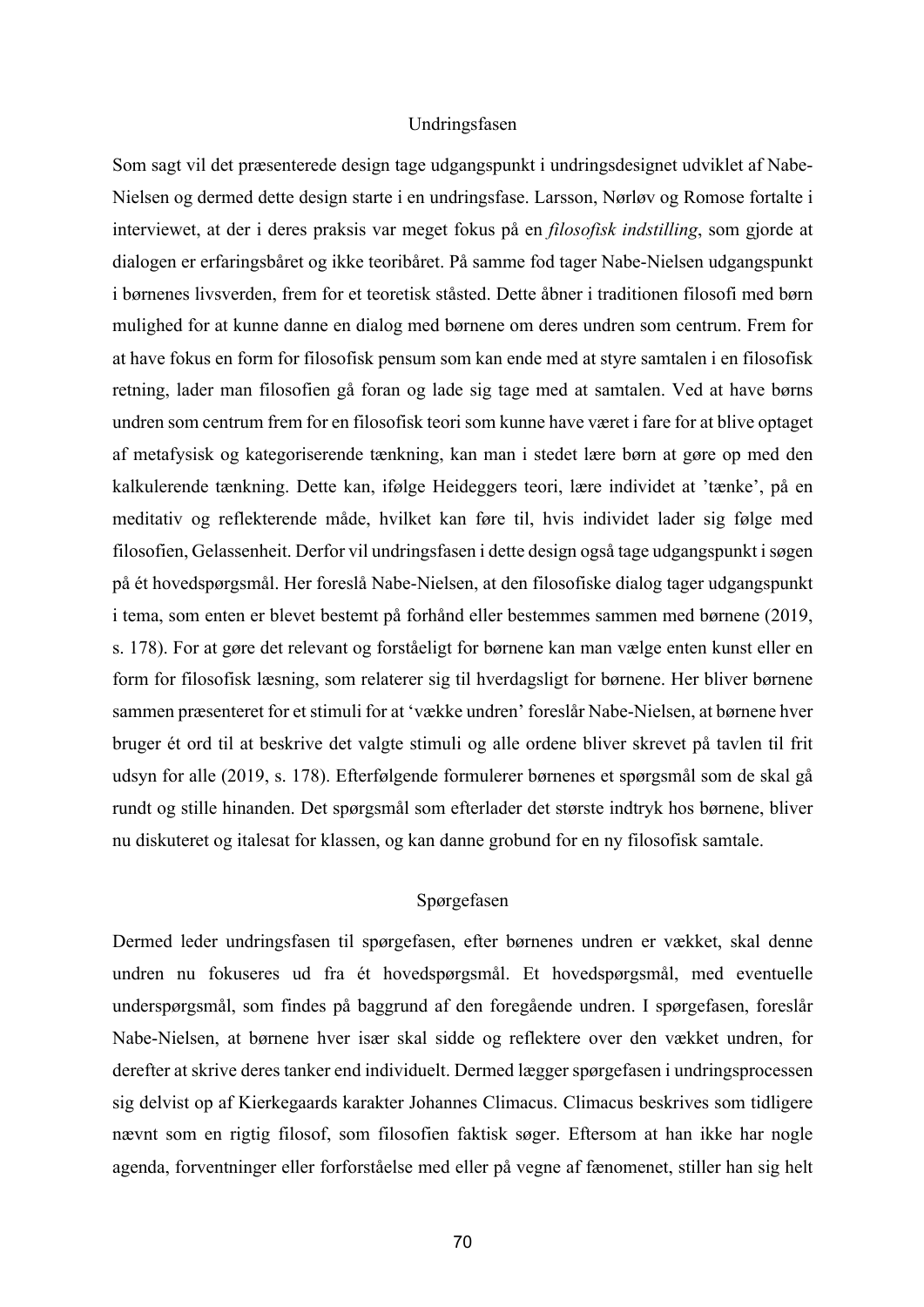åbent for at kunne undersøge og reflekterer filosofisk over for fænomenet. Fordi han går reflekterer over det givne fænomen alene, producere han ikke noget, men ender i en form for filosofisk indstilling. Dermed bliver det muligt for Climacus at opnå en resonans eller Gelassenheit, fordi han ikke forventer eller venter på at fænomenet give sig til syne. På samme måde, beskriver Larsson, Nørløv og Romose vigtigheden af at facilitatoren ikke optræder i en rolle som har projekter på børnenes vegne, men blot lader filosofien 'gå forud'. Her kommer skaber Nabe-Nielsen rum for at børnene kan reflektere over den undren som er skabt i den fælles filosofiske dialog. Spørgefasen har ikke nogen agenda eller projekter på børnenes vegne, da der stadig er en søgen på fænomenet, og børnene forventes ikke at kunne fremskaffe noget specifik, hvilket kan risikere at tilvejebringe en kalkulerende tænkning. Børnene skal efter den individuelle øvelse skrive deres spørgsmål op på tavlen og i fællesskab findes sammenhænge mellem spørgsmålene. Disse sammenhænge illustreres med at tegne streger mellem dem (Nabe-Nielsen 2019, s. 188). I spørgefasen er det også en nødvendighed for facilitatoren ikke at skynde på børnene og deres refleksioner, da de her har mulighed for at opnå en langsommelig tænkning [slow thinking]. Som tidligere nævnt giver langsommelig tænkning mulighed for at blive ved spørgsmålet i længere tid, end hvad der normalt forventes i en samtale. Her vil børnene muligvis opleve en form og ubehag og uvanthed, eftersom det er i direkte overfor de forventede normer i præstations- og hastighedssamfundet, hvor der forventes svar og resultater hurtigst muligt. Men samtidig kan det anses som en "art in itself" at blive ved spørgsmålet, noget som Larsen tilsyneladende mener kan læres. Derfor er det nødvendigt at gøre denne langsommelige tænkning en del af hele undringsprocessen, ikke blot denne fase. Derudover bør spørgefasen i dette design have til opgave at danne et gelænder som børnene kan holde sig inden for, uden af det nødvendigvis skal være et fast besluttet hastighed eller retning som undren skal følge. I spørgefasen foreslår Nabe-Nielsen at facilitatoren kan stille spørgsmål som får forud for andre spørgsmål, et eksempel på dette kan være, hvis det overordnet tema er at man ikke må lyve, kan et forudgående spørgsmål være, "hvad er en løgn?". Dette spørgsmål har til opgave, som Larsson, Romose og Nørløv søger, at give børnene en platform hvor der er fokus på generel refleksion, frem for refleksion over børnenes eget liv, normer værdier osv. Ved at stille forudgående spørgsmål, føler børnene muligvis samtalen som et mere hypotetisk fundament, hvor det ikke er deres normer og liv som undersøges, men fænomenet 'løgn,' eksempelvis. Dermed mener Larson, Romose og Nørløv at hvis børnene bliver i stand til at kunne tage undren med hjem, kan de undersøge og reflektere over deres eget familieliv, og reflektere over hvorfor deres familie værdier er netop sådan. Det leder, ifølge Højlund Larsen til at børnene kan bryde med negativ social arv, hvis de benytter denne filosofiske undren.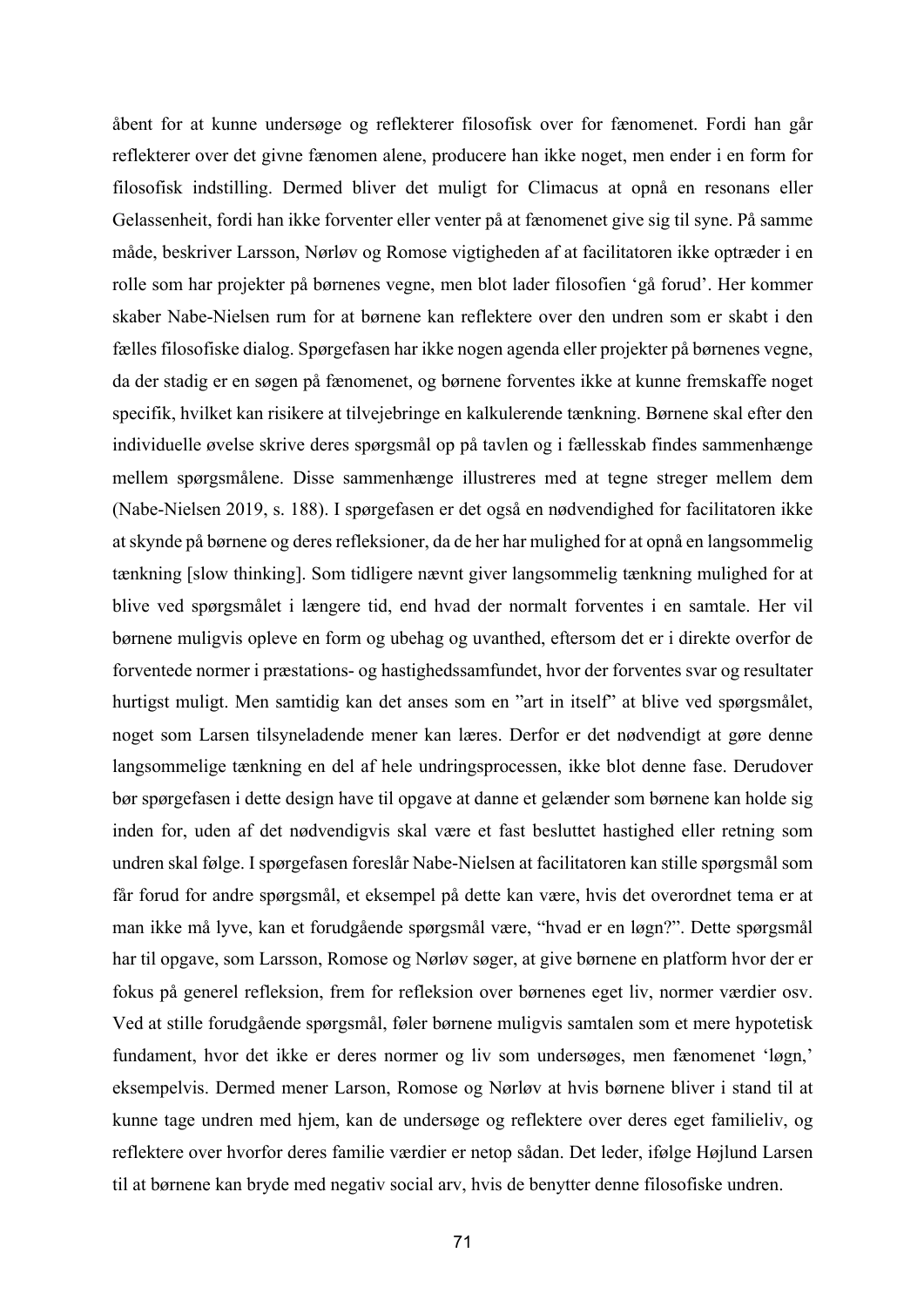# Undersøgelsesfasen

I undersøgelsesfasen, foreslår Nabe-Nielsen, at facilitatoren præsenterer nogle billeder eller genstande, som kan fungere som 'tankevækkere'. I undersøgelsesfasen vil børnene blive præsenteres for to cirkler og de valgte tankevækkere, her får de til opgave, at kategorisere tankevækkere som enten eller i de to cirkler. Dette kan foregå ved at børnene, under eksempelvis temaet venskab, bliver spurgt 'hvad er en ven?' herefter skal de placere tankevækkere, eksempelvis en bamse, et billede af en mand e.l. Børnene skal nu placere tankevækkerne i de to cirkler og derefter snakker de om hvorvidt man kan sige at en bamse kan eller ikke kan være en god ven. På denne måde, bruger Nabe-Nielsens undersøgelsesfase, den kalkulerende og kategoriserende tænkning som en måde at stille sig undrende og nysgerrig overfor børnenes kalkulerende tænkning. Eftersom unges grundmorale – som er blevet produceret af hhv. samfunds- og familærenormer og værdier samt andre sociale relationer og gennem deres forbindelse til sociale medier – bliver filosofisk undersøgt, lære børn og unge at *tænke* over hvor disse normer kommer fra, og kan som Gadamer kender det, 'lære sig selv at kende'. Ved at stille sig spørgende til den kalkulerende tænkning, kan man, ifølge Heidegger, undersøge individet allerede bestemte normer og forforståelser af verden, og dermed kan individet lære at gøre op med disse. For at gøre det til generelle spørgsmål og vende undren imod en hypotetisk tilstand frem for at rette den på barnets livsverden, foreslår Larsson at man kan supplere sin måde spørgemåde med at stille 'what if' spørgsmål (Popovski, 2018). Så i stedet for at spørge "Hvordan synes man er en god ven?", kan man ændre spørgsmålet til "Hvad hvis jeg deler mit legetøj med dig, er jeg så en god ven?".

#### Svarfasen

Svarfasen er den sidste fase i Nabe-Nielsens undringsproces, men betegner ikke nødvendigvis slutningen af en undringsproces. Nabe-Nielsen pointerer, at "den filosofiske undringsproces kan fortsætte i det uendelige" (2019, s. 37). Derfor kan svarfasen ende med, at dialogen vender tilbage til undersøgelsesfasen som nu kan lede til nye spørgsmål og nye svar, samt kan det 'endelige' svar i svarfasen påbegynde en undren i en ny filosofisk dialog. Derfor er svarfasen også vigtig og interessant i den filosofiske dialog. Svarfasen, bør i undringsprocessen eller dette design er nødvendigt, fordi det er jagten på et svar, som ifølge Nabe-Nielsen driver samtalen. For at lade sig rive med i samtalen, er jagten på svaret vigtigt, da dette driver interessent for feltet. Men hvor svaret normalvis er endegyldigt, som f.eks. i matematiske ligninger, er dets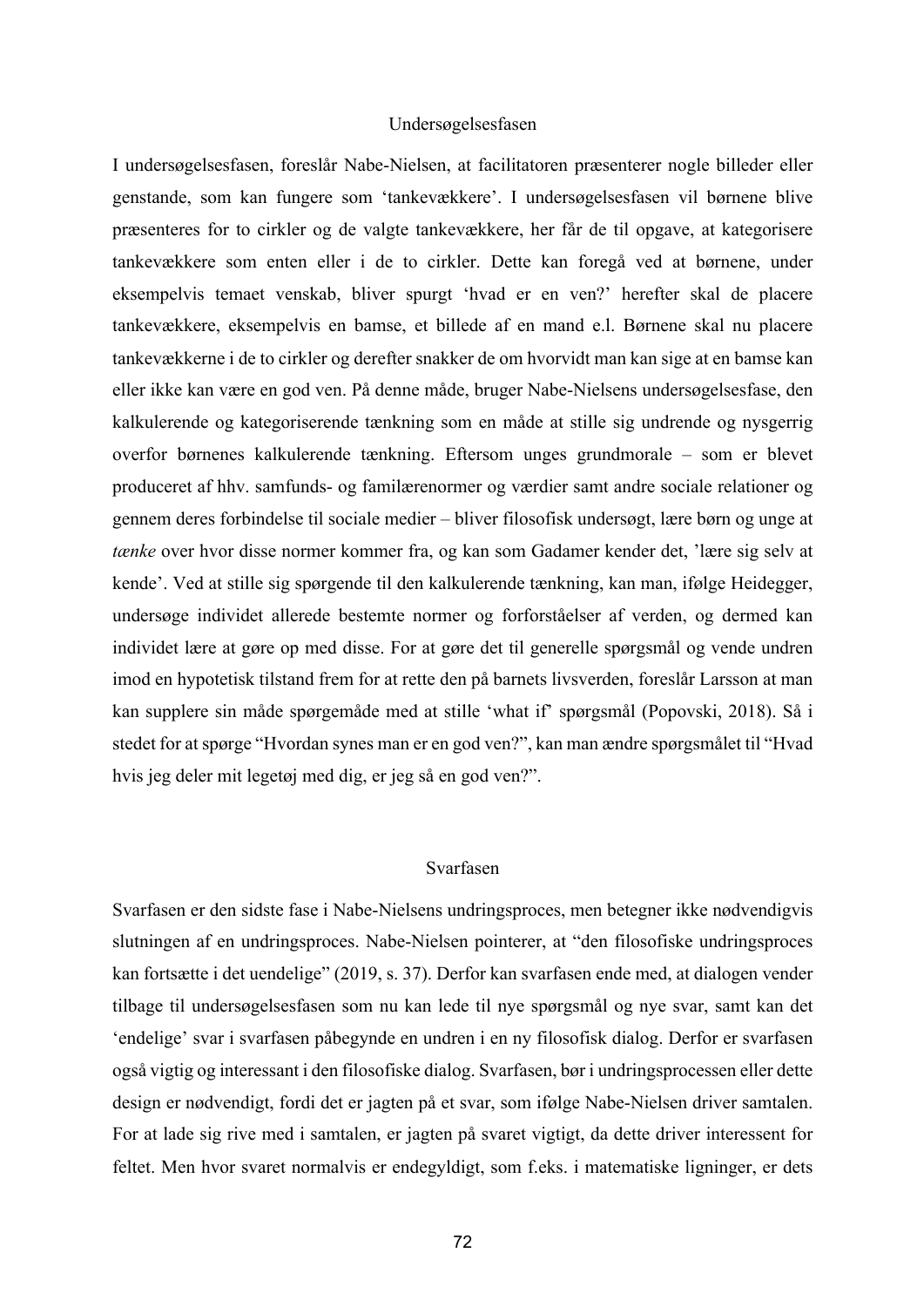vigtigste rolle at være overgangen til en ny filosofisk undersøgelse eller til værensfasen, da man ikke kan finde et endegyldigt svar på undre fordi verden hele tiden er under udvikling.

# Værensfasen

Men efter svarfasen mangler stadig ét element i designet. Fordi, ifølge de foregående samfundskarakteristikker bør subjekter i præstationssamfundet lære at komme i resonans, Gelassenheit og lære at tænke, for dermed at komme i kontakt med væren og endeligt, blive et - modsat indre- eller ydrestyret individ - værensstyret individ. For at kunne komme i kontakt med væren falder Nabe-Nielsens undringsprocess kort, da denne ikke illustrere søgen på væren, men de foregående faser kan spille en betydelig rolle i at vække undren og lære at reflektere filosofisk over et givent emne, derfor kan det manglende element - værensfasen - 'blot' kobles ind i undringsprocessen.

# *Samtale, aktivitet eller ikke-gøren*

De foregående faser, undrings-, spørge-, undersøgelses- og svarfasen er enten samtaledrevet eller drevet af samtale og aktivitet. Spørgefasen og svarfasen er begge samtaledrevet faser hvori børnene skal snakke om og diskutere det givne emne. Undrings- og undersøgelsesfasen er drevet af både samtale blandt børn eller mellem børn og facilitator samt aktiviteter. De samtaledrevet faser kan sammen med aktivitets-og-samtale-drevet faser vække børnenes undren. I fællesskabet mellem facilitator og børn og børn imellem kan de undersøge fænomener, temaer, normer osv. filosofisk, eksempelvis via 'what if' spørgsmål. Men som tidligere nævnt søger samfundskarakteristikkerne en aktiv ikke-gøren, hvori præstationssubjektet *ikke* skal kategorisere, evaluere, eller komme frem til et resultat – men derimod skal afholde sig fra det - dermed bliver karakteren Johannes Climacus endnu engang relevant. Hans opgave, var som sagt at gå rundt og reflektere over dagens læsning. På denne måde, har han ikke opgaver på vegne af fænomenet og han skal ikke nå frem til et målbart resultat - hvilket ifølge Heidegger, er umuligt, da filosofi ikke kan måles, som en fisks evne på land ikke kan måles. Dermed har den sidste fase, værensfasen, til opgave at give børnene plads til at komme i kontakt med væren. Formålet ved denne fase at lære børnene en aktiv ikke-gøren eller en afholden ikke-gøren, for at gøre op med præstationssamfundets jagt på at optimere og præstere hele tiden.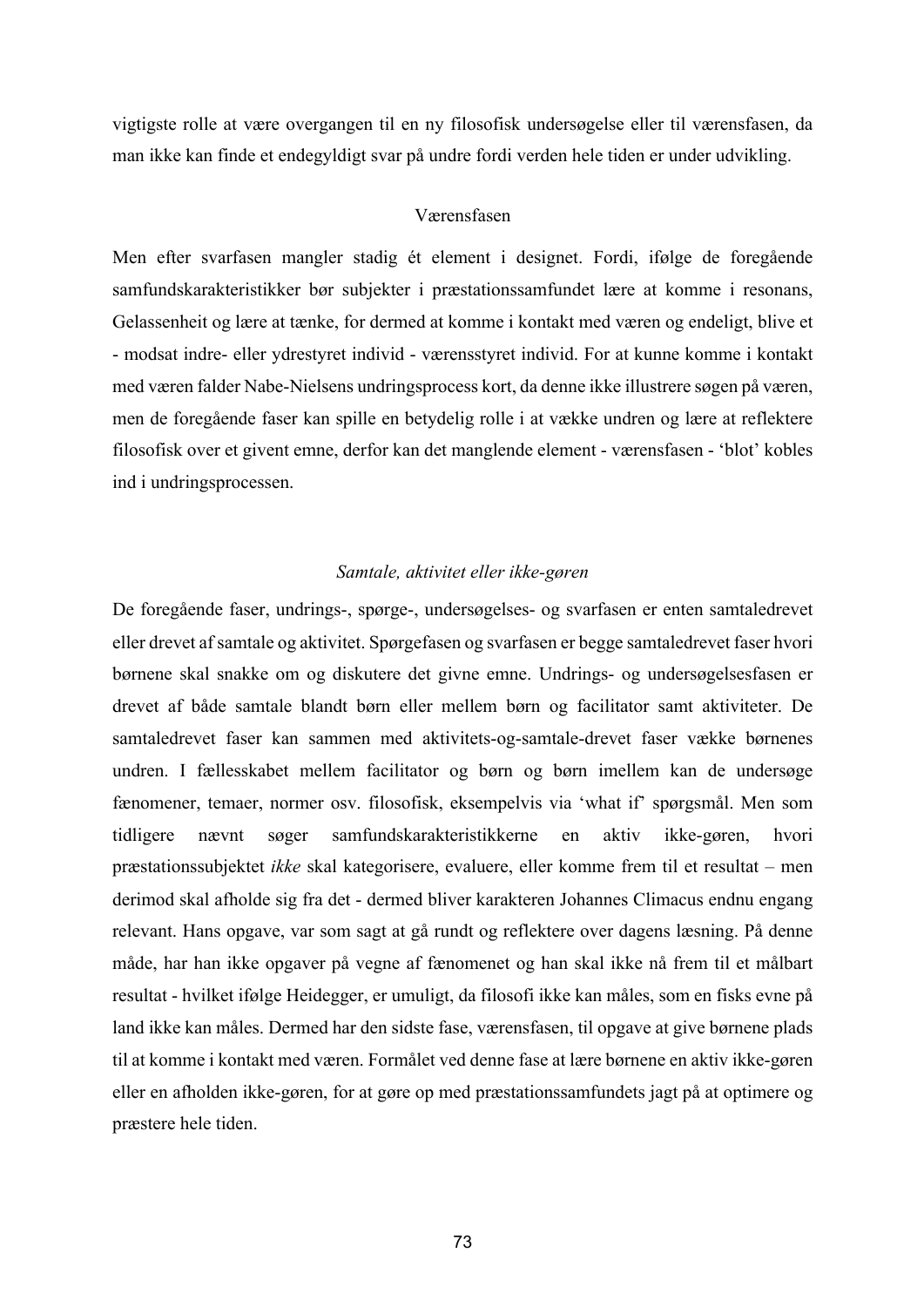# *Profound boredom eller at falde i staver*

Byung-Chul Han forslår som tidligere nævnt, præstationsindividet at opsøge en form for 'profound boredom' eller dyb kedsomhed. Derfor er det nødvendigt kort at diskutere 'kedsomhed' samt hvordan dette begreb kan forstås og anvendes i forlængelse af filosofi med børn. Ifølge Han, er der ikke meget tolerance for kedsomhed, fordi kedsomhedens fulde potentiale ikke bliver udnyttet som en del af den kreative proces (2015, s. 13). Fordi mennesket er så optaget af multitasking og hele tiden lever i en overflod af stimuli, kan de aldrig forbyde sig i den proces de befinder sig i. Han beskriver det med, at man under en gåtur kan opleve, at man begynder at 'kede sig' og dermed ændre sin gågang for at undgå kedsomheden. Han skriver, at multitasking for præstationssubjektets "provide a broad but flat mode of attention" (Han 2015, s. 13). Når man multitasker har præstationssubjektet, ifølge Han, opmærksomheden mere bredt og fordyber sig derfor ikke, men fordi præstationssubjektet hele tiden søger hyperattention, multitasking har det ikke tolerance for kedsomhed, og går derfor glip af "idleness that benefit the creative process" (Han 2015, s. 13). Han uddyber ikke yderligere hvordan kedsomhed kan være fordelagtig for kreativitet, men han skriver, at "If sleep represents the high point of bodily relaxation, deep boredom is the peak of mental relaxation" (Han 2015, s. 13). Fordi mennesket altid er i en tilstand af at være hyperopmærksom og multitaske kan det altså ikke opleve denne mentale afslapning som kedsomhed kan bidrage. I forlængelse af Hans korte udlægning af kedsomhed, henviser han også til Nietzsche, og skriver at "Even Nietzsche [...] knew that human life ends in deadly hyperactivity when every contemplative element is driven out" (Han 2015, s. 15). I bogen *Gay Science* (1882) delte Nietzsche samfundets borgere op i to dele, de som arbejder "seeking work for the sake of wages - in this, nearly all people in civilized countries are alike" (2001, s. 57). På den ene side er de borgere som har et arbejde som et middel og ikke et mål i sig selv. Den anden del af borgerne kendetegner Nietzsche som kunstnere og "contemplative men of all kind, but also men of leisure who spend their lives hunting, traveling, in love affairs, or on adventure" (2001, s. 57). Den anden gruppe her er, ifølge Nietzsche passionerede omkring deres arbejde og har flere krav til deres arbejde. Men netop denne sidstnævnte gruppe, oplever ifølge Nietzsche kedsomhed på en anden måde, da de frygter arbejdere uden *pleasure* mere end de frygter kedsomhed, da "they need a lot of boredom if *their* work is to succeed" (Nietzsche 2001, s. 57). Ifølge Nietzsche er kedsomhed nødvendig for 'tænkeren', da;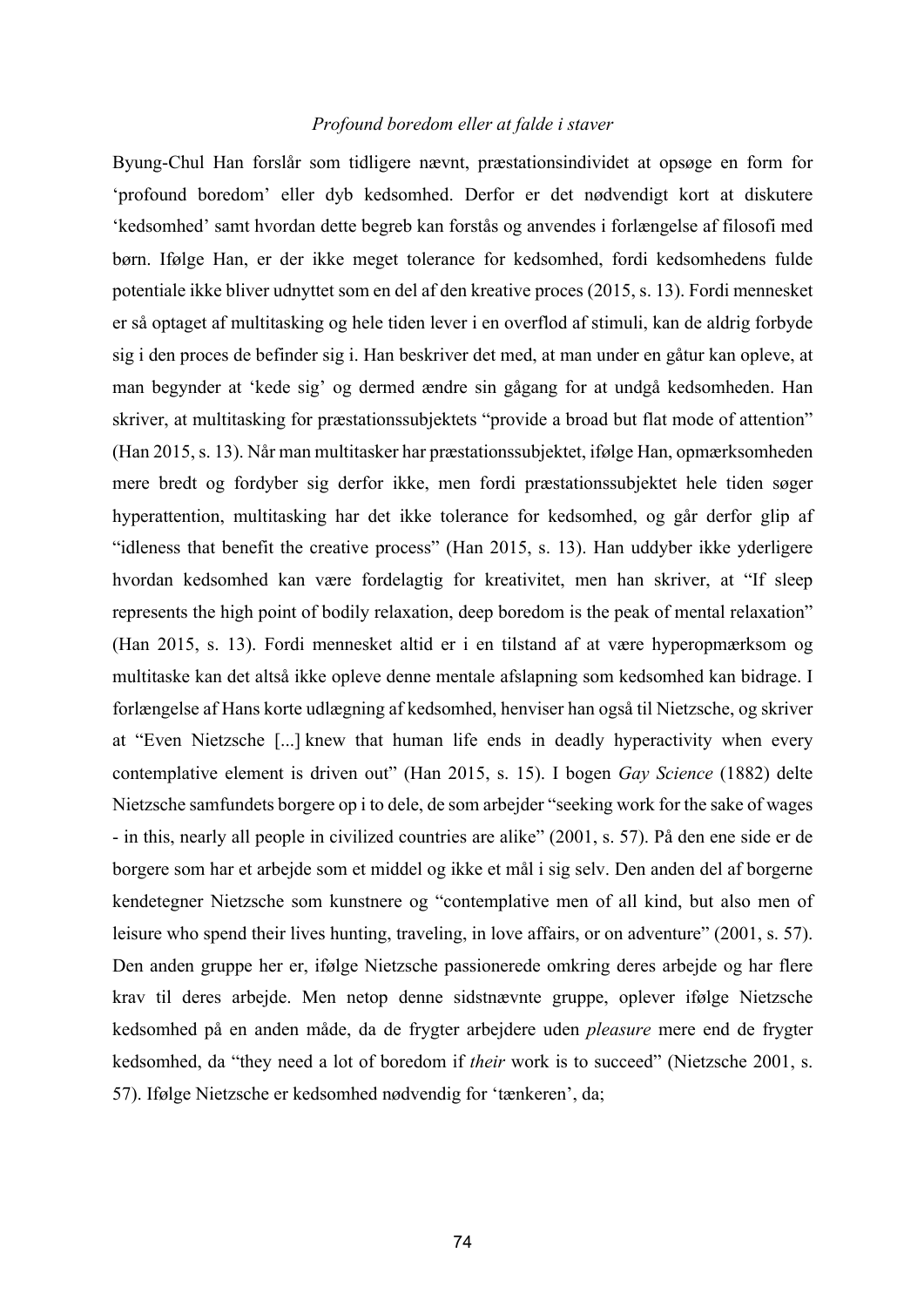is that disagreeable 'lull' of the soul that precedes a happy voyoga and cheerful winds, he has to endure it, must *await* its effects on him - precisely *that* is what lesser natures are totally unable to achieve! To fend off boredom at any price is vulgar, just as work without pleasure is vulgar. (Nietzsche 2001, s. 57)

Fordi kedsomhed er en nødvendighed for at tænkeren kan gøre sit arbejde ordentligt, anser han det som 'vulgar' (ikke dannet) at afvige fra kedsomheden, i samme stil som Han kalder det en dyrisk tilgang at multitaske og være hyperopmærksomhed, da dette også leder væk fra kedsomheden og dermed fordybelsen. Men at kalde den kedsomhed i traditionen filosofi med børn, kan skabe nogen forvirring og mulige misforståelser. Kedsomhed kan have nogle andre konnotationer hos børn end denne 'lull' som Nietzsche søger. Lull betyder en form for pause, en afslappende og beroligende tilstand, mens kedsomhed i min erfaring kan have en anden forståelse. Jeg oplever, at når børn siger "jeg keder mig" er det ofte et udtryk for en tilstand de befinder sig i og som de ønsker at blive hjulpet ud af. Den lull som Nietzsche beskriver kan muligvis findes i det 'at falde i staver'. Det at 'falde i staver' betyder i nutidens dagligdagssprog at "blive uopmærksom" (Jensen 2007) - det kan nok bedst beskrives som at man falder hen eller lader tankerne flyde og selv flyde med. At falde i staver er et gammelt udtryk, som kommer fra en stave - altså et "kort, smalt bræt i en tønde e.l. et andet trækar" (Jensen 2007) - en tønde er lavet af flere stave, som danner rammen for et trækar og som bliver holdt sammen. Hvis en sådan tønde står for længe og tørre ind, kan den risikere af falde fra hinanden, deraf kommer udtrykket 'at falde i staver' (Jensen 2007). Dermed kan man genkende oplevelsen efter man eksempelvis har kigget på en tegning, en tekst, kigget på vinduer eller andet og er blevet grebet af sine tanker og efter nogen tid er faldet i staver. I Benny Andersens digt *Fald i Staver* (1985), skrev Andersen til børn af forældre og børn af et samfund borgerne arbejder hurtigere og hurtigere, for at børn skal lære at 'falde i staver.' Det kan dermed være netop det, at falde i staver, som kan trække børn ud af accelerationen i præstationssamfundet. Derfor vil den sidste fase i dette design ligge til grund i at få børnene til at falde i staver. At falde i staver er hverken produktivt - i den forstand ingen målbare resultater frembringes - men det bliver derimod en refleksiv tilstand. Andersen søger at børnene kan, "sid og glo ud i luften / ind i væggen / på en flue / på ingenting" (2018, linje 4-7). Ved at falde i staver, kan børnene gøre op med den hastige og konstante bevægelse de oplever, at deres forældre er i. Også Andersen søger altså at den unge generation får muligheden og evnen til at "vær fraværende / vær væk" (2018, linje 8-9).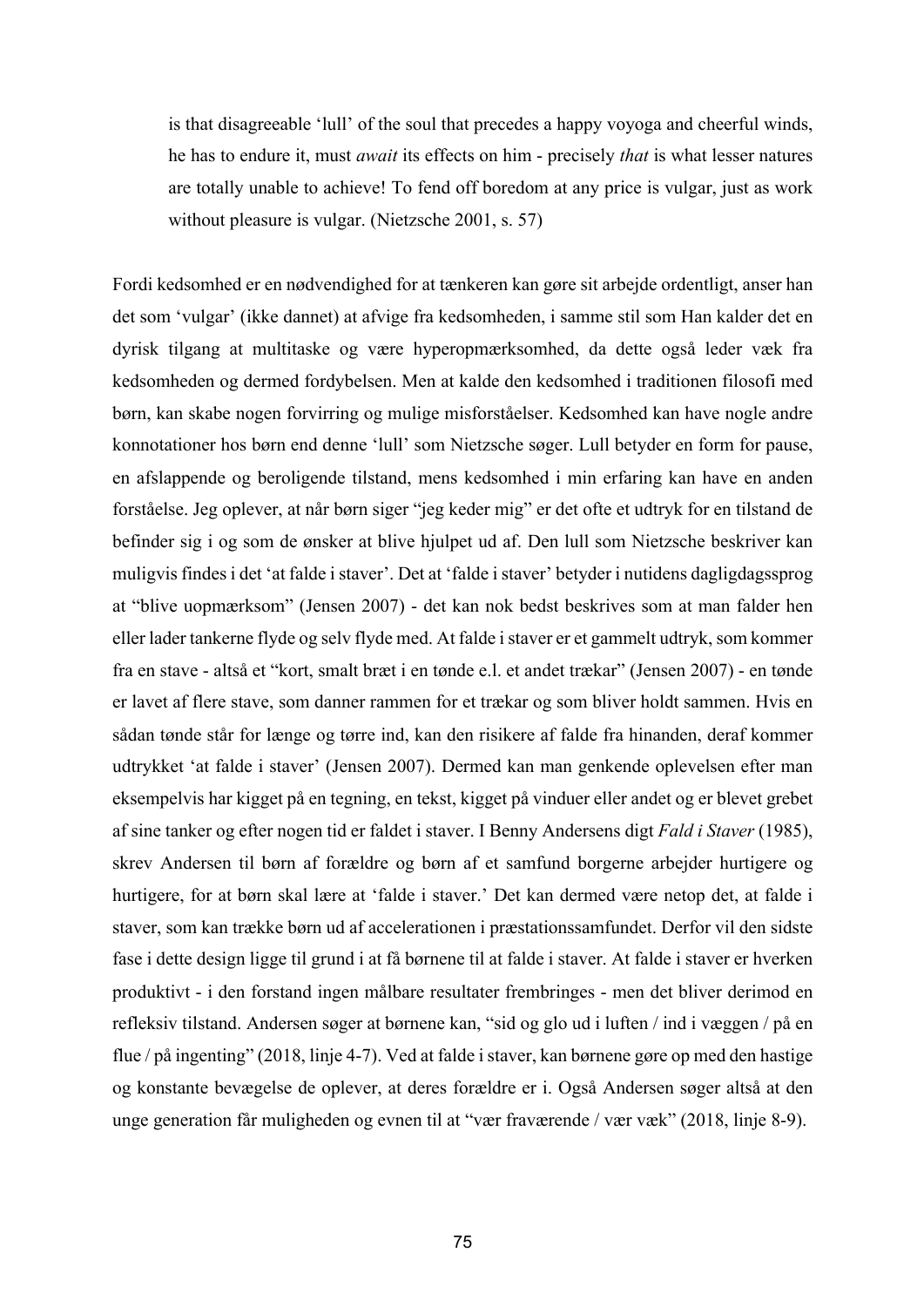# *At falde i staver i værensfasen*

Derfor vil børnene i værensfasen få til opgave at falde i staver, eller lige som Johannes Climacus 'loafing and thinking' og ligesom Benny Andersens digt beskriver det. Børnene vil derfor få lov til at gå en tur uden for, individuelt. Her er det vigtigt at holde børnene fra at gå og snakke sammen, da dette kan influere deres individuelle undren. Ellers kan børnene hver få en pude som de skal sætte sig på, puden kan placeres hvor end de vil i klassen. På bordet, under bordet, ved tavlen eller i hjørnet af klassen, igen er det vigtigt at børnene har afstand imellem sig, så de ikke bliver distraheret. Ved at lade dem vælge pladsen, får barnet et ansvar og selvbestemmelse for at tilgå fasen, hvilket måske kan give dem en følelse af at ansvar over for fasen. Når børnene hver især har fundet sin plads om end den er at være ude og gå eller om det er på en pude inde i klassen, skal de 'blot' lade tankerne flyde. På samme måde som Nabe-Nielsens svarfase ikke betegner slutpunktet for en undren, fordi undren altid er undervejs og i udvikling, kan værensfasen heller ikke betegnes som et slutpunkt. Værens fasen *kan* vække en ny undren hos børnene, men denne undren er ikke noget som andre har krav på, den undren eller svar eller det som børnenes undren fører til, er kun berettiget barnet, og man kan og bør som facilitator ikke spørge eller prøve at undersøge barnets værenssøgen. Kun hvis barnet selv giver udtryk for at ville undersøge det nye undring i fællesskab.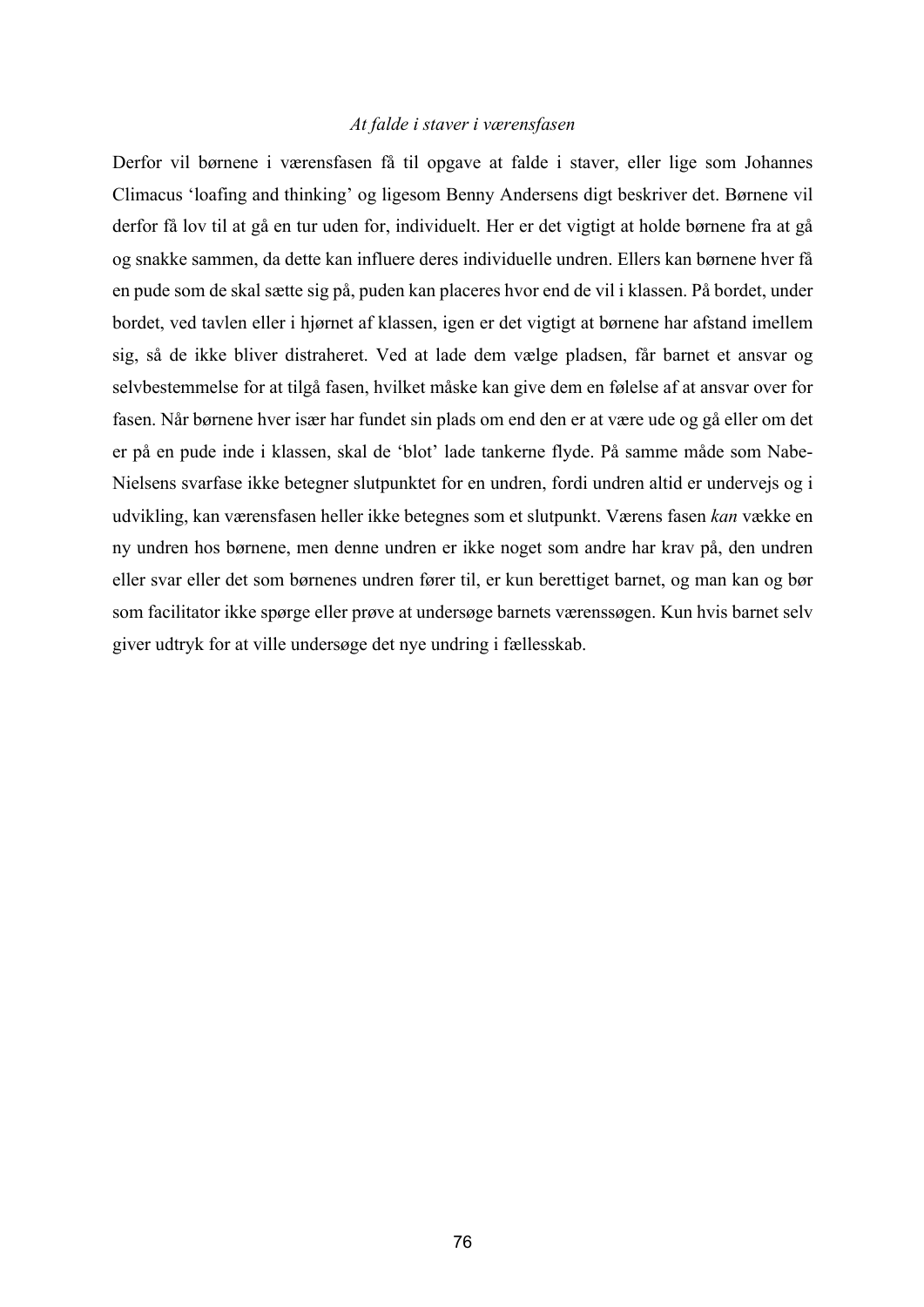# Konklusion

Formålet med dette speciale var at undersøge problemformuleringen; *Er den måde, som filosofi med børn bliver brugt i folkeskolen, fyldestgørende i det præstationssamfund, som børn og unge befinder sig i i dag?*. Der kan på nuværende tidspunkt konkluderes følgende. I Kapitel 1 blev det ud fra samfundskarakteristikkerne klart, at børn og unge, som følge af paradigmeskiftet fra et disciplinærsamfund til et påbudssamfund, nu opdrages under et hastigheds- eller præstationssamfund. Derfor blev en tilsyneladende løsning af skifte fokusset fra et indre- eller yndrestyret mennesketype til et værensstyret mennesketype. I Kapitel 2 blev det klart at traditionen *Philosophy for Children* og Micheal Højlund Larsen, i jagten på et værensstyret individ, var i fare for at lande på det Heidegger kaldte en kalkulerende tænkning, og ville derfor lede traditionen væk fra det værensstyrede individ. Louise Nabe-Nielsen samt David Larsson, Tine Romose og Elsie Nørløv havde derimod, i deres tilgang til filosofi med børn, fokus på at lade barnets undren være i fokus og facilitatoren havde heri ikke nogen 'særviden' og kunne på den måde tilgå den filosofiske samtalen i en lyttende og ikke-vidende medmenneskelig rolle, fremfor en autoritet. På den måde kan facilitatoren nemmere tilgå børnenens undren fordi børnene kan lade filosofien går 'forud' uden af det er influeret af facilitatorens holdninger og værdier. Det blev dog klart i Kapitel 4, at Nabe-Nielsens tilgang til at lade børns undren være i fokus er nok i et præstationssamfund, da det samfundskarakteristikkerne fremlagde argumenter for at et værensstyret individ kun opnås i en kontemplativ fordybelse eller under en 'falden i staver'. At lære børn at være samfunds-, normkritiske og skeptiske er ikke nødvendigvis nok under en sådan samfundsstruktur, som er præstationssamfundet. Det kan kun lære dem Denken, men ikke at komme i den kontemplative fordybelse som Gelassenheit og Resonansen kan tilbyde dem, og som kan være en måde hvor i præstationssubjektet kan fordybe sig i et hastighedssamfund. Derfor blev en ny fase præsenteres i Kapitel 5, nemlig værensfasen. Herunder blev der argumenteret for at i et præstationssamfund bør man også have fokus på at lære børn at falde i staver, så de kan fremkalde denne aktive ikke-gøren og en fordybelse og en væren-i-verden, som blev eftersøgt i de foregående teorier. Dermed kan det konkluderes at traditionen filosofi med børn *ikke* er fyldestgørende under et præstationssamfund. Men ved at introducere et værensstyret mennesketype, kan filosofi med børn muligvis lære børn at navigere i præstationssamfundet, og dermed lære dem at blive deres egen filosofiske vejleder.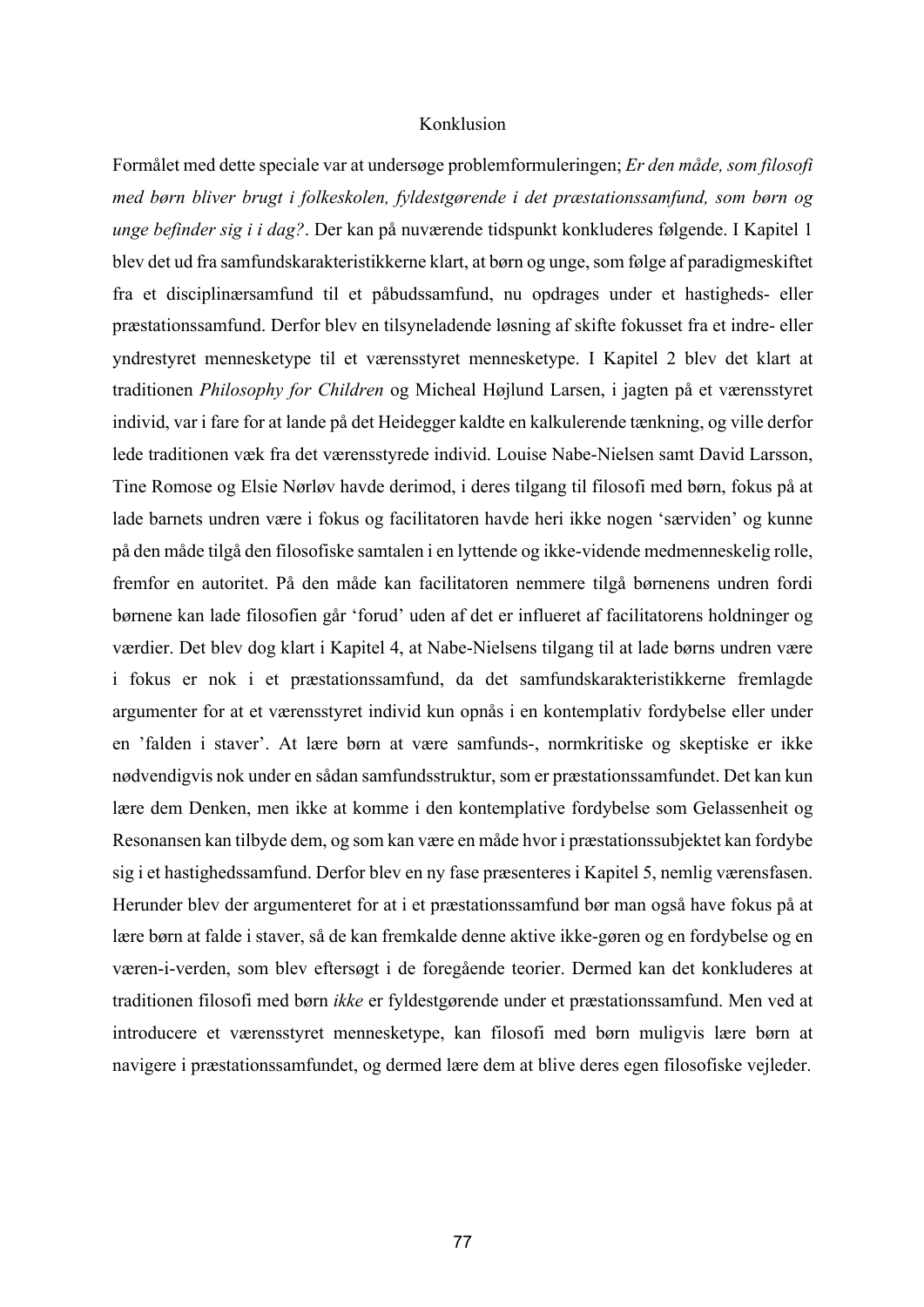#### Litteraturliste

- **A**isinger, P. (2019, 18. februar). Ministeren opfordrer unge til at kæmpe for præstationssamfundet. Lokaliseret d. 30. November fra https://www.folkeskolen.dk/653558/ministeren-opfordrer-unge-til-at-kaempe-for-pra stationssamfundet.
- **A**ndersen, B. (2018). Fald i Staver. I Gyldendal (red.), *Storken og Tiden*. Gyldendal Forlag.
- **A**ndreasen, B. K. (2019) Se grafterne danske unge drikker for meget og sover for lidt. Tv2 Nyheder. Lokaliseret fra: https://nyheder.tv2.dk/samfund/2019-12-11-se-graferne danske-unge-drikker-for meget-og-sover-for-lidt.
- **F**isher, Robert (2003). *Teaching Thinking: Philosophical Enquiry in the Classroom*, Continuum, London/New York, 2nd Edition.
- **F**løe, J. (2020, 14. januar*). Det Perfekte er blevet det nye normale: Ung har høje krav til sig selv*. Lokaliseret d. 30. November 2021 fra

https://altompsykologi.dk/2017/08/psykologen-boern-skal-have-det-godt/

- **F**ænomenologi. (2010). In P. Lübke (Ed.), *Politikens Filosofileksikon* (3rd ed. pp. 248-250). København: Politikens Forlag.
- **G**adamer, H. (2004). *Truth and Method*. (2nd ed.). London: Continuum Published Group.
- **G**ørtz, Kim (2003) *Tankens Åbenhed: om centrale temaer i Martin Heideggers sene værk*,

Samfundslitteratur, 1. Udgave. København: Samfundslitteratur.

- **H**an, B-C. (2015), *The Burnout Society*. Californian: Stanford Briefs, Stanford University Press.
- **H**ermeneutic. (n.d.). *Online Etymology Dictionary*. Lokaliseret fra https://www.etymonline.com/search?q=hermeneuein.

**H**ermeneutik. (2010). In P. Lübke (Ed.), *Politikens Filosofileksikon* (3rd ed. pp. 248-250).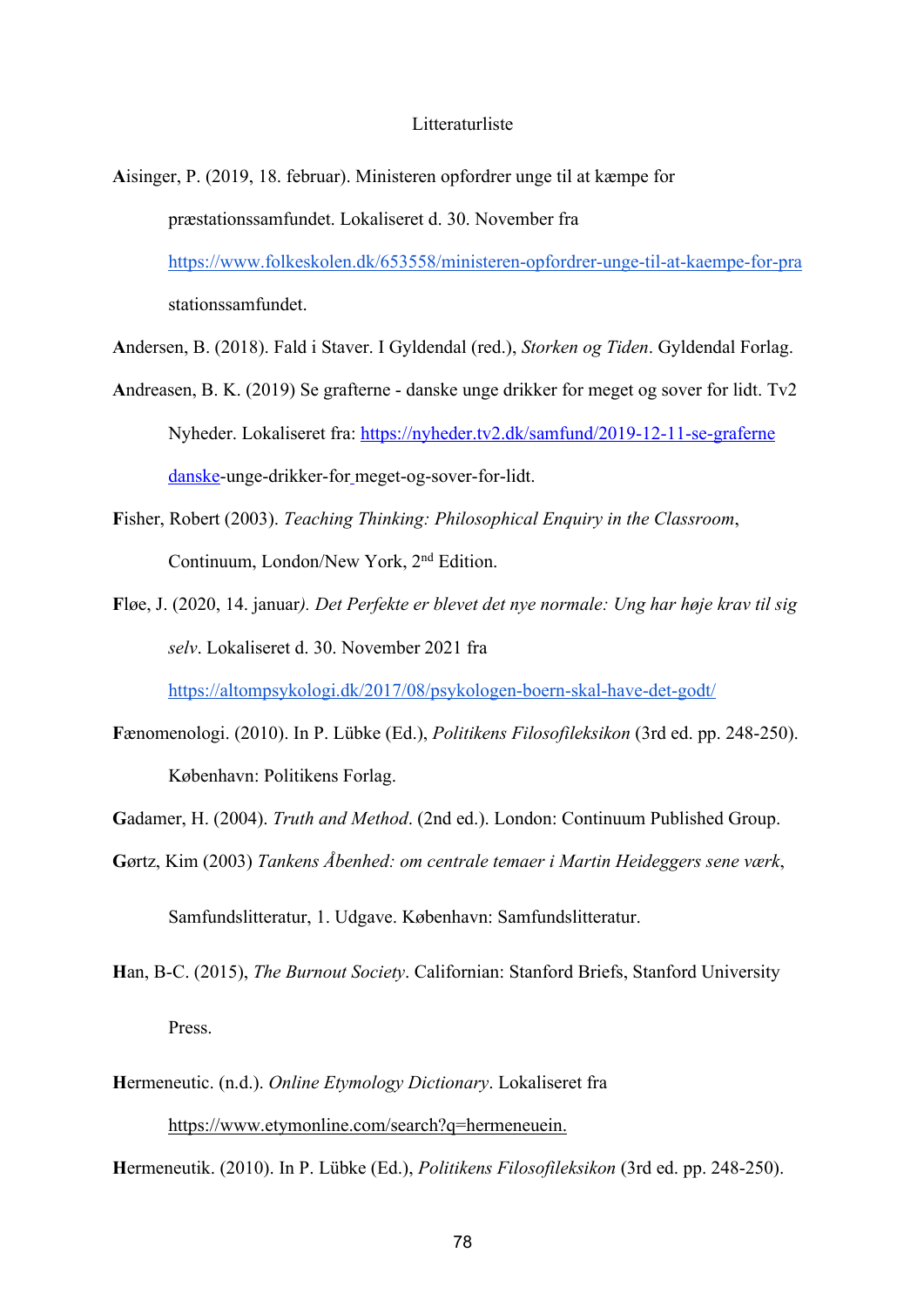København: Politikens Forlag.

**H**eidegger, M. (2007). *Væren og Tid* (1st ed.). Aarhus: Forlaget Klim.

**H**eidegger, M. (2012). *Hvad vil tænkning sige?*. Aarhus: Forlaget Klim.

- **H**jortkjær, C. (2020). *Utilstrækkelig: Hvordan den nye moral gør de unge psykisk syge*. Århus: Forlaget Klim.
- **H**usserl, E. (2011). Ideas: General Introduction to Pure Phenomenology. In L. P. Pojman & L. Vaughn (Eds.), *Classics of Philosophy* (4th ed.). (1178-1194). New York: Oxford University Press, Inc.
- **J**ensen, J. N. (2007) *Spørg om Sprog: Fald i staver*. Berlingske. Lokaliseret fra: https://www.berlingske.dk/videnskab/spoerg-om-sprog-falde-i-staver
- **K**vale S. & Brinkmann, S. (2015). *Interview: Det Kvalitative forskningsinterview som håndværk*. (3rd ed.). København: Hans Reitzels Forlag.

**L**arsen, M. H. (2018). *Praktisk Filosofi med Børn.* (2nd ed.). København: Akademisk Forlag.

- **M**uench, P. (2010). Kierkegaard's Socratic pseudonym: A profile of Johannes Climacus. In R. A. Furtak (Ed.), *Kierkegaard's concluding unscientific postscript a critical guide* (pp. 25–44). Cambridge University Press.
- **N**abe-Nielsen, Louise (2019). *Filosofi i Skolen: Undervisningens Rum for Undren*. (1st ed.). København: Hans Reitzels Forlag.
- **N**ietzsche, F. (2001). *Gay Science: With a Prelude in German Rhymes and an Appendix of Songs*. New York, NY: Cambridge University Press.
- **O**yler J. (2017) Philosophy with Children: The Lipman-Sharp Approach to Philosophy for Children. In: Peters M.A. (eds) *Encyclopedia of Educational Philosophy and Theory*. Springer, Singapore Lokaliseret fra https://doi-org.zorac.aub.aau.dk/10.1007/978-981- 287-588-4\_226